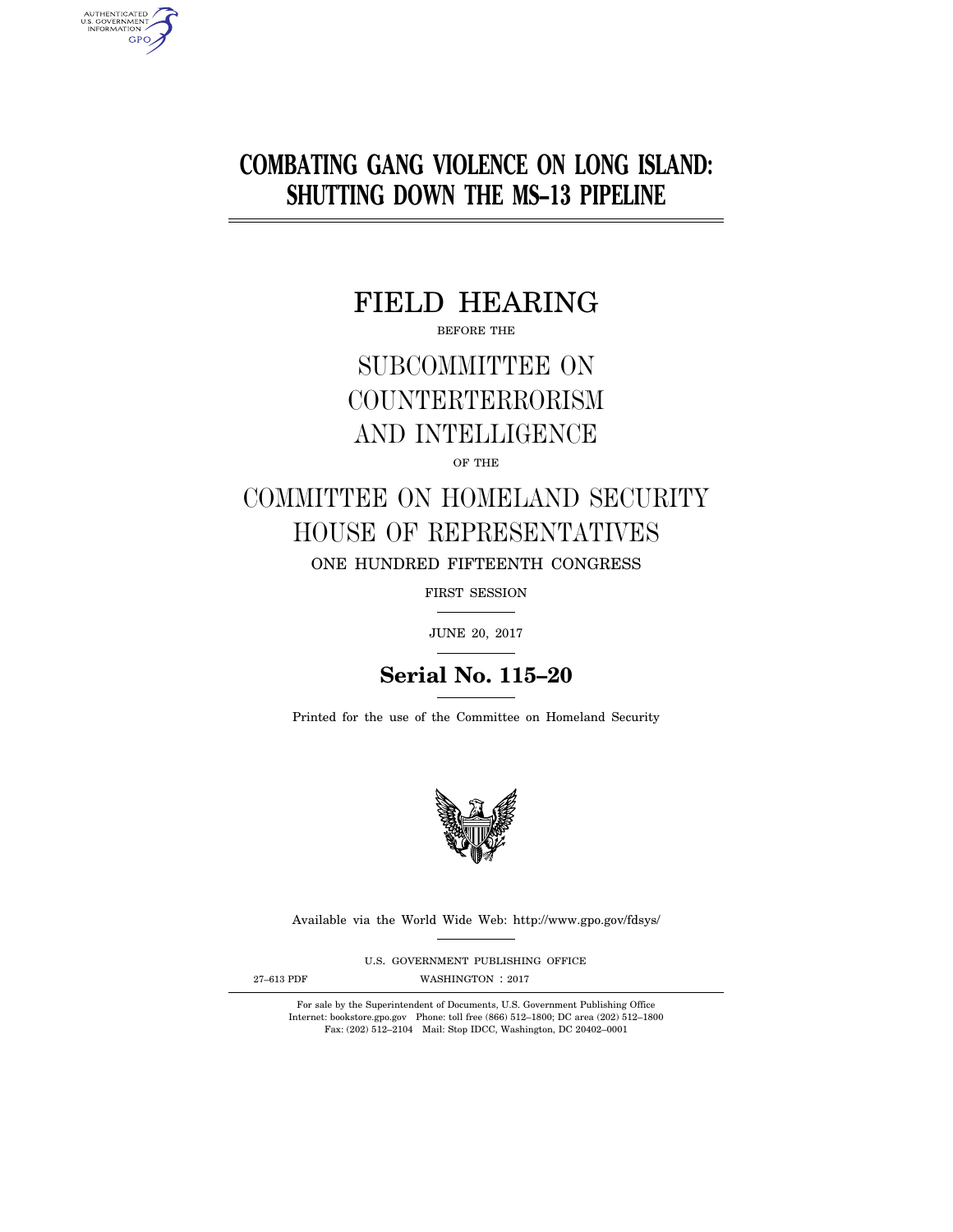# COMMITTEE ON HOMELAND SECURITY

MICHAEL T. MCCAUL, Texas, *Chairman* 

LAMAR SMITH, Texas PETER T. KING, New York MIKE ROGERS, Alabama JEFF DUNCAN, South Carolina TOM MARINO, Pennsylvania LOU BARLETTA, Pennsylvania SCOTT PERRY, Pennsylvania JOHN KATKO, New York WILL HURD, Texas MARTHA MCSALLY, Arizona JOHN RATCLIFFE, Texas DANIEL M. DONOVAN, JR., New York MIKE GALLAGHER, Wisconsin CLAY HIGGINS, Louisiana JOHN H. RUTHERFORD, Florida THOMAS A. GARRETT, JR., Virginia BRIAN K. FITZPATRICK, Pennsylvania

BENNIE G. THOMPSON, Mississippi SHEILA JACKSON LEE, Texas JAMES R. LANGEVIN, Rhode Island CEDRIC L. RICHMOND, Louisiana WILLIAM R. KEATING, Massachusetts DONALD M. PAYNE, JR., New Jersey FILEMON VELA, Texas BONNIE WATSON COLEMAN, New Jersey KATHLEEN M. RICE, New York J. LUIS CORREA, California VAL BUTLER DEMINGS, Florida NANETTE DIAZ BARRAGÁN, California

BRENDAN P. SHIELDS, *Staff Director*  KATHLEEN CROOKS FLYNN, *Deputy General Counsel*  MICHAEL S. TWINCHEK, *Chief Clerk*  HOPE GOINS, *Minority Staff Director* 

# SUBCOMMITTEE ON COUNTERTERRORISM AND INTELLIGENCE

PETER T. KING, New York, *Chairman* 

LOU BARLETTA, Pennsylvania SCOTT PERRY, Pennsylvania WILL HURD, Texas MIKE GALLAGHER, Wisconsin MICHAEL T. MCCAUL, Texas *(ex officio)*  KATHLEEN M. RICE, New York SHEILA JACKSON LEE, Texas WILLIAM R. KEATING, Massachusetts BENNIE G. THOMPSON, Mississippi *(ex officio)* 

MANDY BOWERS, *Subcommittee Staff Director*  NICOLE TISDALE, *Minority Staff Director/Counsel*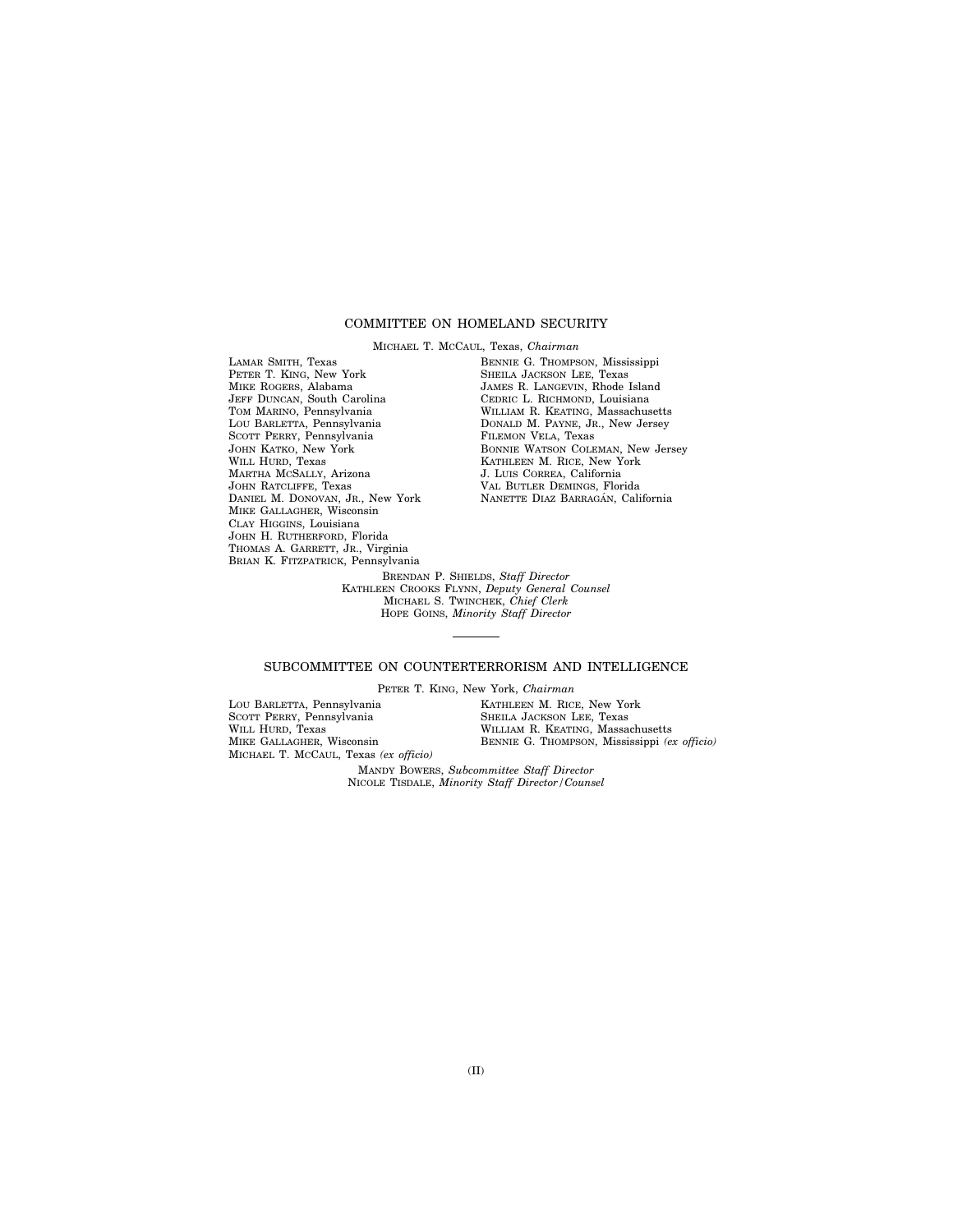# C O N T E N T S

# STATEMENTS

| The Honorable Peter T. King, a Representative in Congress From the State<br>of New York, and Chairman, Subcommittee on Counterterrorism and Intel- |                             |
|----------------------------------------------------------------------------------------------------------------------------------------------------|-----------------------------|
| ligence:                                                                                                                                           |                             |
|                                                                                                                                                    |                             |
|                                                                                                                                                    | $\mathcal{D}_{\mathcal{L}}$ |
| The Honorable Kathleen M. Rice, a Representative in Congress From the                                                                              |                             |
| State of New York, and Ranking Member, Subcommittee on Counterter-                                                                                 |                             |
| rorism and Intelligence:                                                                                                                           |                             |
|                                                                                                                                                    | 3                           |
|                                                                                                                                                    | 5                           |
| WITNESSES                                                                                                                                          |                             |

# PANEL I

| Mr. William Sweeney, Jr., Assistant Director in Charge, New York Field<br>Office, Federal Bureau of Investigation, U.S. Department of Justice: | 6  |
|------------------------------------------------------------------------------------------------------------------------------------------------|----|
|                                                                                                                                                | 8  |
| Mr. Angel M. Melendez, Special Agent in Charge, Homeland Security Inves-                                                                       |    |
| tigations, Immigration and Customs Enforcement, U.S. Department of                                                                             |    |
| Homeland Security:                                                                                                                             |    |
|                                                                                                                                                | 10 |
|                                                                                                                                                | 12 |
| Mr. Timothy D. Sini, Police Commissioner, Suffolk County, New York:                                                                            |    |
|                                                                                                                                                | 14 |
|                                                                                                                                                | 16 |
| Mr. Vincent F. DeMarco, Sheriff, Suffolk County, New York:                                                                                     |    |
|                                                                                                                                                | 22 |
|                                                                                                                                                | 24 |
| Mr. Thomas C. Krumpter, Acting Commissioner, Nassau County Police De-                                                                          |    |
|                                                                                                                                                | 26 |
| Mr. Michael Marino, Commanding Officer, Gang Investigations Squad, Nas-<br>sau County Police Department, Nassau County, New York:              |    |
|                                                                                                                                                | 28 |
|                                                                                                                                                | 29 |
|                                                                                                                                                |    |

# PANEL II

| Mr. Robert Mickens, Suffolk County Resident:                                |    |
|-----------------------------------------------------------------------------|----|
|                                                                             | 46 |
|                                                                             | 47 |
| Ms. Evelyn Rodriguez, Suffolk County Resident:                              |    |
|                                                                             | 47 |
|                                                                             | 49 |
| Mr. Howard M. Koenig, Ph.D., Superintendent of Schools, Central Islip Union |    |
| Free School District:                                                       |    |
|                                                                             | 49 |
|                                                                             | 50 |
|                                                                             |    |

Page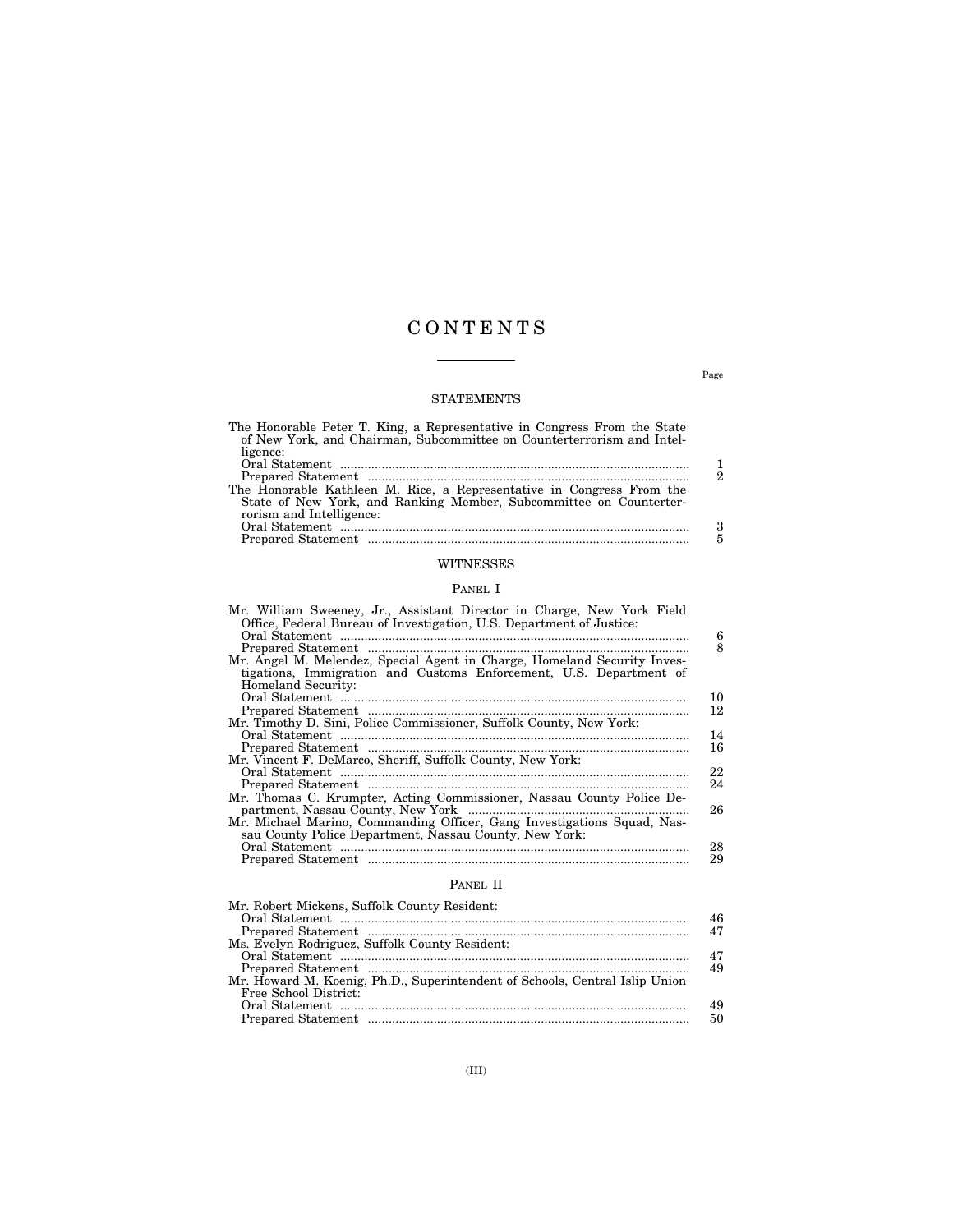| Mr. Patrick Young, Esq., Program Director, Central American Refugee Cen- | Page     |
|--------------------------------------------------------------------------|----------|
| ter:                                                                     | 51<br>54 |
| <b>APPENDIX</b>                                                          |          |

| Questions From Chairman Peter T. King for William Sweeney, Jr. | 65. |
|----------------------------------------------------------------|-----|
| Questions From Chairman Peter T. King for Angel M. Melendez    | 65. |
|                                                                | 67  |
| Questions From Chairman Peter T. King for Vincent F. DeMarco   | 67. |
| Questions From Chairman Peter T. King for Thomas C. Krumpter   | 67  |

IV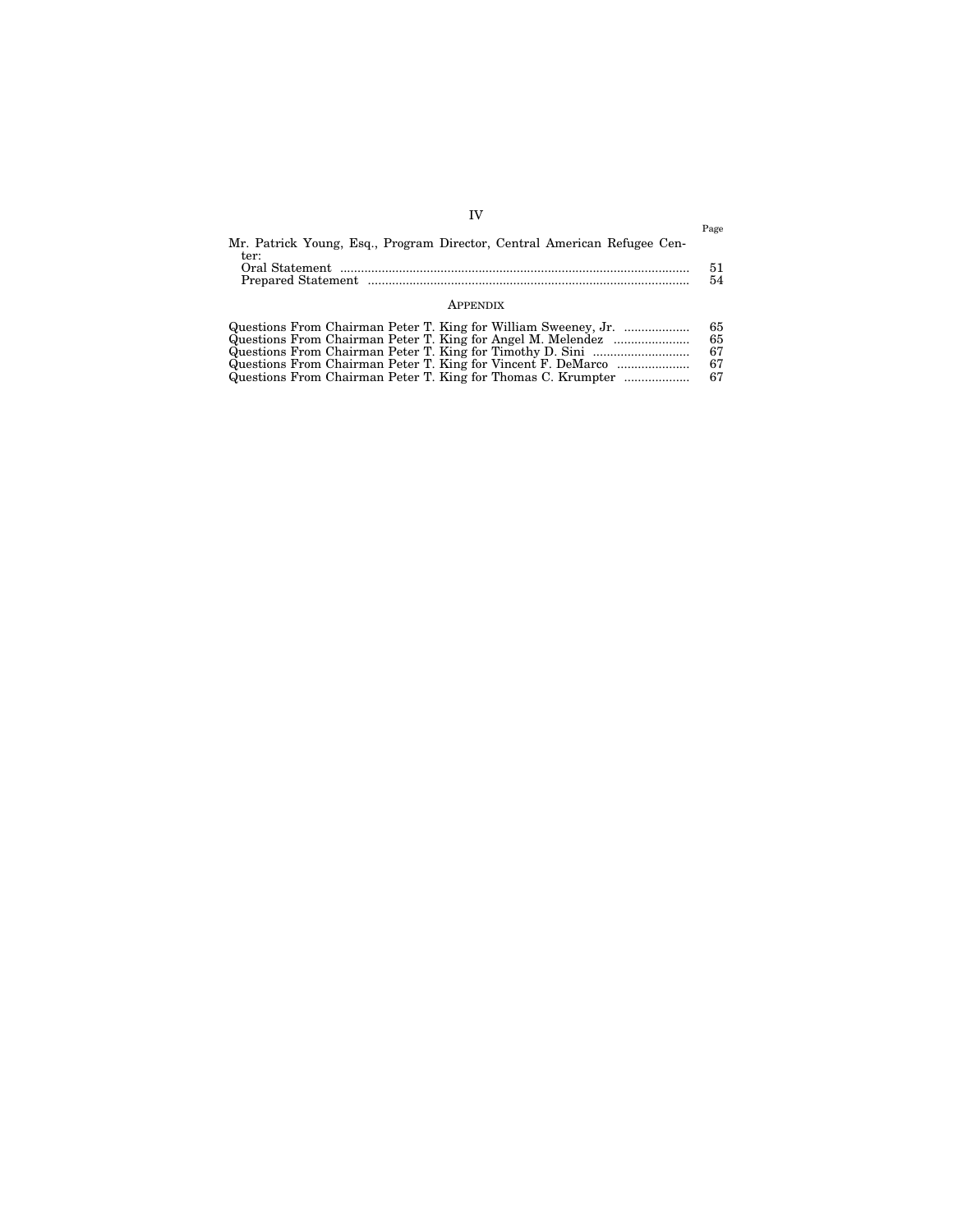# **COMBATING GANG VIOLENCE ON LONG ISLAND: SHUTTING DOWN THE MS–13 PIPELINE**

**Tuesday, June 20, 2017** 

U.S. HOUSE OF REPRESENTATIVES, COMMITTEE ON HOMELAND SECURITY, SUBCOMMITTEE ON COUNTERTERRORISM AND INTELLIGENCE, *Central Islip, NY.* 

The subcommittee met, pursuant to notice, at 9:30 a.m., at Alfonse M. D'Amato United States Courthouse, 100 Federal Plaza, Central Islip, New York, Hon. Peter T. King [Chairman of the Sub-

committee] presiding. Present: Representatives King [presiding], and Rice.

Mr. KING. Good morning. The Committee on Homeland Security, Subcommittee on Counterterrorism and Intelligence, will come to order.

The subcommittee is meeting today in Central Islip, New York to hear testimony on the threat posed by MS–13 and the efforts to counter this violent gang. I would like to thank the Ranking Member, Ms. Kathleen Rice, for joining me and holding this important meeting. Now I will make an opening statement.

Before that, though, let me thank all of you for being here today, all the witnesses, all the law enforcement, family members, school superintendents, community advocates. It is really important, and also the fact that there is a turnout here from the community that shows how vital this issue is.

The bottom line is MS–13 is a morally depraved, transnational murderous gang which terrorizes innocent people. The acts of violence connected to transnational gangs, specifically MS–13, have drastically and dramatically increased in Suffolk and Nassau County over the past several years. Just in the last more than a year, there have been 17 murders in Suffolk County alone committed by MS–13, and this is something which cannot be allowed to continue. It is essential we have a full-scale National, State, and local effort to destroy and end the terrorism, the tyranny of MS– 13. They in many ways have turned immigrant communities into a killing field, and it is primarily within the immigrant community that these vicious machete killings, brutal murders have been carried out, and these are good people who are often unheard and not listened to.

So it is important, I think, that we bring this to the public's attention to realize that maybe in Central Islip and Brentwood today the fact is these are innocent human beings being killed, it is hap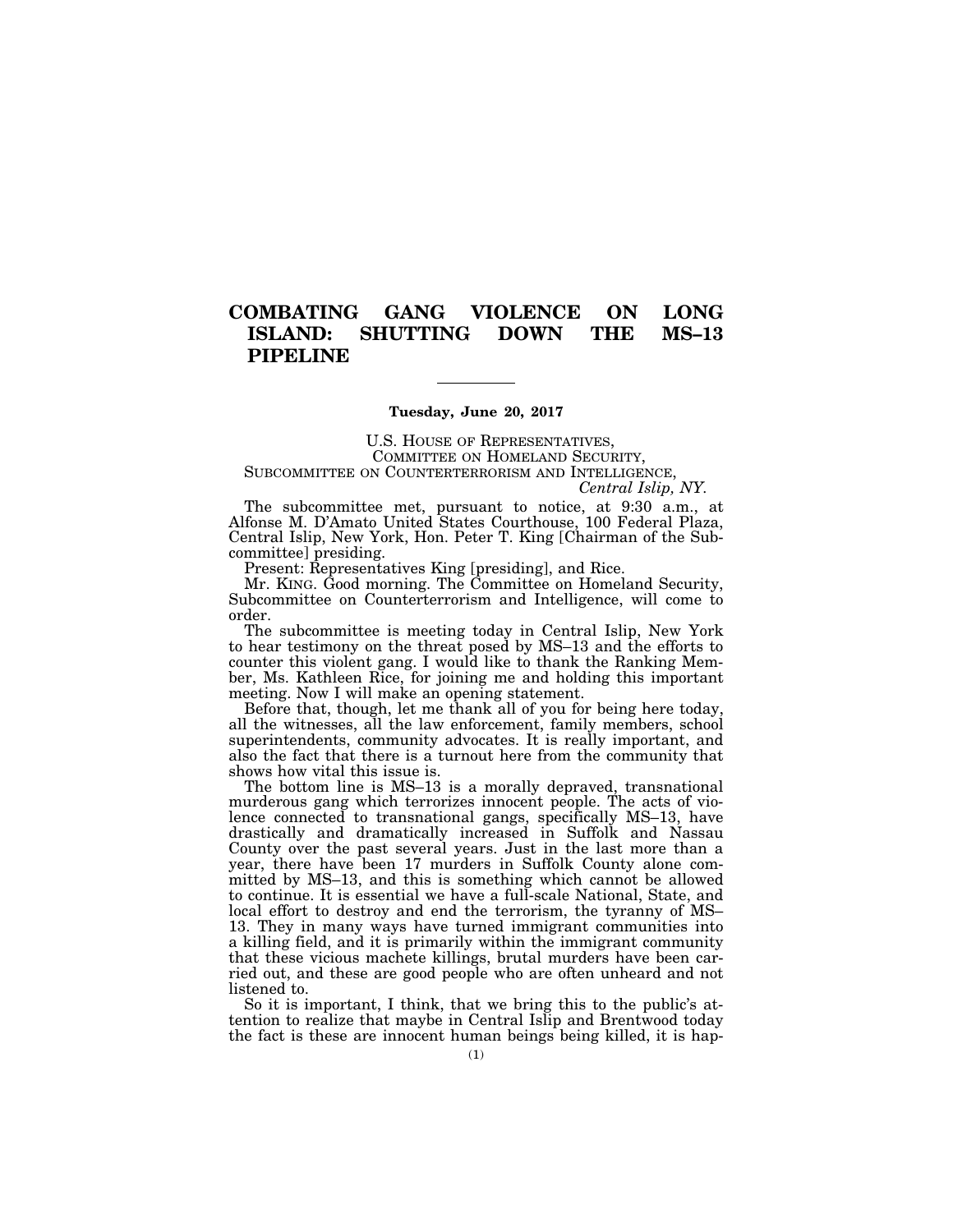pening on our watch, and we have to do all we can to stop it. I want to thank all those who are here today because they have made significant contributions in this war against MS–13. It is important that everybody stand together on this.

I have spoken to President Trump, who is absolutely committed to doing whatever is necessary to devastate MS–13. As you know, Attorney General Sessions was in here on April 28, actually in this courthouse, meeting with many of the people who are here today to express the full support of the Justice Department and all the resources of the Federal Government.

I know that here in Suffolk County, the FBI, Homeland Security's HSI, and Nassau County Police, Suffolk County Police, Sheriff DeMarco, everyone has been working together, and that is really important. It has been really very positive results over the last several months. We see the sweeps and raids where 20, 30, 40 have been arrested, and these are MS–13 members, people who are affiliated with MS–13. These are people who are terrorizing the community.

So it is essential that the word get out that it is important that there be cooperation with law enforcement because the bottom line is that the police and the FBI and Homeland Security can only do so much. The real information is going to come from people on the ground, and that is why it is vital that we establish that trust, that relationship, and that people in the community, leaders in the community encourage the people in the community to cooperate.

I remember being at a community meeting back in April with Commissioner Sini, and he said that he knew that the people in the room knew who the murderers were. So it is important that those people come forward, whether it is this case or other cases. Certainly, the murder of those four young boys back in April attracted National and international attention. Considering the fact that Suffolk County and Nassau County have such low crime rates, it is really terrible that we have become known for MS–13.

So I am going to talk about this from an ego point or a prestige point of view about we want Suffolk County to be known for the fact that they do have solid law enforcement and the crime rate is low. We do not want to be attracting other gang members, other gangs that come to Long Island. We want them to know that so long as they are here, they are going to be on the run, they are going to be hunted down, and they are going to be arrested or deported, whatever has to be done to stop them.

So again, I look forward to the hearing. I look forward to the witnesses, all of them experts.

[The statement of Chairman King follows:]

#### STATEMENT OF CHAIRMAN PETER T. KING

#### JUNE 20, 2017

MS–13 is a morally-depraved transnational murderous gang terrorizing innocent people. Acts of violence connected to transnational gangs, including specifically MS– 13, have drastically increased in Suffolk and Nassau County in the last several years. A tragic sample is the September 13, 2016, murders of 15-year-old Nisa Mickens and 16-year-old Kayla Cuevas, in Brentwood, New York. Mickens and Cuevas were Brentwood High School students who were assaulted with baseball bats and a machete by four MS–13 gang members.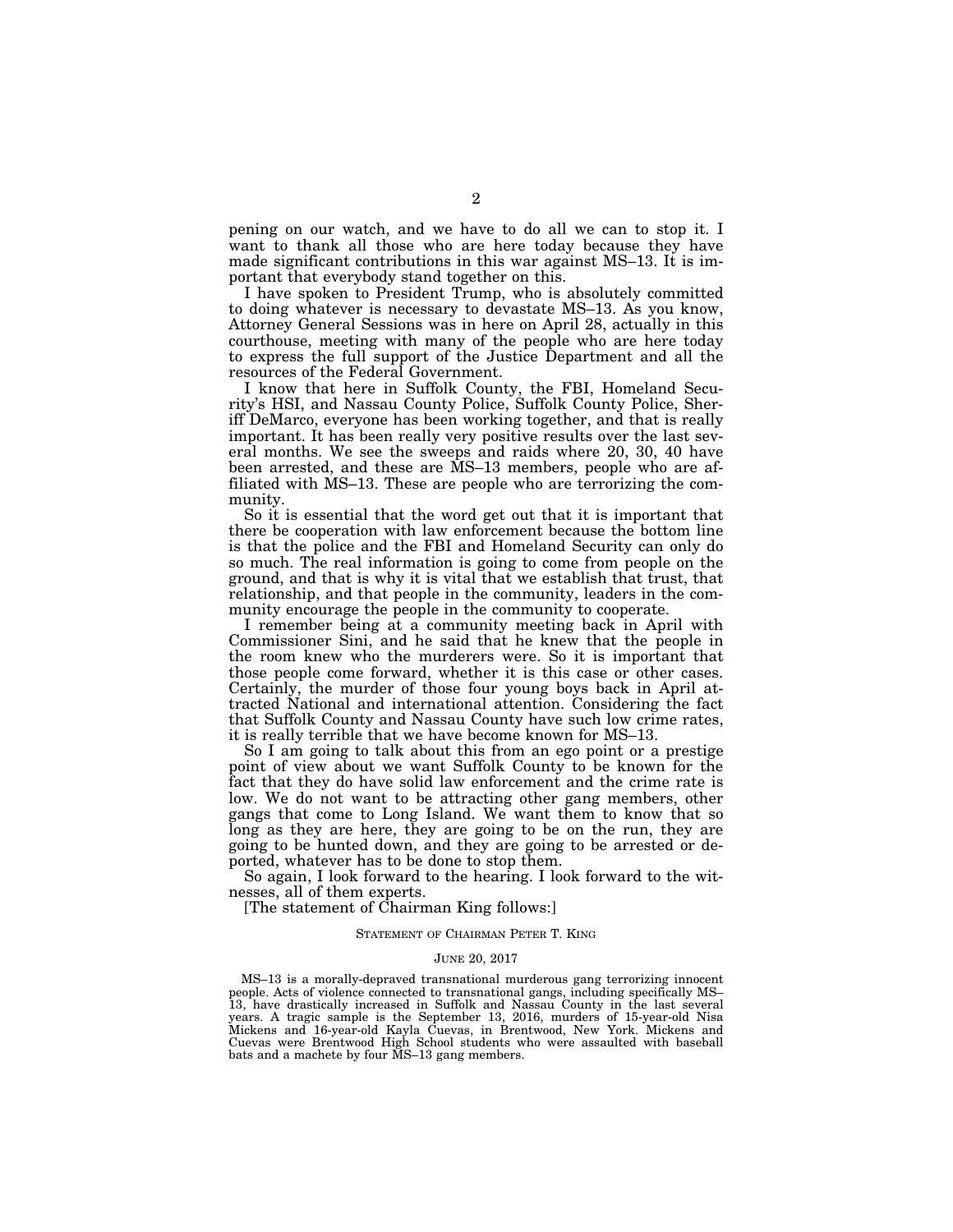Additionally, on March 2, 2017, 13 MS–13 members were charged Federally with racketeering, 7 murders, narcotics violations, and other offenses. Included in these charges were the murders of Mickens, Cuevas, and Jose Pena. Pena was another Brentwood High School student who was killed on June 3, 2016, but whose remains<br>were not found until October 17, 2016. These victims, along with 14 others dating<br>back to January 2016, were murdered by MS–13 in Suffolk Coun there have been major sweeps in Nassau and Suffolk counties resulting in the arrest of more than 40 MS–13 members.

In fiscal year 2016 alone, 4,985 unaccompanied children were released to sponsors in the New York State through the Unaccompanied Alien Children Service's Program, with 1,219 being relocated in Nassau County and 1,472 going to sponsors in Suffolk County.

In response to this dire situation that threatens the very lives of our children and the safety of our community, it is vital that we examine the threat posed by MS– 13 and the extent to which this violent gang is able to exploit U.S. immigration programs and circumvent border security measures to gain entry into the United States.

Today's hearing will feature testimony from the law enforcement and community stakeholders focused on the threat posed by MS–13 and efforts to combat the violent gang. The first panel will include representatives from the Suffolk Police Department, the Suffolk County Sheriff's Office, the Nassau Police Department, the FBI and Homeland Security Investigations. All of these agencies have participated in major investigations into MS–13 gang activity on Long Island.

Our second panel will feature the family members of two of the victims of MS– 13 violence. Although their testimony today will speak to the impact this violence has on their families and their community, we will never be able to understand the depths of their loss. They are showing true courage and resilience in sharing their stories here today. We will also receive testimony from the superintendent of the Central Islip school district and an attorney who works with the immigrant community on Long Island.

Both of these panels reflect the broad cross-section of the community required to respond to the threat posed by MS–13 and other transnational gangs on Long Island and across the Nation.

This hearing marks an important step in our efforts to improve the homeland security of the United States. By examining the threats posed by MS–13 and other transnational gangs, and the ability of these violent organizations to penetrate our borders, we can begin to understand the measures we must take to ensure that border security screening programs are comprehensive, effective, and secure. These efforts must include bipartisan cooperation from Congress and support from the administration as a unified front against the threats facing our Nation.

I look forward to hearing from our witnesses and drawing upon their expertise, insights, and experiences to look for improvements that can be made to strengthen our programs and policies and work together as a community to combat and defeat MS–13 and other transnational gangs.

Mr. KING. With that, I yield to the Ranking Member, Ms. Rice.

Ms. RICE. Thank you, Mr. Chairman, for holding this hearing, and thank you to all of our witnesses for coming today. We are fortunate to have two diverse panels of witnesses with unique perspectives and insights on how we can both combat gang violence on Long Island on the one hand, and on the other empower young people with the knowledge, support, and resources they need to reject gangs in their communities.

We are here today to examine a very real and serious threat to public safety on Long Island. MS–13 and their rival gangs are criminal organizations who commit brutal acts of violence and have taken too many lives to name in the few minutes I have for this statement. They are organizations that revel in violence, crave fear, and terrorize the communities in which they live and operate and recruit their members.

Many of the members of MS–13 are, in fact, immigrants and children and descendants of immigrants, and over the past few months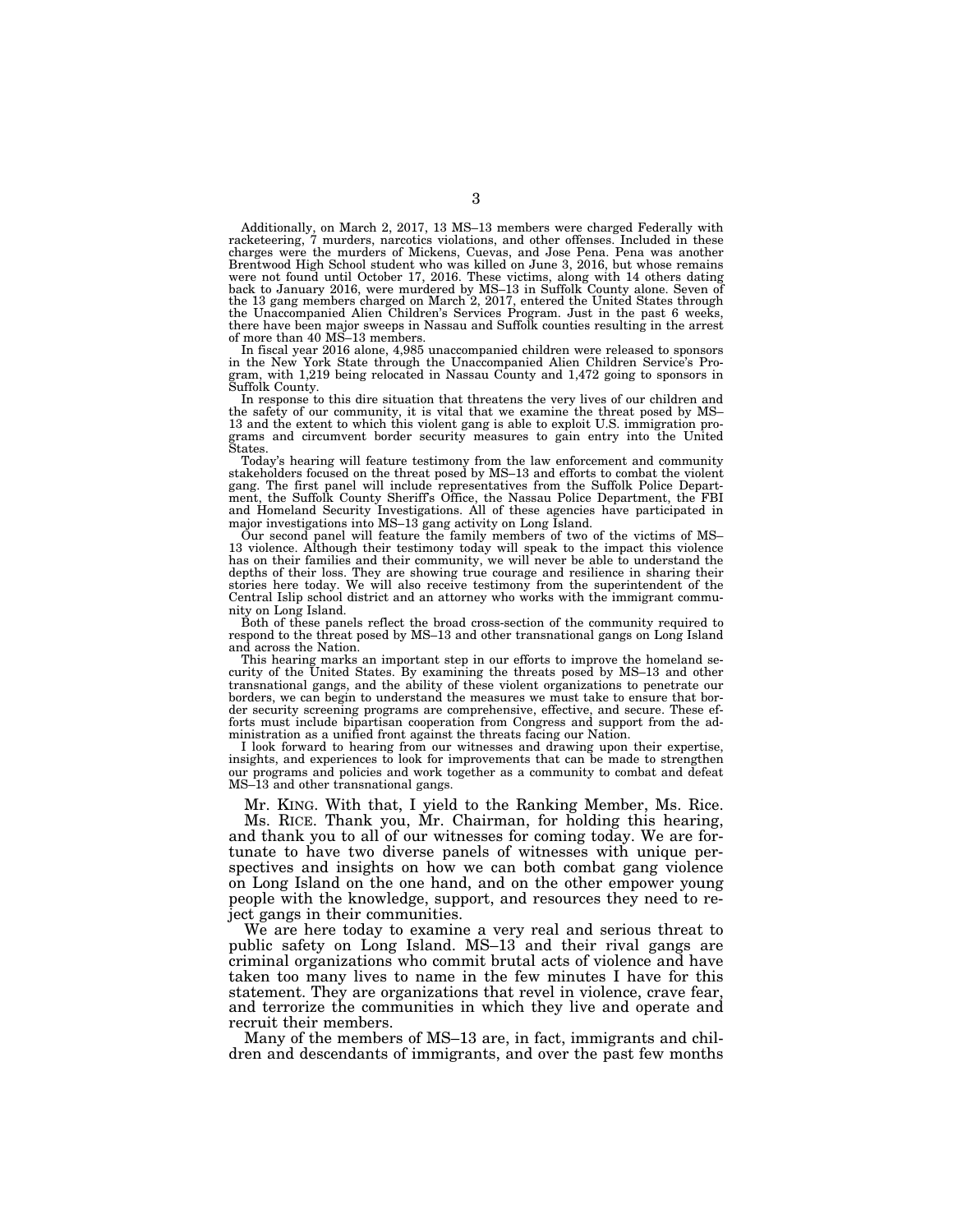it has seemed to me that President Trump and Attorney General Sessions have sought to use the threat of MS–13 to justify their push to build a wall on the Southern Border and round up and deport millions of immigrants, including those whose only crime is being in this country without paperwork.

This is not the time nor the place to debate those policies, but I bring it up only to say that what too often gets lost in this highlycharged and divisive debate is the fact that many, if not most, of MS–13's victims are also immigrants. The families who fear that their son might be targeted, targeted by, or pressured to join MS– 13 are immigrant families. The communities that are terrorized by MS–13 are often immigrant communities. I think it is safe to say that immigrants want these gangs to be dismantled and brought to justice as much as anyone else, if not more.

As the former Nassau County district attorney, I have seen firsthand how vicious and unrepentant these gangs are. I have seen MS–13 members laugh at the judge as they were sentenced to life in prison or deportation. I believe all violent criminals should be punished to the full extent of the law. I believe that violent criminals who are in this country illegally should be deported and prevented from ever coming back.

I believe that dismantling violent criminal organizations like MS–13 must be a priority for law enforcement officials and lawmakers at all levels. I also know for a fact that the vast majority of immigrants in this country are not criminals. They are, in fact, more likely to be the victims of crime than the perpetrators, and I know that you cannot take on a gang like MS–13 without the help of immigrant communities. You need members of the community to talk to you, provide information, report crimes, and for that they need to trust you. They need to know that stepping forward to help will not lead to them being detained and deported and ripped away from their families.

I have met with many immigrants in my district over the past 6 months, documented and undocumented, and there is a very real and palpable sense of fear right now in Long Island's immigrant communities. I am concerned that this sense of fear and alienation first of all may make immigrants, particularly young immigrants, more vulnerable to be targeted by MS–13 for protection and recruitment purposes; and second, could make immigrants less likely to cooperate with authorities, both of which would significantly undermine our efforts to eliminate gangs like MS–13 from our communities. I would appreciate any thoughts or insight our witnesses can provide about those concerns.

I would like to thank all of our law enforcement witnesses on the first panel and congratulate you for the successful operation last week that resulted in the arrest of 39 MS–13 members and affiliates, as well as 6 members of other street gangs.

Finally, I want to offer my condolences to Mrs. Rodriguez and Mr. Mickens, and thank you for having the courage to testify today.

I want to thank all the witnesses on our second panel for the critical work that you do, whether helping prevent young people from joining gangs like MS–13 or being a voice for our immigrant communities. I know your work as parents, activists, and educators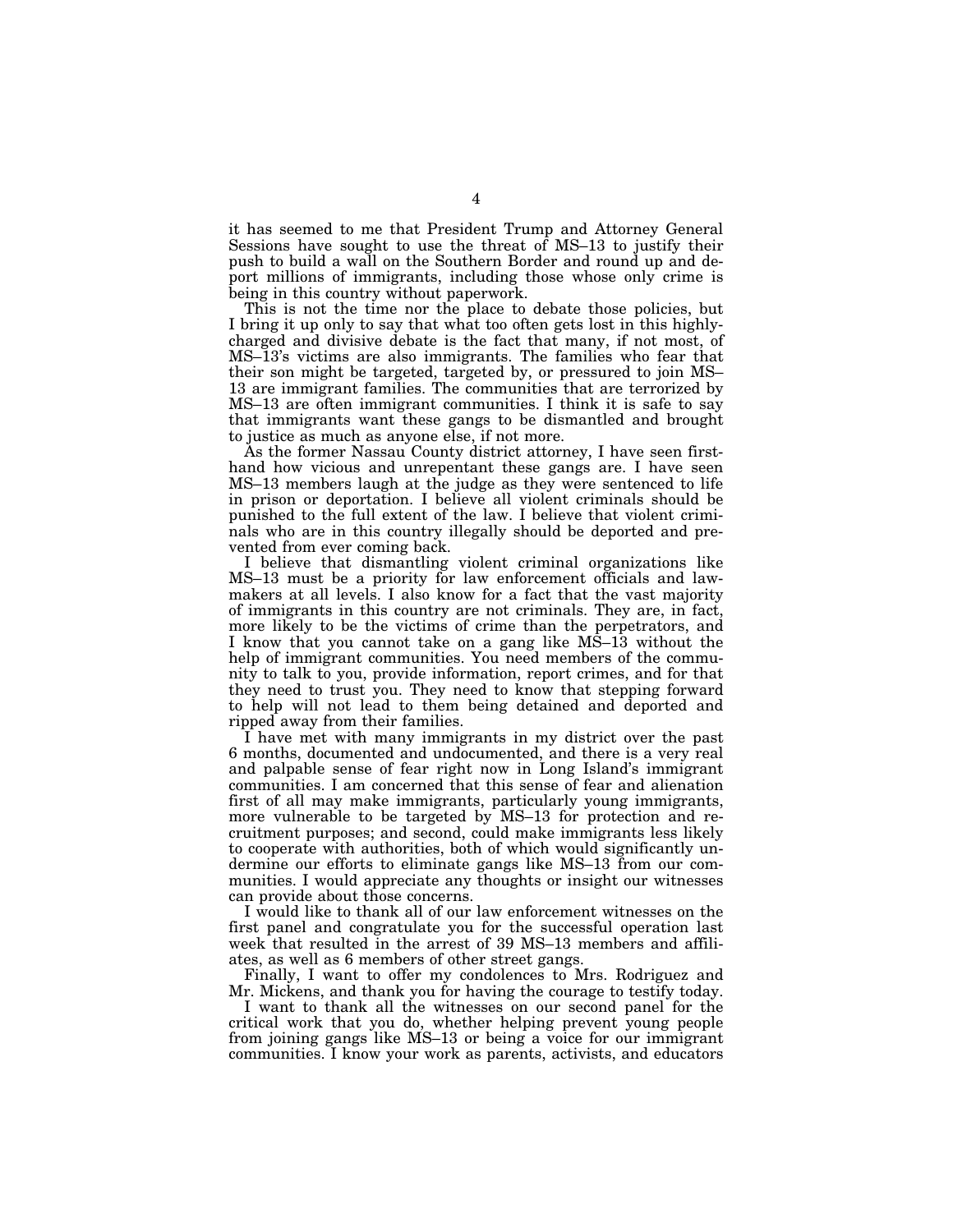may seem to go unnoticed at times, but I assure you we are aware and truly grateful for your efforts.

I look forward to a frank and productive conversation today. Thank you, Mr. Chairman, and I yield back.

[The statement of Ranking Member Rice follows:]

#### STATEMENT OF RANKING MEMBER KATHLEEN M. RICE

#### JUNE 20, 2017

We are fortunate to have two diverse panels of witnesses with unique perspectives and insights on how we can both combat gang violence on Long Island, on the one hand, and on the other, empower young people with the knowledge, support, and resources they need to reject gangs in their communities.

We're here today to examine a very real and serious threat to public safety on Long Island. MS–13 and their rival gangs are criminal organizations who commit brutal acts of violence and have taken too many lives to name in the few minutes I have for this statement. They are organizations that revel in violence, crave fear, and terrorize the communities in which they live and operate and recruit their members.

Many of the members of MS–13 are, in fact, immigrants and children and descendants of immigrants. And over the past few months, it has seemed to me that President Trump and Attorney General Sessions have sought to use the threat of MS–13 to justify their push to build a wall on the Southern Border and round up and deport millions of immigrants—including those whose only crime is being in this country without paperwork.

This is not the time or the place to debate those policies. But I bring it up only to say that what too often gets lost in this highly-charged and divisive debate is the fact that many if not most of MS–13's victims are also immigrants. The families who fear that their son might be targeted by or pressured to join MS–13 are immigrant families. The communities that are terrorized by MS–13 are often immigrant communities. And I think it is safe to say that immigrants want these gangs to be dismantled and brought to justice as much as anyone else, if not more.

As the former Nassau County district attorney, I've seen first-hand how vicious and unrepentant these gangs are. I've seen MS–13 members laugh at the judge as they were sentenced to life in prison or deportation.

I believe all violent criminals should be punished to the full extent of the law. I believe that violent criminals who are in this country illegally should be deported and prevented from ever coming back. I believe that dismantling violent criminal organizations like MS–13 must be a priority for law enforcement officials and lawmakers at all levels.

I also know for a fact that the vast majority of immigrants in this country are not criminals—they are in fact more likely to be the victims of crime than the perpetrators. And I know that you cannot take on a gang like MS–13 without the help of immigrant communities. You need members of the community to talk to you, provide information, report crimes—and for that, they need to trust you. They need to know that stepping forward to help will not lead to them being detained and deported and ripped away from their families.

I have met with many immigrants in my district over the past 6 months—documented and undocumented—and there is a very real and palpable sense of fear right now in Long Island's immigrant communities. I'm concerned that this sense of fear and alienation, first of all, may make immigrants—particularly young immigrants—more vulnerable to be targeted by MS–13 for protection and recruitment purposes. And second, could make immigrants less likely to cooperate with authorities—both of which would significantly undermine our efforts to eliminate gangs like MS–13 from our communities. I would appreciate any thoughts or insight our witnesses can provide about those concerns.

I would like to thank all of our law enforcement witnesses on the first panel and congratulate you for the successful operation last week that resulted in the arrest of 39 MS–13 members and affiliates, as well as 6 members of other street gangs.

Finally, I want to offer my condolences to Ms. Rodriguez and Mr. Mickens and thank you for having the courage to testify today.

And I want to thank all the witnesses on our second panel for the critical work that you do—whether helping prevent young people from joining gangs like MS–13, or being a voice for our immigrant communities. I know your work as parents, activists, and educators may seem to go unnoticed at times, but I assure you we are aware and truly grateful for your efforts.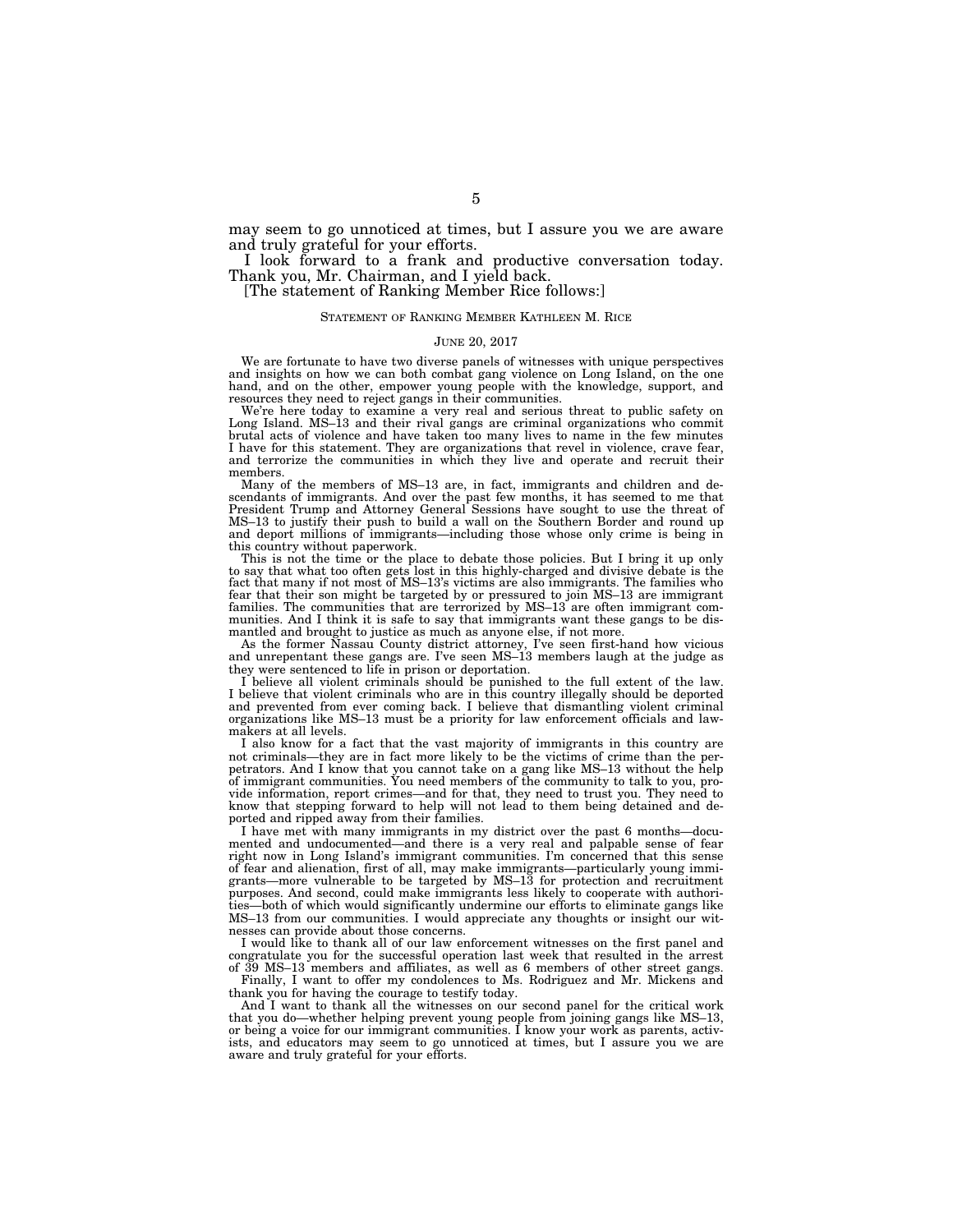Mr. KING. Thank you, Ms. Rice.

We are pleased to have two panels of distinguished witnesses before us today on this important topic. All the witnesses are reminded that their written testimony will be submitted for the record. To the extent you can, we ask you to try to limit your opening statement to 5 minutes. I am not going to enforce it strictly, but to the extent you can, it will be appreciated. It will give us more of an opportunity to have a give-and-take in the questionand-answer session.

Our first witness is Mr. William F. Sweeney, Jr., the assistant director in charge of the New York Field Office of the FBI. He has been with the FBI since 1998. He has an extensive record on both criminal and National security investigations, and he came to New York as the special agent in charge and the assistant director in charge of the field office in October 2016, which I believe was the same week of the Chelsea bombing. So it was really a baptism by fire, but he does an outstanding job, extremely cooperative I know with my office and with the Congress generally.

So with that, Mr. Sweeney, I thank you for being here today, and you are recognized.

## **STATEMENT OF WILLIAM SWEENEY, JR., ASSISTANT DIREC-TOR IN CHARGE, NEW YORK FIELD OFFICE, FEDERAL BU-REAU OF INVESTIGATION, U.S. DEPARTMENT OF JUSTICE**

Mr. SWEENEY. Thank you, sir. Good morning, Representative King, Ranking Member Rice. Thank you for the opportunity to discuss gang violence on Long Island and our efforts to combat the threat posed by MS–13.

The FBI assesses there has been a surge in MS–13 activity and recruitment in the United States over the past 2 years. While MS– 13 is not the largest street gang in the United States, they are increasingly the most violent and well-organized.

In terms of organization, origin, and structure, and a comparison to other gangs, MS–13 is atypical in their approach to crime and structure. Clique leaders in the United States coordinate with one another, as well as the leadership in El Salvador. This is not something we normally see with other groups. Members capitalize on the ability to extort individuals living in the United States who still have family in Central America, threatening to harm them.

Using fear as a method of extortion, the gang often targets small business owners, individuals who do not want to join a gang, and gang members who no longer want to be a part of MS–13.

MS–13 gained notoriety for the brutal nature of their crimes, and their motivation is generally rooted in a desire to kill for the sake of killing. Going back to January 1992, the FBI announced the Safe Streets Violent Crime Initiative, designed to allow each field office in the FBI to address violent street gangs, drug-related violence through the establishment of FBI-sponsored, long-term, proactive task forces.

The Violent Gangs Safe Streets Task Force became the vehicle through which all Federal, State, and local law enforcement agencies joined together to address violent crime plaguing their communities. The FBI's Safe Streets Gang Unit administers 169 of these task forces Nation-wide, staffed by approximately 800 agents,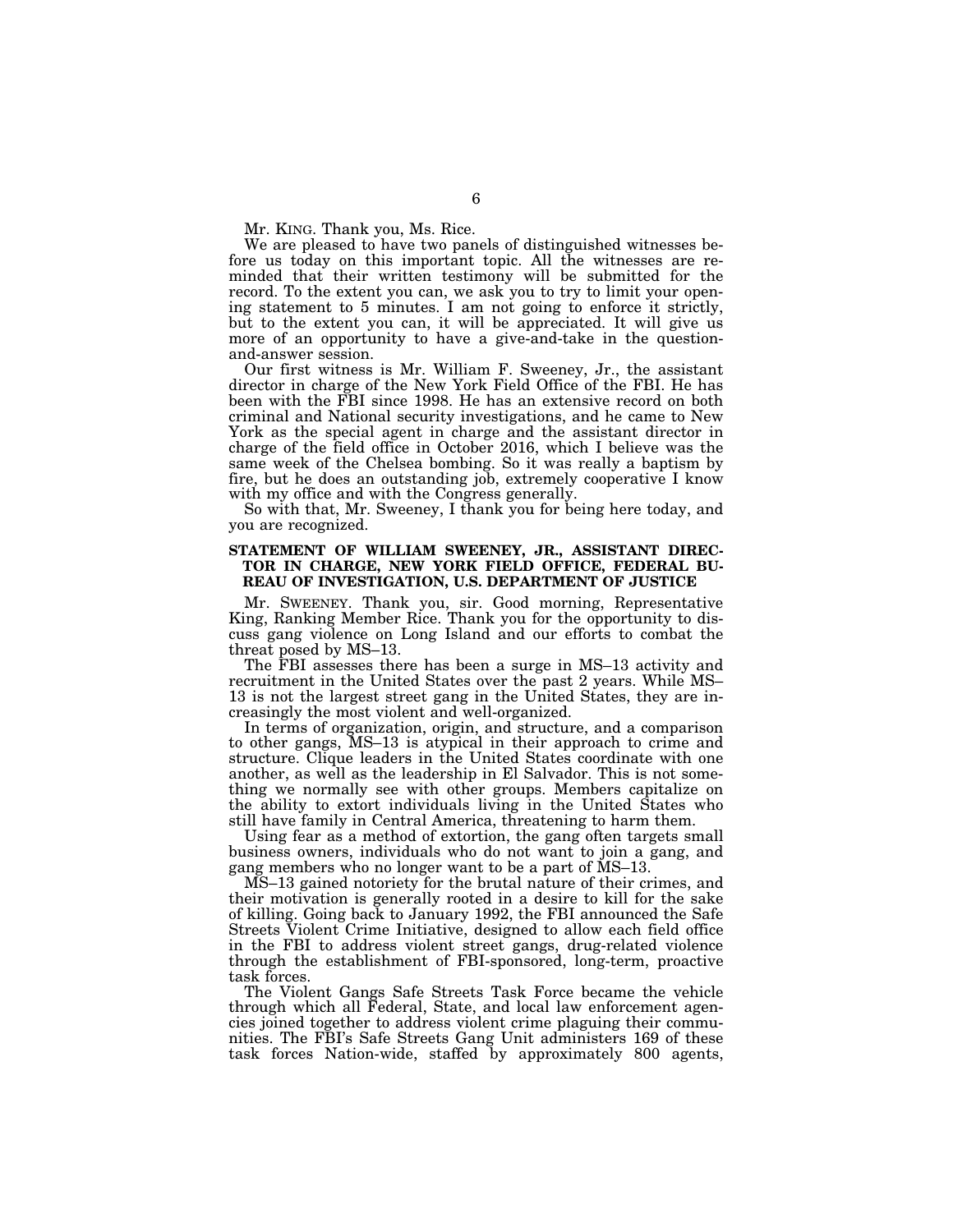roughly 1,375 State and local law enforcement personnel, and 58 agents from Federal agencies.

The Safe Streets Task Force concept expands cooperation and communication among Federal, State, and local law enforcement agencies, increasing productivity and avoiding duplication of investigative effort.

Here in New York, your task force is called the Long Island Gang Task Force, and it is part of that Safe Streets network. Since 2003, this task force has been protecting the communities on Long Island from the threat of gang violence. The leadership of that task force, some of which sits at the table with me and some behind me, is currently composed of agents and officers from the FBI, the Suffolk County Police Department, the Nassau County Police Department, the Nassau County Sheriff's Department, the Suffolk County Sheriff's Department, Suffolk County Probation, Rockville Centre Police, New York State Police, Hempstead Police, and the Bureau of ATF.

This model allows us to bring all essential stakeholders together to address the most violent crimes in the community. Since 2010, your task force has arrested over 200 MS–13 members, resulting in the successful prosecution of members involved in more than 35 homicides. A majority of these members have been convicted on Federal racketeering charges for participating in murders, attempted murders, and assaults. We will continue to surge resources to work this threat. We have increased the participation on our task force by adding personnel from the New York State Police, and we have enhanced our intelligence capabilities by developing an intelligence fusion group, where all the analysts sit together from these agencies.

We have also enhanced our relationship with the Suffolk County Police Department to include our mutual agreement that all MS– 13 homicide investigations in Suffolk County will be investigated jointly by the task force and the Suffolk Homicide Squad.

The FBI also works closely with our transnational anti-gang task force based in El Salvador, Guatemala, and Honduras. These groups, called TAGs, were set up by FBI agents who lead vetted teams of national police and prosecutors, coordinating with the legal attaches in those countries and coordinated back here at home. Through these TAGs we reap the benefits of local intelligence, which allows us to apply a national and international approach to the problem. We are currently focused on identifying MS–13 leadership in the United States. We are working to establish an international standard for understanding the elements of the gang structure, its members, and associates.

Using overseas resources to identify and target individuals and organizations that negatively affect our local field offices here and our local communities has proven successful. In fact, the partnership led to the capture of top-10 fugitives I believe back in 2013 and 2014.

MS–13 remains a top priority for the FBI as we assess that they will continue to expand and employ intimidation tactics while engaging in increasingly violent crimes. The relationships we have established with partners, both at home and abroad, will continue to prove essential in identifying, combating, and eliminating the threats posed by MS–13.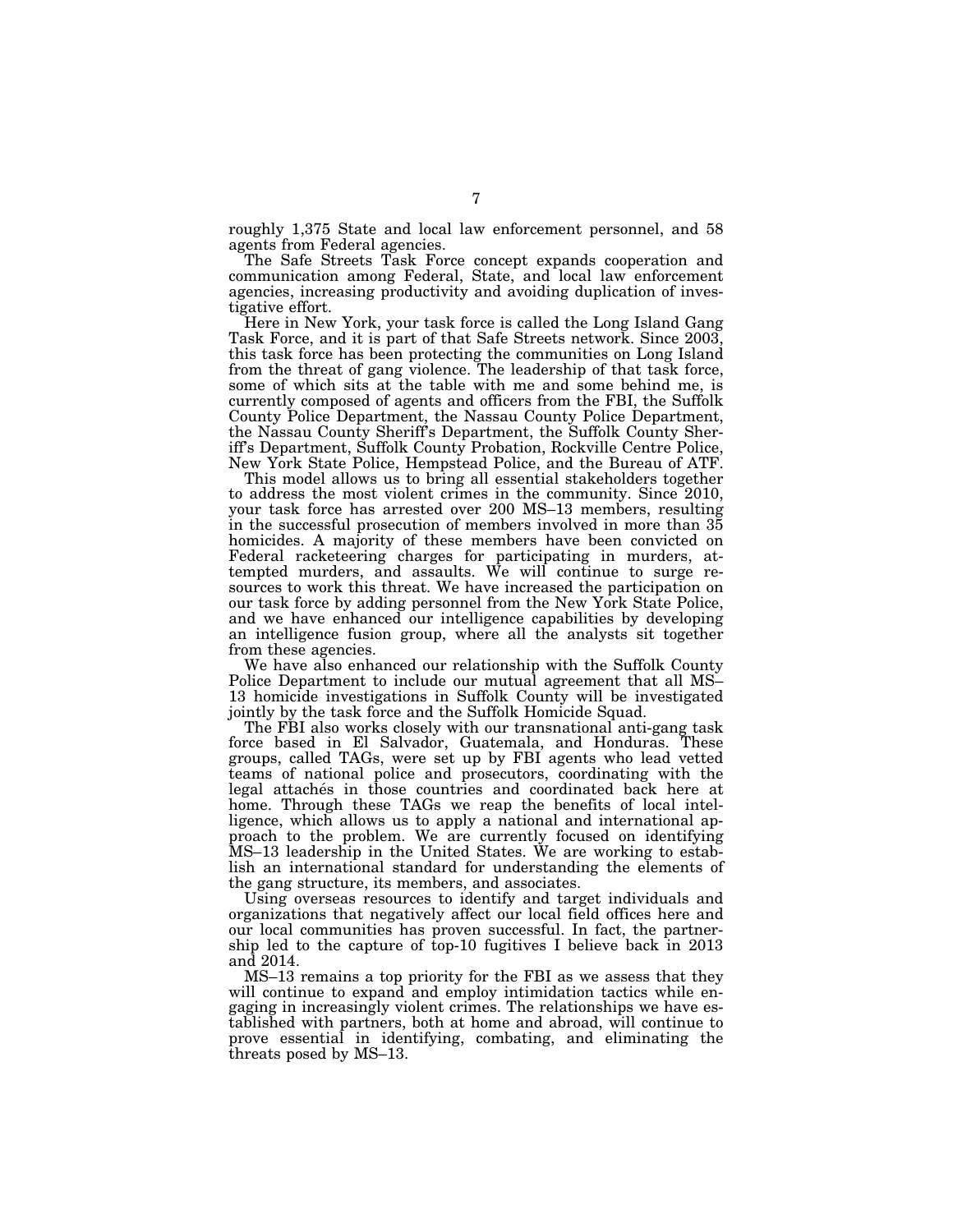Chairman King and Ranking Member Rice, thank you again for the opportunity to discuss the MS–13 threat. Mr. Chairman, we are grateful for the leadership you and the community have provided to the FBI, and we thank you for your continued support, and I look forward to answering any questions you may have.

[The prepared statement of Mr. Sweeney follows:]

#### PREPARED STATEMENT OF WILLIAM F. SWEENEY, JR.

#### JUNE 20, 2017

Good morning Chairman King, Ranking Member Rice, and Members of the committee. Thank you for this opportunity to discuss gang violence on Long Island and the FBI's efforts to combat the threats posed by MS–13 and dismantle their network.

Street gangs continue to affect communities across the United States and show no signs of decreasing memberships or a decline in criminal activity. According to the FBI's 2015 National Gang Report, street gang membership increased in approximately 49 percent of jurisdictions from 2013–2015.

More specifically, the FBI assesses there has been a surge in MS–13 activity and recruitment in the United States over the past 2 years. We're here today to discuss this particular threat and our efforts to combat gang violence in MS–13 territories on Long Island.

While MS–13 is not the largest street gang in the United States, it is increasingly the most violent and well-organized. Their leadership is based in El Salvador and Honduras, but we believe there could be up to 10,000 members currently living in the United States, primarily immigrants from Central America.

In terms of origin and structure, and in comparison to other street gangs in the United States, MS–13 is atypical in their approach to crime and organizational structure. Clique leaders here in the United States coordinate with one another, as well as leadership in El Salvador. This isn't something we typically see with other street gangs in the United States, whose primary leadership is home-based. MS– 13 gang members in El Salvador and the United States remain in contact with one another; they frequently discuss targets, members who have fallen out of favor, and ways to expand their operations.

Members also capitalize on the ability to extort individuals living in the United States who still have family in Central America, threatening to harm family abroad. Using fear as a method of extortion, the gang often targets small business owners and restauranteurs, individuals who don't want to join the gang, and gang members who no longer want to be active.

The brutal nature of MS–13 crimes has gained notoriety throughout the United States, and their motivation is generally rooted in a desire to kill for the sake of killing. The attacks on their victims are gruesome, typically up close and personal. They often involve mutilation and dismemberment and are sometimes recorded. Because of this, MS–13 crimes often receive a significant amount of media attention.

Law enforcement encounters unique challenges when addressing the MS–13 threat including the limitations of some traditional enforcement strategies; the group's propensity for gruesome violence; their established international network; and their transient nature. What also concerns us is the age of the average MS– 13 member and associate. Typically much younger than those connected to other street gangs, MS–13 members and associates often lack direction, taking cues from the gang instead of relying on a productive family structure. In addition, those emigrating from El Salvador to the United States are known to be exposed and desensitized to extreme violence at an early age.

Another concern for law enforcement is the increase in the use of technology and social media by criminal groups such as MS–13. We've found that gangs are exploiting new technologies largely for the anonymity that messaging applications afford. Many resort to the use of these technologies with the hopes of thwarting law enforcement efforts.

In January 1992, the FBI announced the Safe Streets Violent Crime Initiative, designed to allow each field office to address violent street gangs and drug-related violence through the establishment of FBI sponsored, long-term, proactive task forces focusing on violent gangs, crime of violence, and the apprehension of violent fugitives. The Violent Gang Safe Streets Task Force became the vehicle through which all of the Federal, State, and local law enforcement agencies joined together to address the violent crime plaguing their communities. The FBI's Safe Streets and Gang Unit administers 169 Violent Gang Safe Streets Task Forces Nation-wide,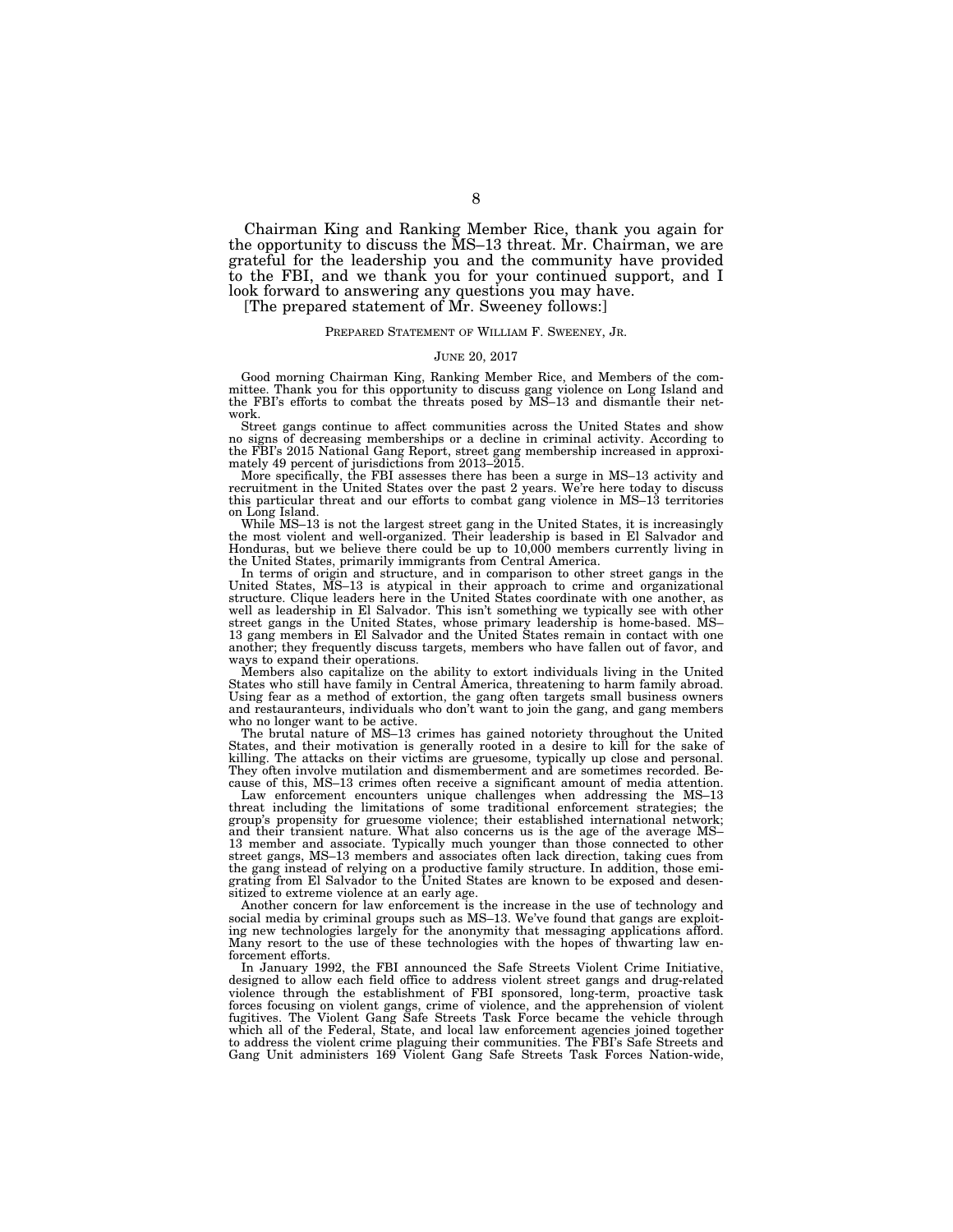staffed by approximately 800 FBI agents, 1,375 State and local law enforcement personnel, and 58 other Federal law enforcement agents. The Safe Streets Task Force concept expands cooperation and communication among Federal, State, and local law enforcement agencies, increasing productivity and avoiding duplication of investigative efforts.

Here in New York, the FBI's Long Island Gang Task Force (LIGTF) is part of the Safe Streets Task Force network. Since 2003, the task force has been dedicated to protecting the communities on Long Island from the threat of gang violence, and considers MS–13 to be a top priority. The task force, currently composed of agents and officers from the FBI; Suffolk County Police Department; Nassau County Police Department; Nassau County Sheriff's Department; Suffolk County Sheriff's Department; Suffolk County Probation; Rockville Centre Police Department; New York State Police; Hempstead Police Department; and the Bureau of Alcohol, Tobacco, Firearms, and Explosives, is a model that allows us to bring all essential stakeholders under one roof to address the most violent crimes crippling our neighborhoods.

Since the establishment of the task force, the largest and oldest Federal gang task force on Long Island, hundreds of MS–13 members, including dozens of clique leaders, have been convicted on Federal felony charges in the Eastern District of New York. This has allowed us to dismantle some of the most violent cliques in the area.

Since 2010, the task force has arrested over 200 MS–13 members, resulting in the successful prosecution of members involved in over 35 homicides. A majority of those MS–13 members have been convicted on Federal racketeering charges for participating in murders, attempted murders, and assaults. Since 2016, MS–13 is believed to be responsible for more than 20 homicides in Suffolk and Nassau Counties.

Over the past few months, we've continued to surge resources to work the threat, both internally and with respect to our partner agencies on the task force. We've increased participation on our task force by adding officers from the New York State Police, and we've enhanced our intelligence capabilities by developing an intelligence fusion group, which is composed of intelligence personnel from the represented agencies. We've also strengthened our relationship with the Suffolk County Police Department, to include our mutual agreement that all MS-13 homicide investigations in Suffolk County will be investigated jointly by the LIGTF and the Suffolk County Police Department's homicide squad. Throughout the country, the FBI continues to uphold the task force model as we confront threats with the help of our various law enforcement partners, in particular, our colleagues from Homeland Security Investigations.

As the domestic representative for the Director of National Intelligence for FBI field offices in Newark, Philadelphia, New York, Albany, and Buffalo, I've gladly accepted the responsibility of serving as a delegate for senior field representatives throughout the intelligence community (IC) in leading the endeavor to create a coordinated and effective IC enterprise in defense of our homeland and homeland security efforts. This is an opportunity for us to engage in dialog with our colleagues while ensuring a higher level of cooperation as we continue to integrate our intelligence efforts.

Additionally, from an international perspective, the FBI's Transnational Anti-Gang Task Forces (TAGs) continue to work with our partners to eradicate gangs and gang violence Nation-wide. Established in El Salvador in 2007 through the FBI's National Gang Task Force, Legat San Salvador, and the United States Department of State, each TAG is a fully operational unit responsible for the investigation of MS–13 operating in the Northern Triangle countries of Central America— El Salvador, Guatemala, and Honduras—and threatening the United States. This program combines the expertise, resources, and jurisdiction of participating agencies involved in investigating and countering transnational criminal gang activity in the United States and Central America. These groups—headed by FBI agents who lead vetted teams of National police and prosecutors—coordinate with FBI legal attaches assigned to those regions and with the Bureau's International Operations Division.

Through the task force we reap the benefits of local intelligence, which allows us to apply a National and international approach to the problem. We're currently focused on identifying MS–13 membership in the United States, and we're working to establish an international standard for understanding elements of the gang's structure, its members, and its associates. Using overseas resources to identify and target individuals and organizations that negatively affect our local field offices has proven successful. In fact, this partnership contributed to the capture of two FBI<br>Top Ten fugitives F-lumin Function Time of two FBI Top Ten fugitives Edwin Ernesto Rivera-Gracias in 2013, and Juan Elias Garcia in 2014. Both men were wanted for murder. Specifically, Juan Elias Garcia was wanted for the execution-style murder of a 19-year-old New York woman and her 2-year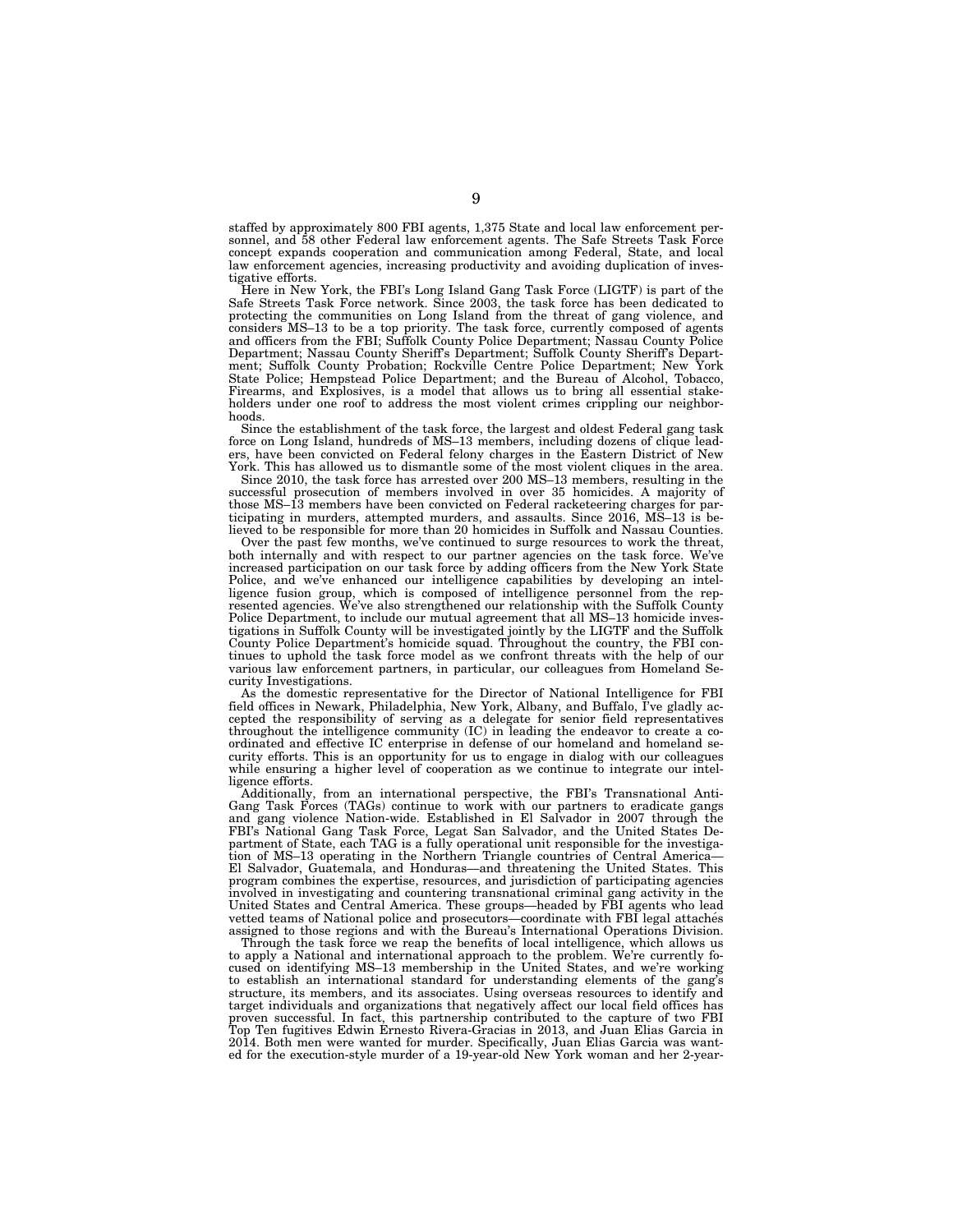old son. Based on the success of the TAG Task Force in El Salvador, additional TAG Task Forces have been established in Guatemala and Honduras.

In summary, the FBI has effectively used task forces in an effort to combat the MS–13 threat, both on Long Island and throughout the country, by combining the tools of our local, State, Federal, and international law enforcement partners. MS– 13 will continue to be a top priority as we have determined they intend to continue to expand and employ intimidation tactics while engaging in increasingly violent crimes.

We further assess they will continue to capitalize on the use of encrypted communications between members and associates, both in the United States and abroad, which could impede enforcement efforts. For this reason, the relationships we've established with our partners, both at home and abroad, will continue to prove essential in identifying, combating, and eliminating the threats posed by MS–13.

Chairman King, Ranking Member Rice, and Members of the committee, thank you again for this opportunity to discuss gang violence on Long Island and our efforts to combat the MS-13 threat. Mr. Chairman, we are grateful for the leadership that you and this committee have provided to the FBI, and we thank you for your continuing support. I look forward to answering any questions you may have.

Mr. KING. Thank you, Mr. Sweeney. That was FBI efficiency, right on the button, 5 minutes. Thank you very much for your testimony.

Our next witness is Angel Melendez, who is special agent in charge of the New York Field Office for Immigration and Customs Enforcement, Homeland Security Investigations, HSI. Mr. Melendez began his career in 1996 as a special agent for the U.S. Customs Service in San Juan, Puerto Rico. He has served in a number of leadership positions, including special agent in charge of the San Juan, Puerto Rico HSI office. In July 2016, he was named as the special agent in charge of the New York HSI office.

Mr. Melendez, I want to again thank you for cooperating with my office, for the briefings you have given me. With that, you are recognized for 5 minutes.

# **STATEMENT OF ANGEL M. MELENDEZ, SPECIAL AGENT IN CHARGE, HOMELAND SECURITY INVESTIGATIONS, IMMIGRA-TION AND CUSTOMS ENFORCEMENT, U.S. DEPARTMENT OF HOMELAND SECURITY**

Mr. MELENDEZ. Thank you, and good morning, Chairman King, Ranking Member Rice, and Members of the Long Island community. As special agent in charge for U.S. ICE's Homeland Security Investigations in New York, I would like to thank you for the opportunity to appear before you today to discuss our efforts to investigate, disrupt, and dismantle violent gang activity across the United States. My oral testimony today will focus on HSI's efforts on combatting transnational gang violence by the Mara Salvatrucha, or MS–13, on Long Island.

Through violent crime, MS–13 terrorizes our communities. In the last year alone, Long Island has witnessed 11 murders attributed to MS–13. The gruesome quadruple homicide of four Long Island teenagers at the hands of MS–13 just this April shocked our Nation. HSI does not take this lightly now, nor have we in the past.

In 2005, to combat transnational gangs, we initiated Operation Community Shield. HSI has developed a multifaceted approach to attacking violent crime alongside our domestic and foreign law enforcement partners. To date, this program has led to the arrest of over 7,000 MS–13 affiliates across the Nation.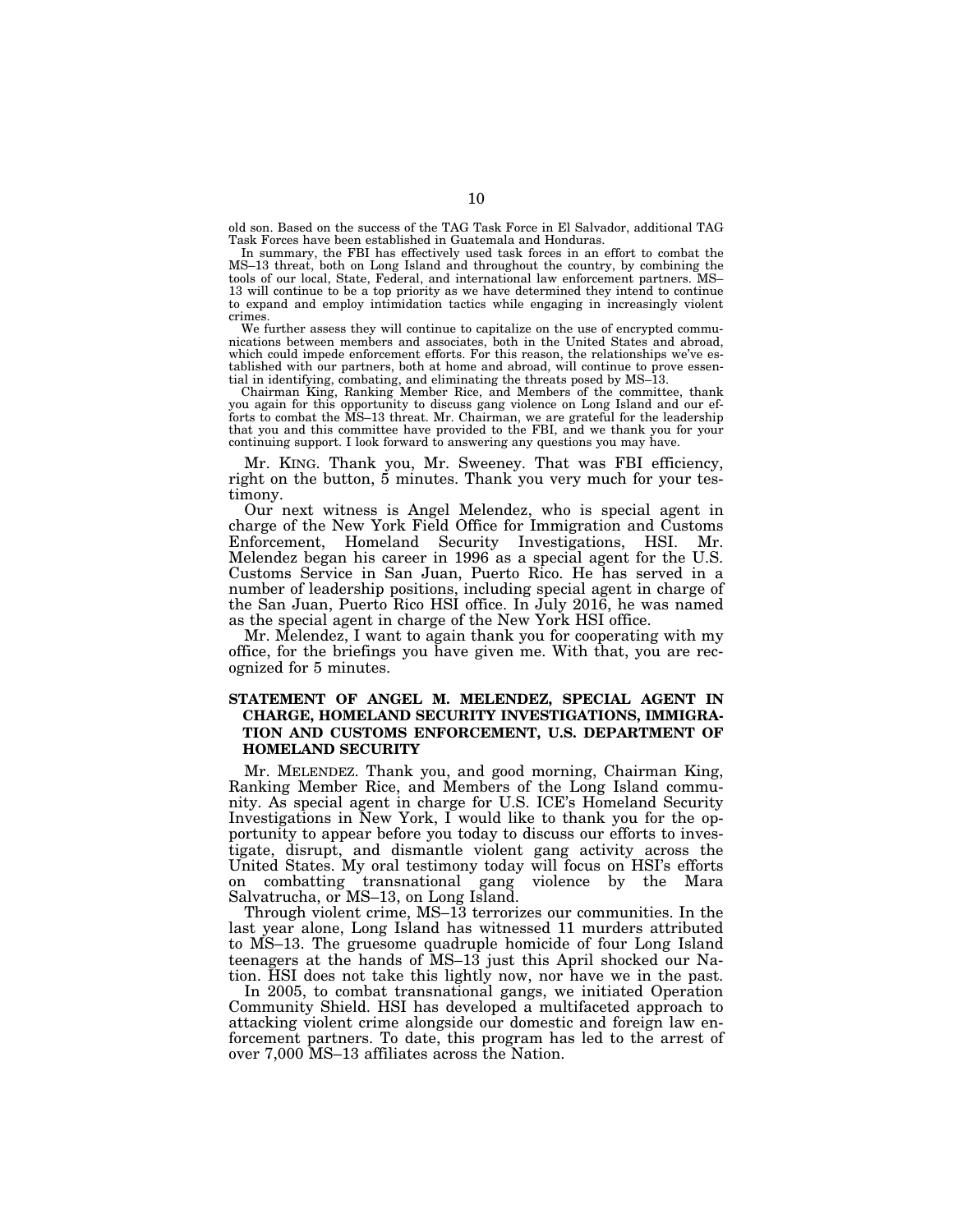HSI's ever-evolving strategy to investigate and disrupt MS–13, particularly its pipeline, is informed by how the gang operates. Let me touch on three critical points.

First, MS–13 exploits illicit pathways in Central America to further its mission to rape, control, and kill. HSI, through its unique border authorities and international footprint, is targeting these illicit pathways. In New York, we established an extra-territorial criminal tribal strike force which, in partnership with DOJ, investigates foreign-based human smuggling networks.

Second, MS–13 is increasing its membership and recruitment. Within the last few years, more than 5,000 unaccompanied alien children from the Northern Triangle countries have resettled in Long Island. Once here, MS–13 can prey upon the vulnerability of these and other children who may lack family and community ties. In fact, schools have become ground zero for MS–13 recruitment. Children may face retribution from the gang for refusing to join and become part of its ranks. Rapidly, they transform into the lethal MS–13 gang members that they once feared.

Third, MS–13 cannot survive without money. Investigations have revealed that MS–13 maintains a sophisticated financial network that supports its nefarious activities. As we have learned, MS–13 generates illicit income through extortion, prostitution, the collection of membership dues, and illicit trafficking. HSI was instrumental in having MS–13 designated as a transnational criminal organization by the Department of the Treasury in 2012. This designation is an additional tool that allows us to effectively attack MS–13's financial infrastructure.

In addition to focusing on the MS–13 pipeline, HSI targets members for criminal prosecution and removal. Since October 2014 to the present, HSI, along with its partners, have made 842 criminal and 273 administrative arrests of MS–13 gang affiliates across the country. In the same time frame, HSI New York, along with its partners, have made 109 criminal and 55 administrative arrests of MS–13 gang affiliates in Long Island alone.

With the invaluable partnership of the police departments and sheriff departments of Suffolk and Nassau Counties, HSI has kept its proverbial finger on the pulse of MS–13 activity across Long Island. In response to the recent uptick in violence executed by MS– 13 across Long Island, HSI New York, partnering with ICE's enforcement and removal operations, initiated Operation Matador. It brings together our DHS and law enforcement partners in a unified approach to combating MS–13's growth. It integrates our key Homeland Security capabilities—enforcement, interdiction, intelligence, border security, removal, and also public safety. In the last 5 weeks since launching Matador, this initiative yielded 45 arrests of known or suspected MS–13 affiliates.

Although we have made strides in attacking the MS–13 problem, we have limited resources and must continue to be proactive as we forge ahead with this critical mission. Committed to working alongside our law enforcement partners, HSI continues to disrupt MS– 13 through enforcement of criminal and civil immigration statutes, as well as active gang investigations in Long Island, throughout the United States, and throughout the world.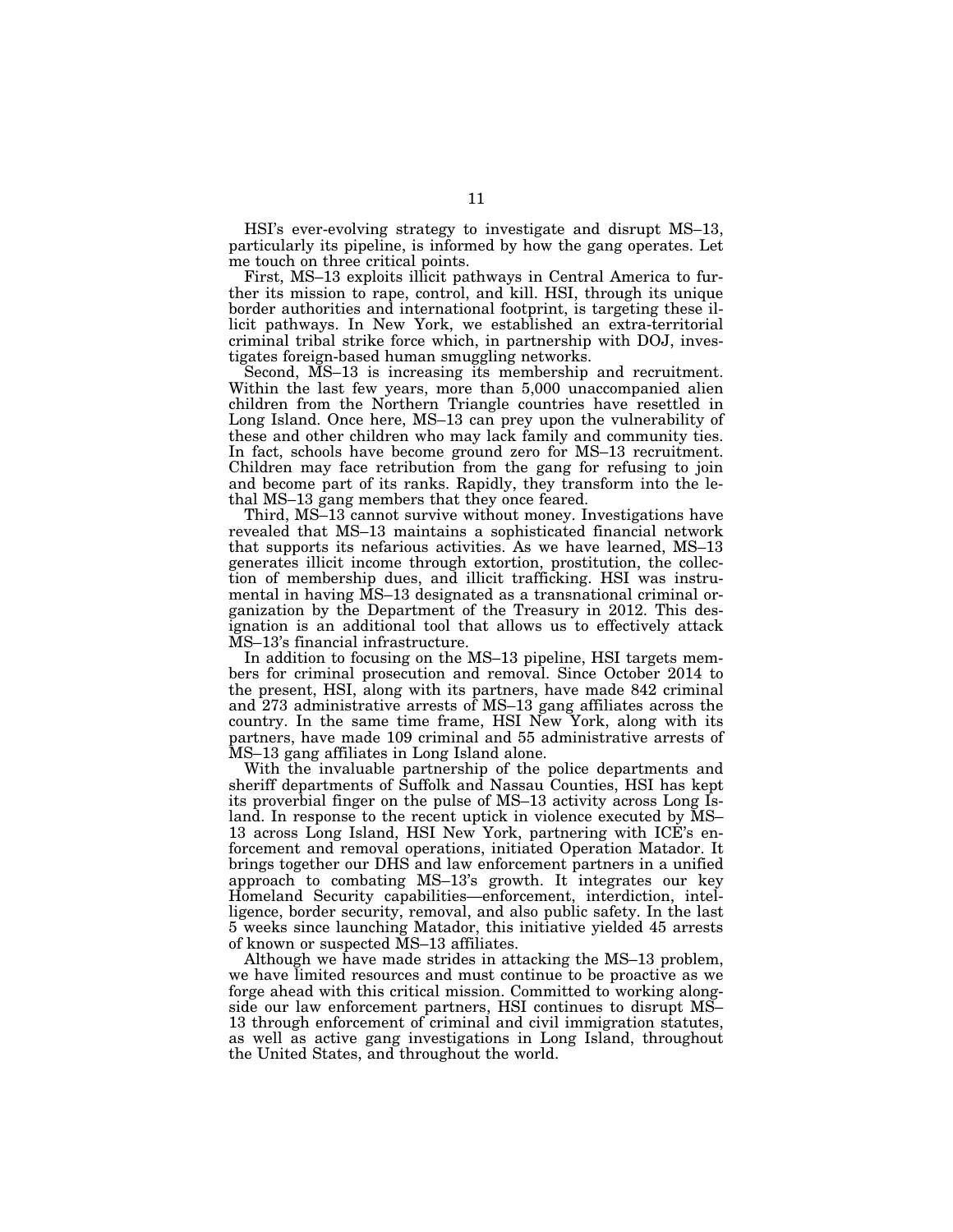Chairman King, Ranking Member Rice, I thank you again for the opportunity to appear before you today and for your continued support. I would be pleased to answer any questions you may have. Thank you.

### [The prepared statement of Mr. Melendez follows:]

#### PREPARED STATEMENT OF ANGEL M. MELENDEZ

#### JUNE 20, 2017

Chairman King, Ranking Member Rice, and distinguished Members: As special agent in charge for U.S. Immigration and Customs Enforcement (ICE), Homeland Security Investigations (HSI) in New York, I would like to thank you for the opportunity to appear before you today to discuss our efforts to disrupt, dismantle, and investigate violent gang activity within the United States. The official statement I have submitted and my oral testimony today will focus specifically on HSI's focus on combatting transnational gang violence by the Mara Salvatrucha, or MS–13, on Long Island.

ICE has the most expansive investigative authority and largest force of criminal investigators in the Department of Homeland Security (DHS). ICE's National and global footprint enables us to leverage our broad statutory authority to uphold public safety and support border enforcement. And the key to our success against gangs like MS–13 is our multifaceted approach to attacking violent crime with our State, local, Tribal, and foreign law enforcement partners.

During his first 2 weeks in office, President Trump signed a series of Executive Orders (EOs) that laid the policy groundwork for the Department and ICE to carry out the critical work of securing our borders, enforcing our immigration laws, and ensuring that individuals who pose a threat to National security or public safety cannot enter or remain in the United States. These EOs establish the administration's policy of effective border security and immigration enforcement through the faithful execution of the laws passed by Congress.

The heightened enforcement of our Nation's immigration laws in the interior of the United States is critically important to the National security and public safety of the United States. Aliens who illegally enter the United States, or even those who overstay or otherwise violate the terms of their visas, have violated our Nation's laws and can pose a threat to National security and public safety. This is particularly true for aliens who engage in criminal conduct in the United States.

As directed by the President's Executive Order 13773, *Enforcing Federal Law*  with Respect to Transnational Criminal Organizations and Preventing International *Trafficking*, ICE will continue to give a high priority and devote sufficient resources to dismantling TCOs and subsidiary organizations. ICE will continue to focus on cooperative work and data sharing with other Federal agencies, as well as work with foreign counterparts by sharing intelligence and law enforcement information when appropriate and permitted by law.

#### MS–13 ACTIVITY IN NEW YORK

MS–13 are primarily immigrants or descendants of immigrants from the Northern Triangle—El Salvador, Honduras, and Guatemala. Through kidnappings, murders, and other violent crime, MS–13 terrorizes communities. Since the beginning of 2017, New York has seen an uptick in gang violence, with 11 murders attributed to MS– 13 alone. The gruesome murders of four Long Island teenagers at the hands of MS– 13 just this April shocked our Nation.

HSI does not take this lightly. To disrupt the MS–13 threat, HSI has uncovered and pieced together MS–13's sophisticated communication and financial network. As we have learned, MS–13's primary source of income is generated through extortion, prostitution, membership dues, and illicit trafficking. Targeting MS–13's assets, HSI was pivotal in having MS–13 designated as a transnational criminal organization by the Department of Treasury's Office of Foreign Assets Control (OFAC).

#### DISRUPTING THE MS–13 PIPELINE

HSI's ever-evolving strategy to investigate and disrupt MS–13 is informed by how the gang operates. Let me touch on three critical points:

#### *First, Illicit Pathways*

MS–13 exploits illicit pathways throughout Central and South America to further its mission to "rape, control, and kill."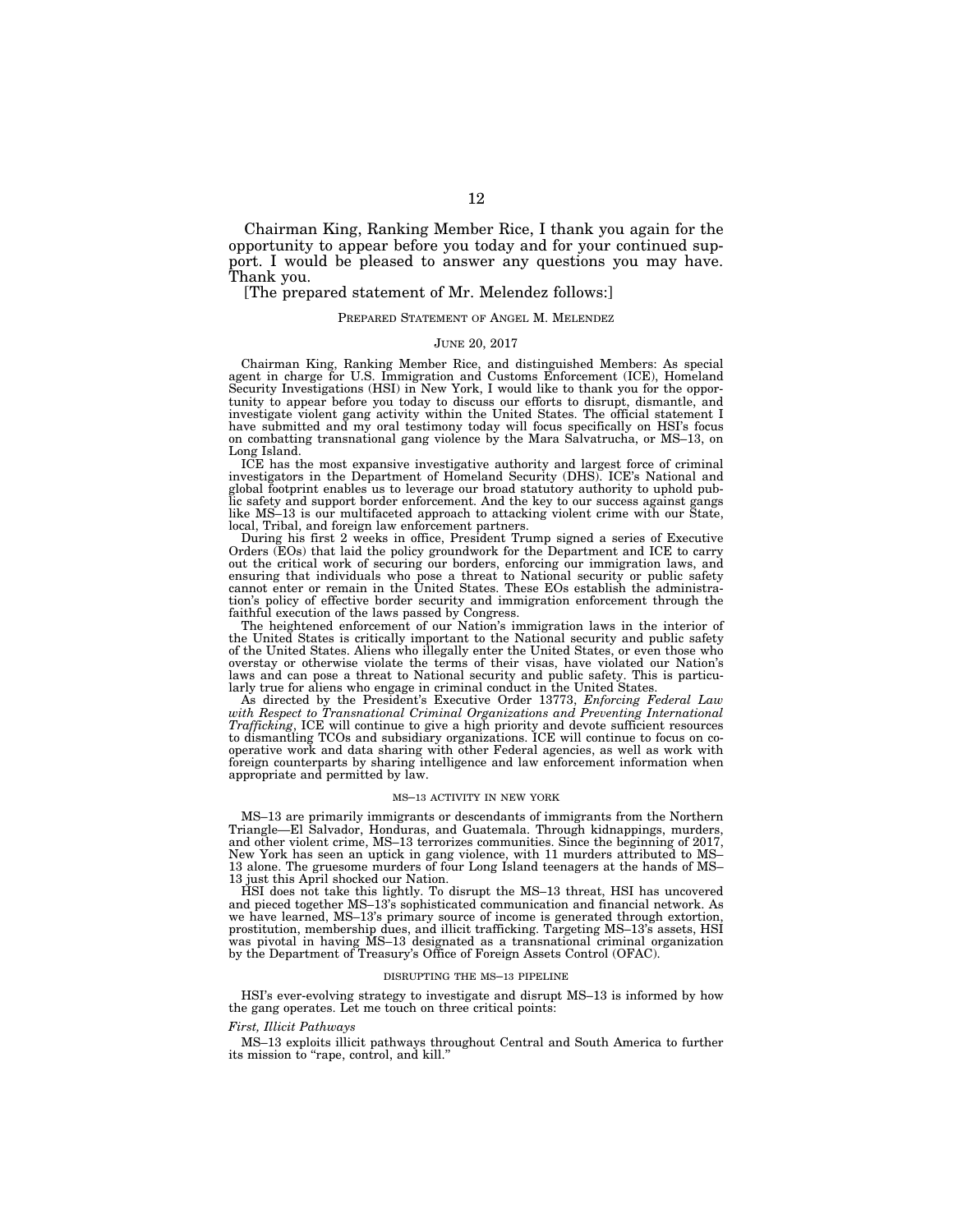HSI, through its unique border authorities and vast international footprint, is targeting these illicit pathways. HSI New York established an Extraterritorial Criminal Travel Strike Force, which, in partnership with Department of Justice (DOJ), investigates foreign-based Human Smuggling Networks that pose a threat to the United States. Just this May, ICE implemented a three-phase plan to target the human smuggling organizations that MS–13 exploits to bring unaccompanied alien children into the United States.

#### *Second, Recruitment*

Illicit pathways go hand-in-hand with MS–13 increasing its membership. Once these children are smuggled into the United States, they become prime targets for enlistment into the gang. Since the beginning of fiscal year 2015, more than 5,000 unaccompanied alien children have resettled in Long Island. MS–13 preys on their vulnerability; some of these children may lack familial relationships or community ties. In fact, reports suggest that MS–13 attempts to recruit in some schools and pressures children into joining with the threat of retribution.

With the invaluable partnership of local law enforcement, HSI has kept its proverbial finger on the pulse of MS–13 activity across Long Island.

#### *Third, Financing*

MS–13 cannot survive without money. Investigations have revealed that MS–13 maintains a sophisticated communication and financial network that supports its nefarious activities. As we have learned, MS–13 generates illicit income through extortion, prostitution, membership dues, and illicit trafficking.

#### OPERATION COMMUNITY SHIELD

In 2005, ICE initiated Operation Community Shield (OCS), a cross-border effort to combat transnational criminal organizations. HSI locates, investigates, and arrests gang members to get them off our streets. Whenever possible, ICE will pursue and effectuate removal orders to remove gang members from the United States.

OCS is the primary platform through which HSI executes its anti-gang initiatives, including Specialized Urban Response—Gang Enforcement (SURGE) operations. From March 26, 2017 to May 6, 2017, a Nation-wide SURGE operation led to 1,098 criminal arrests and 280 administrative immigration arrests. In the course of those operations, HSI seized 238 firearms, nearly \$500,000 in currency, and over 271 kilograms of illicit narcotics.

Since this operation started in 2005, HSI and its partner agencies have made over 57,000 gang-related criminal and administrative immigration arrests. 7,000 of these arrests were affiliated with MS–13.

From fiscal year 2016 to fiscal year 2017 (as of June 4, 2017), HSI has made over 8,000 gang-related criminal arrests, leading to over 2,600 convictions. During this same time period, HSI made 1,117 administrative immigration arrests of gang members.

Much of this enforcement activity targets MS–13. From fiscal year 2016 to fiscal year 2017 (as of June 4, 2017), HSI made 602 criminal arrests of MS–13 gang leaders, members, and associates that resulted so far in 153 convictions. And during this same time period, HSI made 170 administrative immigration arrests of MS–13 members. HSI has 87 domestic and international gang investigations targeting MS– 13 in Long Island and throughout the country.

#### FEDERAL, STATE, AND LOCAL LAW ENFORCEMENT PARTNERSHIPS

In response to the recent spate of extreme violence perpetrated by MS–13, HSI New York initiated Operation Matador (OPMAT). This interagency DHS endeavor is designed to combat the proliferation of MS–13 recruitment, membership, and criminal activity.

The framework underlying OPMAT integrates various missions—enforcement, interdiction, intelligence, border security, and ultimately, public safety.

OPMAT is able to disrupt MS–13 through five key attributes:

1. Intelligence gathering;

2. Actionable lead development;

3. Targeted enforcement;

4. Criminal and Racketeer Influenced and Corrupt Organization (RICO) investigation development; and

5. Community outreach to at-risk youth in the affected cities.

As a result of this on-going operation, to date, HSI has made 35 criminal and administrative arrests; 30 of them are known or suspected MS-13 members. It bears repeating that our law enforcement partners are crucial to OPMAT's success, includ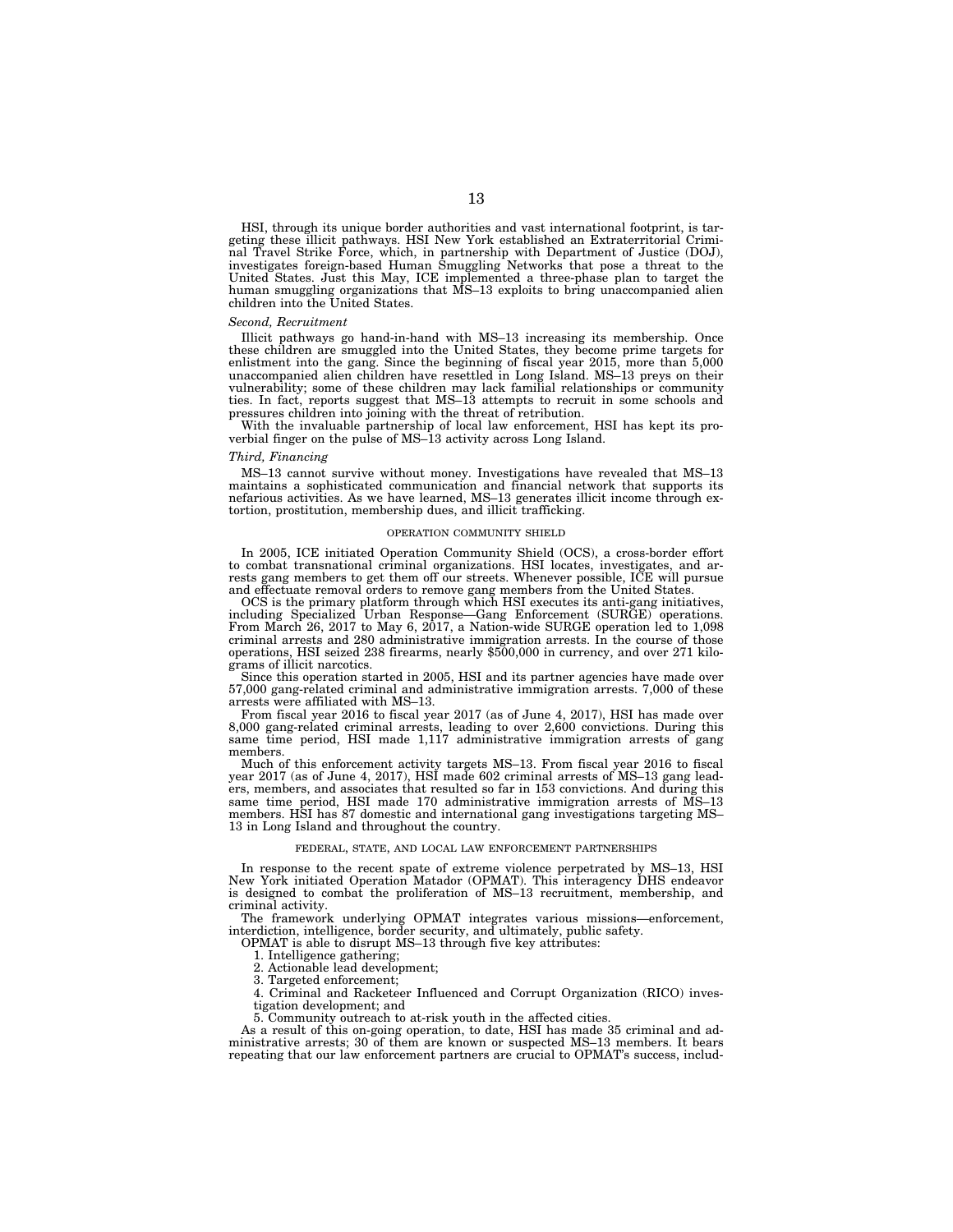ing the Nassau County Police Department, Suffolk County Police Department, and the New York Police Department (NYPD).

#### OPERATION MATADOR

In response to the recent uptick of extreme violence perpetrated by MS–13, HSI– NY's latest endeavor is Operation Matador. It brings together our DHS partners in a unified approach to combatting MS–13's growth by integrating key missions—enforcement, interdiction, intelligence, border security, and ultimately, public safety. As a result of this on-going operation, to date, HSI has made 35 criminal and administrative arrests; 30 of them are known or suspected MS–13 members.

#### **CONCLUSION**

Thank you again for the opportunity to appear before you today and for your continued support of ICE and its law enforcement mission. ICE is committed to investigating MS–13 gang violence and disrupting the MS–13 pipeline.

I would be pleased to answer any questions you may have.

Mr. KING. Thank you, Mr. Melendez. Thank you very much.

Our next witness is Suffolk County Police Commissioner Timothy Sini. Commissioner Sini was appointed by commissioner of the Suffolk County Police Department in January 2016. He serves as a representative on the White House's Office of Drug Control Policy for the New York-New Jersey region on the HIDTA team. He is also the executive director of the Suffolk County Criminal Justice Coordinating Council. He previously served as the assistant deputy county executive for public safety, and he began his career in the United States Attorney's Office in the Southern District of New York.

I have to say, I have worked very closely with Commissioner Sini on this over the last several months, this whole MS–13 issue, and he has provided me with some very invaluable intelligence information.

So with that, Commissioner Sini, you are recognized.

### **STATEMENT OF TIMOTHY D. SINI, POLICE COMMISSIONER, SUFFOLK COUNTY, NEW YORK**

Mr. SINI. Thank you, Chairman. Thank you, Ranking Member Rice. I want to thank the committee for the opportunity to appear before it today. Chairman, I want to thank you for your attention to this issue and your general support of law enforcement. It is very much appreciated. Ranking Member Rice, it is very reassuring to have an effective prosecutor in Congress to be looking at this issue. So I thank you for the opportunity.

I am going to keep my opening remarks quite brief. I submitted detailed testimony. I also testified before the U.S. Senate Committee on Homeland Security and Governmental Operations.

I thought what I would do is detail the strategy that we are employing here in Suffolk County and the region, talk about some of the ways in which the Federal Government can further assist the local municipalities who are addressing this issue in the trenches, talk about some of the strategies that I talked about before the Senate, and give an update as to where we are since the Senate testimony.

But essentially the name of the game, and everyone at this table will tell you, is gathering intelligence and identifying known MS– 13 gang members. It is important to be targeting these gang members relentlessly, and without the intelligence, we cannot do that.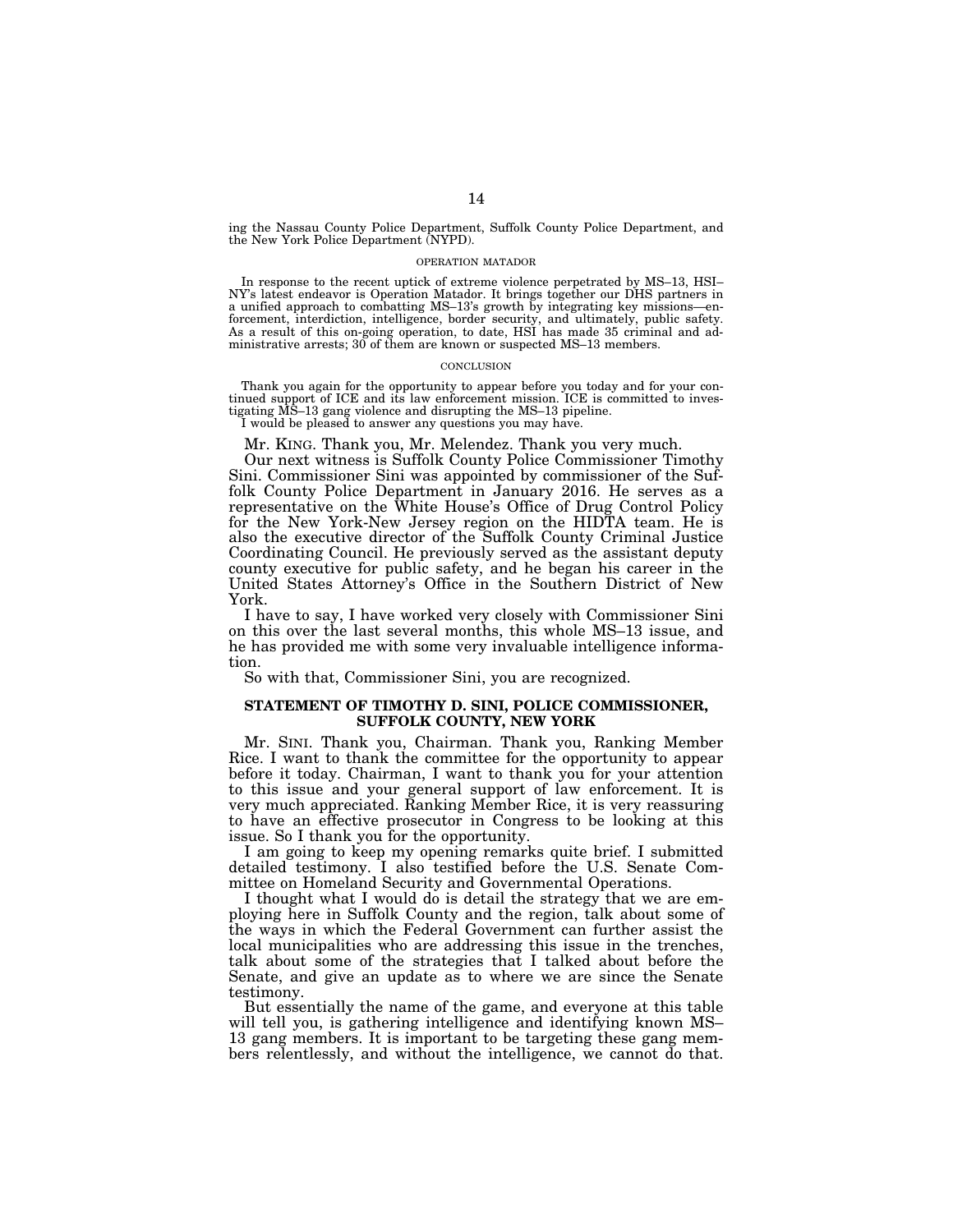So collecting intelligence is the first step, and then creating priorities and strategic subject lists and targeting known MS–13 gang members relentlessly.

In Suffolk County, we utilize our gang officers stationed in our precinct, as well as members of our Firearms Suppression Team and other police officers to do street enforcement targeting these particular MS–13 gang members, and that does a lot of different things at once. It suppresses crime, which is why you have seen such a dramatic reduction in crime in affected areas—Brentwood, Central Islip, and other areas. But it also collects intelligence and generates evidence that can be used later on in larger cases that can effectively dismantle this gang.

All the while we are doing that street enforcement—and I should take a step back and say that in connection with that street enforcement, the Suffolk County Police Department has made over 220 MS–13 arrests since September 2016. Since Nisa and Kayla were murdered, we have arrested over 220 MS–13—we have made over 220 MS–13 arrests of approximately 160 individual MS–13 gang members. So that targeting has been occurring at record clips.

All the while we are working with our Federal law enforcement partners, particularly the FBI through the Safe Streets Task Force, to work RICO cases, to build RICO cases. RICO is a very effective Federal statute that allows us to dismantle gangs such as MS-13. It carries stiff penalties, it acts as an umbrella where we can bring in a large number of MS–13 gang members to prosecute, and it is a great way to go after the leadership as well.

Of course, since September 2016, in conjunction with the FBI Safe Streets Task Force and the U.S. Attorney's Office for the Eastern District of New York, we have brought a 13-defendant indictment which included the murders of Nisa and Kayla, as well as Jose Pena Hernandez. So RICO is a very effective tool.

In addition, we are working with the Department of Homeland Security to make sure that we are targeting individuals, active MS–13 gang members for detention and removal, when appropriate. Oftentimes, we are in the position to arrest and criminally prosecute individuals, and that is the best-case scenario, to bring cases against these individuals, hold them accountable, take them off our streets. Sometimes law enforcement is not in the position to make a criminal arrest, for a variety of different reasons, and the Department of Homeland Security is in a position to use its immigration tools, its civil tools to take these active MS–13 gang members off the streets and take dangerous individuals off the streets and commence removal proceedings against them. So it is another tool that we are using here in Suffolk County.

We are, of course, enhancing our police presence in affected areas as well, and we are utilizing intelligence to increase our police presence in affected areas, and we partnered recently with the New York State Police to dramatically increase our presence, and I think that is being recognized by the communities and also contributing to the decrease in crime.

Law enforcement will continue those strategies and continue to fine-tune those strategies, and we will weed out the dangerous gang members from our streets. But it is important, too, that we work on the other side, we work on the gang prevention and inter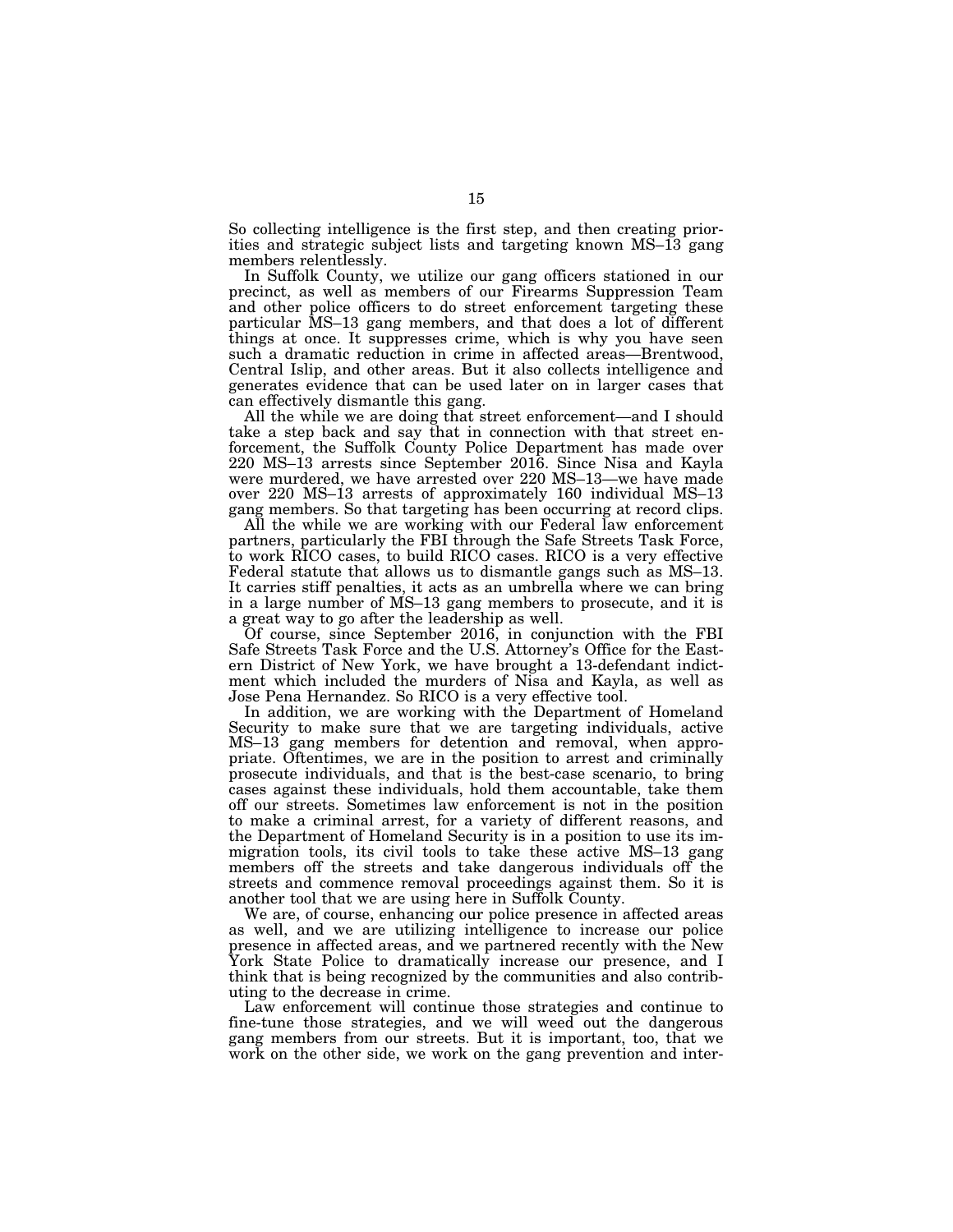vention side, because if we are weeding out dangerous gang members from our communities but MS–13 is increasingly recruiting, we are not going to solve this problem. So we have to fight it on both ends. We are moving forward with several different gang prevention programs in our communities, but more needs to be done on that front.

When I testified before the Senate, I asked very specifically—I discussed very specific proposals that I thought would help in our fight, and those are the following:

More AUSAs right here in this building. This office does not have sufficient AUSAs to prosecute the number of cases that we need to do. So I would again reiterate my request for additional Federal assets in the form of additional AUSAs for the Long Island Criminal Division.

Improved intelligence sharing. Since I last testified, I am pleased to say that both the FBI and the Department of Homeland Security are launching intelligence centers specifically relating to MS–13. In addition, I have been asked to join a team that is being organized by the Department of State to work with foreign nations, including El Salvador, to establish a fusion center outside the country. So I think we are making tremendous headway on that front.

Third, additional Federal funding to offset patrolling costs. The Suffolk County Police Department has a grant in the queue right now for half-a-million dollars that would help us offset patrolling costs that target affected areas, areas that are affected by MS–13. So I would reiterate that request.

Additional Federal funding for gang prevention programs, I would reiterate that request.

A hard look at the implications of the UAC program. These are some of the most vulnerable children in our communities, folks who are coming here unaccompanied, first time in the United States, being placed in our communities, and there is very little Federal oversight or resources connected to that program. Again, I am happy to see that the Congressman introduced HR-2459 to take a hard look at that program and figure out ways to decrease the vulnerability to those individuals to gang recruitment.

I do indeed look forward to answering any questions by the committee. Again, I want to thank the committee for its attention to this very important issue.

[The prepared statement of Mr. Sini follows:]

#### PREPARED STATEMENT OF TIMOTHY D. SINI

#### JUNE 16, 2017

#### EXECUTIVE SUMMARY

My name is Timothy D. Sini, commissioner of the Suffolk County Police Department. I appreciate the opportunity to provide testimony regarding MS–13 in Suffolk County, New York, and ways in which we can work together to effectively eradicate this gang from our communities. Although Suffolk County remains one of the safest counties in the Nation, we have recently experienced an increase in MS–13 gang violence. Specifically, since January 1, 2016, there have been 17 homicides in Suffolk believed to be linked to MS–13. In order to eradicate MS–13 from our communities, we must employ a multi-pronged strategy that includes:

- 
- collaborative efforts to collect and share intelligence regarding the gang; relentless targeting of known MS–13 gang members for arrest, prosecution, and removal;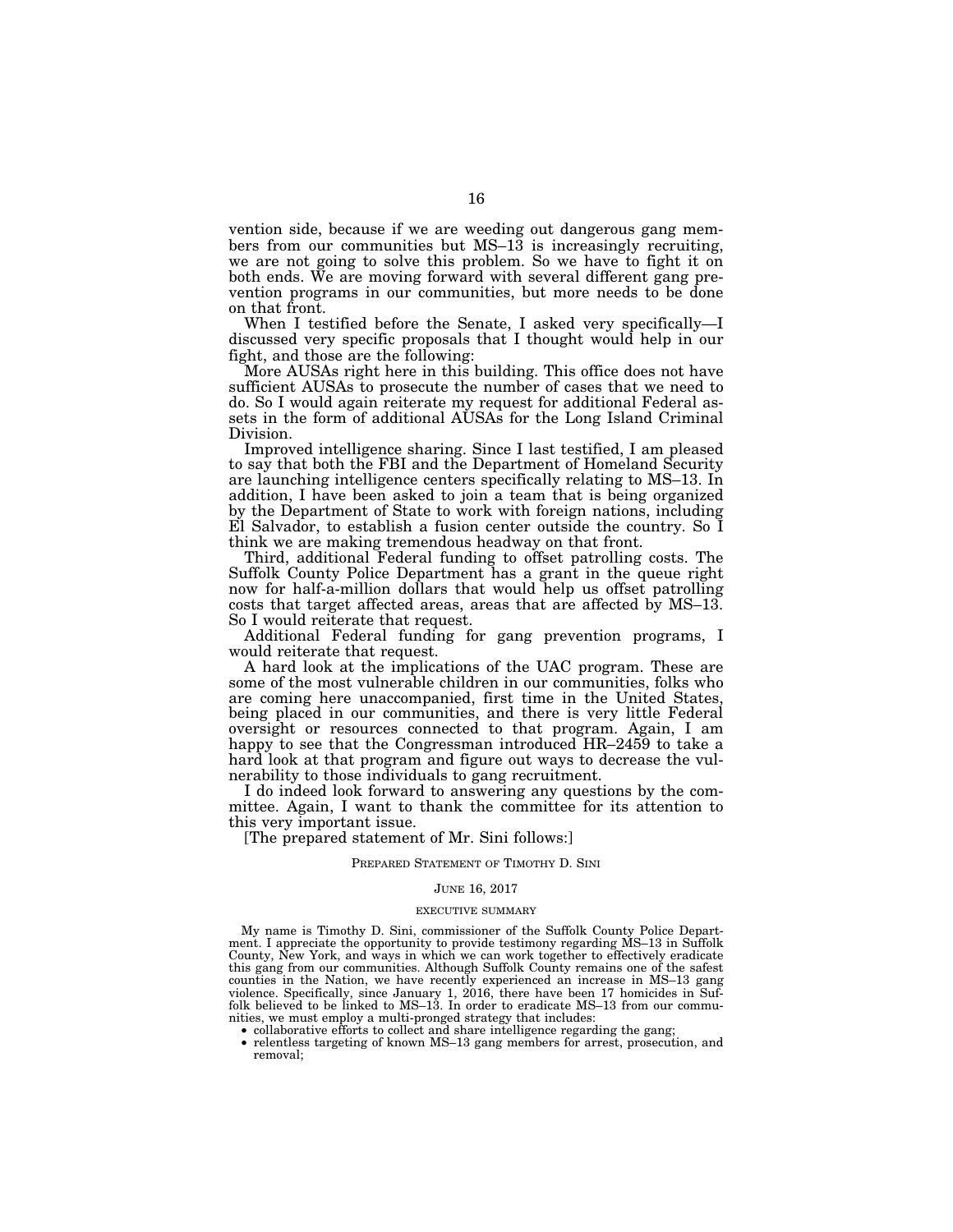- Federal prosecutions of MS–13 gang members and its leadership under the
- RICO statute; enhanced and targeted police presence and patrols in affected areas; and significant investments in gang prevention and intervention strategies, with a
- particular focus on the Unaccompanied Alien Children ("UAC") population.

#### INTRODUCTION

Suffolk is New York's fourth-largest county situated some 20 miles east of New York City, covering 911 square miles and 1,000 miles of coastline on the eastern end of Long Island.

Suffolk has a diverse population of approximately 1.5 million residents. According to the latest Census data, the population is 84.9 percent white and 8.4 percent African American, with 18.6 percent of the population identifying as Latino or Hispanic ethnicity. The median income is \$88,663, and 7.8 percent of the county's residents

live in poverty.<br>The Suffolk County Police Department is one of the 15 largest police departments<br>in the country, with approximately 2,500 sworn officers and 1,000 civilian employ-<br>ees. We are responsible for all police se County, and a wide variety of investigative and law enforcement support functions throughout the county.

Contrary to recent sentiments in the National media, Suffolk remains one of the safest counties in the United States. We are currently experiencing the lowest crime rate since we began collecting reliable crime statistics in 1975. Specifically, in 2016, Suffolk County had 34 murders/manslaughters, 84 sex crimes, 540 robberies, 893 aggravated assaults, 1,734 burglaries, 15,522 larcenies, and 1,070 motor vehicle thefts. In 2017, we are continuing to drive crime down to historic levels, with a year-to-date 12.9 percent reduction in violent crime, 10.8 percent reduction in prop-erty crime and 10.9 percent reduction in all index crimes.

Despite these historic reductions in crime, we have recently experienced an in-crease in gang violence connected to Mara Salvatrucha or the MS–13 gang—designated in 2012 by the U.S. Department of the Treasury as a ''transnational crimi-nal organization.'' In 2016 and year to date in 2017, Suffolk experienced an increase in homicides compared to 2015, which is the only category of index crimes to rise. This increase is directly attributable to a rapid resurgence in MS–13 violence in

identified areas of the county and is an inverse trend to all other crime categories. Specifically, since January 1, 2016, of the 45 homicides that occurred in Suffolk, 17 of those are believed to be linked to MS-13. We currently have approximately 400 MS–13 gang members identified in the county, organized in approximately nine<br>cells called "cliques." Many of these cliques have connections to other jurisdictions,<br>including, but not limited to, New Jersey, Maryland, V Island), and New York City.

#### MS–13 GANG MEMBERS IN SUFFOLK COUNTY

Identified MS–13 gang members are concentrated in several hamlets in Suffolk County with the largest number in a community named Brentwood, which is a community of more than 60,000 residents. According to the latest Census data, Brent-wood's population is 48.4 percent white and 16.4 percent African American, with 68.5 percent of the population identifying as Latino or Hispanic ethnicity. There are more than 20,000 students in the Brentwood school district. The second-largest concentration of MS–13 gang members is in Central Islip, which is a community of ap-proximately 35,000 residents. According to the latest Census data, Central Islip's population is 43.6 percent white and 25 percent African American, with 52.1 percent of the population identifying as Latino or Hispanic ethnicity.

In Suffolk County, active MS–13 gang members are predominantly males ranging in age from 16 to 29. The median age of recent MS–13 arrestees is 18, however we have become aware of associates as young as 10 years of age.

Most MS–13 gang members have connections to El Salvador, Guatemala, or Honduras. Of a sampling of 143 active gang members plus 11 MS–13 victims, 89 entered the United States illegally and currently do not have legal status (58.8 percent) (39 of whom are Unaccompanied Alien Children (''UACs'')), 48 are of unknown immigration status, and 17 have legal status (temporary or otherwise). I endeavor to provide updated data during my testimony.

#### CRIMES COMMITTED BY MS–13

In Suffolk County, MS–13 engages in a variety of criminal activity, including, but not limited to, assaults, murder, drug dealing, extortion, robberies, and burglaries. Intelligence indicates that many MS–13 gang members hold wage-paying jobs, and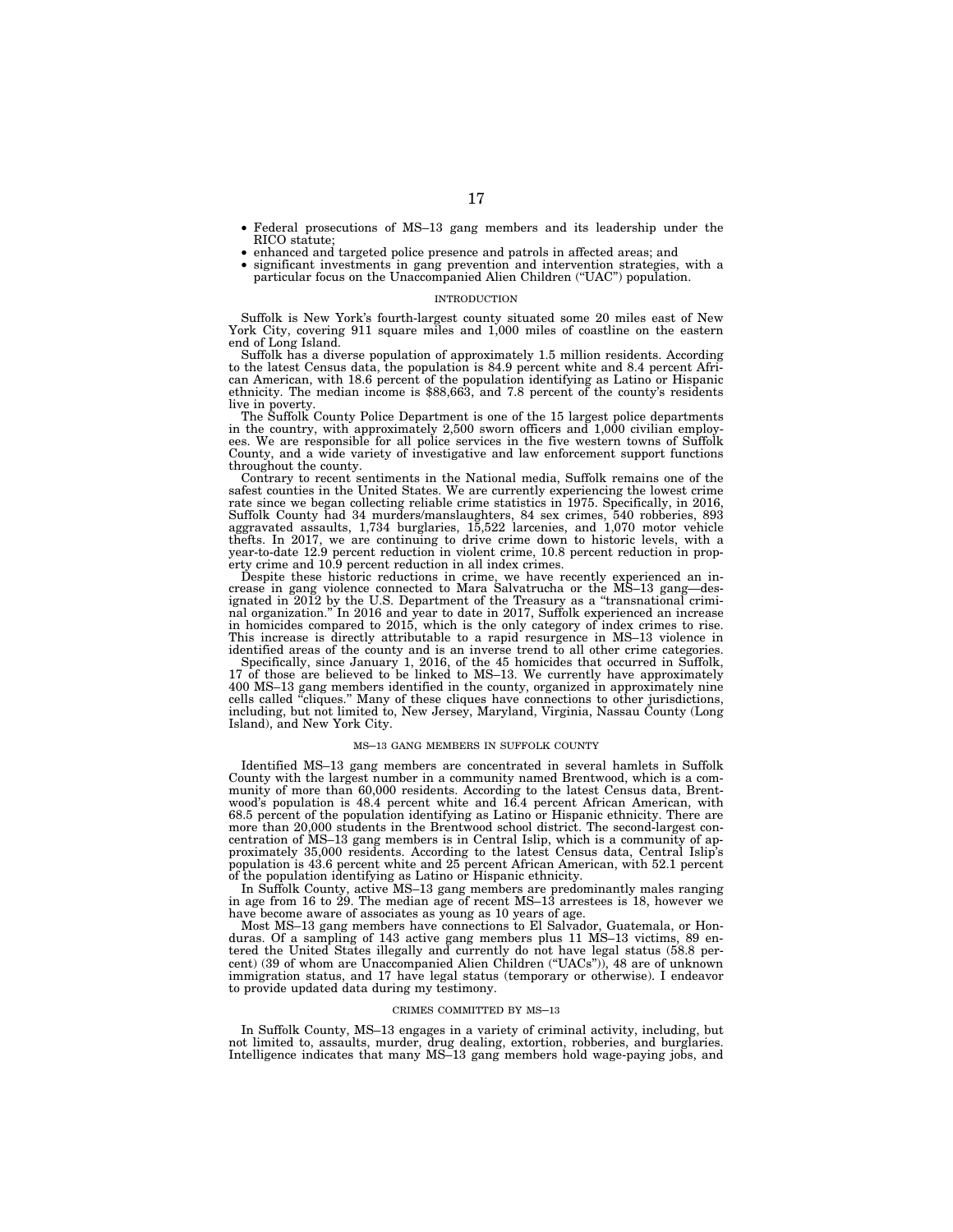are not focused primarily on income-generating crimes such as drug dealing, differentiating them from other street gangs in Suffolk County. Rather, MS–13 has engaged in violence for the sake of violence, to increase the notoriety of the gang and to cause the community to fear the gang and its members. However, that is not to understate the extent of other criminal activity committed by the MS–13 gang in the Northeast region.

In 2016, the most frequent reported crime connected to MS–13 was assault. The signature weapon used by  $MS-13$  is the machete. For example, on July 17, 2016, members of MS–13 brutally attacked an individual in Brentwood with a machete, causing severe wounds to the individual's face making him unrecognizable. MS–13 gang members perpetrated this brutal assault because they believed that the victim was associating with a rival gang.

MS–13 members also commit murder, often targeting victims who they perceive as disrespecting the gang. Since 2013, 27 murders in Suffolk County have been attributed to MS–13, occurring in 7 different communities. This represents approximately 21 percent of all murders occurring since that time. Moreover, approximately 38 percent of murders occurring in Suffolk County in 2016 and 2017 combined are believed to be connected to MS–13. In many of the cases, multiple assailants are involved in the crime.

On September 13, 2016, members of MS–13 brutally beat two girls to death in Brentwood—Nisa Mickens and Kayla Cuevas. Both were Brentwood High School students, and were 15 and 16 years of age, respectively. Shortly before her murder, Kayla had argued with an MS–13 gang member in school. In collaboration with the FBI, the Suffolk County Police Department arrested the perpetrators of that crime, and they are currently being prosecuted by the United States Attorney's Office for the Eastern District of New York.

Those murders sparked a gang eradication strategy launched by the Suffolk County Police Department and our law enforcement partners, which to date has resulted in approximately 250 arrests of approximately 187 individual MS–13 gang members. The initiative also led to the discovery of the skeletal remains of three males in the Brentwood area, all of whom are believed to have been murdered by members of MS–13. One of those murders—the murder of a 19-year-old male named Jose Pena-Hernandez—was also charged by the United States Attorney's Office for the Eastern District of New York. MS–13 gang members murdered Pena-Hernandez because they believed he violated the gang's internal rules.

Most recently, in April of this year, MS–13 gang members committed a quadruple homicide in Central Islip, Suffolk County. This was one of the largest and most brutal mass murders committed in Suffolk County's history. The victims were all males—two were 18 years old, and the other two were 16 and 20 years old. Central Islip is a hamlet located adjacent to Brentwood, and, as noted, has the highest concentration of MS–13 gang members in the county outside Brentwood. The victims were found in the Clayton Avenue Park in Central Islip with significant trauma about their bodies. Their injuries were consistent with assault by machete. The investigation of the quadruple homicide remains active.

#### **RECRUITMENT**

MS–13 sustains itself by constantly attempting to recruit new members. MS–13 gang members recruit in our schools and communities. They prey on the vulnerable, frequently targeting young people who recently immigrated to this country. They often target individuals who lack the support of close relatives and healthy social networks, using threats and acts of violence to coerce those reluctant to join. Several factors lead individuals to become members of MS–13, including, but not limited to, social alienation, the need to be part of a group, a sense of cultural unity, the promise of protection, and economic gain.

MS–13 members also recruit children placed in communities in Suffolk County through the UAC program. From the beginning of 2014 through March 2017, 4,624 UACs have been placed in Suffolk County alone, making it one of the largest recipients of UACs in the country. The vast majority of these children come from El Salvador, Honduras, and Guatemala, where MS–13 has a significant presence. Many of these children are vulnerable to gang recruitment because they are young, unaccompanied, adjusting to a new country, culture, and language, and seeking a sense of belonging. This is compounded by the fact that the sponsors of these children in some cases prove not to be suitable guardians.

In sum, while the overwhelming majority of these children live law-abiding lives, UACs are undoubtedly a source of recruitment for MS–13. Of a sampling of 156 active gang members in Suffolk County, 39 are Unaccompanied Alien Children, and 7 of the 13 defendants recently charged in a RICO indictment in the Eastern Dis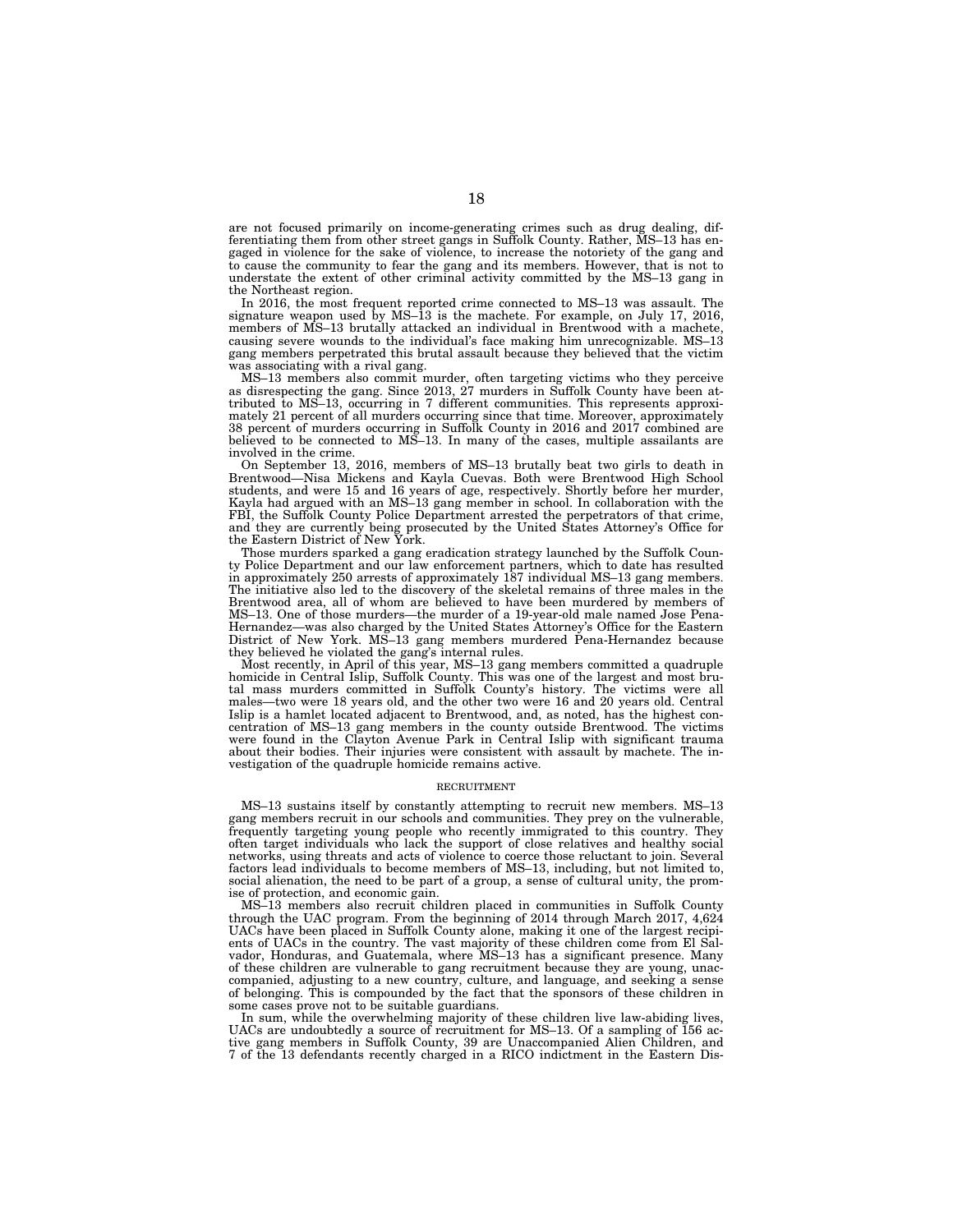trict of New York are UACs. It is not entirely clear, however, the percentage of UACs who came into the United States as MS–13 gang members, were recruited while in Federal custody or were preyed upon once they reached Suffolk. In consultation with our Federal partners, we have recently launched a new intelligencegathering protocol to assist in collecting that information.

#### GANG ERADICATION STRATEGY OF THE SCPD

As a result of this recent violence, the Suffolk County Police Department launched a multi-pronged gang eradication strategy. It involves law enforcement efforts, as well as school-based and community-based initiatives to reduce gang recruitment and enlistment.

The law enforcement strategy is centered on gathering as much intelligence as possible regarding MS–13 and its members, with the specific objective of identifying MS–13 gang members and locations where they congregate. We use a variety of tactics to collect intelligence, including, but not limited to, debriefing all of our arrestees. The Department prioritizes the targeting of known MS–13 gang members by creating strategic subject lists of known MS–13 gang members, and then assigns police officers with expertise in gang enforcement to particular gang members to perform targeted enforcement. That targeted enforcement includes, but is not limited to, effectuating street arrests of known MS–13 gang members. Since we launched this initiative in September 2016, we have made approximately 220 MS– 13 gang arrests of approximately 157 individual MS–13 gang members. This targeted enforcement suppresses crime, results in the collection of intelligence, and generates valuable evidence for Federal prosecutions down the road.

As we engage in this targeted enforcement, we are working hand-in-hand with our law enforcement partners through the Long Island FBI Safes Street Task Force, which is run by the FBI and consists of law enforcement officials from numerous agencies. Working with the FBI Task Force, and the United States Attorney's Office for the Eastern District of New York, we strategically select MS–13 gang members for Federal prosecution under the RICO statute, which is a highly effective tool to dismantle gangs such as MS–13. The RICO statute carries stiff penalties, allows us to effectively convert street crimes into RICO offenses, and serves as a tool to cast a large net over the gang and negatively impact its leadership.

We also work with the Department of Homeland Security in a variety of ways. For example, we share intelligence with Homeland Security regarding known gang members in order to facilitate the commencement of removal proceedings against MS–13 gang members. Although it is often our objective to arrest and prosecute MS–13 gang members for Federal criminal offenses in order to prevent them from merely reentering after deportation, circumstances do arise when we are not able to effectuate a criminal arrest, and the Department of Homeland Security is able to utilize its immigration enforcement tools to remove these dangerous people from our streets. To date, as a result of this partnership, the Department of Homeland Security has detained approximately 36 MS–13 gang members in Suffolk County based on gang identification and civil violations of the immigration law. It is important to highlight that this component of our overall strategy is surgical in nature in that it targets only active MS–13 gang members. In addition, we automatically notify the Department of Homeland Security when we arrest an individual for a misdemeanor or felony who was not born in this country so that immigration authorities can take appropriate action, if any.

Although cooperation with the Department of Homeland Security is mission-critical to removing dangerous gang members from our streets, the Suffolk County Police Department must also ensure that undocumented individuals feel comfortable providing information to law enforcement. To this end, our officers do not inquire into the immigration status of those individuals who come to the police as a witness, victim, or someone merely seeking police assistance. The mission of the Police Department is to provide and maintain a safe environment for every person in Suffolk County regardless of that person's residency or immigration status. If individuals believe that they cannot freely cooperate with law enforcement because of their immigration status, the mission of the Police Department and the safety of all residents are compromised.

In addition to targeting known gang members, and working with our Federal law enforcement partners to remove MS–13 gang members from our streets, we have also enhanced our police presence, both uniformed and plainclothes, in affected areas. We recently partnered with the New York State Police to assist us in this effort.

We recognize, however, that targeted enforcement and patrols will not alone lead to the eradication of MS–13 from our communities. As law enforcement weeds gang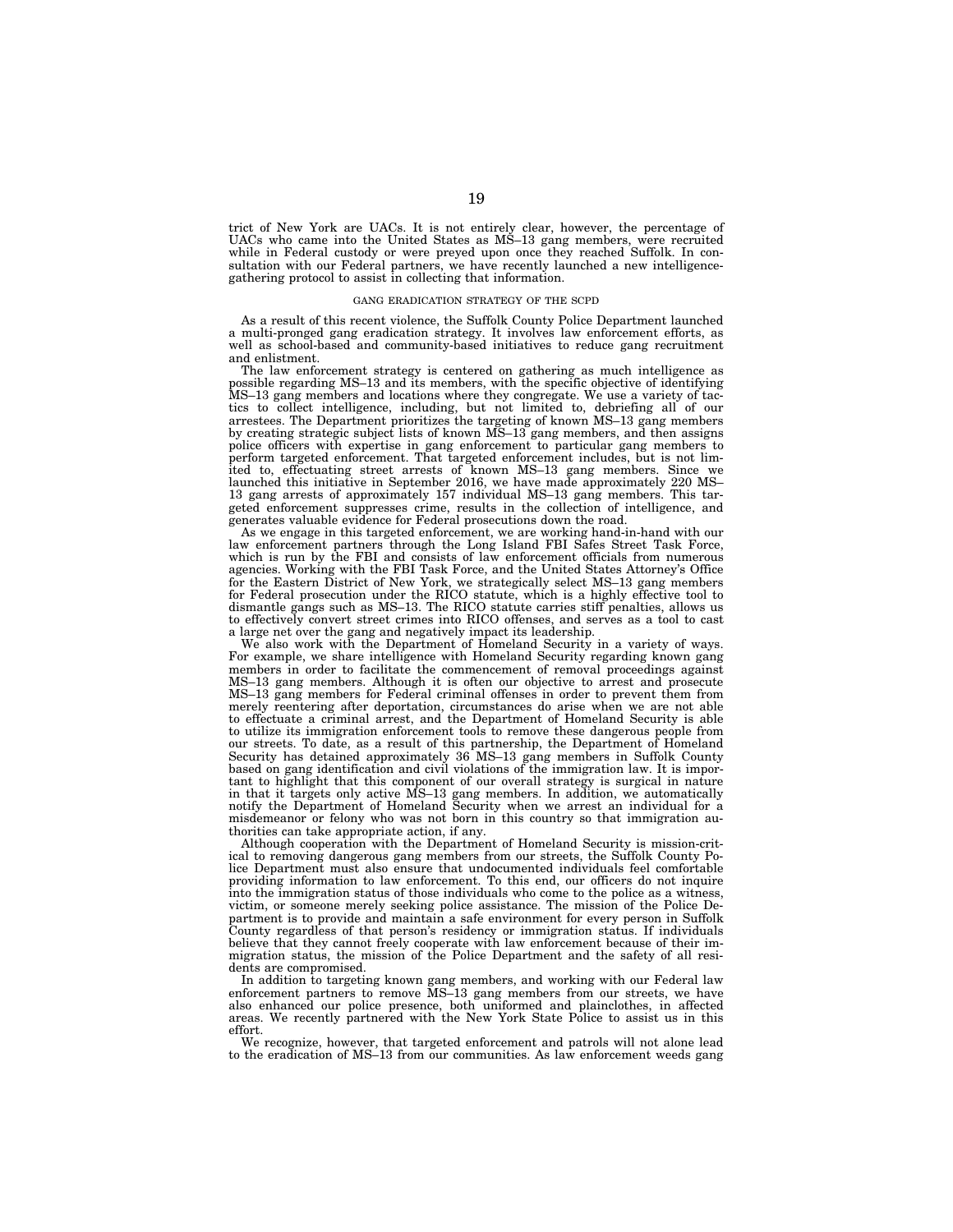members from our communities, we need to invest in school-based and communitybased programs to reduce gang recruitment and involvement. As noted, MS–13 preys on our vulnerable young people, and if we do not provide the structure that these young people need to prosper, MS–13 will.

To this end, we utilize an arsenal of community-based intervention strategies to prevent and deter gang violence, such as custom notifications, call-ins, and youth conflict insertions. We work closely with our schools to identify at-risk children to intervene in effective ways to prevent them from joining a gang or to assist them in getting out of a gang. Suffolk County is also investing in an early intervention gang prevention program in Brentwood and other communities in Suffolk County. Utilizing a not-for-profit organization that specializes in gang prevention, the program—called the CHANGE program—will target vulnerable children who are at risk of gang involvement and provide them with much-needed services, including, but not limited to, social work services, psychological counseling, educational and vocational assistance, and much more. The program also aims to involve the family of the child so that those who have the most influence over the child are empowered

to assist him or her in avoiding gang involvement. As discussed in more detail below, these efforts must also address the needs of the UAC population, as they are some of the most vulnerable to MS–13 recruitment. As it currently stands, it is extremely difficult for local government to address their needs because of the lack of notification by the Federal Government to local officials, the sheer number of children being placed in Suffolk County and in other commu-nities throughout the country, and the inadequate funding of any such efforts.

#### HOW THE FEDERAL GOVERNMENT CAN FURTHER ASSIST

#### *Additional Resources*

#### *Additional AUSAs and Proposed Pilot Program*

In order to effectively address this complex issue, we must continue to arrest and prosecute MS–13 gang members under the RICO statute to remove dangerous individuals from our streets and dismantle the gang's leadership. In order to do so, however, local law enforcement agencies need the support of the Federal Government to prosecute these cases. A practical impediment to this task is the number of As-

sistant United States Attorneys on staff on Long Island. The Long Island Criminal Division, which operates out of the United States Attorney's Office, Eastern District of New York branch office in Central Islip, is responsible for prosecuting all Federal crimes occurring in Nassau and Suffolk counties, including violent crimes, public corruption, terrorism, securities and corporate fraud, major narcotics trafficking, and child pornography crimes. Nassau and Suffolk coun-ties are densely populated and the Long Island Criminal Division serves a population of approximately 2.85 million people, which is 35 percent of the Eastern District of New York, and is larger than many entire districts around the country. Many of the cases prosecuted by the Long Island Criminal Division, including the MS–13 prosecutions, are international and inter-State in reach.

Currently, the Long Island Criminal Division only has 11 line AUSAs and 4 supervisors, all of whom carry full caseloads in addition to their supervisory responsibilities, which is significantly below the normal staffing level. At the beginning of 2013, the Long Island Criminal Division had 18 AUSAs, including supervisors, but due to attrition, sequestration, and budget reductions, staffing dropped to 11 AUSAs at one point. Several additional AUSAs were hired, but they have been insufficient to return the Long Island Criminal Division to the 2013 staffing level.

Indeed, Long Island (Nassau and Suffolk counties combined) has a population of about 2.85 million and 14 AUSAs. By comparison, Kansas has a population of 2.9 million and 24 Criminal AUSAs plus 6 Special Assistant United States Attorneys; Eastern District of Tennessee has a population of 2.6 million and over 30 AUSAs; and though Nassau and Suffolk counties comprise 35 percent of the Eastern District's population, there are approximately 105 Criminal AUSAs in Brooklyn and only 14 on Long Island.

The limited number of prosecutors assigned to the Central Islip office forces these dedicated prosecutors to make decisions about how to most effectively allocate resources by deciding which cases should be, or should not be prosecuted Federally. In the event that more AUSAs are assigned to the Long Island Criminal Division, the Suffolk County Police Department, Federal agencies and the United States Attorney's Office could enter into a pilot program whereby all MS–13 arrests in the County are reviewed by an MS–13 intake AUSA to determine whether any Federal charges could be brought against the arrestee. This would increase the number of Federal prosecutions of MS–13 gang members, taking dangerous individuals off our streets, and likely generate significant intelligence due to the incentives in the Fed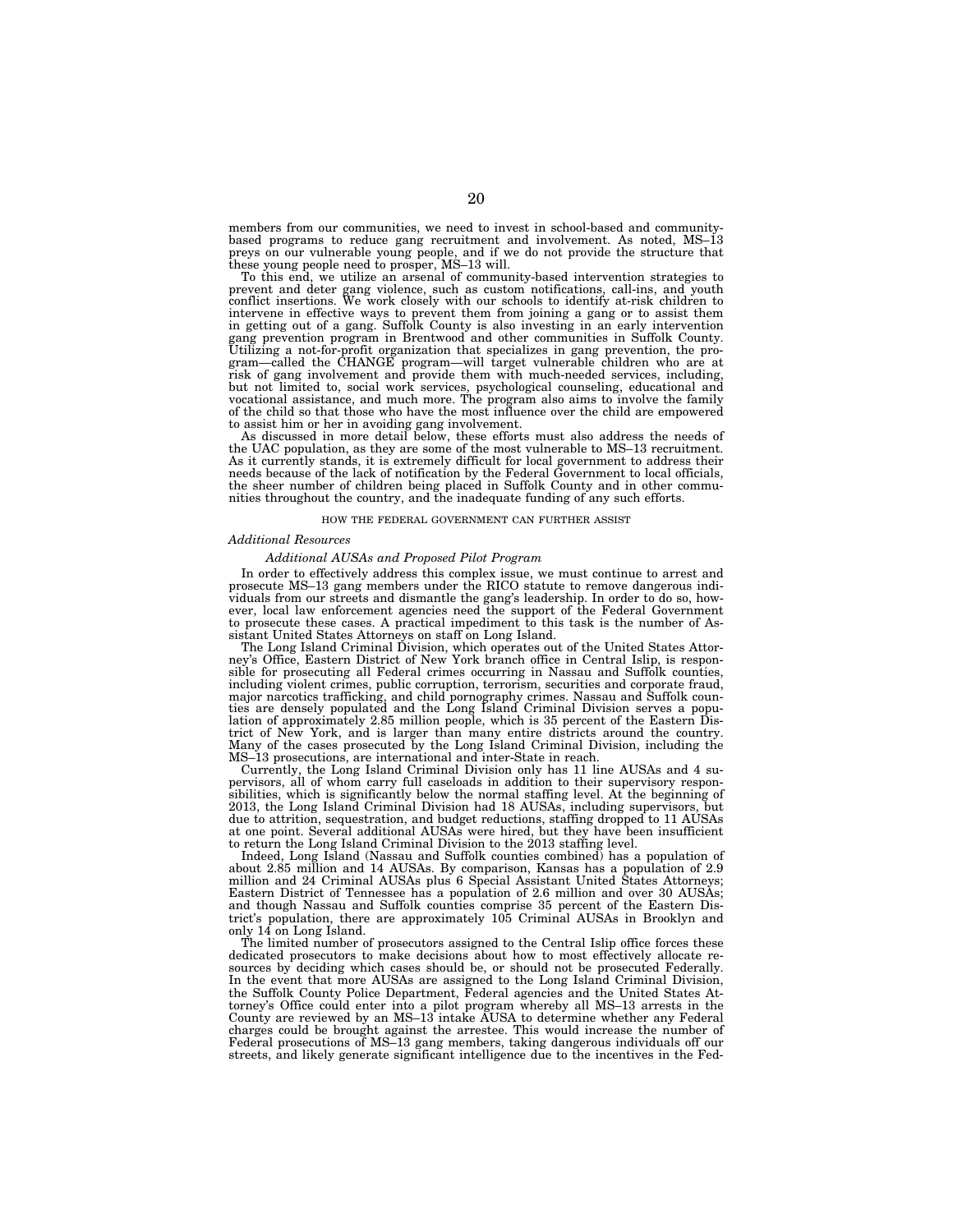eral system for defendants to cooperate with law enforcement. Such a program called the Triggerlock Program was successfully launched in the Southern District of New York relating to firearm offenses.

In short, the additional AUSAs will enhance the United States Attorney's Office's ability to prosecute violent crimes committed by members of MS–13, with the objective of continuing and increasing our efforts to dismantle and incapacitate MS–13 within the Eastern District of New York and beyond.

#### *Grant Opportunities to Combat Gang Activity*

As noted, a critical part of our strategy to deter and prevent gang activity is to enhance police presence and patrols in affected areas, also known as ''hot spot policing.'' The Suffolk County Police Department has recently applied through the Department of Justice for the Project Save Neighborhoods grant, which awards \$500,000 to a jurisdiction to offset the cost of such policing efforts. Awarding this grant to Suffolk County is consistent with the Federal Government's commitment to eradicating MS–13 from our communities. I respectfully request that the Department of Justice award this grant to Suffolk County, and urge the Federal Government to create additional grant opportunities to assist local police in this important mission.

#### *Gang Prevention Programs*

It is imperative that we dedicate resources to school-based and community-based gang prevention programs in order to reduce successful gang recruitment. These efforts should focus on vulnerable populations, including UACs. Indeed, such funding should be directly tied to the UACs placed in our communities, as they are some of the most vulnerable to MS–13 recruitment.

#### *Intelligence Sharing*

Information sharing among law enforcement agencies is a critical part of any effective strategy in order to ensure coordination of our efforts to remove dangerous gang members from our streets. To this end, it would be of significant assistance to our joint efforts to create a singular database with information relating to identified MS–13 gang members. The database could include the gang member's pedigree information, the clique he belongs to, his immigration status as confirmed by the Department of Homeland Security, whether he is a UAC, whether he is actively under investigation, which jurisdictions are involved in any such investigation, and any other intelligence that is sharable and relevant. The system could include automatic notifications to local agencies when information is added regarding an individual who is of interest to that agency. Such a database would encourage multijurisdictional efforts and allow local police departments to be more proactive in targeting known MS–13 gang members in our communities.

Since my law enforcement partners and I testified before the United State Senate Committee on Homeland Security and Governmental Operations, I have been recently informed that such efforts are currently under way. Those efforts include regionally and internationally based MS–13 fusion centers.

#### *The UAC Program*

It is imperative to our mission that the Federal Government place UACs in our communities after proper screening of sponsors followed by measures ensuring sponsor compliance. Otherwise, we are creating an ideal recruiting opportunity for MS– 13. Such reforms might include increased screening and compliance monitoring of sponsors, local notification of placement to school districts and local governments, and increased funding for post-placement services.

#### **CONCLUSION**

I want to thank the U.S. House of Representatives, Committee on Homeland Security, Subcommittee on Counterterrorism and Intelligence for its commitment to this very important issue, and the opportunity to appear before it today. I look forward to working with the committee and all its Members and staff.

Mr. KING. Thank you very much, Commissioner. Thank you for your efforts.

Our next witness is Suffolk County Sheriff Vincent DeMarco. Sheriff DeMarco began his career as a Suffolk County Deputy Sheriff in 1994. He was elected in November 2005 to his current position, and he was reelected in 2009–

Mr. DEMARCO. And 2013.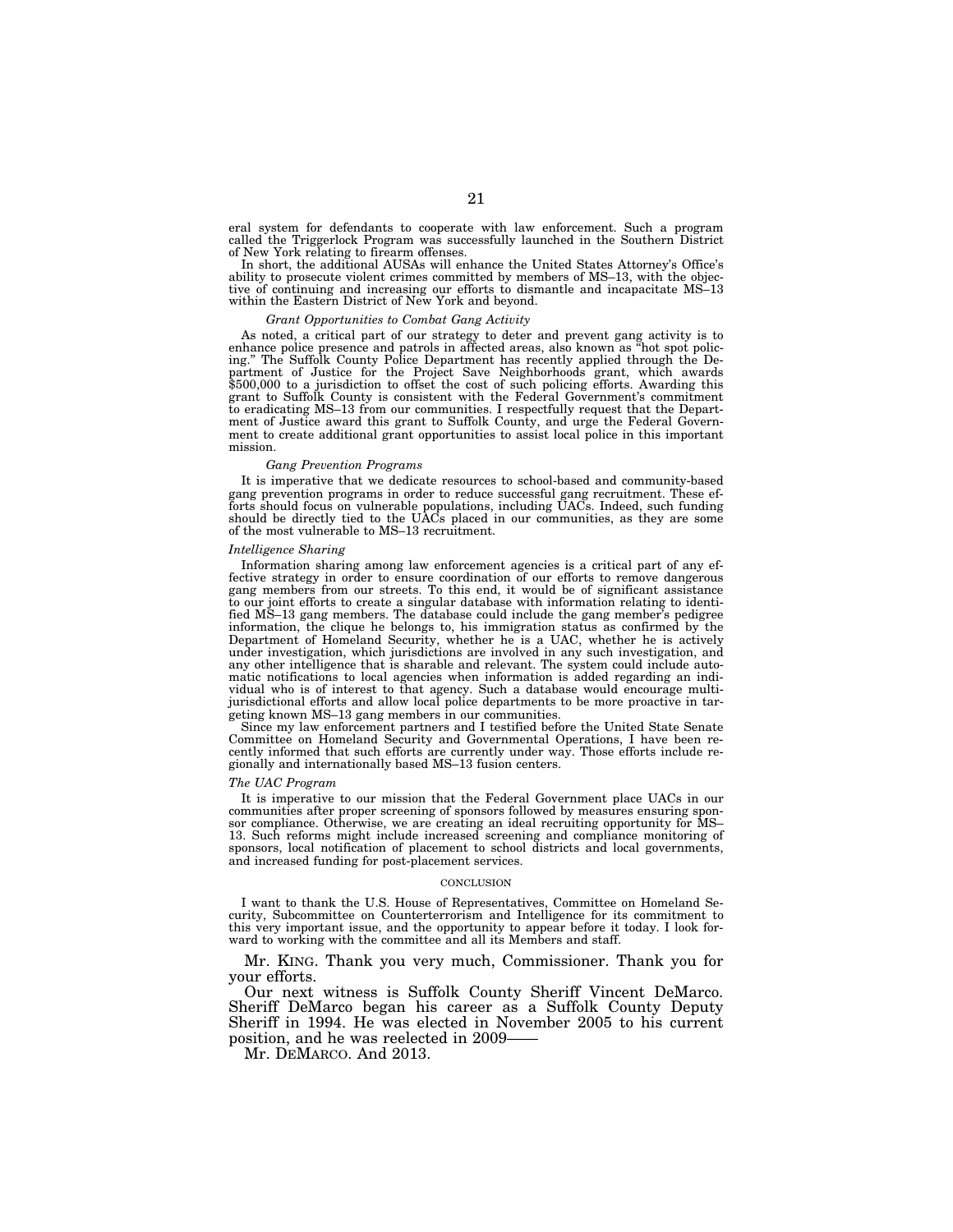Mr. KING [continuing]. And 2013. So that is 12 years as sheriff. He has done an outstanding job.

I know you are not running for reelection this year, but I want to congratulate you on the outstanding job you have done. I wish you well.

With that, you are recognized.

## **STATEMENT OF VINCENT F. DE MARCO, SHERIFF, SUFFOLK COUNTY, NEW YORK**

Mr. DEMARCO. I want to thank Congressman King and Congresswoman Rice and all the committee Members for conducting this hearing on Long Island to bring attention to the threat that criminal street gangs pose to the safety and security of our communities and the Nation.

I would also like to thank President Trump for making the eradication of gangs a priority of his administration.

Since time is limited, I will focus my remarks specifically on what I think needs to be done now to prevent criminal gang networks like MS–13 from exploiting weaknesses in our Government programs. These are complex issues to tackle, but solutions that fail to address the multitude of ways that gangs have infiltrated society are destined to fail.

We must take a system-wide approach if we are to be successful in eradicating criminal gang networks, just as the United States has taken the lead in the world in the fight against terrorism.

Criminal gangs are very similar to terrorist organizations, and they capitalize on similar vulnerabilities in their recruitment of members: Poverty, poor socialization, lack of opportunities for gainful employment, and close ties to other gang members. Communities like Brentwood, New York are targets for gang recruitment because there is a high concentration of new immigrants, including many unaccompanied minors who tend to be more easily coerced into street gangs.

The Sheriff's Office Gang Intelligence Unit at the Suffolk County Correctional Facility has interviewed hundreds of youth from Brentwood and its surrounding communities. These interviews provide significant insight into the underlying causes of gang proliferation, such as dangerous gaps in our Nation's border security, loopholes in our immigration system, lack of communication with local stakeholders and the ways these gangs have exploited government programs, like the Unaccompanied Refugee Minors Program run by the Office of Refugee Resettlement.

One inmate, an MS–13 member, described his trek from Central America to the United States at age 9. His father, who is also affiliated with MS–13 in El Salvador, made the arrangements with el Cartel del Golfo, which is the Gulf Cartel, to transport him across the Texas border with Mexico. The cartel is well-known for trafficking drugs and weapons into the United States. With the help of the cartel, this adolescent bypassed Immigration authorities at the border and eventually made his way to Brentwood, New York with several other family members.

Another young male, age 17, is another MS–13 member from Honduras. He was 15 years old when he left his native country and traveled to Mexico by train. He reports that it took him about 3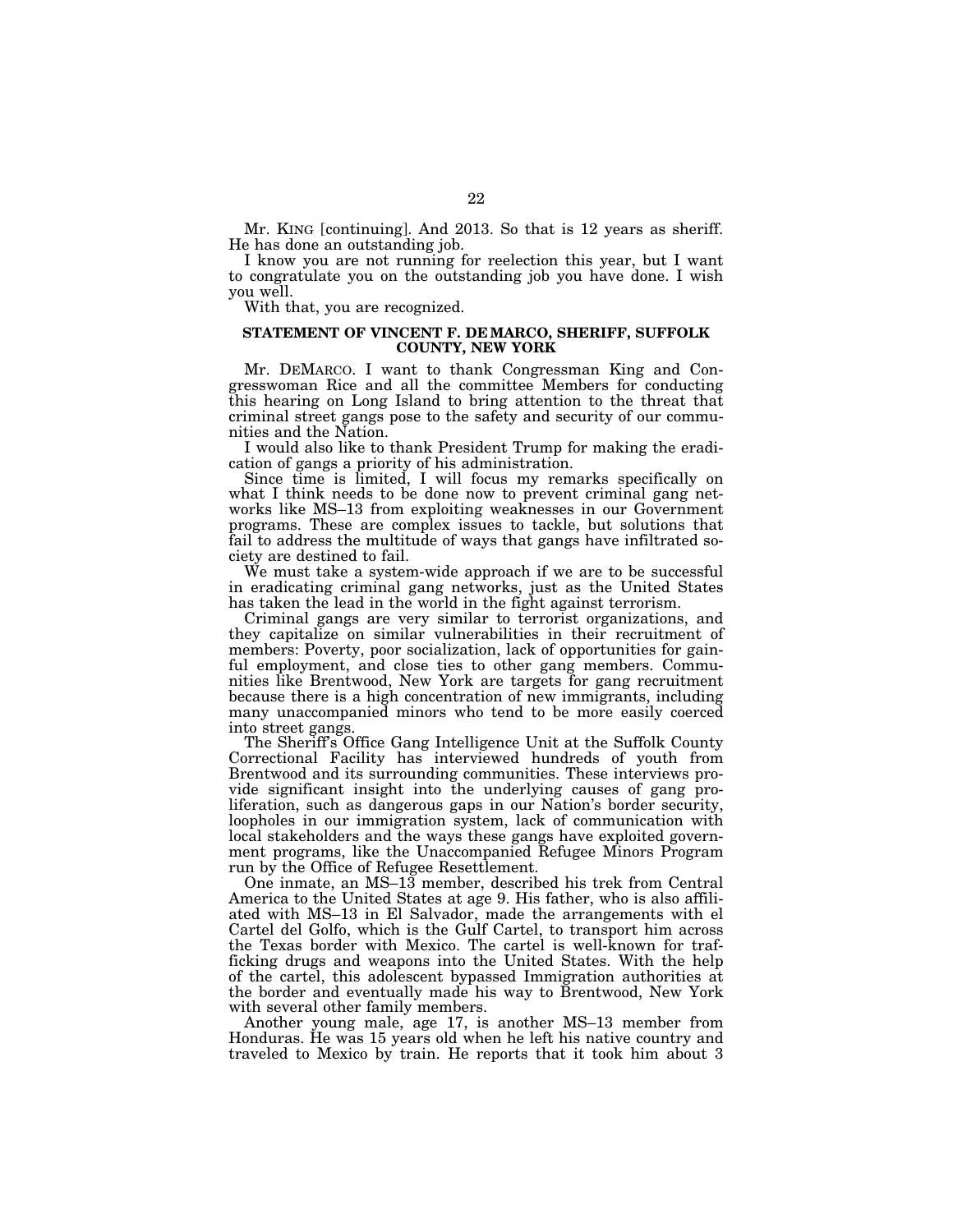months to get to Mexico because he made stops along the way to beg for food and water. Once in Mexico, he and other adolescents were rounded up by the Mexican Mafia at gunpoint. They were told that they would have to transport marijuana for the Mafia or they would be killed. He was fitted with 48 pounds of marijuana and then two guides escorted them from Sonora, Mexico to Phoenix, Arizona. After crossing the border, he was taken into custody by United States Immigration officials and placed in a facility for unaccompanied minors. He stated that he remained there for 4 months and then flew to New York to stay with his uncle. Both were subsequently charged with violent felonies.

I have included in my submission 10 notes from interviews like this just to give you a sense—these are their words—about how they were brought to this country, and about how the unaccompanied minor program works in reality.\*

Gang members like these youths are being arrested and prosecuted in record numbers, but it is clear that law enforcement cannot solve this problem alone. According to a report released by the Department of Health and Human Services, ORR placed 930 unaccompanied minors in Suffolk County over a 6-month period from October 2016 to April 2017. Since Federal authorities do not communicate with local human service agencies, law enforcement, nor do they notify school districts when youth are placed with sponsors in the county, there is no way to responsibly deal with the influx of minors coming into places like Brentwood. This must change.

Unaccompanied minors are particularly vulnerable to gang involvement, especially those who may have witnessed violence at a young age and experienced significant trauma. Without appropriate interventions, some of these children are destined to engage with criminal gangs such as MS–13.

Furthermore, Federal authorities must close loopholes in the ORR program which threaten National security and aid in the proliferation of criminal gangs in the United States. Anyone who sponsors a child to resettle in the United States should be held fully accountable for compliance with all immigration court hearings. It has been reported that sponsor families are not always thoroughly vetted and that youth are placed in the care of adults who do not meet legal residency requirements. Some youth are placed in families with siblings and relatives who are gang-involved, and they are concentrated in towns with high rates of gang activity. This accelerates the cycle of crime and incarceration in many lower-income communities and hurts law-abiding residents who are struggling in their own quest for security and personal prosperity.

Our Nation's porous Southern Border has become the gateway for MS–13 to thrive on Long Island and in neighborhoods across America. This is also the economic epicenter for drug and sex traffickers, as well as a common route for weapons to enter our country illegally. Mexican cartels and organized criminal gangs have formed a powerful economic alliance to smuggle heroin and other illicit drugs into the United States. Ninety percent of the heroin that enters the country comes through Mexico, so we must inten-

<sup>\*</sup> The information has been retained in committee files.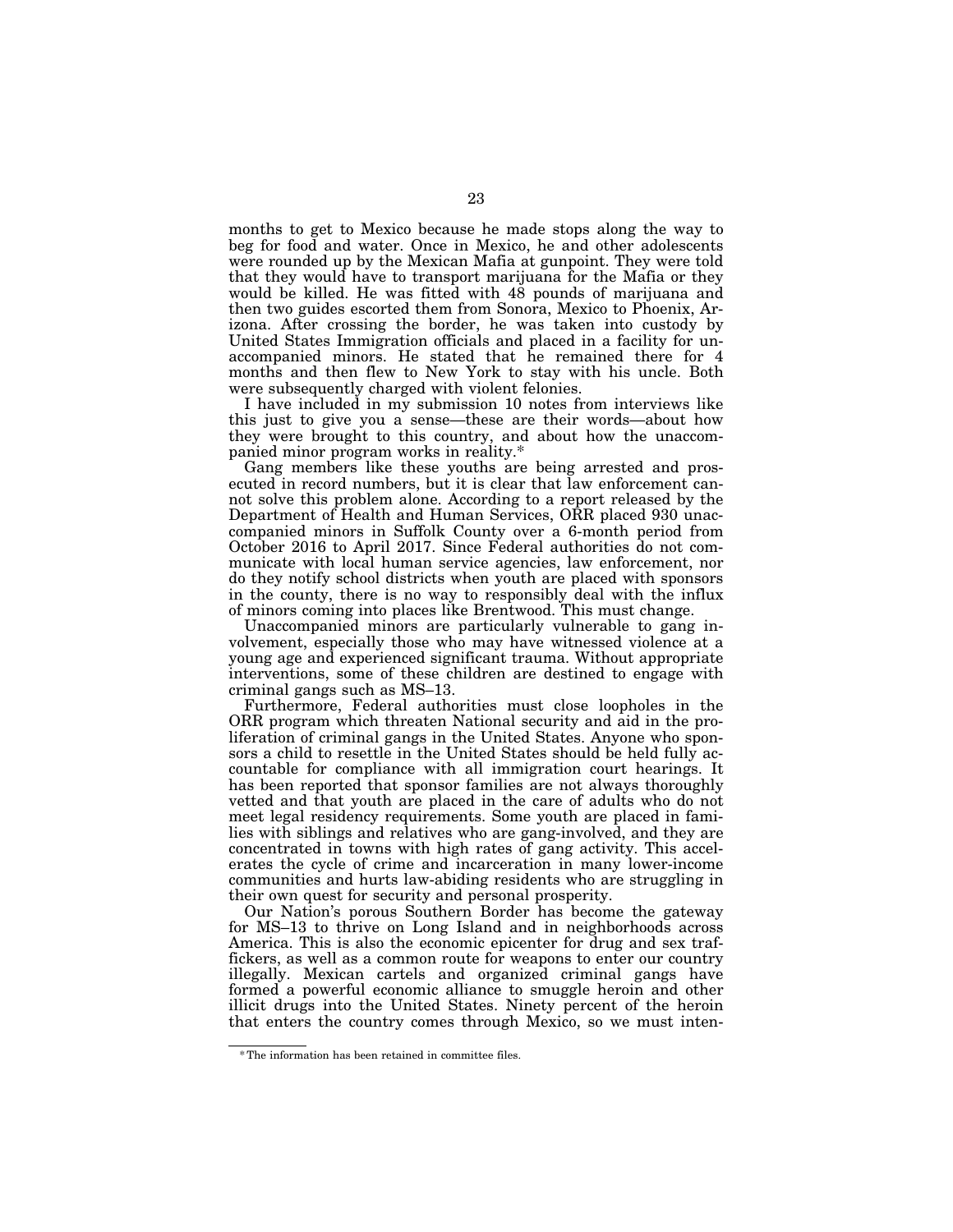sify security along the Southern Border. These are real and serious problems that have been ignored for far too long.

Finally, if we are truly serious about shutting down the MS–13 pipeline, we must improve human services and education in lowincome communities. Federal lawmakers should strongly consider more funding for the Gang Resistance Education and Training Program, known an G.R.E.A.T., which the Sheriff's Office runs in schools throughout Suffolk County, including some in Brentwood and its surrounding communities. Young people also need more recreational and social outlets, as well as viable opportunities for employment, to help them better assimilate into mainstream society so that they can resist the lure of gang membership.

I want to thank you again for the opportunity to speak here today, and I look forward to any questions.

[The prepared statement of Mr. DeMarco follows:]

#### STATEMENT OF VINCENT F. DEMARCO

#### JUNE 20, 2017

My name is Vincent DeMarco and I am the sheriff of Suffolk County, New York, and the chairman of the County's Criminal Justice Coordinating Council. As Suffolk's chief law enforcement officer, I lead an organization with more than 1,300 uniformed and civilian employees responsible for protecting life and property, and I am responsible for oversight of the largest suburban correctional facility in New York State. It is my pleasure to be here today to provide testimony before the Committee on Homeland Security's Subcommittee on Counterterrorism and Intelligence.

I want to thank the Committee Chairman, Congressman Michael McCaul, and the Ranking Member, Congressman Bennie Thompson, along with Congressman Peter King, for conducting this hearing on Long Island to bring attention to the threat that criminal street gangs pose to the safety and security of our communities and the Nation. I would also like to thank President Donald Trump for making the eradication of gangs a priority of his administration. He and members of his administration are proactively seeking ways to work with local law enforcement and addressing loopholes in immigration procedures that have long contributed to the crisis of gang violence in communities like Brentwood, Long Island.

Since time is limited, I will focus my remarks specifically on what needs to be done right now to prevent criminal gang networks like the MS–13 from exploiting weaknesses in our governmental programs, which have allowed them to take hold in our neighborhoods, as well as what steps we need to take now, and in the future, to better immunize our children from the influences of gang recruitment. These are complex issues to tackle, but solutions that fail to address the multitude of ways that gangs have infiltrated society are destined to fail. We must take a systemswide approach if we are to be successful in eradicating criminal gang networks. The United States has taken the lead in the world in the fight against terrorism, and I believe there must be a similar effort to protect our Nation and its people from the threats posed by criminal gangs and organized crime.

Criminal gangs are very similar to terrorist organizations. They have a defined leadership structure, a belief system, cultural ties, and a code of behavior that forges a cohesive bond among their membership. Gangs also capitalize on similar vulnerabilities in their recruitment of members: Poverty, poor socialization, lack of opportunities for gainful employment and close ties to other gang members. Communities like Brentwood are targets for gang recruitment because there is a high concentration of new immigrants, including many unaccompanied minors who tend to be more easily coerced into street gangs. It is also a lower-income community with many hard-working families. The Sheriff's Office Gang Intelligence Unit at the Suffolk County Correctional Facility has interviewed hundreds of youth from Brentwood and its surrounding communities. These interviews provide significant insight into the underlying causes of gang proliferation, such as dangerous gaps in our Nation's border security, loopholes in our immigration system, lack of communication with local stakeholders and the ways these gangs have exploited Government programs, like the Unaccompanied Refugee Minors Program run by the Office of Refugee Resettlement (ORR).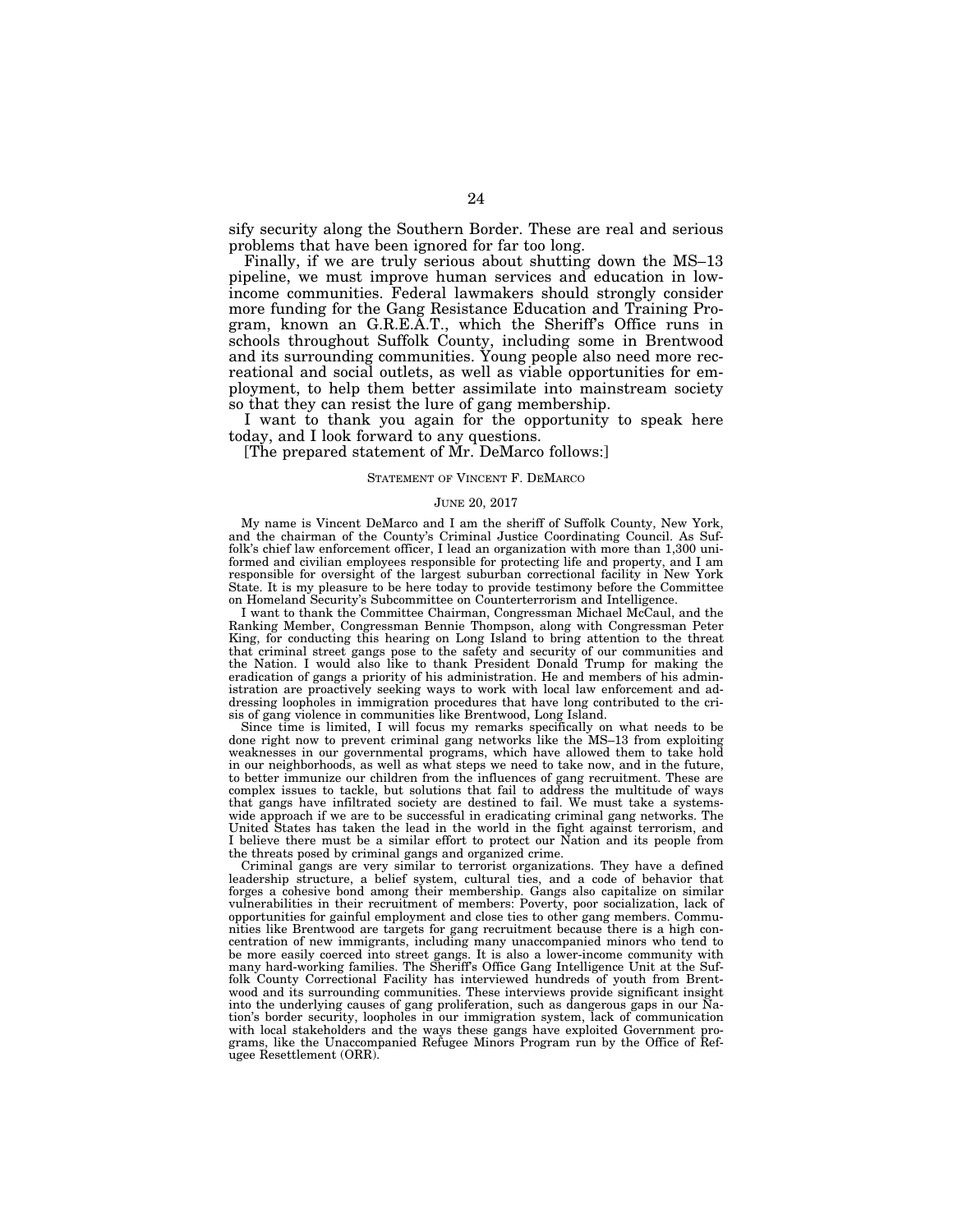I thought I would read to you some of the notes taken by one of our Gang Unit investigators after interviewing young MS–13 gang members in custody at the Suffolk County jail. In the interest of time, additional notes have been submitted separately to the subcommittee.

One young inmate described his trek from Central America to the United States at the age of 9. His father, who is affiliated with MS–13, made arrangements with el Cartel del Golfo to transport him across the Texas border with Mexico. El Cartel Del Golfo is well-known for trafficking drugs and weapons into the United States. With the help of the cartel, this adolescent bypassed Immigration authorities at the border and eventually made his way to Brentwood, New York with several other family members.

Another young male, age 17, from Honduras reports that he was 15 years old when he left his native country and traveled to Mexico by train. He told our investigator that it took him about 3 months to get to Mexico because he made stops along the way to beg for food and water. Once in Mexico, he reports that he, along with 13 other adolescents, were rounded up by the Mexican Mafia by gun point. They were then told that they would have to transport marijuana for the Mafia, or they would be killed. He stated that he was fitted with 48 pounds of marijuana and that two guides, hired by the Mafia, escorted them from Sonora, Mexico to Phoenix, Arizona. After crossing the border, he was taken into custody by United States Immigration officials and placed in a facility for unaccompanied minors. He stated that he remained there for 4 months and then flew to New York to stay with his uncle. Both adolescents have been charged with serious violent felonies.

Gang members are being arrested and prosecuted in record numbers, but it is clear that law enforcement cannot solve this problem alone. According to a report released by the Department of Health and Human Services, ORR placed 930 unaccompanied minors in Suffolk County over a 6-month period from October 2016–April 2017. Since Federal authorities do not communicate with local human service agencies, law enforcement, nor do they notify school districts when youth are placed with sponsors in the county, there is no way to responsibly deal with the influx of minors coming to places like Brentwood. This must change. Unaccompanied minors are particularly vulnerable to gang involvement, especially those who may have witnessed violence at a young age and experienced significant trauma. Without appropriate interventions, some of these children are destined to engage with criminal gangs such as MS–13.

Furthermore, Federal authorities must close loopholes in the ORR program which threaten National security and aid in the proliferation of criminal gangs in the United States. Anyone who sponsors a child to resettle in the United States should be held fully accountable for compliance with all immigration court hearings. It has been reported that sponsor families are not always thoroughly vetted and that youth are placed in the care of adults who do not meet legal residency requirements. Some youth are placed in families with siblings and relatives who are gang-involved, and they are concentrated in towns with high rates of gang activity. This accelerates the cycle of crime and incarceration in many lower-income communities and hurts lawabiding residents who are struggling in their own quest for security and personal prosperity.

Our Nation's porous Southern Border has become the gateway for MS–13 to thrive on Long Island and in neighborhoods across America. This is also the economic epicenter for drug and sex traffickers, as well as a common route for weapons to enter our country illegally. Mexican cartels and organized criminal gangs have formed a powerful economic alliance to smuggle heroin and other illicit drugs into the United States. Ninety percent of the heroin coming into the country enters through Mexico, so we must intensify security along the Southern Border. These are real and serious problems that have been ignored by prior administrations for far too long.

Finally, if we are truly serious about shutting down the MS–13 pipeline, we must do more to improve human services and funding for education in low-income communities. Federal lawmakers should strongly consider more funding for the Gang Resistance Education and Training Program (G.R.E.A.T.), which is run by the sheriff's office in schools throughout Suffolk County, including some in Brentwood and its surrounding communities. Young people also need more recreational and social outlets, as well as viable opportunities for employment, to help them better assimilate into mainstream society so that they can resist the lure of gang membership.

I want to thank you once again for the opportunity to present testimony at today's hearing and I look forward to answering your follow-up questions.

Mr. KING. Thank you, Sheriff.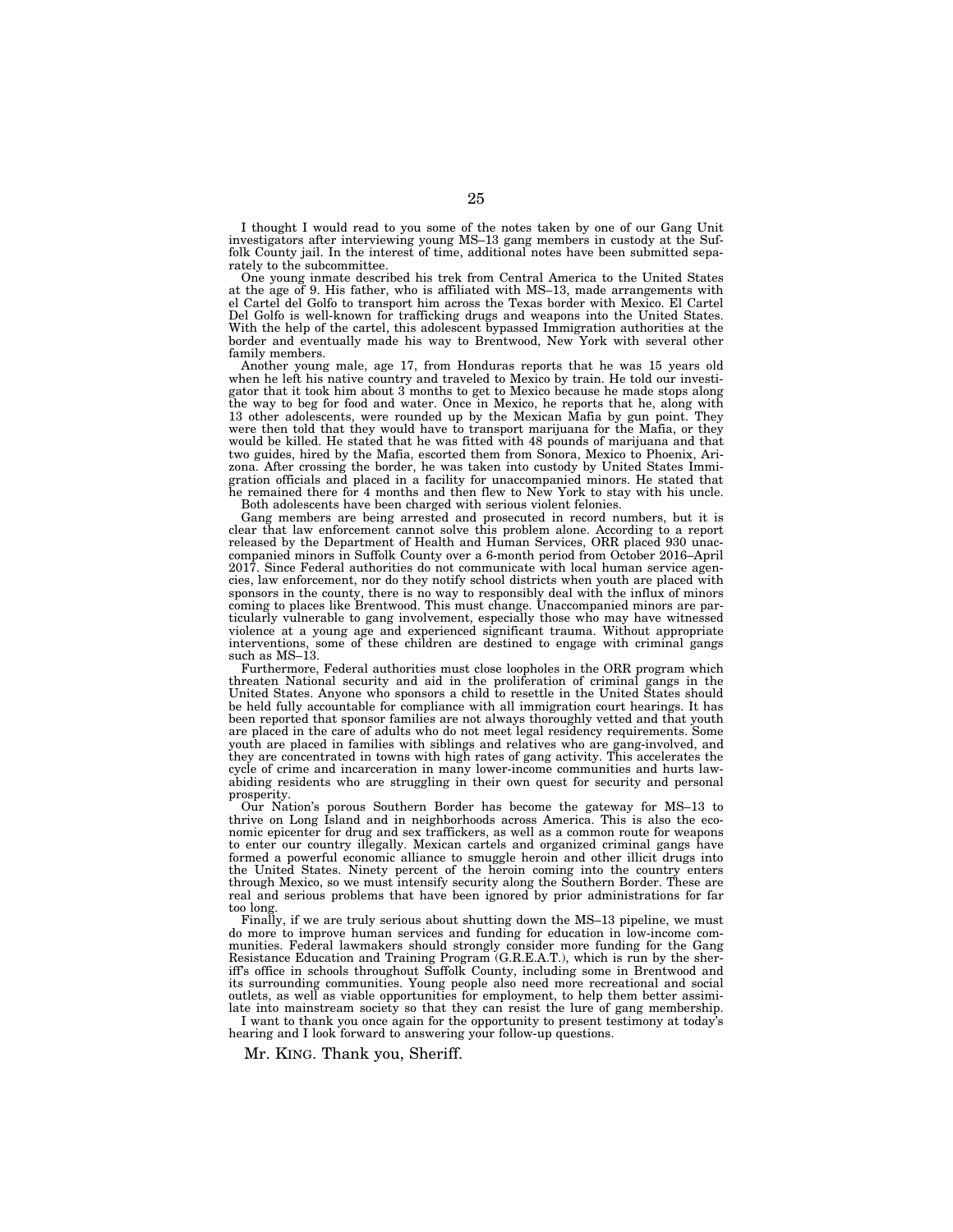Our next witnesses are from Nassau County, Commissioner Krumpter and Sergeant Mike Marino.

Commissioner Krumpter has been Commissioner in Nassau County since February 2014. He is going to be retiring in the next several weeks.

Tom, I thank you for your years of service and the outstanding job you have done.

Sergeant Mike Marino and I have been friends for many years. We have serious fights about baseball, but other than that we agree on every other issue, and it is great to see Mike here. He does an outstanding job heading up the Gang Unit in Nassau County.

So, Commissioner Krumpter, Sergeant Marino, you can divide up your time. Again, thank you for being here today.

# **STATEMENT OF THOMAS C. KRUMPTER, ACTING COMMIS-SIONER, NASSAU COUNTY POLICE DEPARTMENT, NASSAU COUNTY, NEW YORK**

Mr. KRUMPTER. I am going to be brief in my comments. Sergeant Marino will dive into the details of the current status of MS–13.

Good morning, Chairman King, Ranking Member Rice. Thank you for conducting this hearing. This is clearly a significant issue with dire consequences.

Long Island is frequently cited as being among the safest large suburban communities in America, but unfortunately we have gangs that are terrorizing communities within Nassau and Suffolk County. Unfortunately of late, Long Island has been the focus of National stories about violent atrocities committed by MS–13 rather than the safe communities that are really a benchmark.

Of late, the most violent gang in Nassau County, and among the most violent gangs probably anywhere, is MS–13. MS–13 uses threats, intimidation, and violence in order to control and recruit members and carry out their criminal enterprise. Currently in Nassau County, we have identified 712 members of MS–13, of which 345 are currently active members.

After 2 years of investigation by the Nassau County Police Department, Nassau County District Attorney, New York State Park Police, and Homeland Security, 41 members of MS–13 were indicted last week on conspiracy counts, with a number of underlying charges consisting of attempted murder. Of particular note in this investigation, and perhaps most troubling, is 19 of the 41 subjects indicted were unaccompanied minors. I think it is important to remember that not all unaccompanied minors are gang members, but we are seeing a significant number of gang members are unaccompanied minors.

What is most important and the biggest challenge, and Congresswoman Rice touched on this, is the trust within the community. Because of the very way we police in Nassau County, this case in particular, without the support of the community as witnesses, we would not have been able to make the case. The community came out in force and basically made it very clear, they will not tolerate these terrorist acts by these MS–13 gang members. Nassau County Police will not tolerate violent street gangs. As has been stated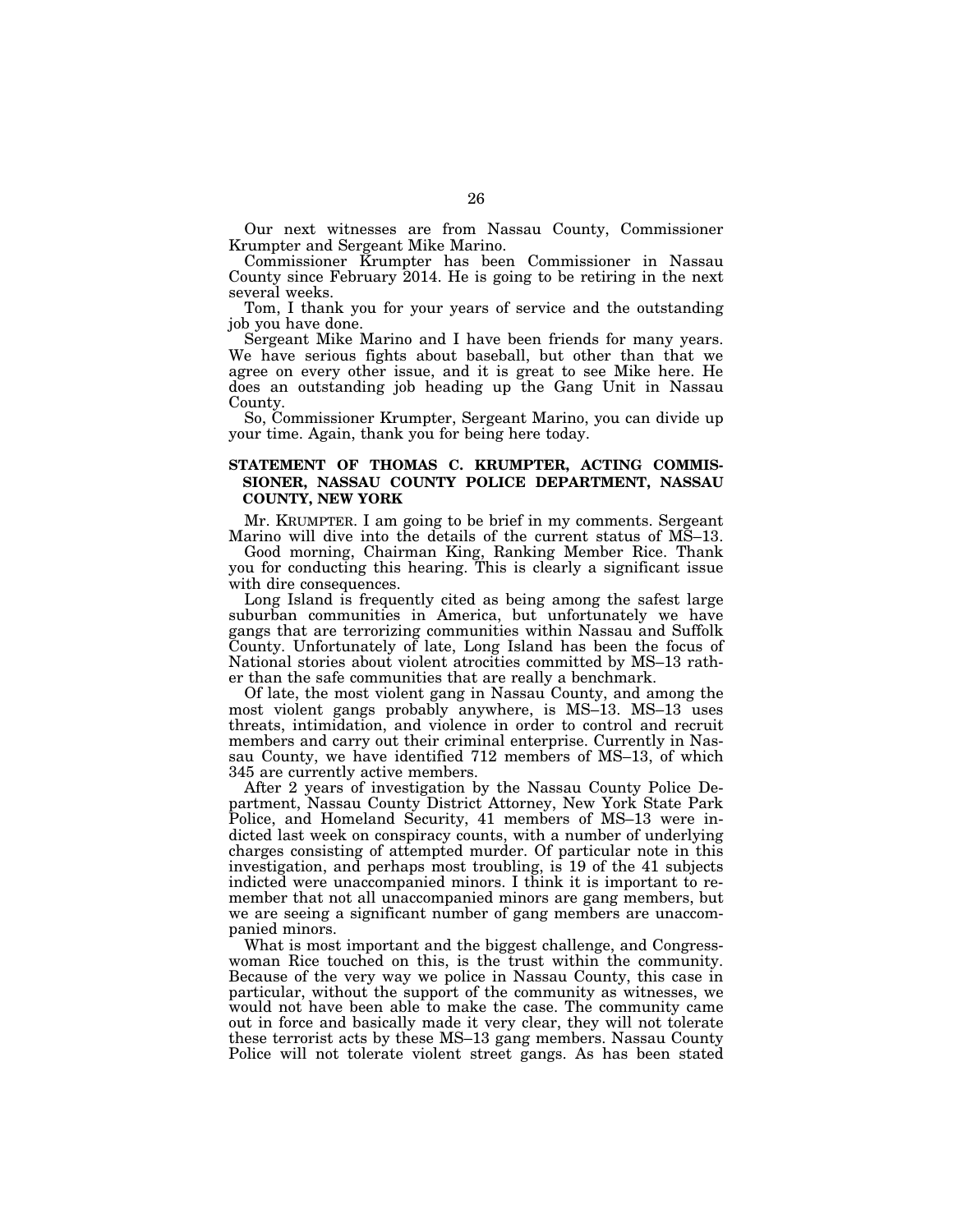multiple times by law enforcement over the last several months, we are at war with these violent street gangs.

A few words about the Nassau County Police Department's strategy on dealing with gangs. We take a holistic approach. At the very core of that is the community outreach that we engage in each and every day. We look to build trust with the communities because we recognize that without the trust of the community, without partnering with the community, it will be all the more difficult to address these gangs.

We use a multi-tier approach for gang enforcement. We use suppression by plainclothes units. The gang investigation squad headed by Sergeant Marino focuses on all gang investigations for all crimes and focuses specifically upon gang impact cases. We have a significant youth outreach program in Nassau County, among the largest police athletic league in the country, with over 40,000 participants. This is important, because it gives other outlets and other activities for the kids rather than becoming involved with the gangs. Like surrogate families, we try to give them alternatives. Additionally, we run police youth academies on a regular basis which targets at-risk youth, and the Police Explorer Program.

As we move forward, I hope as a result of this hearing additional human resources will be dedicated specifically, as Commissioner Sini pointed out, additional prosecutors in the U.S. Attorney's Office in the Eastern District and Islip, as well as additional Federal agents. More people, more cases. That is the way it works.

While the focus of today's hearing is on MS–13, it is important to realize that the focus must be on violent street gangs. What we have learned in Nassau County is that when you eradicate a street gang in a community, a vacuum is created and a new gang will emerge. So it would be near-sighted to focus solely on MS–13 as we move forward.

As we move forward, there are a number of programs and laws that will greatly assist law enforcement. The most significant issue that law enforcement faces going forward is going dark. The most high-profile case in recent memory is the San Bernardino terrorist attack where Apple Computer outright refused a Federal court order to provide assistance in gaining access to a phone. This problem will become more and more problematic as we move forward, and it will make it more difficult to engage in those enterprise corruption investigations. MS–13 is an enterprise corruption case.

We have dedicated significant resources in the war on street gangs, and we will continue to do so. Probably the most problematic is the case of unaccompanied minors. Unaccompanied minors are an issue not because of anything they have done. What happens is there is no due diligence done as a result of the unaccompanied minors coming into this country. If a program is going to succeed with unaccompanied minors, it is going to have to involve due diligence and programs so they are set up to succeed, not left so they end up turning to gangs as a surrogate family.

Thank you.

Sergeant Marino.

Mr. KING. Sergeant Marino.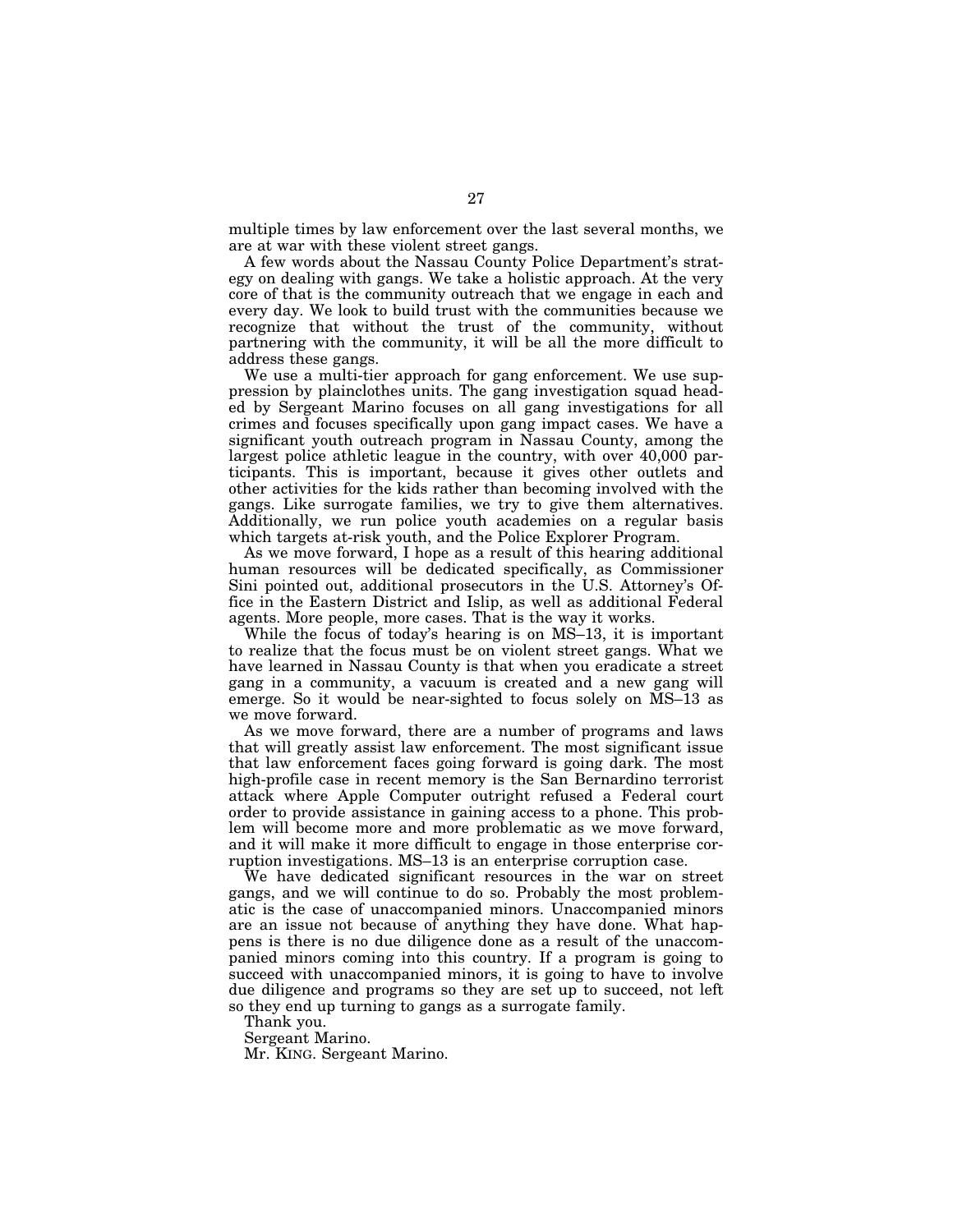# **STATEMENT OF MICHAEL MARINO, COMMANDING OFFICER, GANG INVESTIGATIONS SQUAD, NASSAU COUNTY POLICE DEPARTMENT, NASSAU COUNTY, NEW YORK**

Mr. MARINO. Good morning, Chairman King and Ranking Member Rice. I am honored and grateful to represent the Nassau County Police Department in providing testimony on the activities of MS–13 within the County of Nassau and sitting among the top law enforcement officials in the Nation.

While Nassau County is one of the safest places in the country and we are experiencing record low crime rates, we are not spared the violence of MS–13. There have been 12 MS–13 investigations so far this year, which is the lowest since our inception of the unit in 2005. The National media attention to the gruesome nature of their crimes has magnified the perception of their activities amongst the public. We cannot ignore the rival gangs in the county such as 18th Street, Vatos Locos, Salvadorans with Pride, Latin Pride, and the Bloods. When one gang is diminished, the others fill the void.

MS–13 assaults outnumber all other MS crime combined. MS–13 crimes in the county are predominantly gang versus gang, or gang within gang. Innocent victims can occur due to misidentification as adversaries due to style of dress, associations or social media posts, or disrespect. These events are often retaliatory from incidents that may have happened a day ago, a month ago, or several years ago. GIS utilizes many strategies, initiatives, and law enforcement techniques to solve gang incidents.

The men and women that make up the GIS are senior expert gang detectors. They have long relationships to the communities and go to great lengths to protect witnesses and victims. We investigate gang-motivated crime and gang membership-based crime in order to increase the accuracy of our statistics and lessen missed investigative opportunities. Our School Administrators Gang Awareness program, SAGA, partners the schools with the police department to foster information sharing and provide training. This relationship has resulted in many non-criminal interventions of gang members or potential gang members, as the first signs of gang affiliation often occur in schools. When you look at the education levels of gang members, it is staggeringly low.

We encourage the schools to out-recruit the gangs in what we deem gang replacement therapy, joining the track team, marching band, or any other after-school activity.

On the enforcement side, we focus on our Top Shooter initiative. We believe there are smaller subsets of those gang members that are willing to actually fire a gun at another and kill another human being. When we arrest the shooter, we also remove a target from the rival gang so it gives us a multiplier effect on reducing shooting incidents. We expand that concept to machetes for MS–13 as well.

We also—it is important that we assess retaliatory actions when these attacks occur. Our recent Operation 503, named for the country calling code of El Salvador, was a joint investigation by the Bureau of the Nassau County District Attorney's Office, the Hempstead PD's new gang unit, New York State Park Police, and HSI,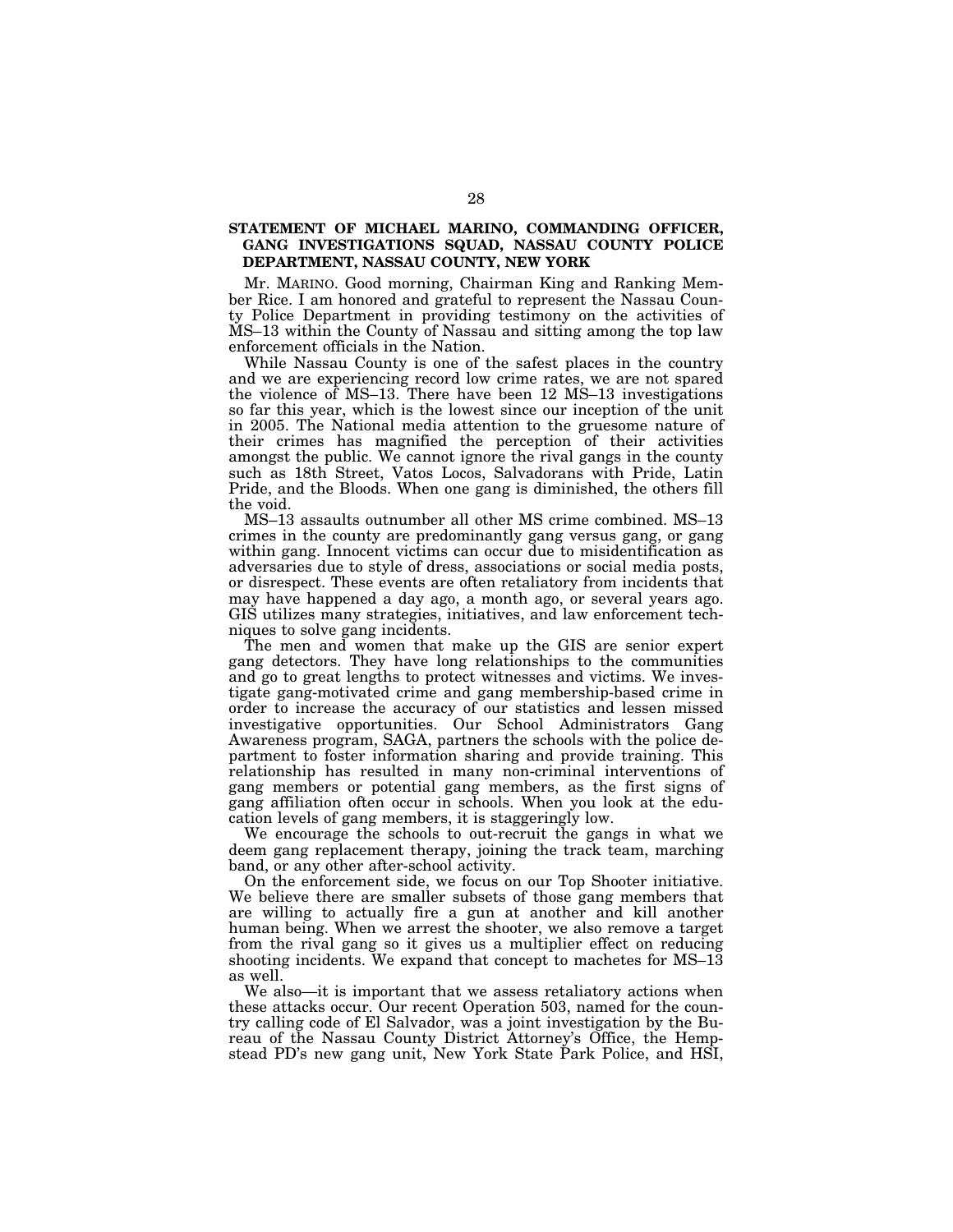resulting in the conspiracy indictment of 41 MS–13 gang members, 19 of which were UACs and one U.S. citizen.

Social media now is being used by gangs to recruit, threaten, and intimidate. Law enforcement can use this material as powerful evidence. Back in 2013, when Representative Rice was district attorney, we were attempting to obtain a Title III wiretap with the FBI but could not reach our legal threshold until we discovered two YouTube videos, Puppies on Deck and In the Trap, which you probably still remember the lyrics to. That operation, Seize Down, started then and eradicated the Rollin 60's Crips from Roosevelt, and is now being prosecuted by the Eastern District U.S. Attorney, which can serve as a model for MS also.

Coincidentally, last Thursday the GIS conducted Operation 503 and simultaneously the Eastern District convicted and sentenced a high-ranking Rollin 60's Crip from Operation Seize Down to over 100 years in prison. I think almost all our law enforcement partners, both Federal and local, were involved between those two cases. That was a very bad day for gangs and a very good day for law enforcement and the residents of Nassau County.

I want to thank Commissioner Krumpter, Deputy Commissioner Ryder for allowing me to represent the Nassau County Police Department, and I want to thank the men and women of the Gang Enforcement Squad in Nassau County for their hard and dangerous work every day. I thank the committee Members and Congresswoman Rice and Congressman King for inviting me to appear today. Thank you.

[The statement of Mr. Marino follows:]

#### PREPARED STATEMENT OF MICHAEL MARINO

#### JUNE 20, 2017

### **SUMMARY**

I am Detective Sergeant Michael Marino, commanding officer of the Gang Investigations Squad (GIS), Nassau County Police Department. I am honored and grateful to represent the Nassau County Police Department in providing testimony regarding the activities of the ''transnational criminal organization'' known as Mara Salvatrucha 13 (MS–13), as designated by the United States Government within the county. In addition, I will explain the duties, functions, and strategies of GIS to investigate and combat gang crime in general and in particular MS–13.

Although Nassau County is one of the safest places in the country and we are experiencing record low crime rates, we are not spared the violence of MS–13. There have been 12 MS–13 investigations for the first half of 2017, which is the lowest number since the formation of GIS in 2005. The National and local media attention, in addition to the gruesome nature of some crimes perpetrated by MS–13, has magnified the perception of their activities. A brief explanation of our experience with the Unaccompanied Alien Children (UAC) population, as it relates to their gang participation and recruitment, is necessary. We cannot ignore the historically rival gangs of MS–13 that exist within the county such as 18th Street, Vatos Locos (VL), Salvadorians with Pride (SWP), Latin Pride (LP), and the Bloods. A balanced and consistent approach is necessary as one gang tends to fill the void left by the diminished gang.

I will provide the committee with the framework of ''Operation 503'' and as much information as possible, since some components of the investigation are continuing. Last, tutorials on the use of social media by MS–13 to intimidate, recruit, and

threaten individuals or groups would be valuable.

Although, many of my law enforcement colleagues have correctly detailed the facets of MS–13, a distinct perspective of the detectives in the Gang Investigations Squad should give the committee a more comprehensive view of the issue.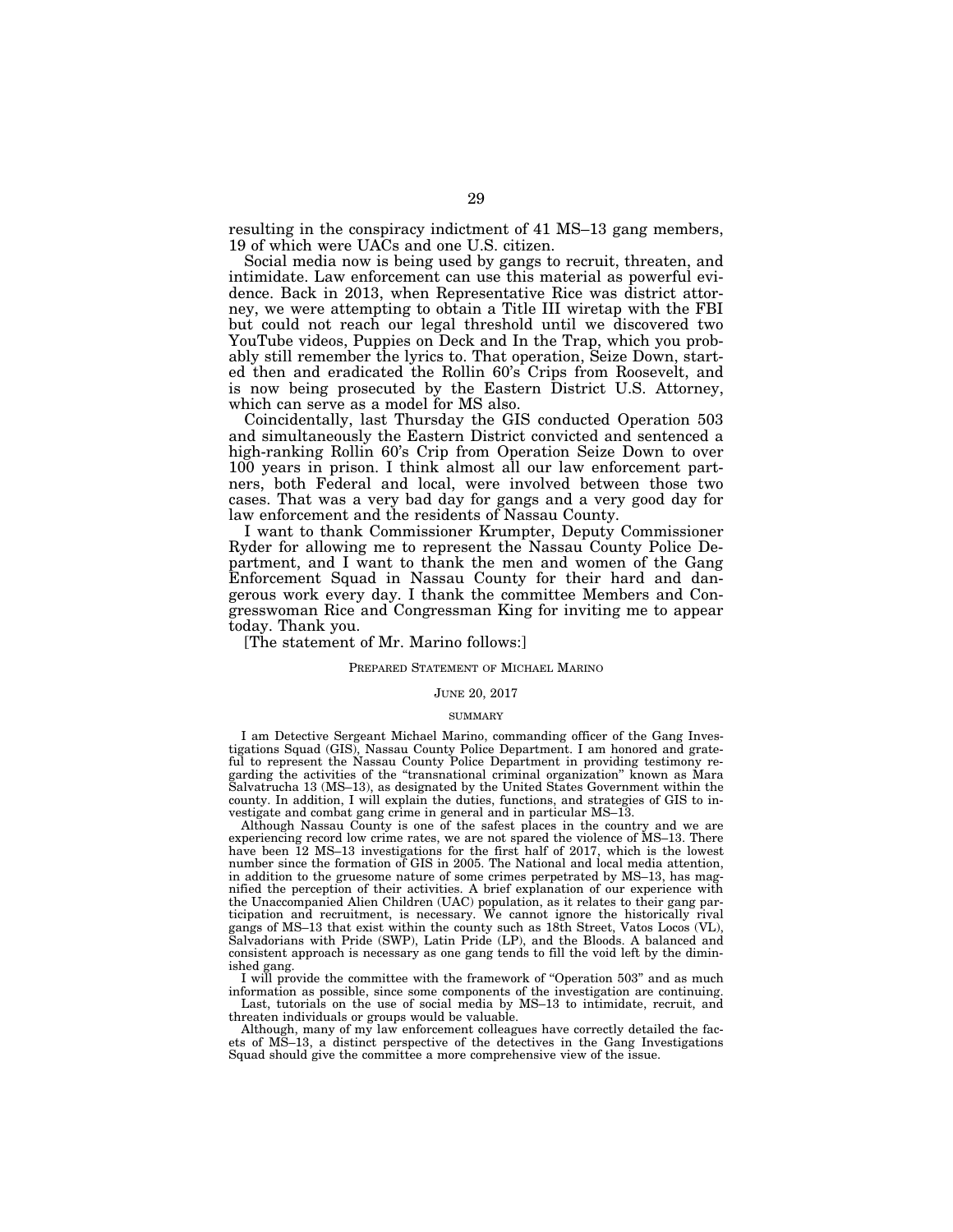#### MS–13 IN NASSAU COUNTY

Currently we have identified 345 MS–13 gang members active within the last 5 years and 367 inactive MS–13 gang members who are predominantly male extending in age from 15 to 30. A small percentage of females and those outside that age range do exist. The majority of MS–13 gang members residing in Nassau County originate from Central American countries, are not United States citizens, and do not speak fluent English.

This is unlike their rival gang SWP who are frequently born in the United States and speak English. We believe SWP started in Hempstead as a defense to MS–13 violence and has not been identified outside Nassau County borders for many years. Historically, MS–13 has been concentrated in the communities of Westbury, Hempstead, Uniondale, Roosevelt, Glen Cove, and Freeport with lesser amounts distrib-uted throughout the county. We have encountered MS–13 gang members that have several different types of immigration status. Generally, MS–13 gang members are employed earning wages and do not engage

in crimes designed for profit as dealing drugs or credit card fraud. This is a signifi-cant difference from other street gangs in Nassau County and necessitates a more nuanced approach during investigations.

#### CRIMINAL ACTIVITIES OF MS–13

Exceedingly, crimes committed by MS–13 within Nassau County are gang versus rival gang or gang within gang. Innocent persons can become victims because MS– 13 gang members misidentify individuals as adversaries due to style of dress, associates, or social media posts. Assaults outnumber all other crimes together. Over the years we also have crime reports involving MS–13 in murder, attempted murder, robberies, burglaries, menacing, drug possession, witness tampering, criminal pos-session of weapon, reckless endangerment, criminal mischief, making graffiti, and

a variety of other lesser crimes. MS–13 gang members have utilized knives, chains, machetes, and firearms as weapons during many of their assaults. It is not unusual for there to be multiple attackers during these aggressions. Often, these events are retaliatory in nature from other incidents that occurred a day ago, a month ago, or years ago.

On April 30, 2017, three members of MS–13 embarked on a machete attack against persons they perceived to be rival gang members in Westbury. The victim sustained severe and serious lacerations. Additionally, one member fired a hand gun five times at victims, and fortunately no one was struck by the bullets. The GIS detectives arrested the perpetrators and recovered the firearm within 3 days. All originally from El Salvador, two of the gang members were undocumented and one has UAC status. This case is currently being prosecuted by the of the typical MS–13 gang assaults throughout Long Island.

#### *UAC Program*

Our experience with UAC's placed within Nassau County is largely anecdotal.<br>Only recently have we begun to track and understand all of the immigration<br>statuses relating to MS–13. We believe that certainly pluralities of UA abiding from information obtained during our investigations. At this time, it is difficult to determine the percentage of UAC's who were already gang members when they entered the country as the laws in El Salvador prohibit the exposure of criminal or gang records of minors.

It is clear that MS–13 and the rival gangs target these children for recruitment. They become a high-risk group because they are young, alone in a new country, have a language barrier, and an unconventional family structure. We have investigated cases where our UAC victims who were not gang members did, over periods of time, succumb to the pressure and become gang members. It is a strong recruitment tool to pitch protection for these victims by MS–13 and their rivals. Our most recent MS–13 investigation Operation 503 revealed 17 of 41 indicted gang members were UAC's. Nassau County Police Department's (NCPD) continued cooperation with our Federal partners should shed some further light on this issue.

#### GANG INVESTIGATION SQUAD

In 2005, the Nassau County Police Department created the GIS to implement its gang reduction strategies. Currently under the Major Case Bureau, GIS is a robust unit of senior detectives and sergeants responsible for investigating and coordinating all information and intelligence involving street gang activity within Nassau County. Duties include the gathering and dissemination of street-gang intelligence; the debriefings of gang members and associates; coordination of investigations of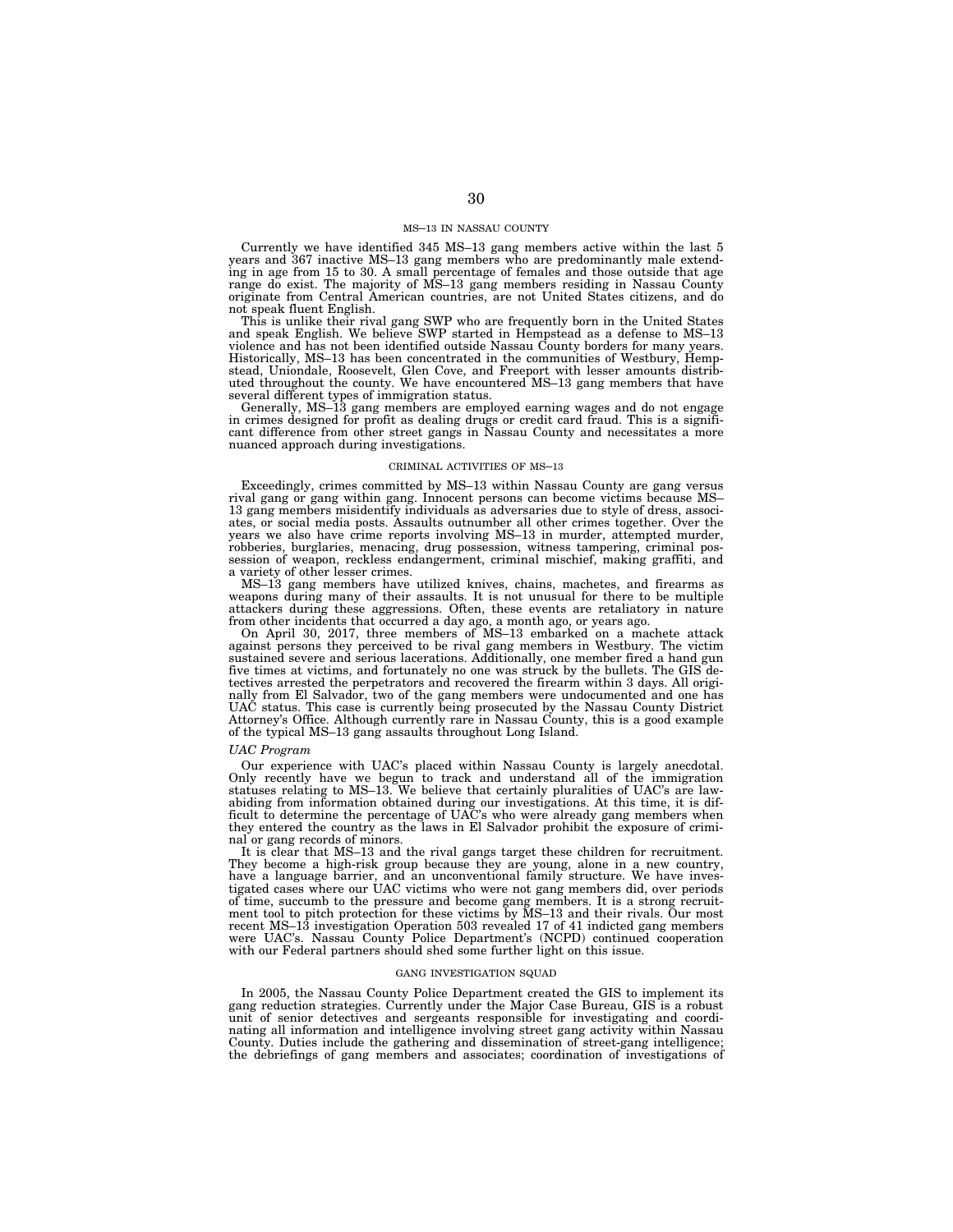gang-related incidents with precinct detective squads, special squads, and other law enforcement agencies; and conducting investigations of selected gang-related incidents.

GIS is supported by many other units within the police department including the Intelligence Division, Detective Division, and Patrol Division. The Intel Center has civilian gang analysts which are critical to our intelligence-gathering efforts especially in the social media arena. We have partnered for many years with several Federal agencies including the FBI Long Island Safe Streets Task Force, Department of Homeland Security, and the United States Attorney's Office for the Eastern District of New York. On the local level, we coordinate with the village and city police departments especially Hempstead, Freeport, Glen Cove, and Long Beach. GIS works closely with the Special Operations Narcotics and Gang Bureau of the Nassau County District Attorney's Office. The New York State Police and New York State Parks Police have had joint investigations involving GIS.

Since our inception, GIS has collaborated with our school districts as host of the School Administrators Gang Awareness (SAGA) program. SAGA consists of 1 or 2 yearly meetings with participating school districts where we share information and provide gang awareness training. Our relationship with school districts has resulted in several successful joint non-criminal interventions of gang members or potential gang members. This association is important as we realize the earliest signs of gang affinity may manifest in school.

Recruitment on or near school grounds is common. GIS assisted one school district where the close proximity of the high school, middle school, library, and park were contributing to increased recruitment. We helped by assisting with an environmental design that included the use of fencing, lighting, cameras, and security personnel to create a safer route home for the students.

The NCPD prioritizes intelligence sharing and to meet those goals as it relates to gangs, GIS did develop the Daily Gang Intel Report that is electronically distributed to all relevant law enforcement personnel. Working closely with information from our Intel Division, GIS detectives everyday assemble any NCPD police gang contact for the previous 24 hours from a simple field stop through the most serious crime reports and arrests.

GIS utilizes many strategies, initiatives, and law enforcement techniques to investigate gang-related crimes. As gang-related is often under-reported, is it important to include gang-motivated-based crime and gang-membership-based crime. Many times, the motivation is unknown immediately and may remain undetermined. If either the victim, subject, or both are gang members, it should be categorized as a gang crime thus improving accuracy of statistics and lessen missed investigative opportunities.

Many of the detectives assigned to GIS have been involved in gang investigations for at least a dozen years. This stability garners support from the community as strong relationships build from interviewing victims and witnesses. These detectives go to great lengths to protect victims and witnesses which fosters trust within the community.

GIS believes that a small subset of violent gang members are willing to use firearms. We target this group with our Top Shooter Initiative. Concentrating on removing a shooter from the gang also eliminates a target for the rival gang. GIS has seen a multiplier effect reduction in the amount of shootings in a neighborhood when we arrest a shooter. This focus also increases the likelihood that we can rewhen we arrest a shooter. This focus also increases the likelihood that we can recover the illegal weapon. We include dangerous weapons such as machetes in this category for MS–13.

GIS is mandated by the NCPD to assess retaliation by MS–13 and gangs in general when an incident occurs. As most assaults are the result of retaliatory violence, we must expeditiously attempt to arrest the offenders and determine the necessary support resources to deploy such as special patrols or plainclothes crime units.

As of this date, GIS has investigated 12 MS–13 gang cases for this year. During 2016 and 2015 we investigated 31 and 32 cases respectively. This reduction was possible due to the support of the entire NCPD and the joint efforts of our local and Federal partners.

#### OPERATION 503

''Operation 503'' was a joint investigation by NCPD, Nassau County District Attorney's Office, Hempstead PD, New York State Parks Police, and the Department of Homeland Security. "503" is the country code for calling El Salvador by phone. The investigation looked at numerous violent cases going back to 2013 involving MS–13. After a month-long presentation to the Grand Jury, a Conspiracy indictment was returned against 41 MS–13 gang members for an attempt to commit the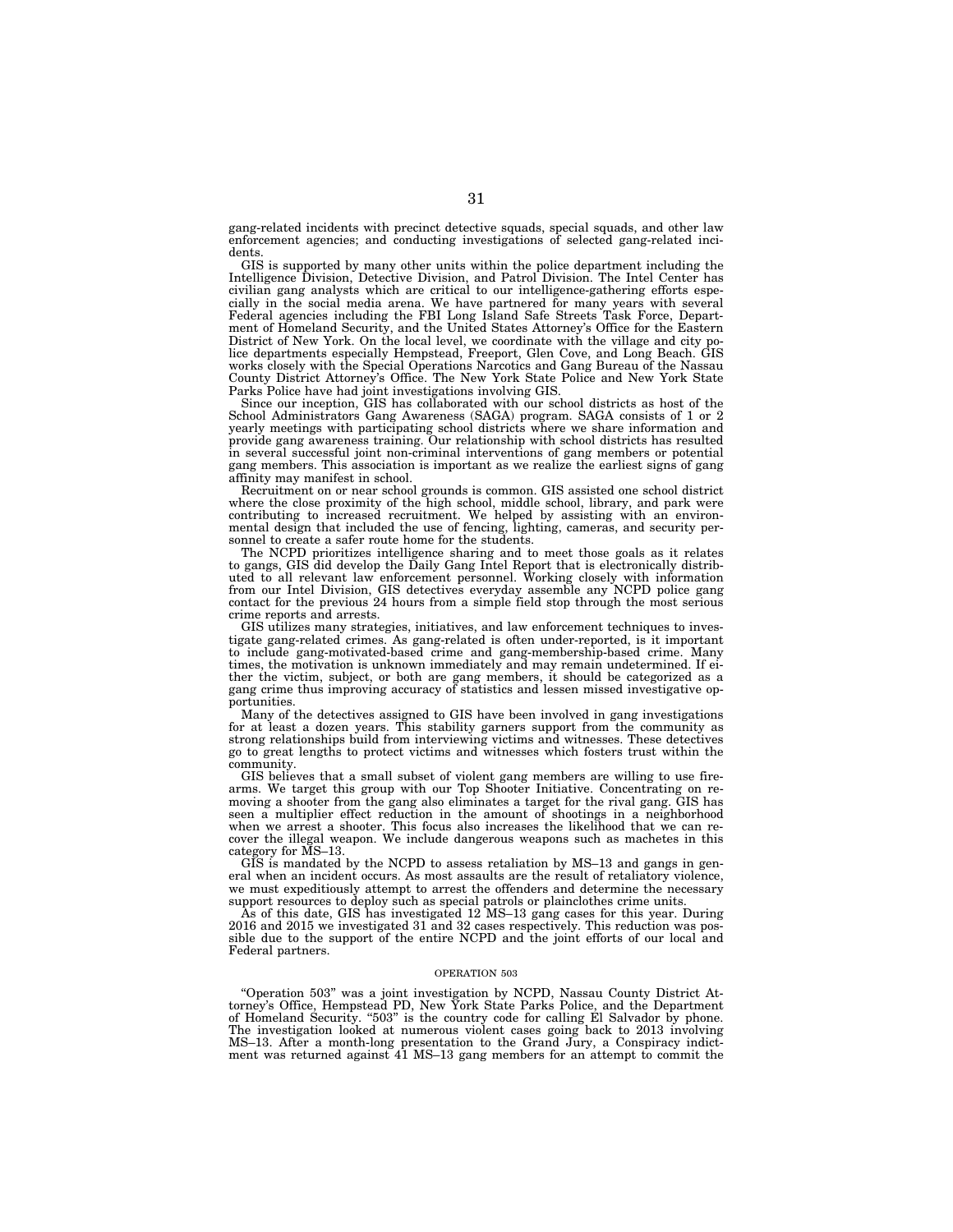crime of murder in the second degree, assault in the first degree, an attempt to commit the crime of assault in the first degree, and assault in the second degree.

#### USE OF SOCIAL MEDIA BY GANGS

Most people are aware of the use of social media by terrorist groups or internet predators, however, gangs use similar tactics. There are hundreds of thousands of gang-related photos and videos circulating on the web. A simple search of the major social media services such as Facebook, YouTube, Twitter, Google, Instagram, and a host of others, would reveal the magnitude of gang-related material. GIS has reviewed thousands of these postings as MS–13 and other gangs promote propaganda and glorification of gang lifestyle as a recruitment tool. The gangs also use these platforms to intimidate and threaten their rivals which can lead to violent retaliation.

Law enforcement can use these photos and videos as powerful evidence. GIS was attempting to obtain a Title III wiretap but could never quite reach the lawful threshold until we discovered two YouTube videos depicting the Rollin 60's Crip gang with firearms and drugs. That case dubbed ''Operation Cs Down'' started as a local investigation and is now being prosecuted by the U.S. Attorney's Office of the Eastern District.

We advise parents to monitor their children's computer to look for signs of gang involvement and protect them from recruitment. It is also prudent not to ''like'' a gang-related posting or post anything on a page depicting any gang activities.

#### **CONCLUSION**

The Nassau County Police Department thanks the U.S. House of Representatives Committee on Homeland Security for their attention to this critical issue, and the opportunity to appear before it today. The NCPD will continue to work with the committee Members and its staff.

Mr. KING. Thank you, Sergeant Marino. I know you have at least one member back there from your gang unit.

Commissioner Sini and Commissioner Krumpter, I know that, for instance, the 12 individuals who were indicted and charged back in March for the killings, conspiracies, narcotics trafficking, and 19 of the 41 who were arrested last week were unaccompanied minors. I also know that in the last year alone, there were 2,700 unaccompanied minors placed into Long Island. I think in Suffolk County in the last 3 years it has been almost 5,000.

Commissioner Sini, you and I have discussed and you said publicly to the extent MS–13 has been able to game the unaccompanied minors system in that often they are placed with families who can be supportive of MS–13, or maybe threaten to support MS–13, and those kids, in effect, are placed—and again, this is a small minority of the overall, so I am not trying to have a broadbrush attack on the unaccompanied minors.

The fact is it seems to be a lack of vetting in the program as to what family is sponsoring them, which children are going to those families, and what is the subsequent monitoring of those unaccompanied minors within those families and within the school districts.

So I would like to basically ask Mr. Sini and Mr. Krumpter, and again FBI agents, if you want to comment on that, as to what the situation is and what can be done to improve the vetting so we will not have that situation where such a large percentage of those who have been arrested are actually unaccompanied minors, which means that young people who have only come here within the last two or 3 years.

Mr. SINI. So in Suffolk County, since 2014, approximately between 4,500 and 5,000 UACs have been placed in Suffolk County. The vast majority of those UACs have been placed in Brentwood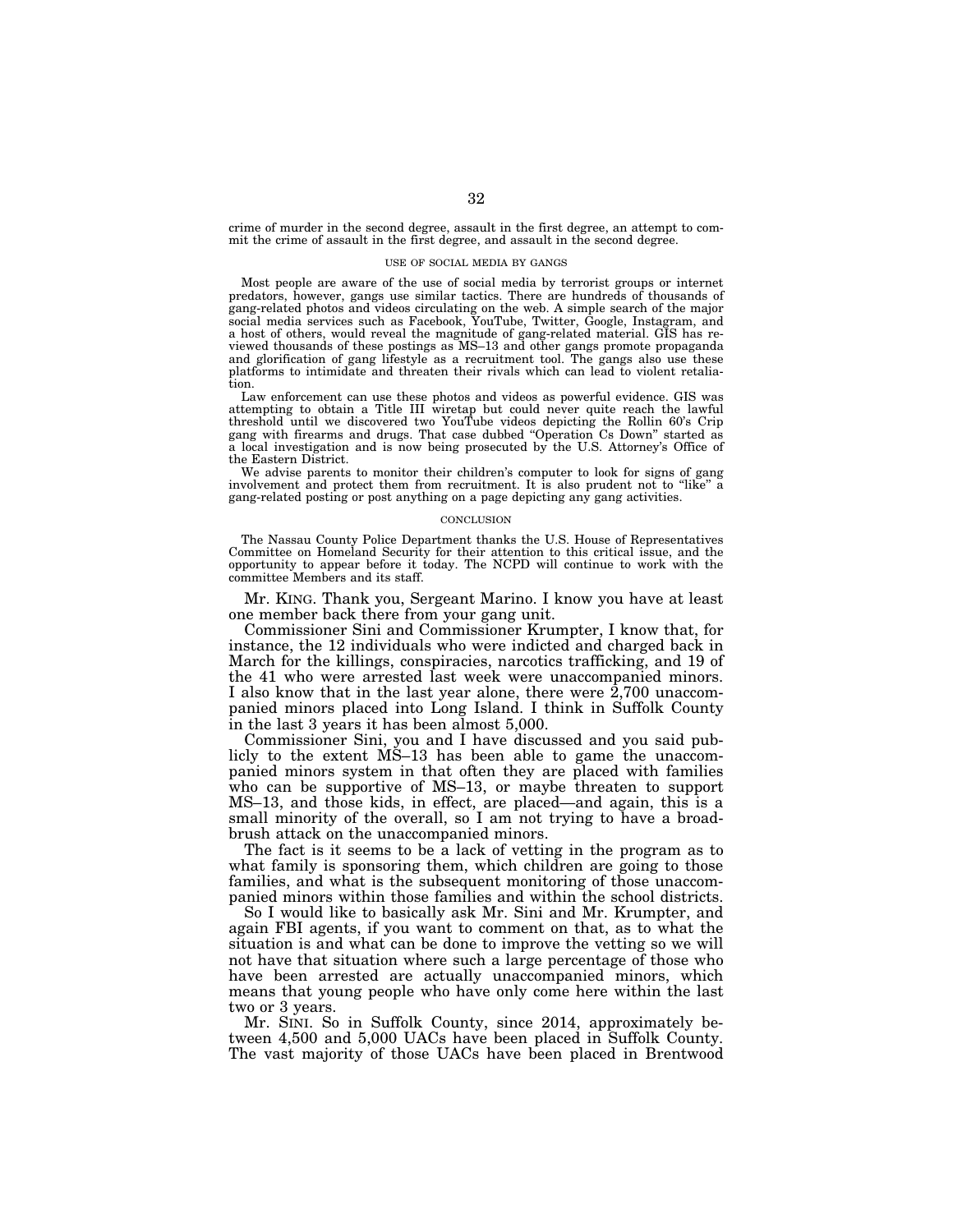and Central Islip, but certainly numerous communities have received UACs.

Congressman, as you mentioned, of that amount, a very, very small fraction have become involved with MS–13, to our knowledge. Nonetheless, it remains certainly a recruitment tool that MS– 13 has used, and it is for obvious reasons. These children are young, they are unaccompanied, they are not here with their parents, they are new to the country, they are seeking a sense of cultural unity, they are scared, they are experiencing trauma both in terms of what they experience in their home country and their journey here to the United States and their placement, the process of being placed in a community, and that makes them prime time for gang recruitment.

So intelligence has indicated everything that you have mentioned, that there has not been proper screening of sponsors in certain instances, there certainly has been a lack of sponsor compliance post-placement, there is no notification, and I think Sheriff DeMarco mentioned this, there is no local notification, whether it is to a human services organization like the Department of Social Services, to the police department, to the school districts. There is no local notification of placement, and there is very little funding connected to the program. I have only been able to identify one service provider in Suffolk County that is receiving moneys directly connected to UACs through the Office of Refugee Resettlement, and that is Catholic Charities. Certainly, these children are being serviced in other capacities, but connected specifically to the program, I have only identified that one program.

So, what law enforcement is asking for is simply Congress to take a look at the program to make sure that it is being implemented in a responsible way. We understand that this is a humanitarian program and that these children need to be placed. This all grew from a settlement agreement back in the '80's or '90's. Then the whole program was codified in Title 8, and we have a legal and moral obligation to place these children in our communities, but we need to do so responsibly. We need to make sure that the children are vetted. We need to make sure that the sponsors are vetted. We have to make sure that there is sponsor compliance post-placement, essentially making sure the sponsors are doing the right thing by these children. And we need to make sure that there is funding connected to placement of children in our communities.

It is not fair to Suffolk County to take in 4,500 UACs, some of the most vulnerable individuals, very vulnerable individuals, without any Federal funding. So the message from law enforcement, I think, is if we do not provide that support to these children, MS– 13 will, or another gang will, and we need to make sure that this program is implemented in a responsible way.

Mr. KING. Since Congresswoman Rice and I are the only two here today, I will just allow each of you to answer this question to the extent you want, and then Ms. Rice will have her questions. Do not worry about the time as far as answering this question.

I would just respond on that also that I know Congressman Israel and I, after I visited the Central Islip School District several years ago, realized that these children come into these schools and there is no money following them. Steve Israel and I introduced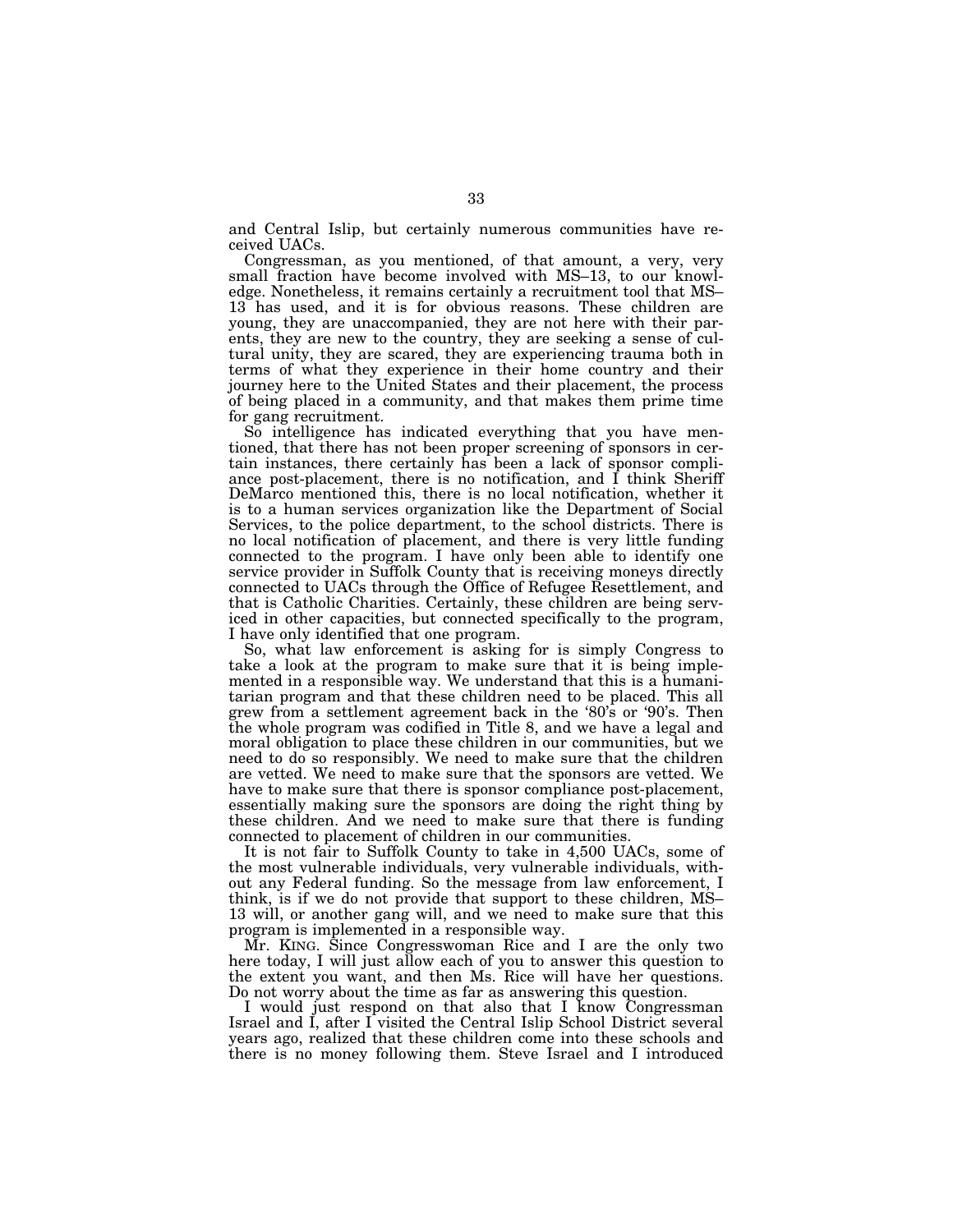legislation to have the Federal Government have money follow the unaccompanied minors. It went nowhere. This is looked upon as a regional issue, and the rest of the country, quite frankly, was not interested. The administration was not. I do not think this administration will be, to be honest with you. So we have to work on it, we really do.

Mr. SINI. Congressman, I am familiar with the bill, HR–2634, and I thank you and the Congressman for introducing that bill. What the country needs to realize is that this is a problem that is going to affect their community at one point.

Mr. KING. Hopefully a hearing like this will have that type of impact.

Commissioner Krumpter.

Mr. KRUMPTER. Yes, I believe it is at the very core of this. I think you can draw parallels to the foster program. When the foster program—when a child is taken into custody by the State, they do due diligence. Not only do they do due diligence on the home, but then they follow up with regular visits. As far as I understand, these unaccompanied minors are only being vetted on where they are coming from and why they ended up here, not looking at where they are going, not looking at the risk factors.

Commissioner Sini pointed it out: If you do not provide them the services they need for them to succeed, the gangs are going to become the surrogate families for these kids. That is, in essence, what we are seeing. There is only a small fraction of these kids that are ending up in gangs. They are a large percentage of gang arrests at this point, based on the population total.

But I think it is really a humanitarian program, and I think that is what we have to focus on. It has to be focused on resources. Resources cannot be very shallow in the amount of resources being provided. I think we really have to ensure that those kids are being taken care of and tracked after the fact. You are dropping them in homes, you are dropping them in communities that are unfamiliar. They can assimilate into mainstream society, or they can assimilate into an MS–13 or another gang.

Mr. KING. Mike, do you have anything?

Mr. MARINO. Yes, Congressman. We found from our investigations dealing with the UACs that the difficulty resides at the border when they come across. The constitution of El Salvador does not allow for the criminal record or exposure of gang activity of these particular persons. So the only way to be screened at the border is to look for particular tattoos or maybe an interview type of thing.

But what happens when they get to the school districts and get put in a very bad position, a couple of hundred could show up in any month of the year, and they have to go into an ESL school with all these people in one class, where normally the high school would rotate classes amongst the different teachers. Mostly you have an ESL teacher with the same students in the same class most of the day. So if there is an infiltration of a particular gang member, they have the whole day to pressure these students, and we have found that they originally are victims. They are not in the gang. They are victims of crime from MS–13 or other gangs, and then over time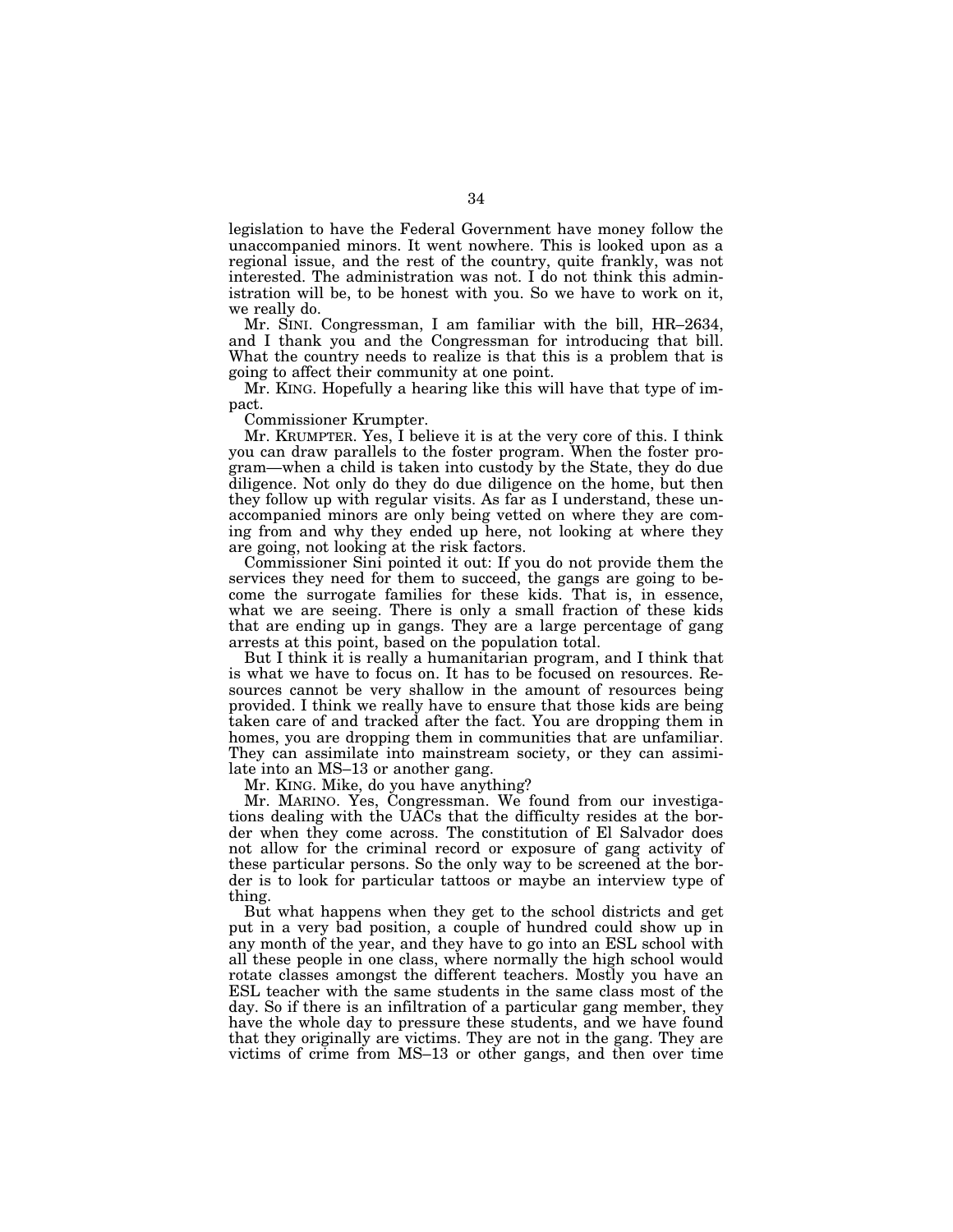these gang members have a very easy sell. They pitch protection and defense, and they succumb to the pressure over time.

Mr. KING. Sheriff DeMarco.

Mr. DEMARCO. I want to echo what Commissioner Krumpter said about the foster care program. My staff and I were discussing this the other day about the need—if you are going to have a program, a humanitarian program, which is a compassionate program like this, you need case workers. These kids have to be assigned case workers, or else the program is not going to succeed.

Mr. KING. Mr. Melendez.

Mr. MELENDEZ. Yes, I would like to add, as part of my testimony I indicated that 5,000 unaccompanied alien children from the Northern Triangle countries, which are specifically those countries that are strong in MS–13 presence, have been resettled on Long Island from 2014 to April 2017.

What I want to reiterate, like all of our panel members have indicated, not all of these unaccompanied alien children will eventually become gang members. But the fact of the matter is that as of today, of those individuals, MS–13 members that we have arrested, 30 percent of them—and it is a continual number that we see—are unaccompanied alien children. They arrive into the United States in the Unaccompanied Alien Children Program.

So we talk about what is going on in the resettlement process or how they are located in the communities throughout the United States. One of the other things that is very disturbing is the fact that although these unaccompanied alien children may be resettled in a certain location, and as an example may be resettled on Long Island, not necessarily are they on Long Island. So we have seen in some of these arrests where individuals were not resettled on Long Island but were on Long Island, and they came in through the Unaccompanied Alien Children Program.

The other thing that is very important is the fact that even if they self-admit at the border as MS–13 members, we still have to transfer them to the custody of HHS within 72 hours, and this is something I submit to both of you that the Immigration and Naturalization Act, the INA, does not specify gang affiliation as a grounds for removal, that is as a grounds for inadmissibility or to later remove from the United States.

So the fact that they are verified gang members, that alone is not sufficient for us to remove them from the United States. What is even more disturbing, they can come in and self-admit and say, yes, I am an MS–13 member from El Salvador, and I am coming into the United States, and we cannot turn them around.

So I submit that for your consideration, that the INA should actually include as a grounds for removal gang affiliation. It would make our work a lot more efficient in managing the flow of these unaccompanied alien children through our borders.

Mr. KING. Mr. Sweeney.

Mr. SWEENEY. Sir, I actually was not too familiar with this program, or familiar at all, before I arrived here. I was not familiar with this program prior to assuming this position. I agree with everything I have heard from everybody up here. To me, it is stunning that there is no notification to local authorities that you have a wave of incoming youth and you have no support network. It is,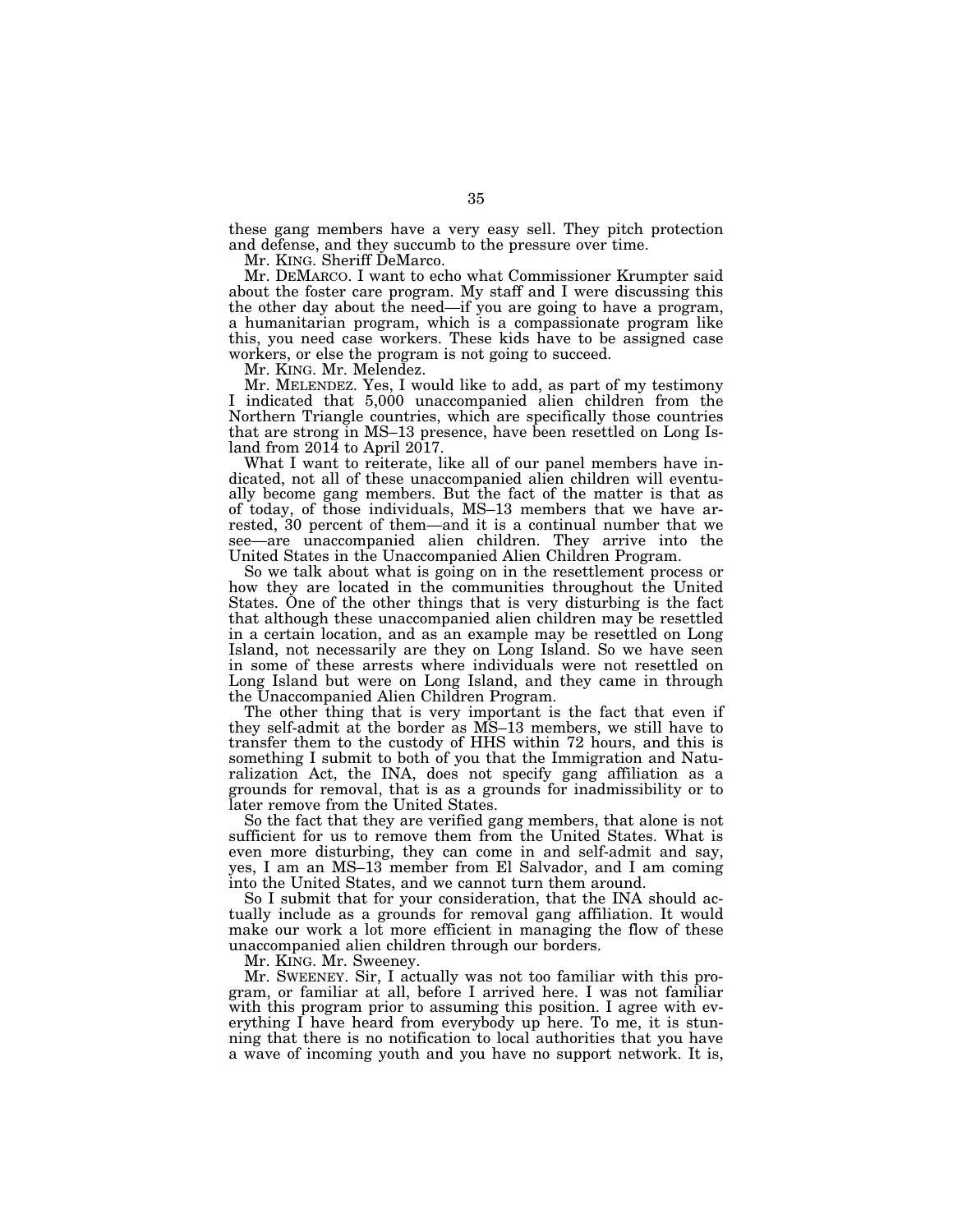to my mind, a recipe for disaster. If that part alone can get fixed first, I think that would give a huge advantage, especially to the school districts, who could at least try to plan in advance for what is coming their way. But I would agree with everything I have heard up here.

Mr. KING. Thank you.

Ms. Rice, take as much time as you want.

Ms. RICE. Thank you, Mr. Chairman.

I think that you are not going to get any disagreement from my colleague, Chairman King, and I that this situation is, to me, Exhibit A of the incredible failure of the Federal Government to do their part to help local communities where these children are coming, and I thank Commissioner Sini for being the first one to say the obvious, which is we have these kids here because a lot of them are fleeing similar violent situations where they came from, and they are thinking life is going to be better for them here, and the system fails them the second they touch American soil.

Sergeant Marino, I know that today the focus is MS–13, but can you just talk a little bit more about some of the other gangs that you mentioned and what level, if any, of cooperation is there between MS–13 and the other gangs that you investigate, or are they all rivals? Maybe just go into that a little bit.

Mr. MARINO. Yes. MS–13 is almost always rivals with everyone. There are some times when the Serenos 13 have been associated with them, but that is rare in Nassau County, but it does occur. 18th Street is their No. 1 rival both in Nassau County and across the country. We recovered a firearm used in a homicide that we thought would come back to the homicide in Nassau County, but it came back to a homicide in Houston, Texas, and the Houston P.D. was up here meeting with us, and when we laid out our photographs of our 18th Street gang members, there were about 12 that matched up to their photos of the ones they have. Houston P.D. told us that they focused on MS for so many years they lost track of 18th Street, and now 18th Street is rising in Houston.

So we have to be aware of 18th Street. They are the No. 1 rival. We have a gang called Salvadorans With Pride, which started solely in Hempstead to defend themselves against. They are all American-born U.S. citizens, speak fluent English, and we did a similar program with the conspiracy. The first test case for the conspiracy with the District Attorney's Office was back in December on the SWP gang. So we took out one of the main rivals, and that gang I do not think to this day has been really identified outside of the Nassau County area.

Besides that you have the Latin Pride, the LP's, the Novatos Locos, all that reside within, and the Bloods are historic enemies of MS–13. Basically, the MS–13 fights with every single gang, almost. 18th Street and SWP does show an alliance at times, and they switch back and forth between those particular gangs, and there are some members that have been in both or switched out of those particular gangs.

Ms. RICE. So is it MS–13 that is primarily populated by illegal people who are here in an undocumented status, or the other gangs that you mentioned——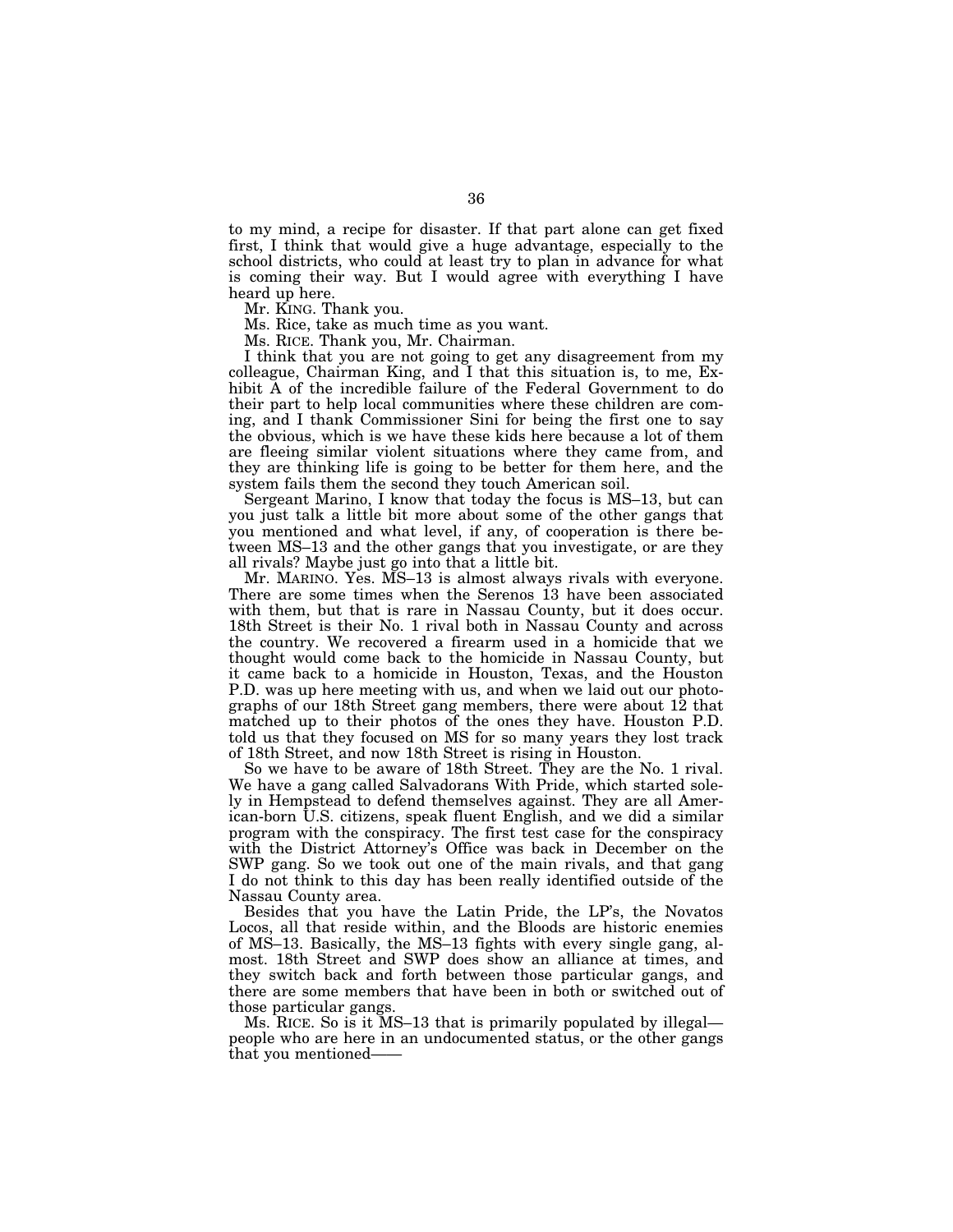Mr. MARINO. Well, MS—just as an example, on the 41 indictment conspiracy, 19 were UACs. The rest were undocumented, and one was a U.S. citizen, a Dominican who came here when he was a child. Most of the MS is here in some sort of undocumented status. Some of the other gangs can be a mixture of that. 18th Street is also many times here with undocumented status.

Ms. RICE. Let me ask you, how many school districts in Nassau participate in the SAGA program? I put that question to you, Sergeant Marino, and to you, Commissioner Sini.

Mr. MARINO. Well, generally, the ones that have had the majority of the gang issues always participate. We get some that do not have that, participate, some that do not want to participate. They feel it is a negative aspect. But many of them participate in the SAGA, especially in the school zones where these particular gangs exist.

Ms. RICE. So, let me just stop you there. So there are some schools that do not want to participate because they are afraid it is going to make their school look bad?

Mr. MARINO. I do not think they think it will make their school look bad. They might get the perception that they have a gang problem there.

Ms. RICE. What if they do?

Mr. MARINO. It is a difficult position for us.

Ms. RICE. So we need to get the school system, obviously, buying into this-

Mr. MARINO. For the most part, they are.

Ms. RICE. I mean, if they think that people do not know there is a gang problem in their local school, then they have their head in the sand. Thank you.

Commissioner.

Mr. SINI. Sure. Prevention and intervention is one of the main focuses of the Suffolk County Police Department, as it is with the Sheriff's Office. In Suffolk County, we have several different gang prevention programs that work with our schools. We have the CHANGE Program, which is in North Bellport, Wyandanch, and is being introduced right now in Brentwood. That is an early intervention program. The organization is a not-for-profit called STRONG, which is a gang prevention program that you are probably familiar with. It started in Nassau County.

They identify children who are at risk and case manage those children. There is a big focus on family involvement, because obviously schools only have the children for a certain period of time. They are going home. We have to make sure that we are empowering the families to do right by these children.

We also have our school resource officers in each one of our districts. They push in gang prevention programs into the classroom. They also—and there has been a major focus on this of late. They identify at-risk children and we conduct what are called youth conflict insertions or basically interventions where we identify at-risk children and try to essentially case manage them, connect them to resources they may need and try to get them on the right path.

Communications with the schools is critical. Oftentimes we have information about their students that they do not know, and oftentimes they have information about students that we should be fo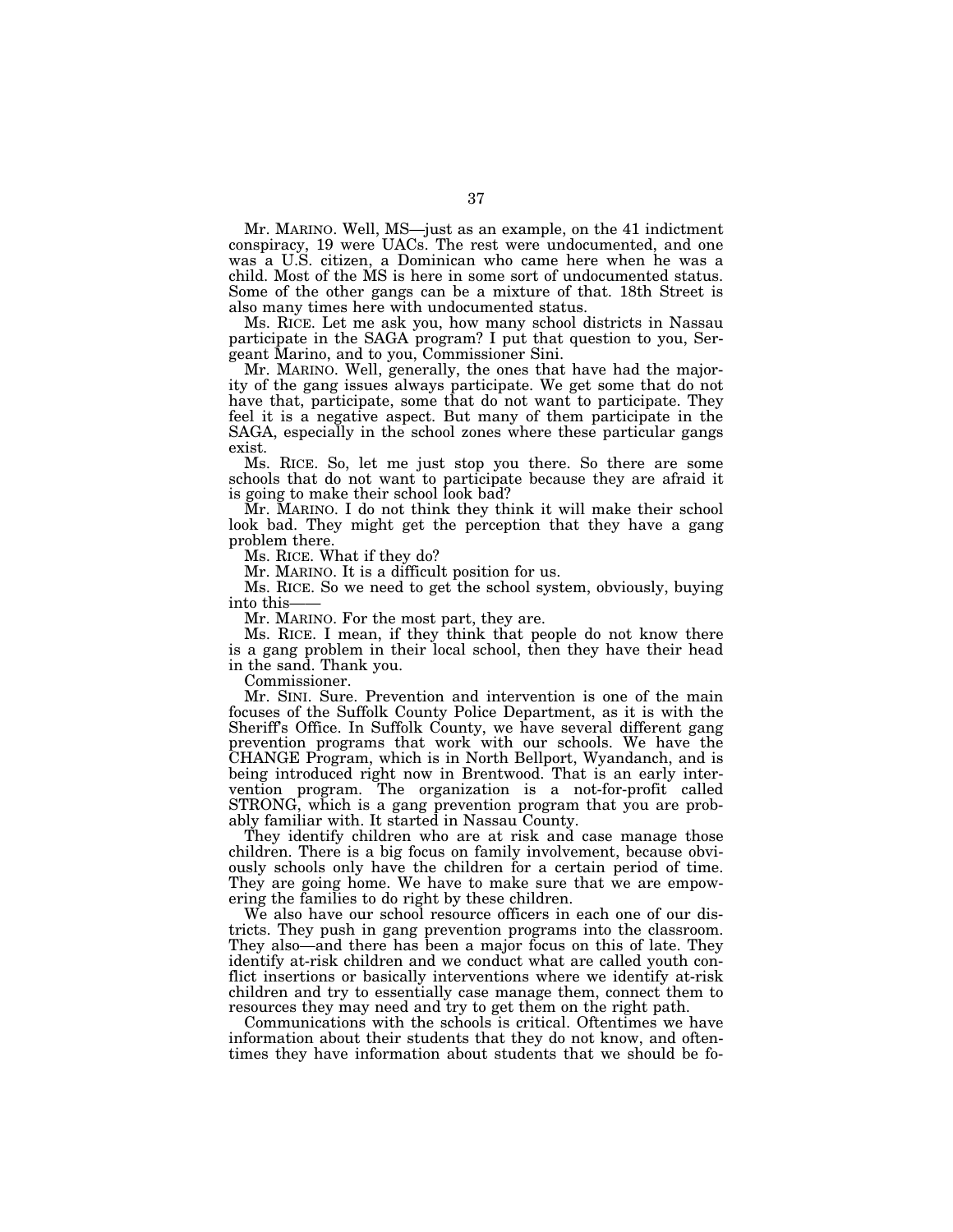cused on that we do not know. It is a touchy subject. Working with schools is sensitive. There are privacy issues and there are other issues at play, but we understand that collaboration with the schools is critical.

Ms. RICE. I could not agree with you more. Commissioner, I have spent some time, obviously—we have immigrant communities in my district, and what I hear very often is desperation on the part of people living in immigrant communities, some documented, some not. They talk about how young girls are being kidnapped by gang members and they are afraid to come forward because they are afraid they are going to kind of be brought into the system and sent to a place that they do not call home anymore.

You know, young boys are joining the gangs, as we have all been talking about, because of whether it is a cultural affiliation or a sense of community, a sense of belonging.

How does your police department—and, by the way, I have to say you deserve credit for taking over an agency that was in serious turmoil, and from all accounts—I think Chairman King would agree—you are doing what needs to be done there, and I would like to go into how you are actually improving the morale in the police department, but also training, because there are some reputational issues about how the police department in Suffolk treats immigrant communities, understanding that they have a job to do, but what programs you have put in place to allow for a more comprehensive approach to these issues.

So how do you address—what do the police do when a young girl who is in an undocumented status comes and says that this is what just happened to me?

Mr. SINI. Right. So, our policies are very clear on this. Our officers are prohibited from inquiring into the immigration status of those individuals who contact the police department as witnesses or victims or someone really seeking police assistance.

Ms. RICE. Now, is that a new policy under your administration?

Mr. SINI. No, that policy existed prior to me becoming police commissioner. The policy also talks about why that is the case. We want to create an environment that encourages people to come forward.

By the way, I just spent a week down at the FBI. There is literally—I have not found a police commissioner or a police chief who disagrees with that policy. This is not a real debate. Law enforcement officials recognize that we need to create an environment in which people feel comfortable coming forward.

Simultaneously, we collaborate closely with the Department of Homeland Security when we arrest individuals who are not here legally. We notify the Department of Homeland Security of that arrest. It is important that we have the right policies, which we do. There is no question about that.

But the more difficult part, which I think is what you are touching upon, is messaging and communicating those policies to the people who need to hear them. We do a tremendous amount of work attempting to do that. We do direct community outreach to folks. We do it through churches, we do it through community organizations, we do it through schools, we do it through a host of different media, and we also use community ambassadors and try to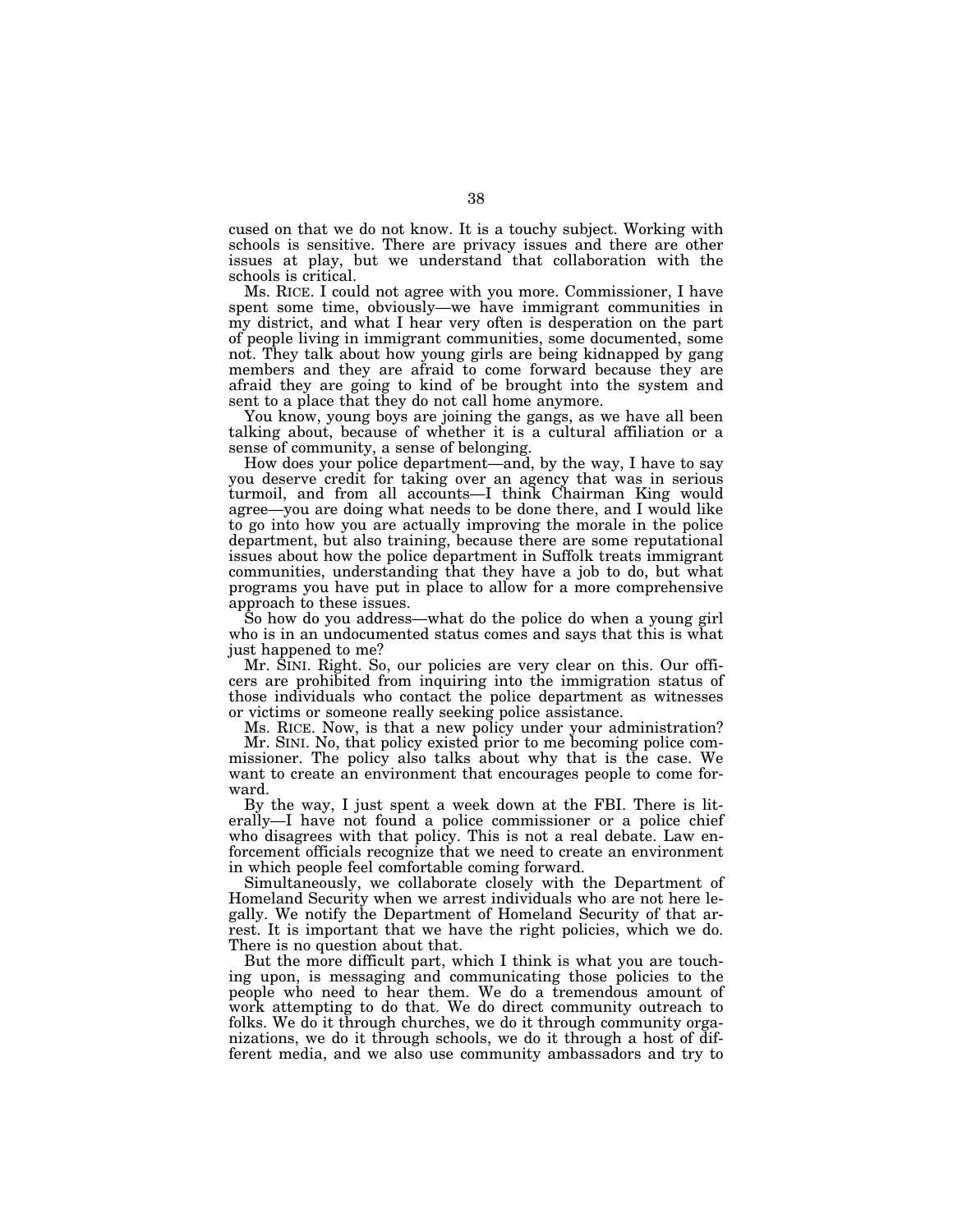break those barriers, develop relationships with folks in the community who are respected, particularly those people who are respected by the undocumented community, and we have them convey our policies to their constituents because they are much more likely to believe it when it is coming from such a trusted community ambassador than law enforcement.

I say that—it is not a criticism of law enforcement. We have to understand the reality here. Many of these individuals are recently immigrating from countries where law enforcement is extremely corrupt and there is virtually no trust between law enforcement and the citizens. So oftentimes we are pushing back on a cultural mistrust that is extremely difficult. So we utilize community ambassadors to help us do that.

Ms. RICE. In your opinion, set up a structure that you think will work in terms of making the whole placement program for UACs better.

Mr. SINI. Right. So I think funding and notification and sponsor compliance are the key ingredients to making this program more responsible. So I agree with—I believe it was Sheriff DeMarco who initially stated that all these children need to be case managed. So right now the Office of Refugee Resettlement places these children in our communities and they do a post-placement check-up and endeavor to close out the case file within 30 days. Oftentimes that post-placement check is via the phone. That is woefully inadequate.

To the extent that they are funding post-placement services, the only contract that I have identified—and there could be others that I do not know about, but the only contract that I have identified is with Catholic Charities, and it is only good for 3 months postplacement, woefully inadequate.

So what I would like to see is notification to appropriate authorities within the local municipality, the county government, the local police department, school districts, and a case management system set up that is funded appropriately that involves an array of services, from psychological services to social work services to legal services. That way we provide a system of support for these children who oftentimes are very vulnerable to gang recruitment.

Ms. RICE. This is to whomever would like to answer this question. I think one of the things we have not even mentioned—well, I think Sergeant Marino talked about a gun that was recovered that they thought they were going to connect to something else. But clearly, one of the reasons why these gangs are so violent is because they have access to weapons. What initiatives on the local level, partnering with the Federal/State authorities, what are you doing to address the clear ease with which these gang members are able to get guns? Where are they coming from? How are they buying them?

Mr. SINI. I'll speak for Suffolk County. We have strong partnerships with the New York State Attorney General, with ATF, FBI, all of our Federal partners. Obviously, guns are not manufactured in Suffolk County. I do not think there are many guns manufactured in New York State at all, and many of our guns come from the iron pipeline, from the south.

There are some exceptions. We do have some hot spots in the Northeast, point of origin. But the key, of course, is tracking these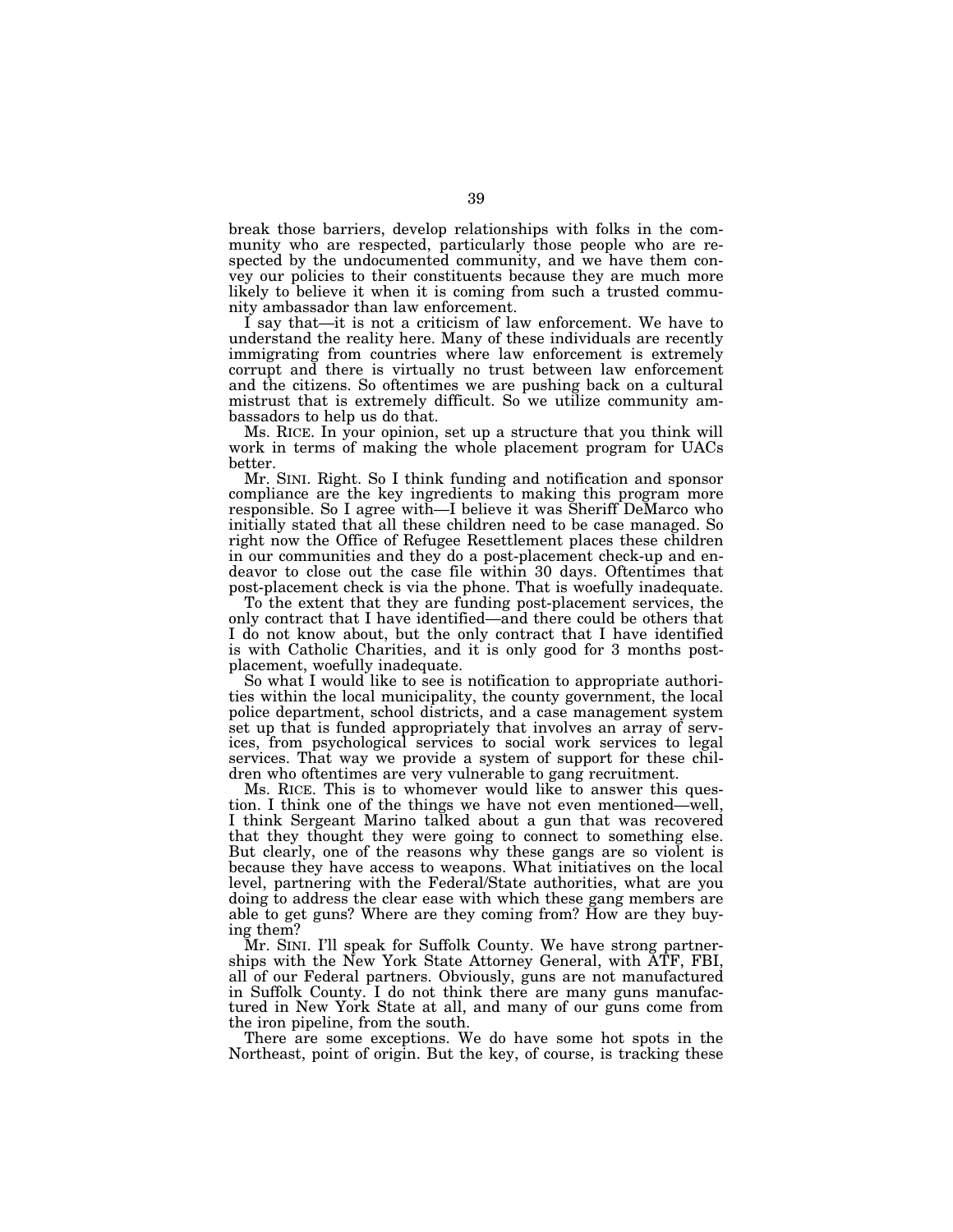weapons, making sure we are doing ATF traces on all our weapons, sharing that intelligence with law enforcement agencies in the region, investing in technology in our lab to make sure we are able to do ballistic analysis in a timely fashion so that if there is a match, we know about it in almost real time. We are making improvements on that front.

So again, it is about intelligence, it is about making sure we are sharing that intelligence.

In terms of removing weapons from our streets, we have had a particular focus on search warrants. Since my administration came in, we have increased our search warrants in 2016 compared to 2015 by 118 percent, and in 2016 that helped us recover more illegal firearms than ever before in Suffolk County, 507 compared to 333 the year before. That corresponds to a decrease in violent crime. So it is not because there are more shootings. In fact, shootings dropped 4.4 percent. It is because we are doing more enforcement.

Ms. RICE. Let me just say, I should not say that this kind of gun violence is specific to MS–13. We see it every day in the paper all across this country, and it is a much larger issue that we do not need to get into now. But just in terms of how you are dealing with MS–13, if anyone else has any thoughts about the issue of guns——

Mr. MELENDEZ. I would also like to underscore the fact that MS– 13 members' weapons of choice are readily available at a sports store. So when we look at the level of violence that they carry out, they carry out with baseball bats or other instruments that are found in a hardware store, like a machete, that actually makes it more challenging to be able to address the level of violence.

I agree with what Commissioner Sini indicated. However, it is important to underscore that when we are talking about specifically MS–13, the level of violence that they carry out, what is their trademark, is the utilization of instruments that are found readily available to any citizen at a hardware store or at a sporting goods store.

Ms. RICE. So are you saying they do not use guns?

Mr. MELENDEZ. No, they do utilize guns, ma'am.

Ms. RICE. Right, so there is very little you can do to prevent someone from going into a Dick's Sporting Goods and buying a baseball bat.

Mr. MELENDEZ. That is correct. But what I wanted to underscore is the fact that when you look at the level of violence that they carry out, their seal is the utilization of machetes, the utilization of baseball bats. They do—yes, ma'am—utilize firearms. However, it is important to underscore that because one of the things in my experience dealing with gang operations in other jurisdictions, not necessarily with MS–13, is the fact that gang members carry firearms or they have firearms readily available. Dealing with the MS–13 phenomenon is something that we could encounter, but not necessarily it is always the fact.

So it makes it more challenging to be able to bring—if you find an illegal alien with a firearm, that is a Federal charge that you can charge them with. The fact of the matter that you find them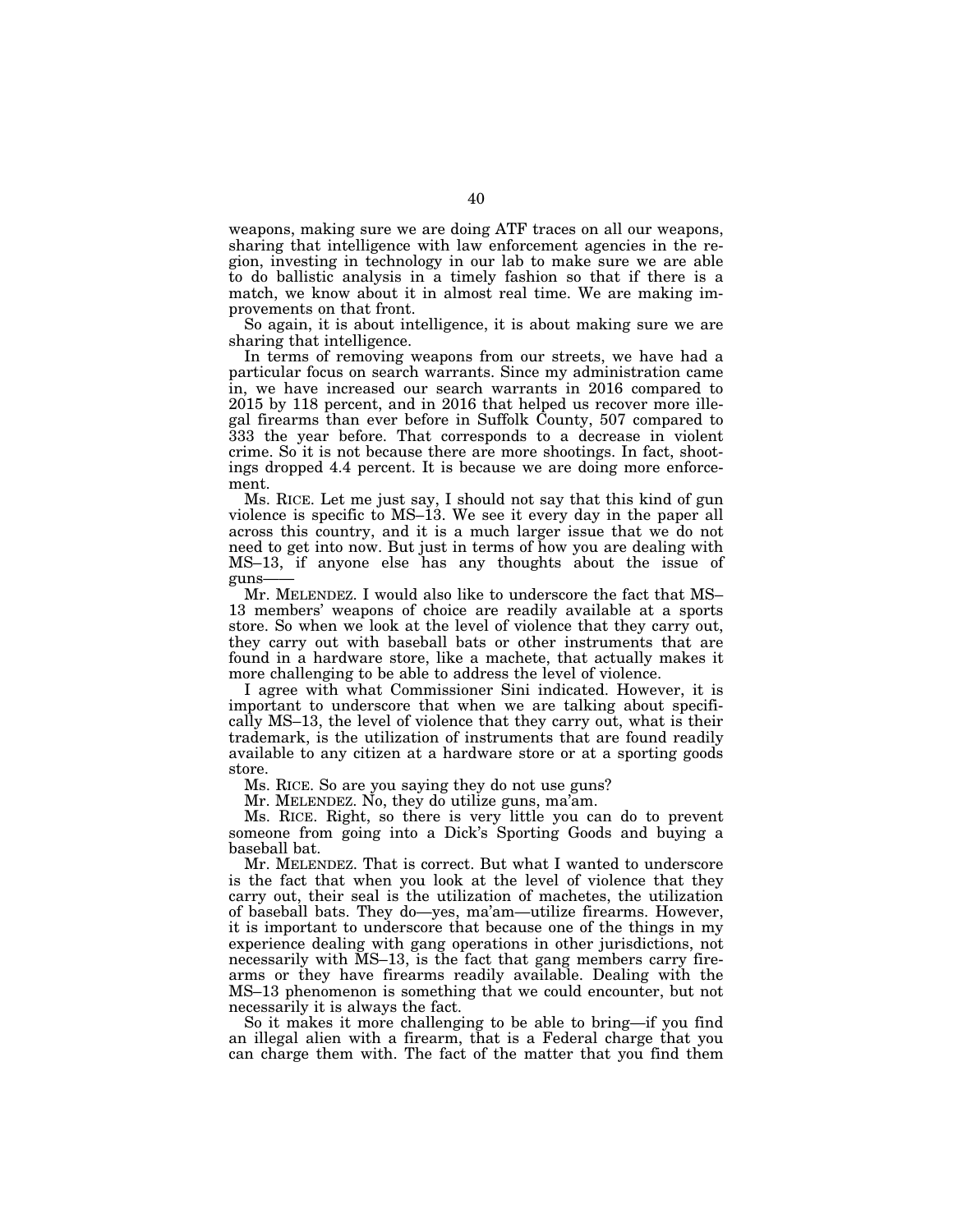with a bat, then, of course, it makes it more challenging for us, and it is very particular to the MS–13. I just wanted to underscore that.

Ms. RICE. No, I appreciate that.

Can I just go to Mr. Sweeney? Commissioner Sini pointed out that one of the things that might help this situation is hiring more AUSAs. Having been a former one, like the Commissioner, I wholeheartedly agree that you can always use more. Prosecutors tend to be very overworked, not just at the Federal level but at the local level as well. What are your thoughts about that?

Mr. SWEENEY. I would let this district speak for itself. I know more is always good. More is more. More gets more cases, more prosecutions, so I think I agree with the sentiment, although I will not be the one to argue that directly. But I think anybody in this building that works upstairs would agree.

Ms. RICE. What about agents?

Mr. SWEENEY. More is more. We are a big office. The New York office is the largest, as you know. We have the ability to surge resources when we need to, but more is more. The more we hire, the more cases we work, the more we get done.

Ms. RICE. I could not agree more.

Sergeant Marino, just in terms of the gun issue, are they still doing gun buy-backs in Nassau County?

Mr. MARINO. I will let the Commissioner answer.

Mr. KRUMPTER. Yes, we are still doing gun buy-backs with the Nassau County District Attorney program that was started a number of years ago.

Ms. RICE. By the way, I do not say that just because I started them in Nassau County. I say that because you have to use every tool in your toolbox to try to get guns off the street, and we had enormous success with that program, and they were not all just old, inoperable weapons.

Mr. KRUMPTER. No. As Congressman King and Congressman Rice are aware, they are real guns that are taken off the street that could be diverted—even if they are legally possessed, they could be diverted into the hands of criminals.

The one thing I will also add on is with MS–13, MS–13 is unique. We have had great success in Nassau County reducing the number of shots fired, especially in that corridor—Roosevelt, Uniondale, Hempstead. But with MS–13, the weapon of choice, as was pointed out in Nassau County, is machetes and other knives, chains, bats. After discussions with Sergeant Marino, in last place with MS–13 are those firearms.

When it comes to other gangs, we know that they have a propensity for gun violence. Because of the programs we have implemented, we have seen a reduction of those types of shootings in Nassau County. In Roosevelt/Uniondale in particular, from a peak in 2007 of 350 or so shootings, we have now somewhere in the neighborhood of about 40 that we have been able to stay for an 85 percent reduction in shots being fired in those two communities.

Ms. RICE. Commissioner Sini, what is the status of the fusion centers that you mentioned before?

Mr. SINI. I will let FBI speak regarding—I will let the two Federal agencies speak as to their fusion centers. We have one in Suffolk County that is not MS–13-specific. It is an intel center that is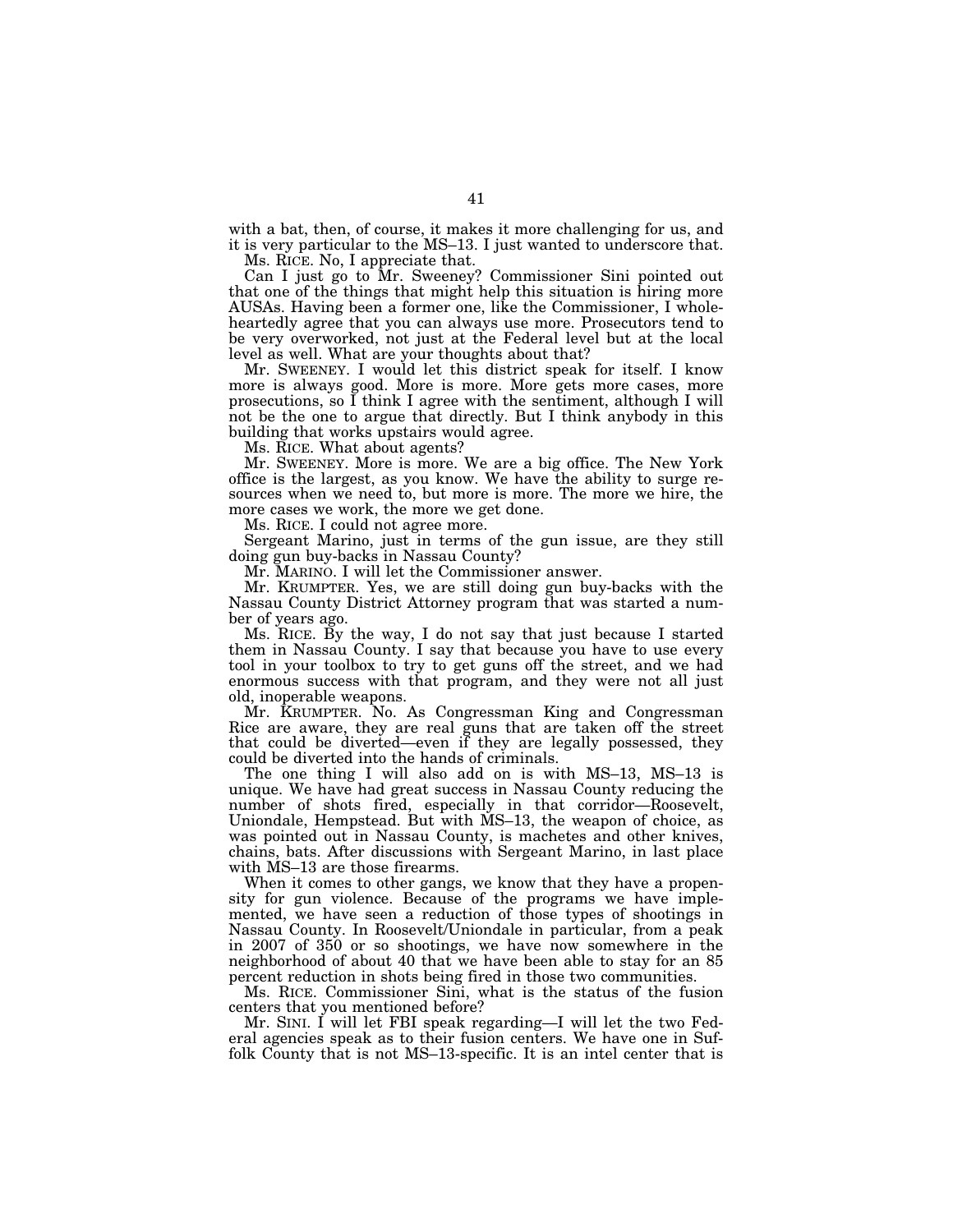obviously very focused on gangs. The one that is abroad, a trip is being scheduled currently for the month of August. There will be several local law enforcement officials, as well as Federal officials, invited to attend to engage in roundtable discussions regarding what that fusion center should look like so that it can be most effective.

Mr. SWEENEY. For the FBI, the fusion center or the fusion cell that I mentioned earlier is a group of analysts that sit inside our Long Island Gang Task Force. So those analysts are from almost all the agencies, as we continue to build it, that are already represented by operators on our task force. Those analysts are solely grabbing the intel that moves from those departments and sharing that amongst themselves.

The other network that we have that we are working to exploit even further is the domestic National intelligence framework. So there are 12 DNI reps around the country. In this region, we have tried to take some of our officers in the Northeast to focus not just on the National intelligence priorities—counterterrorism, counterintelligence—but what are we seeing in criminal areas that actually, in my opinion, affect some of our National security concerns.

So as an example, last week we had all the officers on the East Coast, in my region at least, from Philly through Albany, discuss MS–13 so we could try to bring some of the State and local partners in from those local jurisdictions so they can see what we have, we can see what they have, and then partner them up. I think Tim was down recently in PG County as Mike McGarity, who is my SAC for criminal, tried to work that network.

So it is a network, and each one of those field offices has analysts, has an intel branch or a field intelligence group that can then leverage that network up and down, all around the region.

Mr. MELENDEZ. For Homeland Security, specifically for HSI, here in Long Island, actually in this building, we have a command center in support of Operation Matador where we house all elements from the Department of Homeland Security—Customs and Border Protection, the U.S. CIS as well, the Fraud and Detection National Security officers are assigned, as well as HSI and ICE intelligence agents.

One of the other things that we utilize and that is specifically for Long Island operations is in our headquarters we have a database that we actually bounce financial information off of. So any type of financial information, we have a repository of information that allows us to create these linked charts and structures of the MS–13.

The other thing is at the National level, of course, we utilize the Special Operations Division system that is actually directed from the Drug Enforcement Administration. So any gang-related information regarding telephone numbers or targets, we are able to place it in that repository so it is accessible to all partner agencies as well.

Ms. RICE. Great. Thank you all very much.

Mr. KING. Commissioner Sini, in the last several months we have had the administration in Washington, we have had Governor Cuomo in Albany, we have had yourself, obviously the FBI and Homeland Security, in effect declaring war on MS–13. There have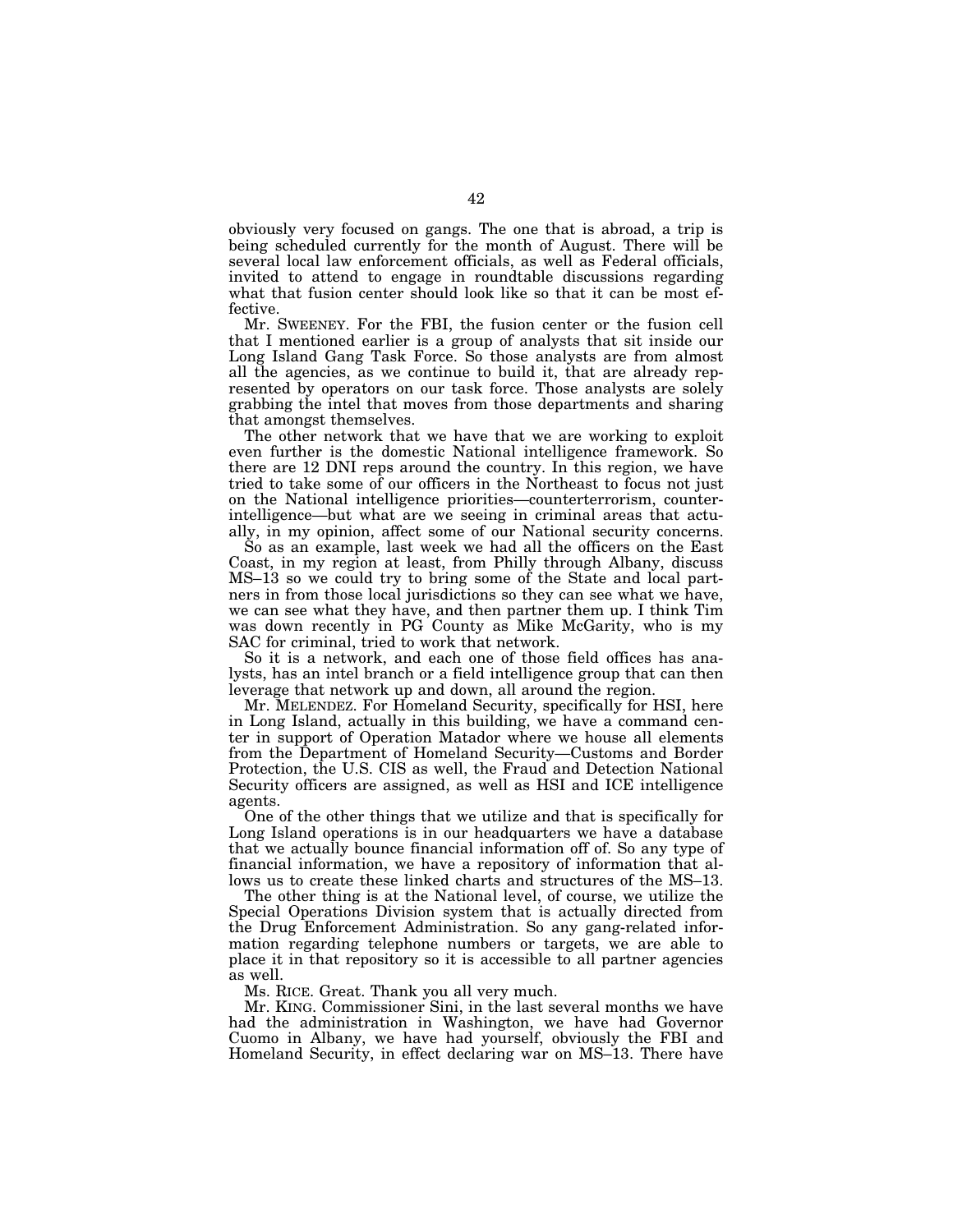been a number of high-profile arrests, large numbers of arrests surging.

Have you found an increase in cooperation from the community? What impact has that had? Are they coming forward with more intelligence? I remember being with you a few months ago in Central Islip, I guess it was. Have you, in effect, challenged them to come forward, asked them to come forward? Have you seen any increase in people volunteering information?

Mr. SINI. Yes. The community has been tremendous. I know oftentimes the media wants to portray this picture of a community that is not willing to come forward, but it simply does not jibe with reality. I understand that people are fearful. They are fearful of the gang, and those who are undocumented are also fearful of immigration consequences. But I think because of the brutal nature of MS– 13, the support that the Suffolk County Police Department has provided to individuals and the work that many of the advocacy groups and community-based organizations have done in the community, we have received significant assistance from the community.

That is not to say we could not benefit from more. It is hard to know what we do not know in that sense. But we have a lot of different options for people to come forward. They can come forward through third-party advocates, and some of those individuals, hardworking individuals, are in this room behind me. They can call our anonymous tip line, 1–800–220-TIPS, and that accommodates over 200 foreign languages. They can essentially reach out to any asset that we have in the police department.

We believe that the community, as the police department, feels that it is important to stand strong, and we have been very pleased with the support that we have received from the community. Part of that, too, is the victims' families. I cannot say enough how tremendously supportive the victims' families have been, and think about the trauma and tragedy that they have recently experienced. Oftentimes people may react with anger and look to blame, and the family members have been tremendously supportive, even becoming activists in their own communities to empower the residents to fight against this gang. I cannot say enough about that. It is remarkable.

Mr. KING. Congresswoman Rice was asking Sergeant Marino about the number of schools that participate. I would also like to ask that about Suffolk County. This does not involve co-pay, but I know that some of the victims' families have said in other school districts that when they went to the school district and told of threats, told of actual threats made against their children, that the school district did not follow through in informing the police.

How does that work as far as when they should come to you, when they should not? How does privacy work? I know that some of these victims' families are very upset by that. How accurate it is, I am not vouching for it other than they seemed very believable to me when they told me.

Mr. SINI. Without commenting on any specific instance, I will say very clearly that whenever there is an allegation, even if it is not corroborated or confirmed, but whenever there is an allegation of some sort of threat that is associated with a gang, that information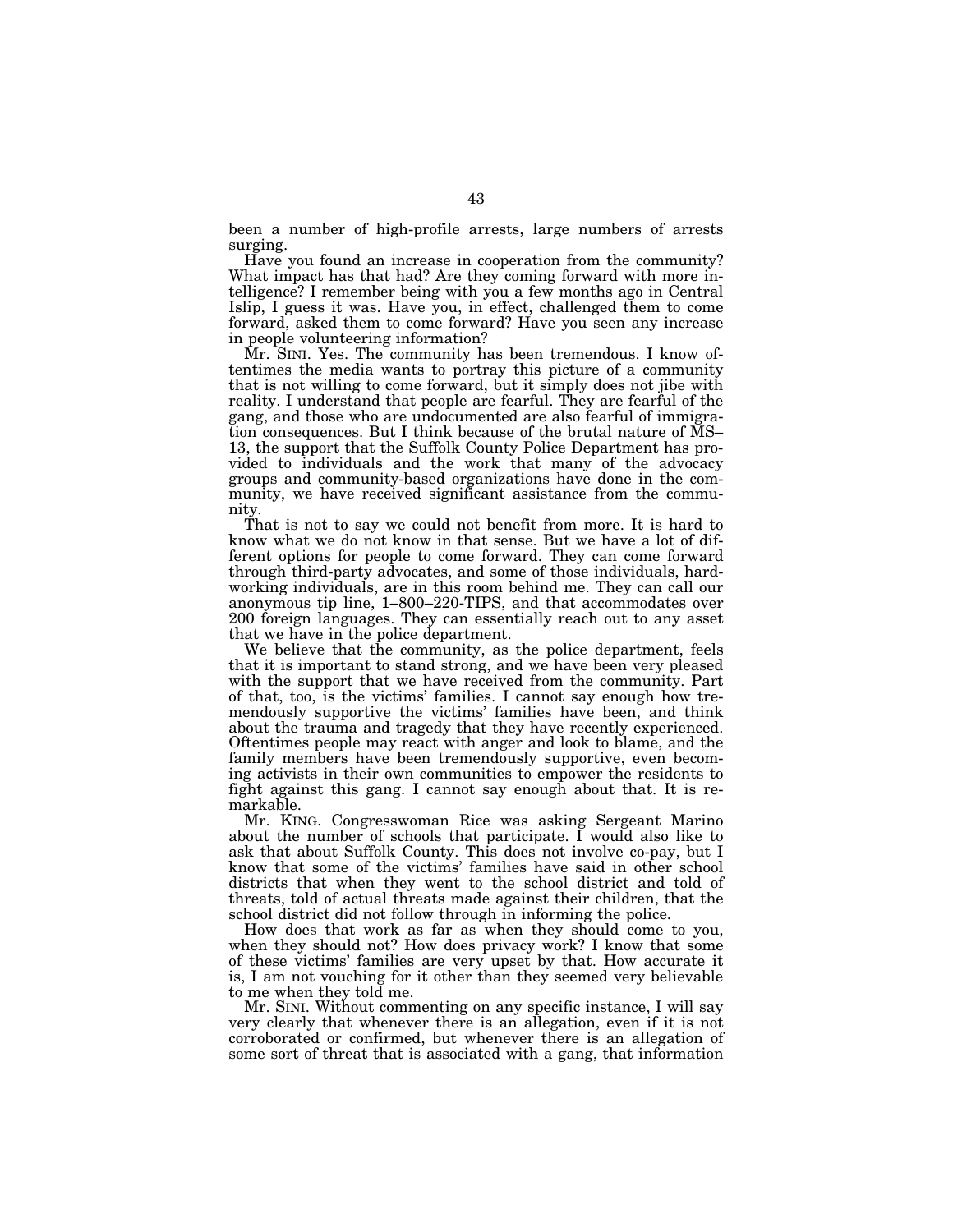should be immediately shared with the Suffolk County Police Department. It is that simple.

Mr. KING. On the question of the unaccompanied minors, I have spoken with Secretary Price's office, because HHS, basically, Health and Human Services, has the final word on that. Has there been any improvement in the relationship dealing with HSI on that?

Mr. MELENDEZ. As a matter of fact, yes, there are. So we are basically—when I talk about the 5,000 unaccompanied alien children that were resettled here in Long Island, it is based on the information that HHS has readily provided to us. So their willingness to cooperate with law enforcement and work with us, we have seen a dramatic change, and they are cooperating and providing information.

Mr. KING. Mr. Sini and Mr. Krumpter, have you seen any of that, more cooperation from HHS?

Mr. SINI. I think it is important that we have ready access to information that is in the possession of the Department of Homeland Security and the Office of Refugee Resettlement regarding immigration status and other facts that may help us use certain tools. The Department of Homeland Security, under the special-agent-incharge's leadership, has recently provided a mechanism by which the police department can request information and receive it within a short period of time, certainly within 24 hours, and that, I think, is going to do a lot of good for information sharing and for the overall mission.

In terms of determining the UAC status of certain individuals, I still think there is room for improvement. I still have holes in my data, and I am in a very data-rich institution. Nassau County PD and Suffolk County PD have intelligence policing models. We are collecting data on a daily basis. We have a tremendous amount of intelligence. Yet I have holes in that data, and that needs to be addressed, in particular regarding the status of certain individuals as it relates to the UAC program.

Mr. KING. Mr. Krumpter and Sergeant Marino?

Mr. KRUMPTER. What we have seen is a significant improvement in communication with Homeland Security, who for us is acting as the gate with Health and Human Services. But as far as direct contact with Health and Human Services, we have not seen any improvements in that area. As you are aware, Congressman King, our entire organization is driven by the intelligence-led policing model. The intel center is very robust. But we do know that there are holes, as Commissioner Sini pointed out, when it comes to the unaccompanied minors, and I do not know that it is so important for us to be getting the information on the unaccompanied minors. I think it is more important that Social Services in Nassau County is getting that information so they can get them into the necessary programs. It is all about intervention, and it is all about prevention. So if they start committing crimes, we are going to arrest them. But it is getting them the resources on the front end that is the most important part of this.

Mr. DEMARCO. By the time I get them, they are usually in custody in the facility, and we have a very close relationship with the Department of Homeland Security. There are three agents sta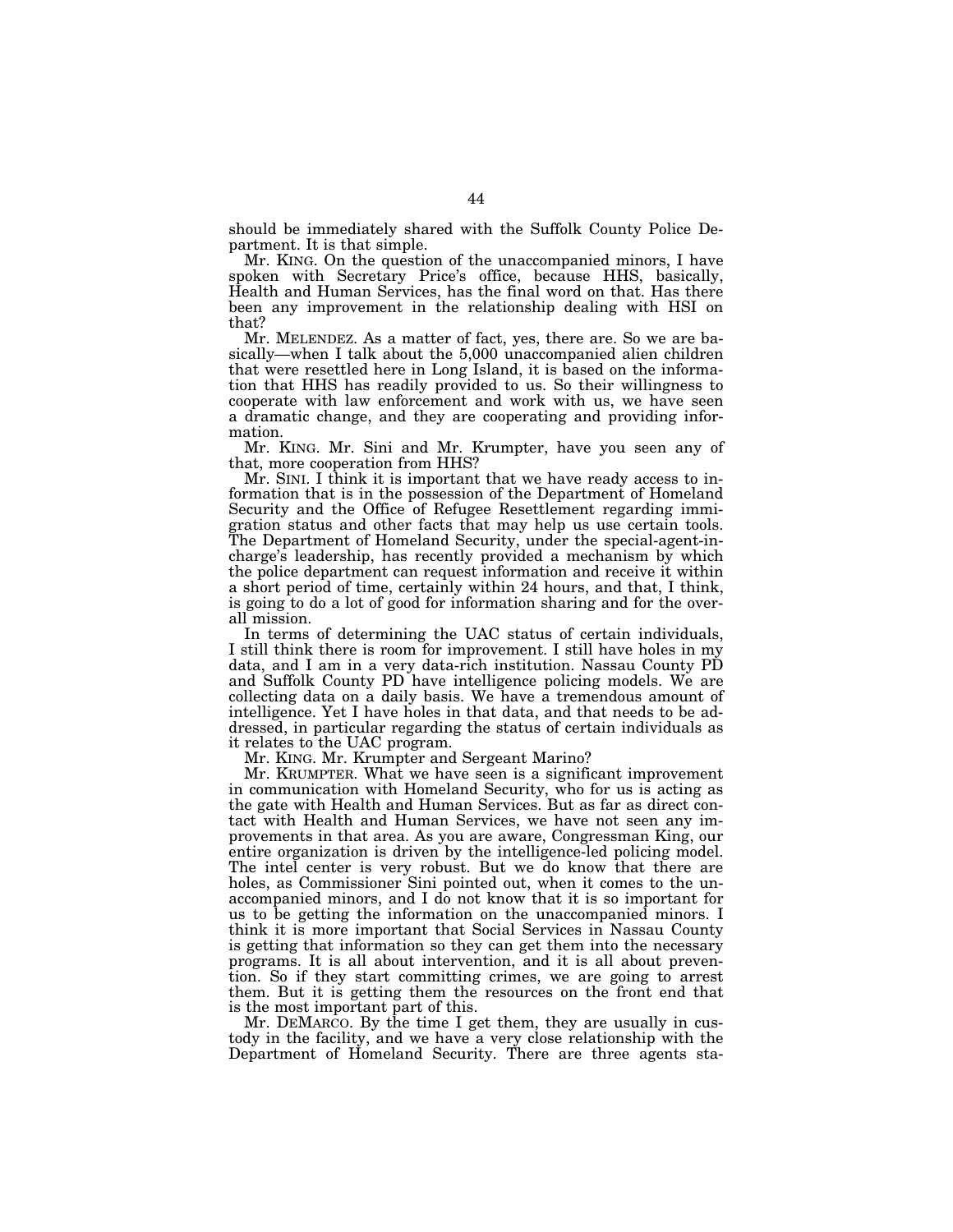tioned at the facility. They work very closely with our gang intelligence unit doing interviews and determining status and whether or not they are removable.

Mr. KING. When Attorney General Sessions was here, we did raise up the issue of the Assistant U.S. Attorneys. Has anybody heard anything on that?

Mr. SINI. In terms of-

Mr. KING. More U.S. Attorneys?

Mr. SINI. No, I have not. I am quite sure there has been no increase. Just to sort of piggyback on the Assistant Director's comments, I consulted with the U.S. Attorney's Office a couple of weeks ago regarding their staffing levels. If you look at their staffing levels as it correlates with the population in Suffolk and Nassau County, they have less staffing than other offices with more population. So I think there is a real argument to be made using data, using staffing levels, population, index crimes, that additional AUSAs are warranted.

Ms. RICE. Mr. Chairman, if I may just ask a question?

Mr. KING. Sure.

Ms. RICE. Does the hiring freeze apply to DOJ?

Mr. KING. I do not believe so, no. I know the Attorney General did say he was going to look into it. He seemed receptive. I am just wondering if anything has come through the pipeline, any word on that. OK, we can check on that with the U.S. Attorney.

Mr. SINI. So just to throw out some stats-

Mr. KING. Compared to Nebraska?

Mr. SINI. Kansas—same thing.

Mr. KING. You can say that.  $\overline{I}$  do that and I get [inaudible].

Mr. SINI. Nassau and Suffolk combined has a population of about 2.85 million, with 14 AUSAs, three of whom I believe are supervisors. By comparison, Kansas has a population of 2.9 million and 24 criminal AUSAs, plus six special assistants.

The Eastern District of Tennessee has a population of 2.6 million and over 30 AUSAs, and I believe there are other examples that can be provided.

Mr. KING. Mr. Sweeney, it seems like you wanted to say something here.

Mr. SWEENEY. No. I am good, sir.

Mr. KING. I know you prosecutors always stick together. But I actually fully endorse that.

Mr. KRUMPTER. I think it is actually quite clear: More agents, more prosecutors, more cases. It is more focus on the gangs, it is more focus on the heroin epidemic that is ravaging Long Island. You are looking at literally close to one person a day dying as a result of a heroin overdose on Long Island, and every single police officer on Long Island is trained on Narcan. So there are literally hundreds more, two or three a day, that would have overdosed if not for the intervention of the police.

Mr. KING. Ms. Rice, do you have anything?

Ms. RICE. No, thank you.

Mr. KING. I want to thank all of you. Thank you all for your testimony. Really, more important than that, thank you for the job you are doing day in and day out. I want to really commend you for it.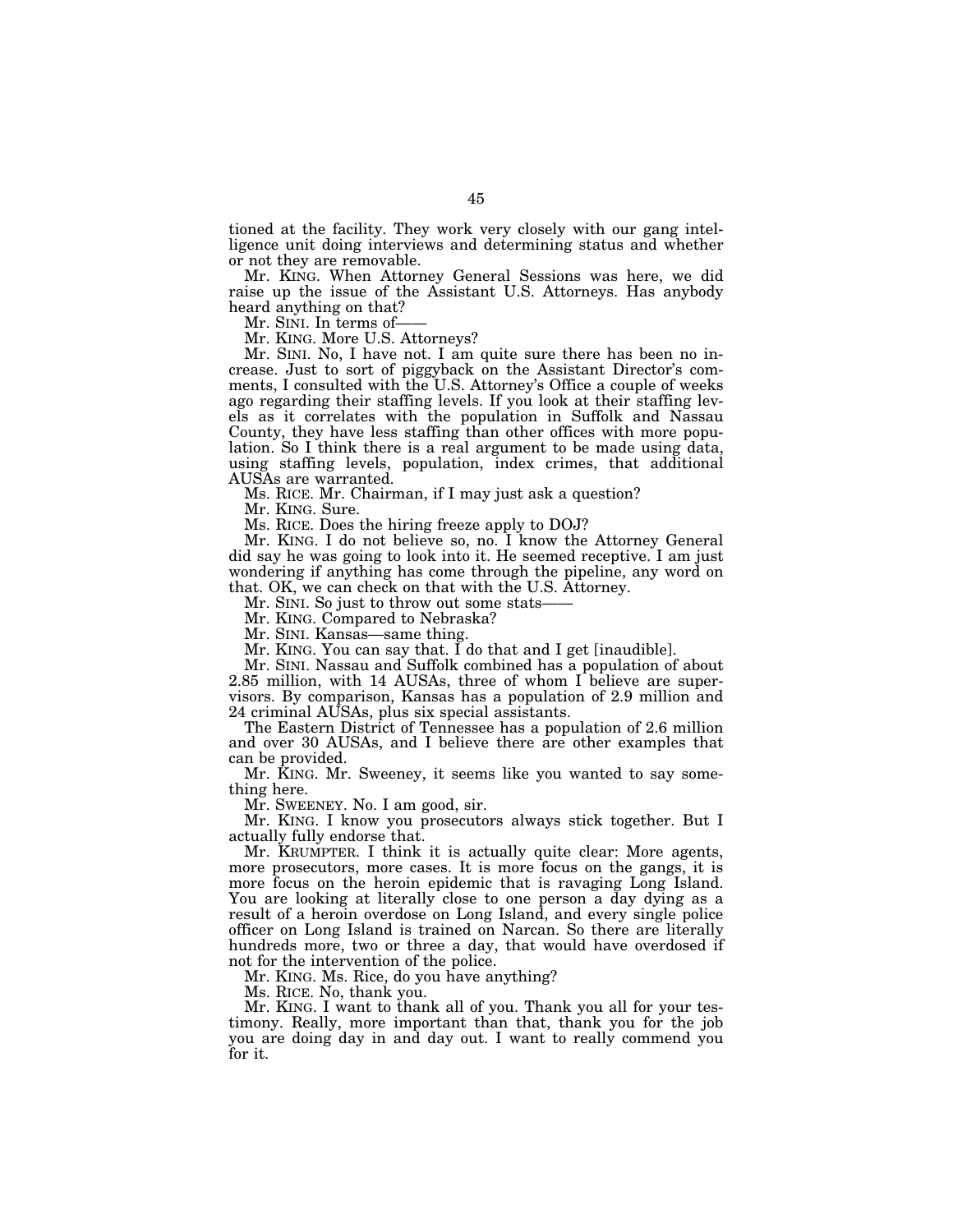This is a war. We are going to win it. It is going to be because of people like you. So, thank you very much; and to all the men and women who work for you, thank you.

[Recess.]

Mr. KING. The Committee will come to order.

Again, I want to thank our witnesses from the first panel. I think it was very, very informative.

Our second panel today consists of Mrs. Evelyn Rodriguez and Mr. Robert Mickens, who are the mother and father of victims Kayla Cuevas and Nisa Mickens. Also, we have Dr. Howard Koenig, who is the superintendent of the Central Islip School District, and Mr. Patrick Young. He and I have had engagements over the years, all professional. I recognized him both from meetings we have had and from protests against me. But in any event, it is great to have you here today.

Let me start on a very serious note, Mrs. Evelyn Rodriguez and Mr. Robert Mickens. Mrs. Rodriguez is the mother of Kayla Cuevas. Mr. Mickens is the father of Nisa Mickens. Their daughters were killed on September 13, 2016 by MS–13 gang members. In the face of unspeakable tragedy, they have both been advocates for justice for their daughters, improved security in schools and public safety. As Mr. Sini said, I think they have formed a viable work by coming forward the way they have, by really giving a public face to private anguish. Also I would say I have had several meetings with them. I know they met with Attorney General Sessions. They meet with Mr. Sini on a regular basis and with the FBI, HSI, everyone involved.

So I want to thank them for all they have done up until now in the face of unspeakable horror, and I want to thank them for agreeing to testify here today.

I now recognize Mrs. Rodriguez and Mr. Mickens. Take whatever time you want. You can speak in the order in which you wish. Thank you.

# **STATEMENT OF ROBERT MICKENS, SUFFOLK COUNTY RESIDENT**

Mr. MICKENS. Ever since September 13, 2016, the loss of Nisa and Kayla has shocked us not only as a family, shocked our community and shocked the world. You know, two young ladies' lives have been cut short over something that could have been settled differently, could have been handled differently. It could have been acted upon in a different way.

We sit here and think about it every day, about what would have happened if these girls did not leave the house. Would it have made a difference? Yes, and possibly no, because the way these criminals think, we are all really not too sure how they actually think. They could have mental problems, or they could just be very ignorant about how they go about handling things in life.

But it is very difficult, but we have a lot of support from our community. We support each other, and we also just take the time every day to give our praises and say thank you for allowing us to have the strength to carry on to make sure this does not happen to another student or somebody else's child, or their father or brother or sister, aunt or uncle in our community.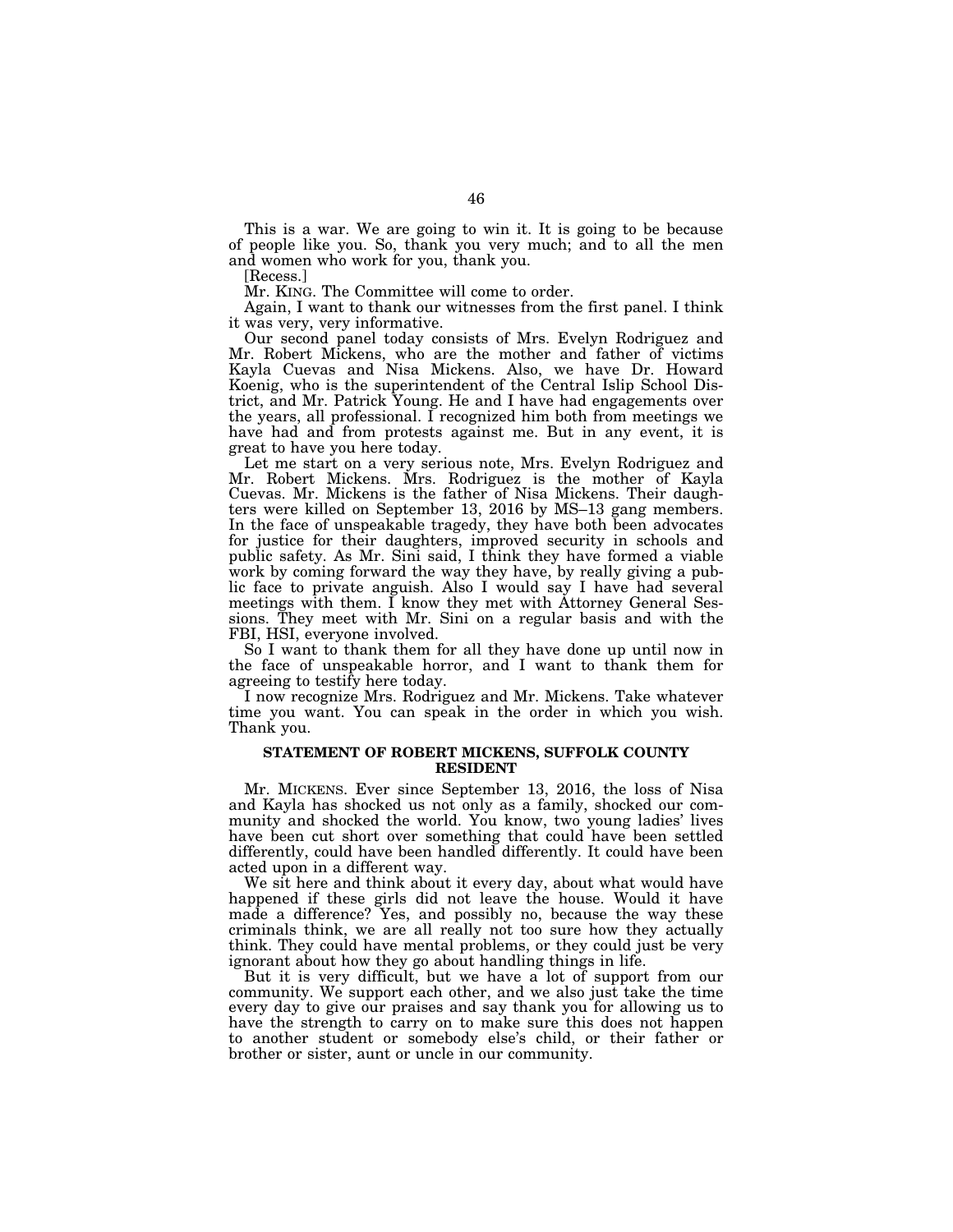We would like to say thank you to the Suffolk County Police, Homeland Security, the FBI, because they are providing security for our community and, of course, the rest of Long Island and the United States, and it shows the community that security is there, they are trying to make it better. It is actually working.

Now, us becoming advocates and activists in our community, we have to show that, yes, you have to work with your local police in order to get results done. It is very important for us community leaders, people who are just average citizens in the community, to step forward to say something. It is not about the whole term ''snitching.'' You have to say something, and by us sitting here today, hopefully it will help bring more of a change to our community and to the rest of the United States.

[The prepared statement of Mr. Mickens follows:]

#### PREPARED STATEMENT OF ROBERT MICKENS

#### JUNE 20, 2017

My broad experience with MS–13 before Nisa's murder was like most people. I know we heard about them seldomly only in passing a little article from time to time or someone talking about them here and there. The old adage you never really know about anything until it affects you personally is very true. Unfortunately, it became all too real on September 13, 2016. MS–13's grip on the community has not been felt until it hit our family and made the news. Their shockingly cruel crime has brought forward a knowledge no community should deal with. Begs to ask, why didn't we know about them until now? Many MS–13 members come here as youngsters those who are initiate into the gang are a mix between citizens and unaccompanied minors who are then recruited or forced into MS–13. In turn we have these young kids committing crimes backed by fear promoted and abused by the gang.

The community has not only dealt with death but others acts of violence destruction of properties and it seeps into the school system nourished cultivated and brought forth. There's no one solution this process takes time and takes a community effort something easily said than done it also takes people working with law enforcement again something a lot find hard. We also have to change the mentality of the community CHANGE is the magic word it starts from the home and it ends in the streets schools need to be a safe haven for our children. The Federal Government, NYS, Suffolk County must update their laws to catch up to these individuals of MS–13. With the same energy they put forth to commit crimes we need to be equally if not more aggressive to eradicate them from our society.

Mr. KING. Mrs. Rodriguez.

### **STATEMENT OF EVELYN RODRIGUEZ, SUFFOLK COUNTY RESIDENT**

Mrs. RODRIGUEZ. Thank you, Congressman King and Congresswoman Rice, for having me here today to testify on behalf of this critical mission to eradicate MS–13.

My daughter, Kayla, was bullied, targeted for 2 years in school from the MS–13. She was murdered September 13, found September 14. Twenty-four hours later, they found her.

These individuals have changed my life, my family's life dramatically. We were a family that used to go out on the weekends, take the kids to the park, go to church, be with other family, with friends, with their kids. You do not see that anymore. You see people staying home now, holding their kids tight.

Kids are going to school afraid because they are being targeted and bullied, as my daughter was. Parents are scared to send their kids back to school. The majority of the kids are being home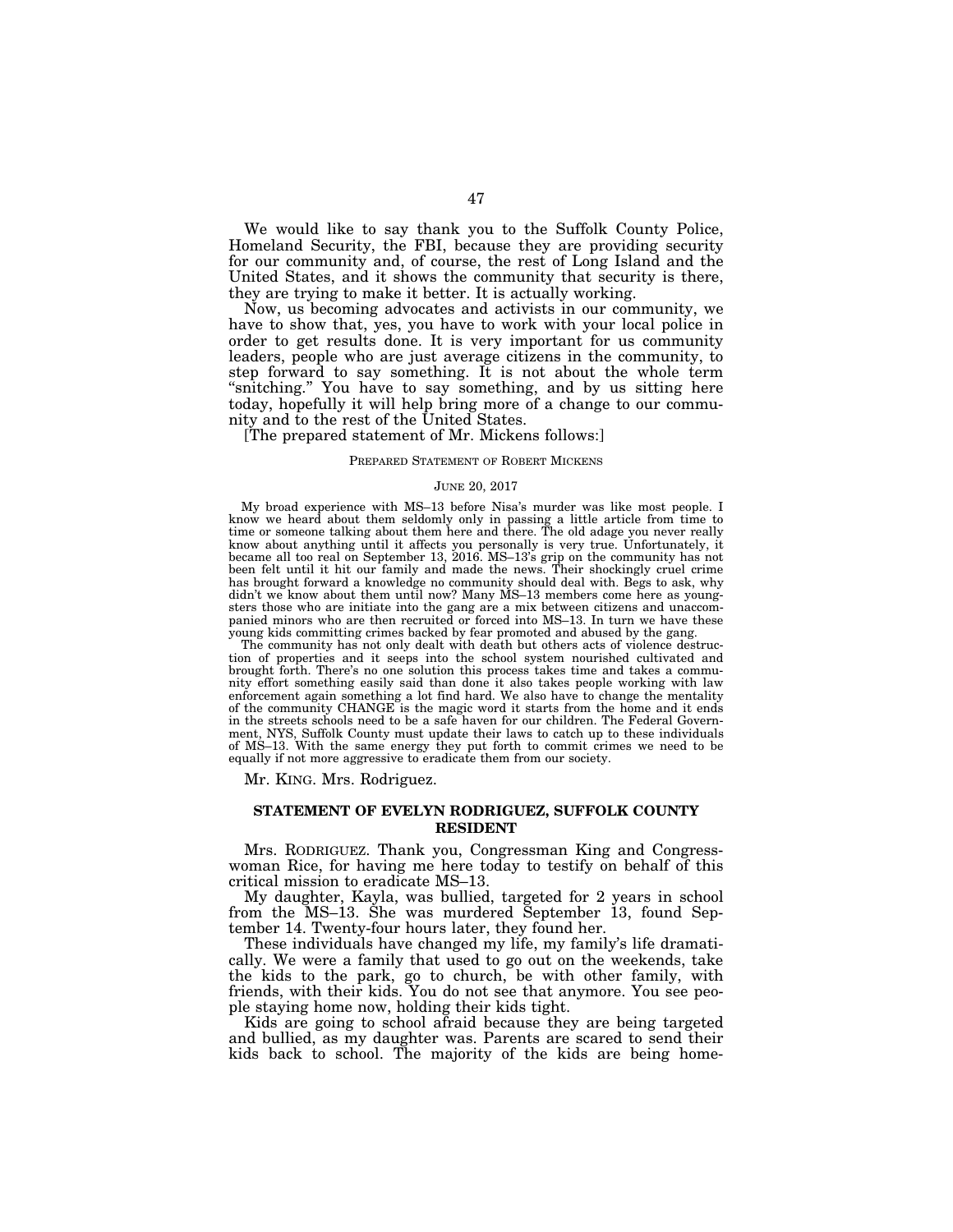schooled because they are either being targeted or bullied, or the parents are just scared to send them to school.

We need to have more stronger policies, laws in place for these individuals that do this heinous crime to these other kids. They are kids killing kids. That needs to be stopped.

We cannot let our kids be afraid to go to school, because in the beginning this is where it all originates, in school. They get them in school. They target them. They bully them. They have other people to look out to get them.

My daughter, for 2 years, her life was miserable in school. She had to wear a tougher skin every day to go to school. You could see the difference in her personality. The minute she walked on that school ground, her personality changed. She had to be a tough girl in order to survive that whole day in school.

When Mr. King was saying about law enforcement being contacted, some of these schools do not contact law enforcement when a child is being threatened, and I can testify to that 100 percent fact, that that does not happen. They like to keep it under cover. They like to keep it among themselves, and they want to say they are taking care of it, but they cannot.

This situation is growing every day. Every year the numbers increase in school with this gang violence, and it needs to be stopped.

I want to say thank you to everyone that has been affiliated, involved in trying to get these individuals, Commissioner Sini, law enforcement, the 3d Precinct, the FBI, the Gang Task Force, everybody that is involved. I want to say thank you for your hard work and your dedication, and please continue to be dedicated to ensure that these individuals are caught and justice will be done for them, they will be judged.

I am sorry.

We also need programs, interventions in schools. Funding needs to be supplied for the schools. Every time the funding gets cut, our kids are more in danger. Our kids are at risk to things to be happening in the district.

Our State officials, Federal officials, law enforcement have to come together and find a solution, something that can work out throughout our community to come together to make things right, a little better. I do see a difference in our community, in people coming together, coming a little bit more out, giving more information, but a lot of them are scared due to their status, as Commissioner Sini said. That has nothing to do with if they have information. Please provide it, because your status here, that is not in question.

I believe the American Dream for everybody. Everybody here works hard to have that dream. I just want these criminals that are coming into our country to be stopped, to be investigated further. They are coming in here, recruiting our kids, if not at the high rate of the risk of these unaccompanied kids coming into our country. It needs to be further investigated. It needs to be more policies in place in order to make our kids safe, our families safer, our communities safer.

I think that is it.

[The prepared statement of Mrs. Rodriguez follows:]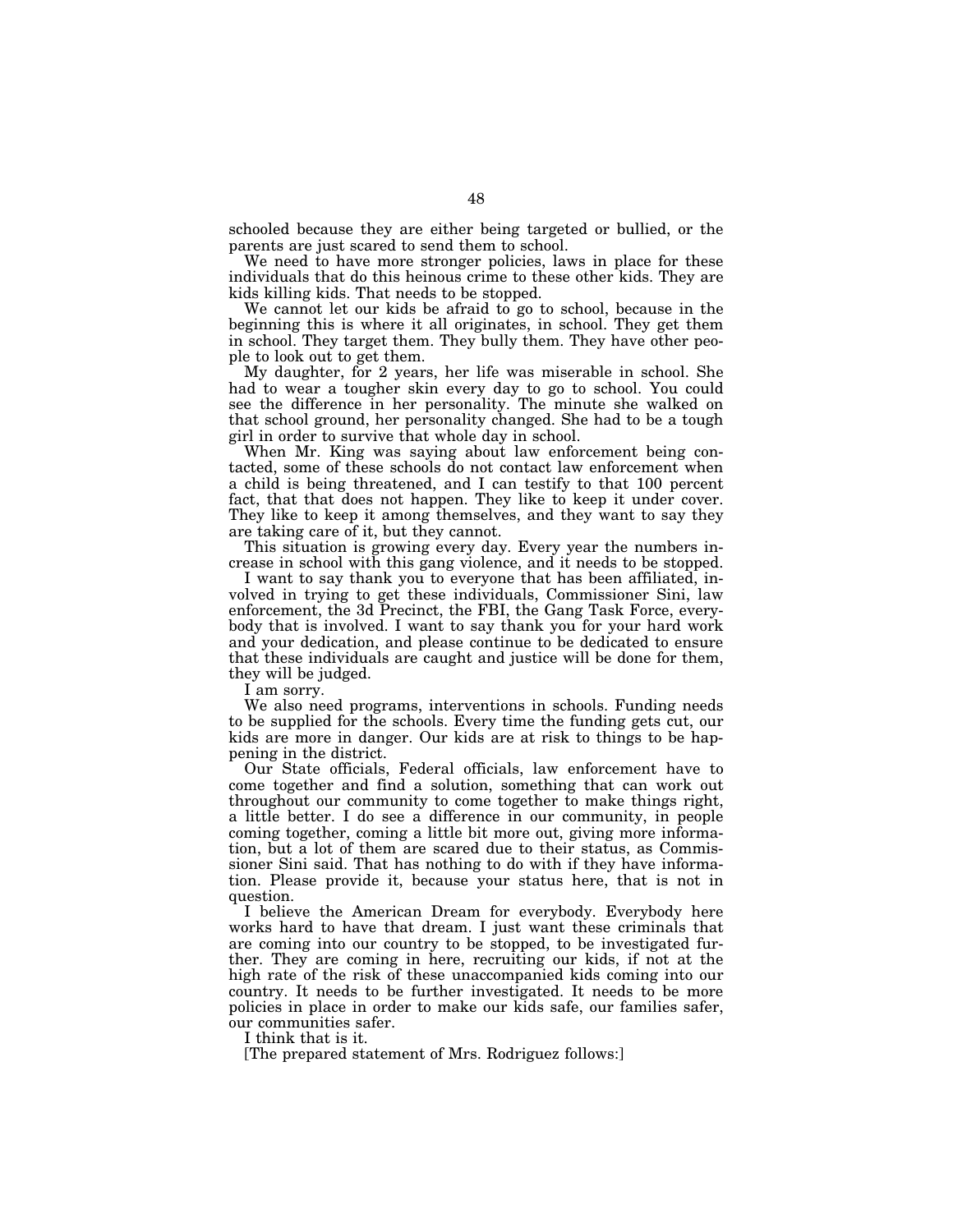#### PREPARED STATEMENT OF EVELYN RODRIGUEZ

#### JUNE 20, 2017

Any parent's nightmare is calling your child for hours and hours, and they do not answer their phone, then you realize that something is wrong. Your heart races and you think the unimaginable, then the reality hits when you are told that your child's body was found.

My world collapsed to know that my Kayla was brutally murdered by the same group of kids involved in the MS–13 gang that have been bullying her in school for the last 2 years. I was left emotionally helpless because I couldn't protect her from these savages that are cold killers. Kayla's death opened the doors to find the bodies of 4 more kids that were missing students from Brentwood High School. Now the MS–13 left their mark in communities to be known as the most vicious and brutal gang in history in and outside our schools.

Parents and community residents now live in fear and are afraid to let their kids play outside. The MS–13 gang is so unpredictable, you just don't know who is who with them. MS–13 is a new breed of murders, they are children, kids killing kids, and as they continue to grow so does their techniques of recruiting helpless kids into their wicked actions. We must change our laws to protect our children and community from these criminals. Bring long-term resources and strategic Federal pilot programs that will bring solution to this gang epidemic, however this can't just be done by the law enforcement, local Government, we need the community to come together and be part of this process and take our streets back. We need to eradicate MS– 13 for good.

Mr. KING. Thank you very much for your testimony.

Dr. Koenig, Dr. Howard Koenig, is the superintendent of schools for the Central Islip School District. He has had a long career in the education field. I have had the privilege of visiting his school district a number of times, and I have to say it was actually in his school district—this is going back 2 years now—that I began to learn the full extent of MS–13 penetration into the schools and the program that they have adopted to try to combat that. So I want to thank you for agreeing to be here today. I know you had to cancel some other meetings to be here, so I thank you, Dr. Koenig, for again being so attentive to this issue and for your dedication.

You are recognized.

### **STATEMENT OF HOWARD M. KOENIG, PH.D., SUPER-INTENDENT OF SCHOOLS, CENTRAL ISLIP UNION FREE SCHOOL DISTRICT**

Dr. KOENIG. Thank you. Chairman King, Congresswoman Rice, I want to thank you for your invitation to appear and testify at this hearing. I am proud to serve as the superintendent of schools for the Central Islip Union Free School District, the school district we are all located in at this very minute.

The very violent activities of MS–13 have had a great and terrible impact on our schools, on our community and, most importantly, on our students. The ability of criminal members of this gang to gain entry to the United States is something that goes far beyond what any school district or local community can resolve.

However, since the gang's success is measured in its recruiting new and younger members from our schools, this is something that I believe we can have a positive impact on reducing and, God willing, preventing. It is that that I would like to speak to you about today.

The young school-aged candidates for gang recruitment are isolated, frightened, and feel very vulnerable. Their new country, their new community, their new schools can feel very, very unwelcoming.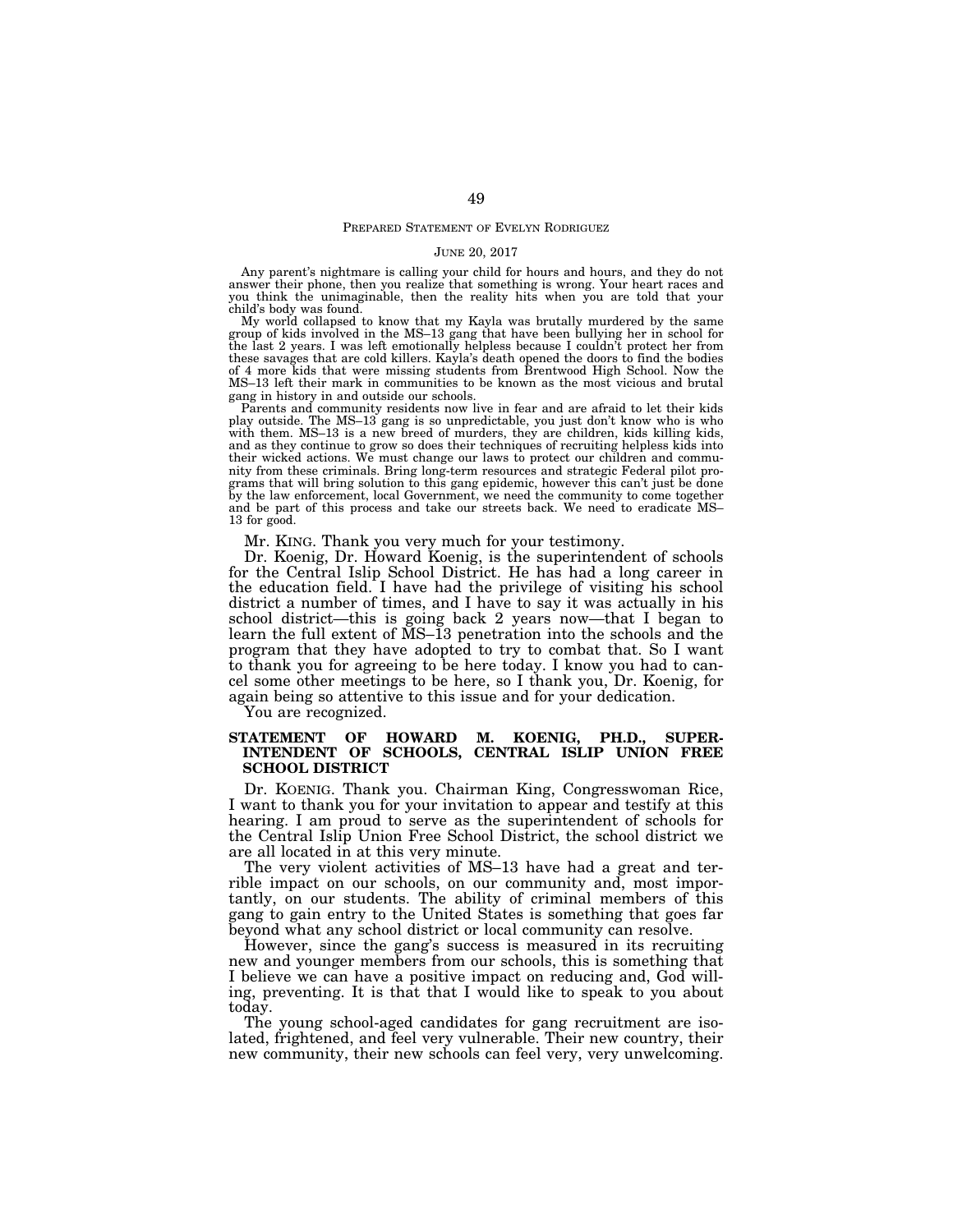They have come, in so many cases, as you have heard this morning already, they have come in so many cases from places of extreme violence and death. They have spent very little time, if any, in organized schooling. They do not speak the language of their new home. They are not familiar with the local customs or societal norms. They are missing and need so very much structure and support in their lives. They seek a feeling of belonging to their communities.

It is our job in the schools to provide for the education of all of our resident students. We want to do that in a safe and secure environment. Our newly-arrived students very often come with significant needs, and we provide services to those children based on those needs. We partner with local community agencies to help these students, agencies here in Islip such as Youth Enrichment Services, who we work very closely with in providing programs for these students.

With the help of programs from New York State and the U.S. Department of Education, we had been able to provide help to our newly-arrived students not only during the school day but in afterschool programs and other things to help those students transition into their new communities. The President's executive budget proposal would reduce funding by approximately \$9.2 billion for the Education Department. The programs that we would lose and the help that we would not be able to provide to these students because of these cuts include—and this is not an inclusive list, but it includes after-school programming, extended-day academic support, special education help, teacher development help. The domino effect that the Federal cuts to the New York State budget would impact our ability to provide other programs that we were able previously to offer.

This is the second-largest requested decrease in education aid since, I believe, 1983. That request in 1983 was met with a Congressional increase in assistance to the Education Department and our schools, and I am confident that you guys will do that job again. I hope I am confident.

Now, why do I list these? It is because the loss of these programs will hamper our ability to bring newly-arrived students into the mainstream of school life and to provide to them a sense of belonging. It is the absence of this connection between these students and the mainstream of school life that makes them easy prey for gang recruitment. It can be postulated, I think, that the reductions in the assistance that we receive that enables us to work with these students becomes a tool. These reductions would become a tool which enhances successful gang recruitment activities.

I thank you for the opportunity to speak to you this morning, and thank you for the chance to be here.

[The prepared statement of Dr. Koenig follows:]

#### PREPARED STATEMENT OF HOWARD M. KOENIG

#### JUNE 20, 2017

Mr. Chairman and Members of the Counterterrorism and Intelligence Subcommittee, I wish to thank you for your invitation to appear and to testify at this hearing. My name is Dr. Howard M. Koenig and I am proud to serve as the superintendent of schools for the Central Islip Union Free School District.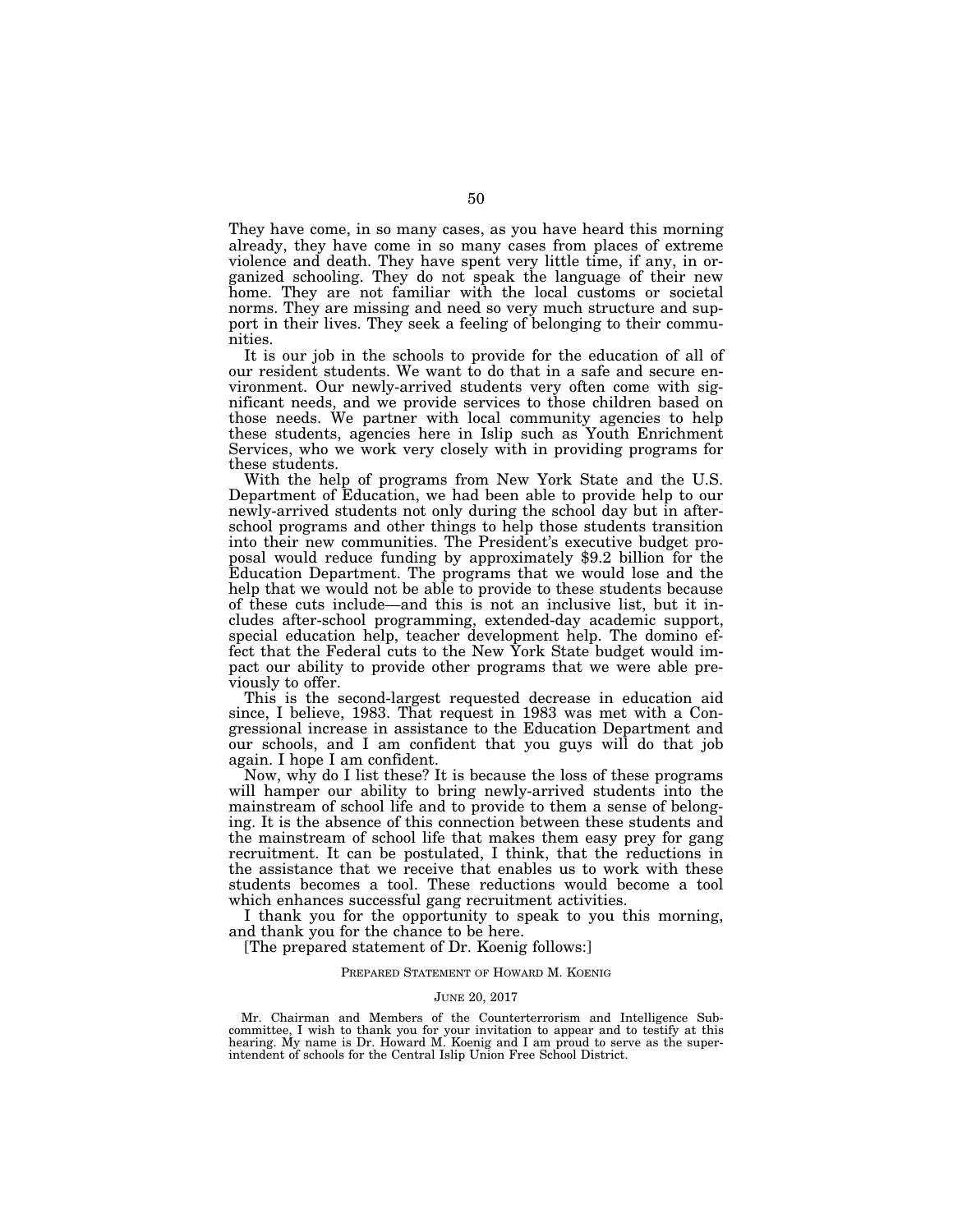The very violent activities of MS–13 have had a great and terrible impact on our schools and our community and most importantly on our students. The ability of criminal members of this gang to gain entry into the United States is something that goes far beyond any solution that the school districts and our local communities can resolve. However, since the gang's success is measured in its recruiting new and younger members from our schools this is something, I believe, we can have a positive impact on reducing and preventing. It is that I would like to speak to you about today.

The prime young school-aged candidates for gang recruitment are isolated, frightened, and feel very vulnerable. Their new country, new community, and new schools can feel very unwelcoming. They have come, in so many cases, from places of extreme violence and death. Many have spent very little time, if any, in organized schooling. They do not speak the language of their new home. They are not familiar with the local customs or societal norms. They are missing and need structure and support in their lives. They seek a feeling of belonging.

It is our job in our schools to provide for the education of all of our resident students. We want to do that in a safe and secure environment. Our newly-arrived students, very often, come with significant needs. We provide services based upon those needs. We partner with local community agencies to help these students. Agencies such as the Youth Enrichment Services program in the Town of Islip. With the help of programs from New York State and the U.S. Department of Education we had been able to provide help to our newly-arrived students, not only during the school day but in after-school programs to help the students transition into their new communities. The present executive budget proposal would reduce funding by approximately \$9.2 billion for Education Department spending. The programs that we would lose and the help we would not be able to provide to these students include after-school programing, extended-day academic support, special education help, and teacher development. The domino effect of the Federal cuts to the N.Y. State budget will impact our ability to provide programs that we were previously able to offer. Why do I list these? It is because the loss of these programs hamper our ability to bring the newly-arrived students into the mainstream of school life and provide to them a sense of belonging. It is the absence of this connection between the students and the mainstream of school life that makes them easy prey for the gang recruitment.

It can be postulated that these reductions become a tool which enhances successful gang recruitment activities.

Mr. KING. Thank you, Dr. Koenig. Thank you very much for your testimony.

Our final witness is Mr. Patrick Young. He is the program director at the Central American Refugee Center in Hempstead. He is an immigration attorney and immigration eights advocate. He is a special professor of immigration law at Hofstra University School of Law, and in 2012 he was named co-director of Hofstra's Immigration Law Clinic.

As I said, Mr. Young and I have known each other over the years. I have great respect for him. We do not always agree, but it has always been on a professional basis. So I want to thank you for being here today, thank you for your efforts. I look forward to your testimony.

You are recognized.

### **STATEMENT OF PATRICK YOUNG, ESQ., PROGRAM DIRECTOR, CENTRAL AMERICAN REFUGEE CENTER**

Mr. YOUNG. I thank you, Chairman King and Ranking Member Rice, for allowing me to testify in front of this committee. It is very moving to listen to Mr. Mickens and Mrs. Rodriguez' testimony because certainly the harm they have suffered has been suffered by them and by a dozen other families in the area, and the fear that they talked about in the community is a fear that many people in the community feel.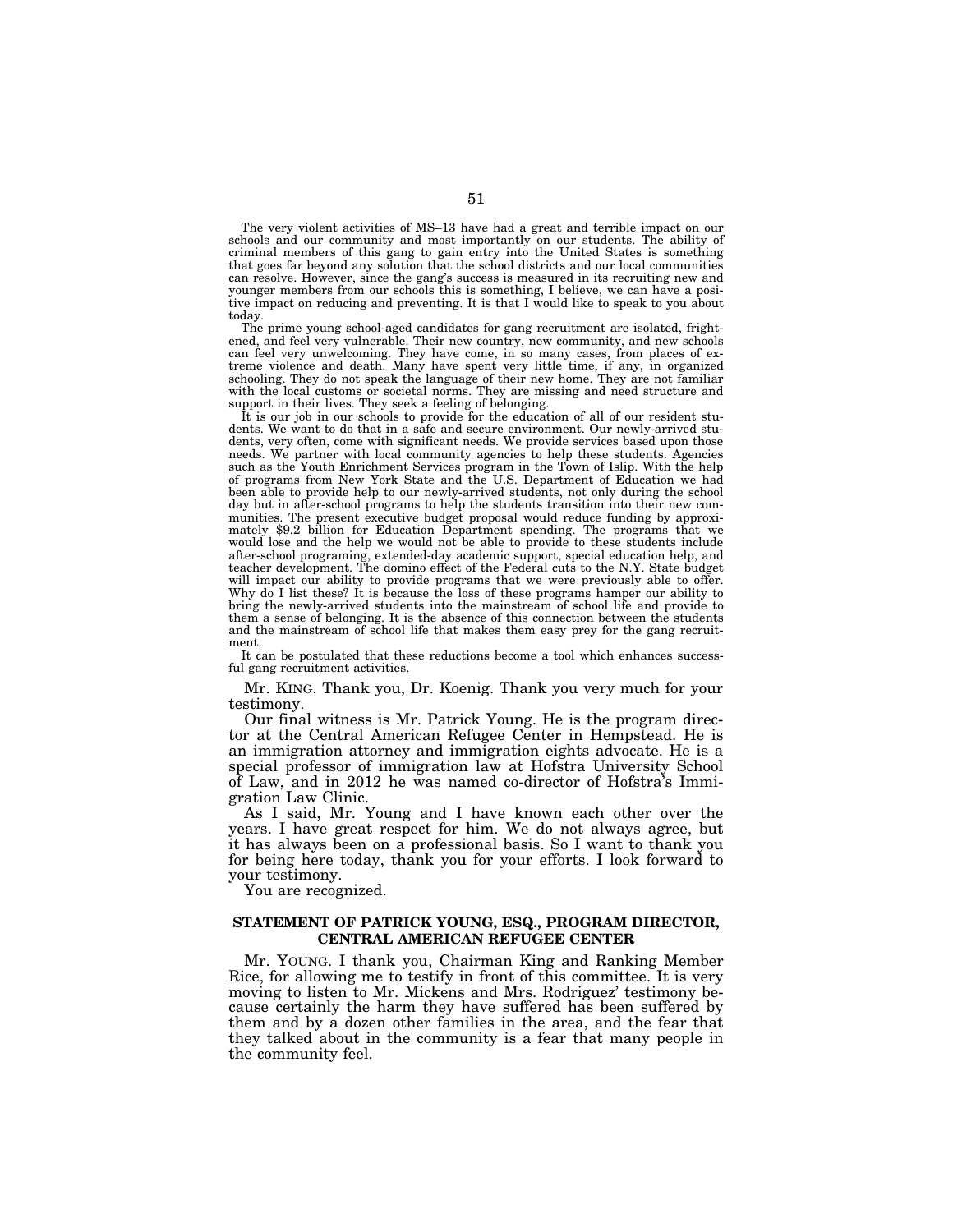Nassau and Suffolk Counties have 526,000 immigrants living in them out of a total of 2.8 million people. That means 1 in 6 Long Islanders is an immigrant. So we sometimes talk about immigrant communities, but immigrants are spread throughout Long Island, although certainly certain communities are concentrated in certain villages here.

We have the largest suburban immigrant population in the United States, and the population of immigrants here is roughly equivalent to that in San Francisco, Philadelphia, and Boston. So although immigration is often thought of as an urban or rural phenomenon, 50 percent of immigrants now move to suburban areas, and Long Island was one of the first suburbs to have a large number of immigrants.

In the mid–1990's, when Mara Salvatrucha first came to my attention, CARECEN approached the Nassau County Police Department to partner with the police in reaching out to immigrant communities to oppose the growth of MS–13. We arranged for meetings in our office for the police to get together with ordinary Central American immigrants to build relationships, because policing has to be based on relationships. I would say that prior to that time, the police had not really been focused on the immigrant community.

As the police began to devote more resources to countering Mara Salvatrucha, they adopted a strategy of working side-by-side with the primary victims of these gangs, the young immigrants. CARECEN was invited to help train several classes of police cadets at the Academy and provide training to the detective and hostage negotiation units of the Department. We even had two police officers intern with us in order to learn how to talk with the community and work with the community better.

Nassau police understood that many in the growing immigrant community came from countries where the motto of the police was not "serve and protect" but "oppress and brutalize." The Nassau County——

Mr. KING. Now, what years are we talking about?

Mr. YOUNG. This would be between—well, we first were working with Herb Faust back around 1998.

Mr. KING. Sorry to interrupt you. I just wanted to get that.

Mr. YOUNG. Sure. Then a lot of our work expanded when Lawrence Mulvey became the police commissioner. So this is not a partisan thing. It was two Republican administrations and one Democratic administration.

Nassau police listened to immigrant concerns and made sure the Department was accountable to the people that they served irrespective of immigration status and long before it became a mantra among police. As Commissioner Sini said, the Nassau police early on adopted a creed that they would not ask your immigration status if you were a victim or a witness, or even simply trying to seek the help of the police.

The Nassau County District Attorney's Office under both Kathleen Rice and Madeline Singas has worked hard to ensure that immigrants from countries without functioning judiciaries understand that Nassau was not like their homelands, that criminals could not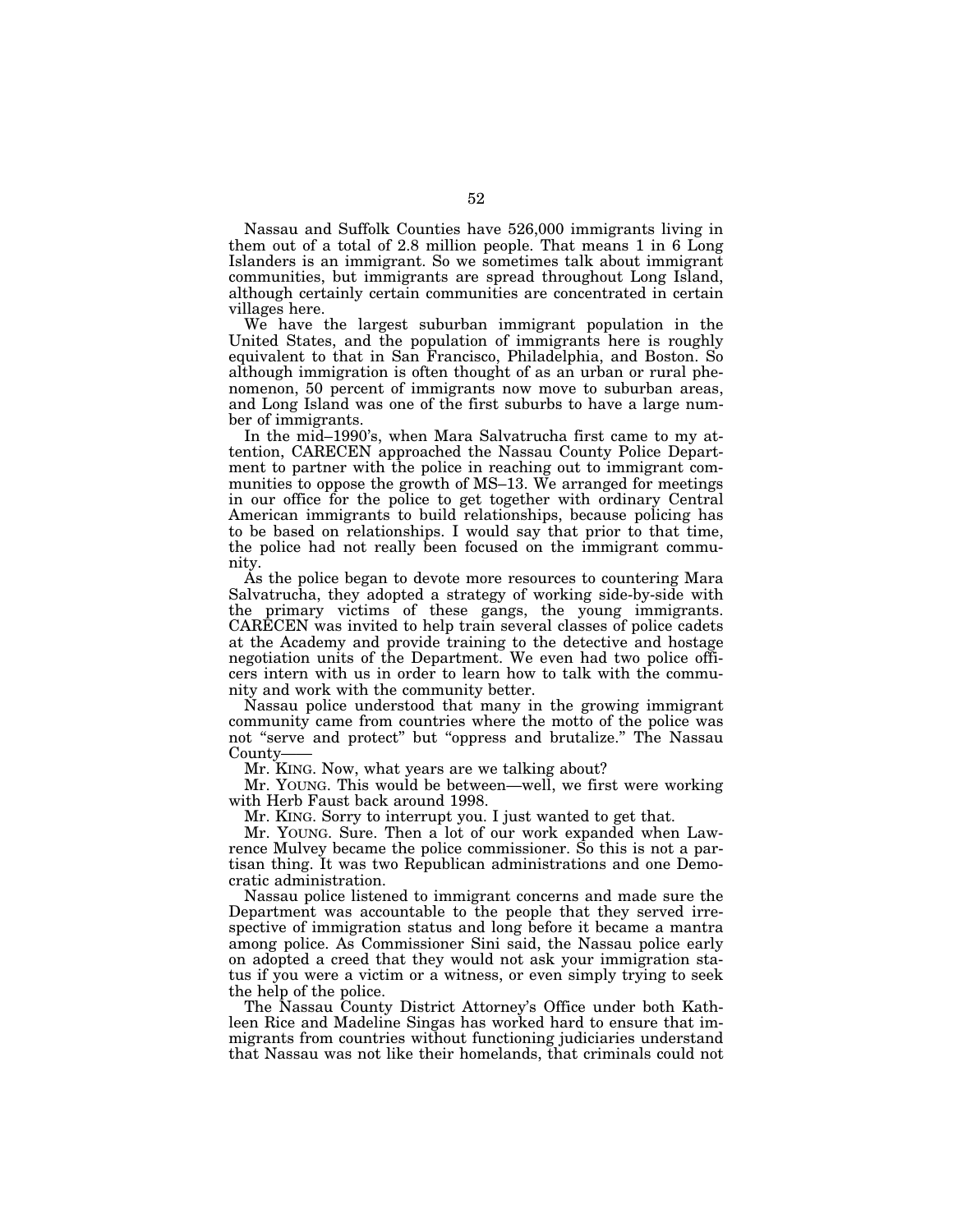act with impunity, and that if they were harmed by criminals they could obtain justice.

In Suffolk, CARECEN also regularly hosts meetings between our clients and members of the Suffolk Police. The difference with the situation in Nassau, however, is that these extremely positive interactions are of very recent vintage.

As the Southern Poverty Law Center documented in 2009, the Suffolk County Police Department did not include immigrant cooperation in their policing strategies. The report found that violence against Suffolk immigrants was being fueled by elected officials and some law enforcement officials. Latinos believed that their reports of crime to the police went uninvestigated and ignored. This failure to partner with immigrants resulted in many tragedies in Suffolk, one of which was the rise of MS–13.

The elevation of Tim Sini to police commissioner seems to have brought real change to the way the Department does business. Spanish-speaking officers have been hired in record numbers, and the police meet regularly with community leaders. Unfortunately, these new initiatives are only a little over a year old.

Three years ago, a large number of unaccompanied children came to the United States, as was testified before, about 8,000 live here now, and we are often asked why so many. Well, this is where their families live. They are not being released to people on the streets. They are not street children. These are children who are being released to their family members.

Long Island has the fifth-largest Central American community in the United States, and in most years we have between the thirdand fifth-largest of unaccompanied children coming here.

CARECEN works with more than 200 of these children. Many left because they or a family member was threatened or harmed by gangs trying to force them to join. These are the kids who said no to the gangs. You know, we always tell our children say no to gangs. They said no, and then they often became targets of rape, kidnapping, or death threats. In doing so, in saying no, they were placed in mortal danger.

When the children came to Long Island 4 years ago, they were met with hostility from some officials and the illegal exclusion from some schools. It took action by the State Attorney General to compel some districts to provide Constitutionally-mandated access to education. CARECEN, which worked closely with the Attorney General's Office, had dozens of children who were kept out of school September, October, November 2014. Few of the refugee children received special orientations or welcomes to the community in which they had arrived. Some told us that they were very aware that they were viewed as a problem rather than as children by local officials.

Federal, State, and county governments failed to make provisions for the reception of children. I know we have advocates who are dressed in white behind me, and many of them met with county leaders, with State leaders, and with Federal leaders to ask that more resources be given to the districts so that they could work more closely with these students. I know that you and Congressman Israel also worked on that. But it is something that largely was not forthcoming, as you mentioned before.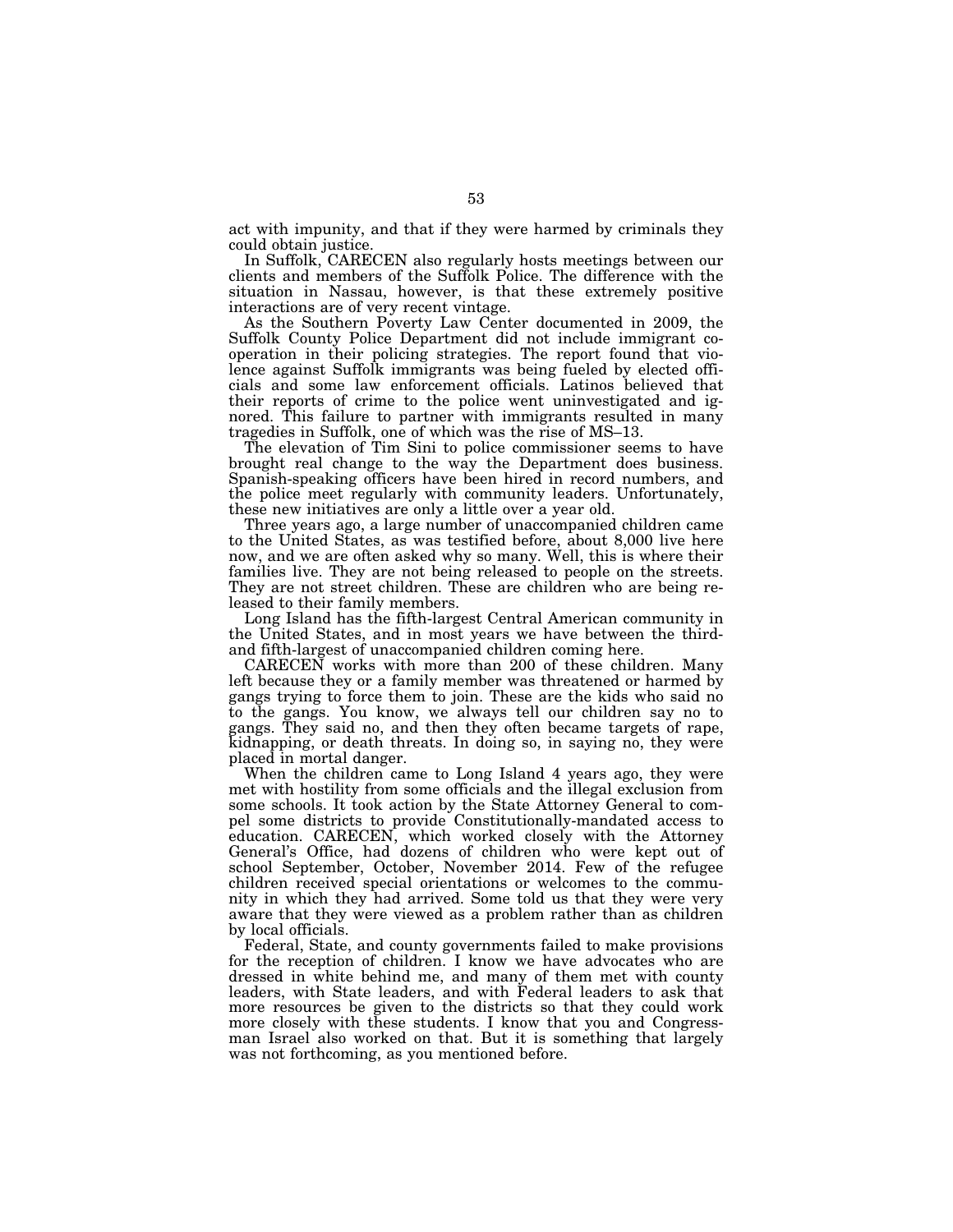By contrast, almost as soon as a much smaller flow of children began in New York City, the city appropriated over a million dollars to assist in their resettlement here. Similar welcoming programs should be implemented on Long Island. The children need to learn that if they are being bullied by gang members or in their neighborhoods or schools, they can turn to school officials and the police for help.

One of the things that I think Commissioner Sini mentioned that I think is very important is that while there may be a small number of unaccompanied children who are gang members prior to arriving here, in most of the situations where people have been tempted to join the gangs, it has been because they have been in schools and have been harassed either by Mara Salvatrucha or by rival gangs and either sought to end the harassment by joining the gang or have sought the protection of an alternative gang.

The welcoming must also come from public officials. A small number of young immigrants do become involved in gangs, but stigmatizing all immigrant youth as potential gang members only convinces the young that they have no allies outside of their ethnic group.

The violence of Mara Salvatrucha should be kept in perspective as well. Long Island still has one of the lowest homicide and violent crime rates among the country's metropolitan areas. As the immigrant portion of Long Island's population has grown over the last 40 years, the homicide rate has gone down, not up.

To uncover the criminals behind the outrages committed by MS– 13, we need the cooperation of the people they victimize, the immigrant community. Immigrants will not be the eyes and ears of the police if they see the police as auxiliaries of ICE and assistance in deportation of otherwise law-abiding immigrants.

Thank you.

[The prepared statement of Mr. Young follows:]

#### PREPARED STATEMENT OF PATRICK YOUNG, ESQ.

#### JUNE 20, 2017

Thank you for inviting me to testify before this committee. My name is Patrick Young and I am the program director at the Central American Refugee Center (CARECEN) with offices in both Brentwood and Hempstead on Long Island. I am an attorney and I have worked at CARECEN in different capacities for over 33 years.

Nassau and Suffolk, the two suburban counties of Long Island, have 526,000 immigrants out of a total population of 2.8 million people. One in six Long Islanders was born outside of the United States. We have the largest suburban immigrant population in the country and the immigrant community here is similar in size to those in Boston, Philadelphia, and San Francisco. The immigrant population on Long Island is extremely diverse, with four different continents having countries ranking in the Top 10 countries of birth for immigrant Long Islanders. The country of birth of the largest number of immigrants here is El Salvador.

In the mid-1990's Mara Salvatrucha first came to my attention. At CARECEN we assisted several members of the Salvadoran community whose children were being intimidated by the gang. In 1999 we approached the Nassau County Police Department's (NCPD) detective chief Herb Faust to partner with the police in reaching out to immigrant communities through churches, community groups, and service organizations to oppose the growth of MS–13. We arranged for meetings at our office for Herb Faust and members of the NCPD's anti-gang unit to get together with ordinary Central American immigrants to build relationships. As the police began to devote more resources to countering Mara Salvatrucha they adopted a strategy of working side-by-side with the primary victims of Mara Salvatrucha, young immi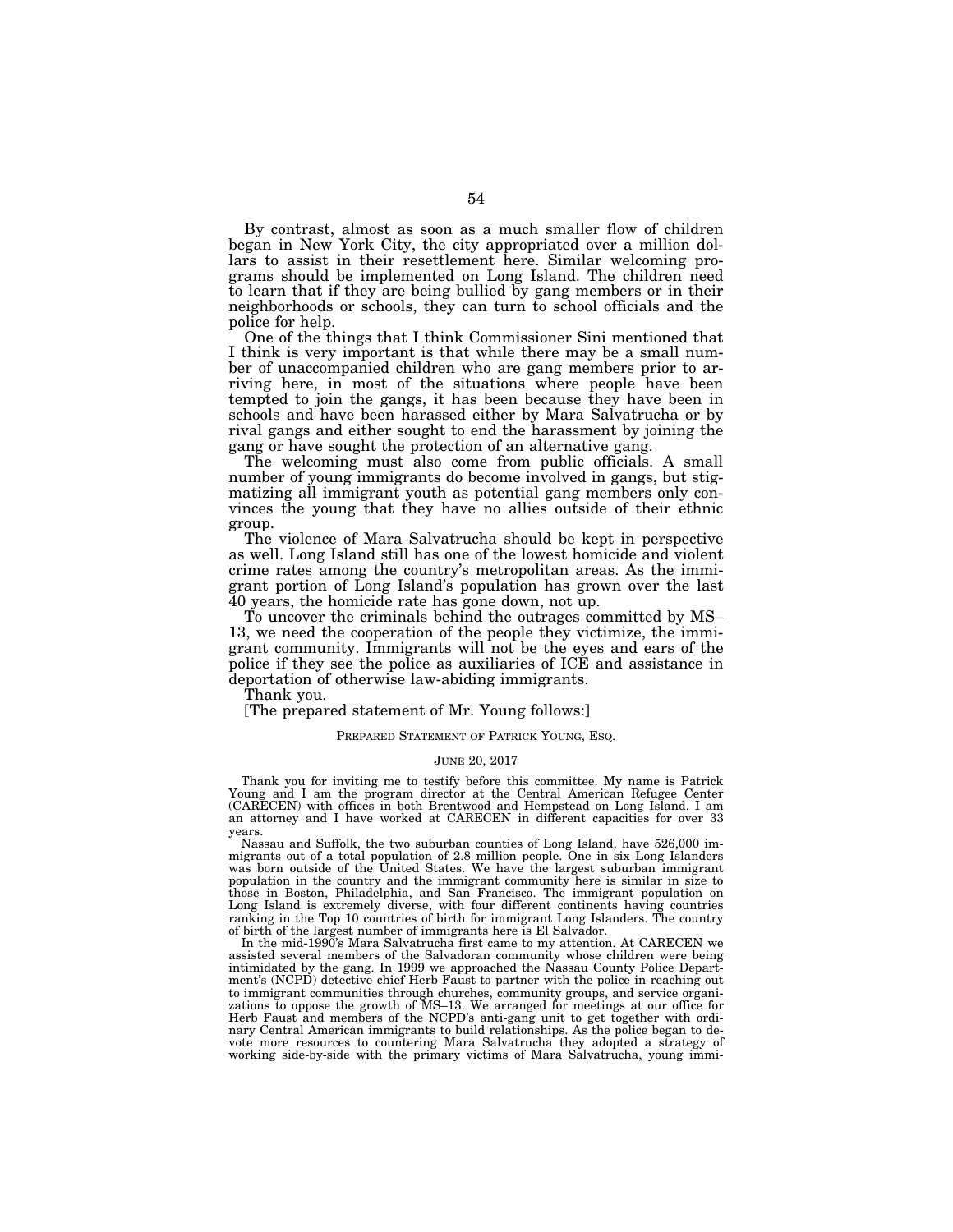grants. CARECEN was invited to help train several classes of police cadets at the academy, as well as provide training to the detective and hostage negotiation units of the department. We even had two officers intern with us.

When Lawrence Mulvey became Nassau's Police Commissioner, outreach by the department expanded even further. Both Faust and Mulvey understood that good policing can only happen when the immigrant community partners with officers and detectives. They also knew that many in the growing immigrant community came from countries where the motto of the police was not to "Serve and Protect" but to "Oppress and Brutalize." These police executives made the extra effort to meet repeatedly with immigrant leaders and ordinary immigrants to develop trust and understanding. They listened to immigrant concerns and made sure their department

was accountable to the people that they served irrespective of immigration status. The Nassau County District Attorney's Office, under both Kathleen Rice and Madeline Singas, has worked hard to insure that immigrants from countries without functioning judiciaries understood that Nassau was not like their homelands, that criminals could not act with impunity, and that if they were harmed by criminals they could obtain justice.

In Suffolk County CARECEN also regularly hosts meeting between our clients and members of the Suffolk County Police Department. We attend quarterly meetings with Police Commissioner Tim Sini and other department leaders. The difference with the situation in Nassau, though, is that these extremely positive inter-

actions are of very recent vintage. As the Southern Poverty Law Center (SPLC) documented in the report ''Climate of Fear: Latinos in Suffolk County,'' the Suffolk County Police Department (SCPD) did not include immigrant cooperation in their policing strategies for nearly a decade. In the 2009 study the SPLC found that violence and discrimination against Suffolk immigrants were being fueled by elected officials and some law enforcement officials. The study found that Latinos believed that their reports of crimes to the police went uninvestigated and ignored. According to the report, Latinos told the<br>SPLC that "they are regularly subjected to racial profiling while driving and often<br>to illegal searches and seizures. They said there's litt who are often not interested in their plight and instead demand to know their immigration status." This failure to partner with immigrants resulted in many tragedies

in Suffolk, one of which was the growth of MS–13. Five years ago we saw the police department take its first steps toward reform. Police/Community meetings became more regular and there were efforts at retraining officers. Unfortunately these efforts were undermined by notorious abuses. First, of course, was the arrest and conviction of Police Chief James Burke for beating a prisoner. The second was the arrest of Sgt. Scott Greene for his crimes against immigrants. Sgt. Greene had repeatedly targeted Latino drivers for traffic stops. During these stops he extorted money from his victims. Even though Latinos reported these crimes to the police they went uninvestigated for months. These and other incidents made it difficult for immigrants to take seriously the pledges of reform, however sincere, coming from the SCPD.

The elevation of Tim Sini to Police Commissioner seems to have brought real change to the way the department does business. Spanish-speaking officers have been hired in record numbers and officers who can't speak Spanish now have access to telephonic interpretation. The police meet regularly with community leaders and CARECEN never has a problem getting an officer to meet with our students and clients. Unfortunately, these new initiatives are only a little over a year old and they come as MS–13 violence has become more deadly.

CARECEN welcomes the new spirit of cooperation and we hope that it continues. Immigration continues to our region and policing needs to reflect that reality.

Three years ago, a large number of so-called Unaccompanied Minors began arriving on Long Island. More than 8,000 live here now. More have settled on Long Island than in the entire rest of the State combined. I am often asked why they are here. There are two parts to my answer. The first is that they are here because they have been forced out of the places where they live by gang violence. The second is that they come specifically to Long Island because this is where their families live. Contrary to the notion promoted in the media that they are children dumped on Long Island communities by the Federal Government, in fact they are typically only allowed to come to Long Island by the Department of Homeland Security and the Office of Refugee Resettlement if they have guardians here in Nassau and Suffolk counties. Long Island has the fifth-largest Central American community population in the United States and we have received the fifth-largest number of these children.

In the 3 years that I have worked with these child refugees I have heard their stories of escape from gangs in their homeland. Many left because they or a family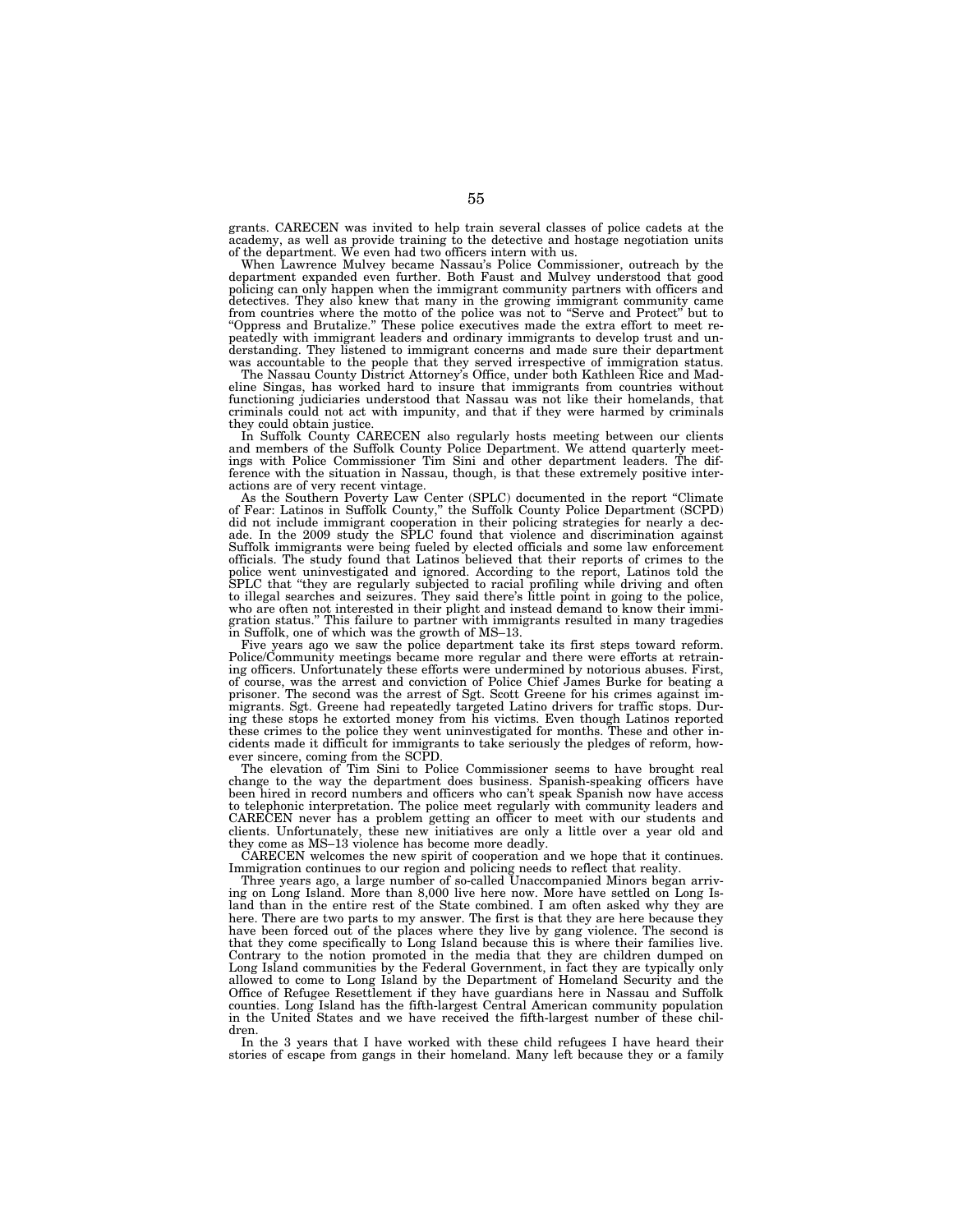members was threatened or harmed by gangs trying to compel them into member-ship. In other words, these are kids who said ''No'' to the gangs. In doing so they were placed in mortal danger.

When the children came to Long Island, some of them were met with hostility by local officials and with illegal exclusion from school. It took an investigation by the State attorney general to compel some districts to provide Constitutionally-mandated access to education.

Even in the best of circumstances, few of the children received any special orientation or welcome to the communities in which they had arrived. Some told us they were aware that they were viewed as an ''issue'' rather than as children. Federal, State, and county government failed to make the provisions for the reception of the children, ignoring recommendations to do so by CARECEN, Catholic Charities, and other groups working with them.

By contrast, almost as soon as the much smaller flow of children began in New York City the government there appropriated over a million dollars for their integration. The city even became a regular presence in immigration court helping the children and their guardians understand the resources and services available to

help them through their difficult first year in the United States. Similar welcoming programs should be implemented in Nassau and Suffolk counties. New arrivals need to learn that if they are being bullied by gang members at school or in their neighborhood, they can turn to school officials and the police for

help. They don't arrive in the United States knowing that. And the welcoming must also come from public officials. A small number of young immigrants do become involved in gangs, but stigmatizing all immigrant youth as potential gang members only convinces the young that they have no allies among the non-Latino officials they sometimes feel are arrayed against them.

The violence of Mara Salvatrucha is a serious problem for Long Island but it should be kept in perspective. Long Island still has one of the lowest homicide and violent crime rates among the country's metropolitan areas. As the immigrant portion of Long Island's population has grown over the last forty years, the homicide

rate has gone down, not up. To uncover the criminals behind the outrages committed by MS–13 we need the cooperation of the community that they most victimize, the immigrant community. To halt the growth of the gang we must gain the trust of those they try to intimidate into joining. If a young Salvadorans is the target of violence by the Bloods, we need him to go to the police, not MS–13, for protection. Immigrant youth will not be the eyes and ears of the police if they see the police as the auxiliary of ICE.

Since the Central Islip killings we have seen an increase in resources for gang prevention. This is welcome, even though it is coming late in the game. Hopefully further resources will be available to these communities, including those near here that Representatives Rice and King represent.

Archbishop Oscar Romero, the martyr of El Salvador, once said that progress can only be made when we realize that ''we can all do something.'' To counter MS–13 we need to foster the power of immigrant youth and parents to "do something" to end the violence.

Mr. KING. Thank you, Mr. Young.

Commissioner Sini has left, but in my conversations with him and in public statements he has made, he does not think that it is just by coincidence that some of these children have ended up with certain families. But he has said he thinks that MS–13 in Central America is coordinating some of these kids.

Now, let's stipulate right at the start, the overall majority of these kids are honest, law-abiding, not going to get into trouble. But the other part of it is that the majority in some cases, and at least 30 percent in others, of those charged with serious crimes are unaccompanied minors.

It is felt that MS–13 in El Salvador actually knows which families some of these kids are going to be going to. They are told what to do when they cross the border, and then you find that they have either been threatened by MS–13 or have been paid by MS–13 or are actually supporters of MS–13. So even if that is a small number of the overall number, what can be done to have better screening so that sponsors who are affiliated with MS–13 do not have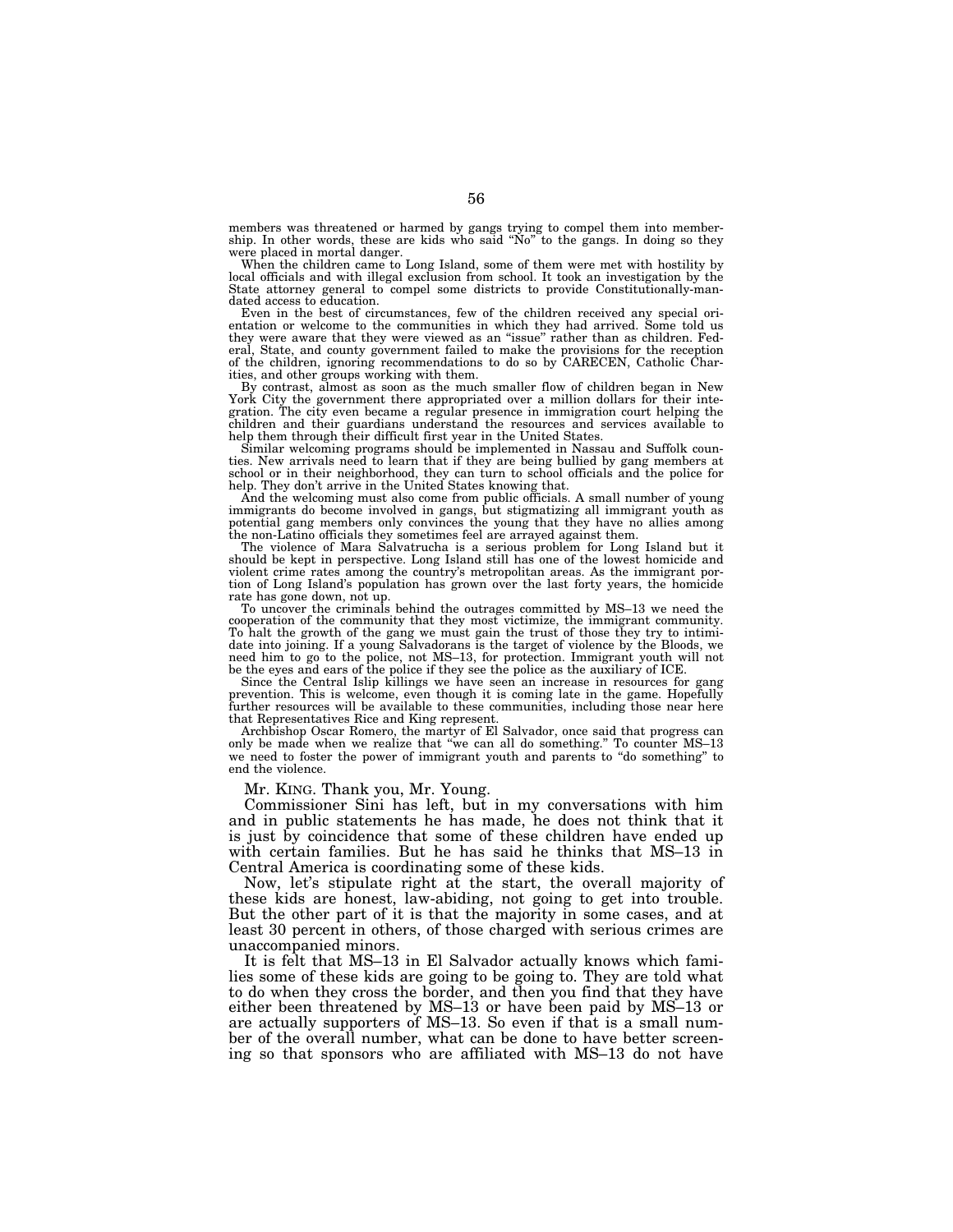these kids placed with them? Can more be done to scrutinize—I know they are young kids, but the records of these kids coming in? Are they coming from MS–13 families in El Salvador?

Again, I am stipulating up front that the great majority of them are innocent kids and we are a welcoming country. So I am not trying to stop the program, but what can we do to make the program more effective and more safe? Because even though we say that Suffolk County and Nassau County have low crime rates, if you are living in Central Islip or Brentwood, you have one of the highest murder rates in the world, probably, right now, or if not the world, in the country. I mean, you are talking about 17 murders in basically two communities over the last year. The community is not that large; it is a large number.

So, my community has no murders. But if I was living 20 minutes away, I would be living in a high-crime area, certainly for the last several years.

So what can we do to protect the innocent immigrants, documented or undocumented, from the MS–13 scourge coming in through the unaccompanied minors?

Mr. YOUNG. Sure, I appreciate the question. I think that there are really two parts to the answer. I think that the first part is, as you rightly point out, even if we assume that all of the unaccompanied children who have been charged with crimes associated with MS, that that still is 1 percent of all the children, so it is a very small number, and I believe Commissioner Sini also said that most of the MS folks that they have arrested appear to have joined MS after they came to the United States.

So I think in addressing that, I think we are looking, as both police commissioners and the head of the gang unit in Nassau County pointed out, I think you are looking at creative and aggressive antigang work in the schools and also in the communities, because the schools are an important place. But many of the kids, as has been pointed out, when they first arrived in the United States, which is when they are, frankly, the most vulnerable to recruitment, many of the children do not necessarily see the school as a place where they find refuge and safety.

So these programs should also be extended into churches. As you know, when you visited the community, many of the folks meet every week, essentially. The community comes together every week in church-

Mr. KING. Not to interrupt you, but I do know from talking to Commissioner Sini that there are a number of kids who are-

Mr. YOUNG. I was going to address that.

Mr. KING [continuing]. Placed by MS–13 operating out of El Salvador.

Mr. YOUNG. I think that is important to address, as well. My understanding is it is a very small portion of the children. It is a very small subset of the total.

I think that one of the things that the Federal Government should be doing is to have greater engagement by ORR, which is the Office of Refugee Resettlement. ORR typically spends only a month working on each particular case.

Mr. KING. I think in the last several months they are changing that.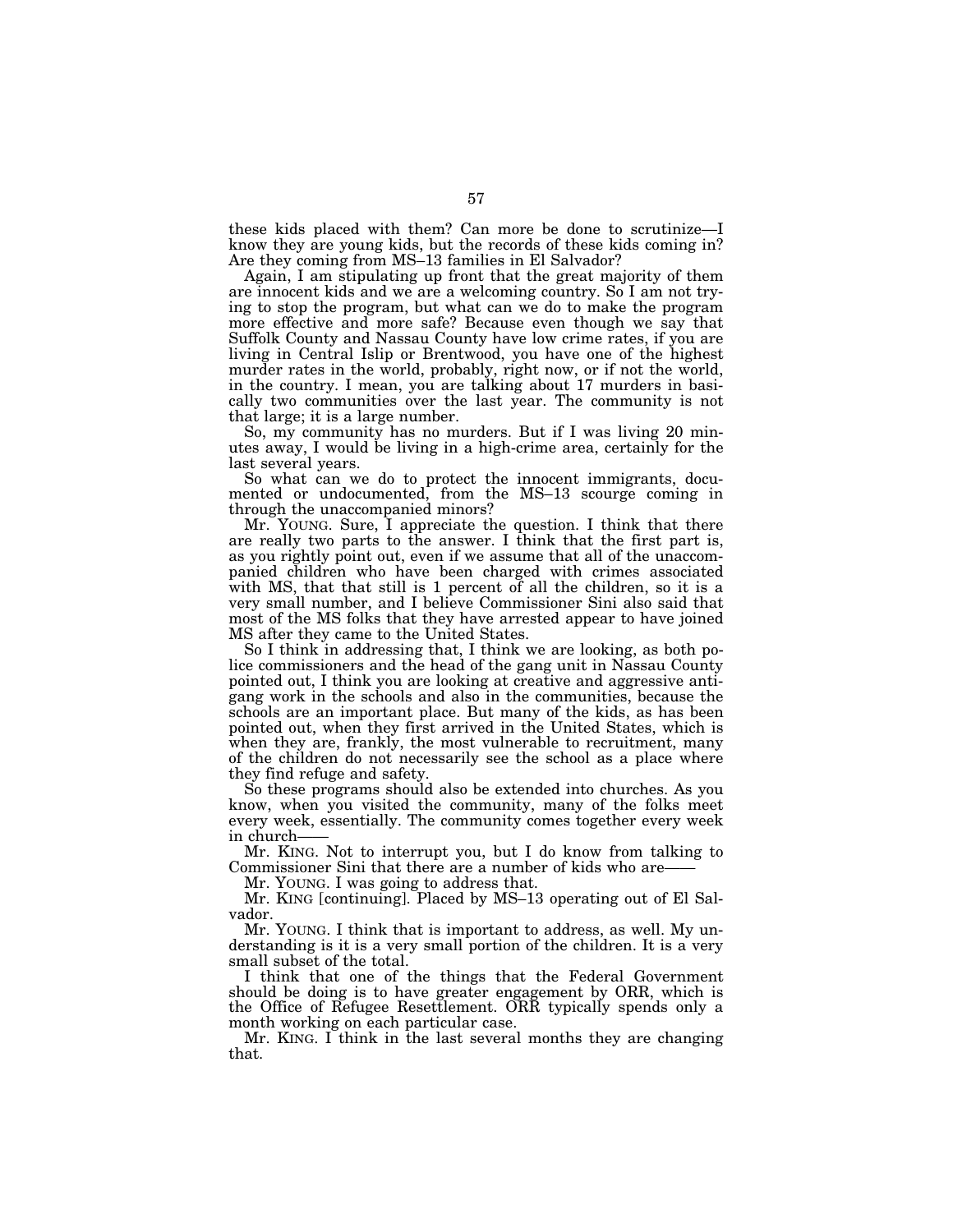Mr. YOUNG. They are changing it, and there are cases in which they maintain contact for more than 6 months. But I think that a more general involvement would not only identify those who might actually be affiliated with MS but would also serve a useful purpose for other new arrivals who could be helped to integrate into their communities, because I think as they integrate into their community, as they have a feeling of affiliation, for instance, with Central Islip schools, they are not going to be drawn into MS. It is the child who is alienated who is most likely to be drawn into it.

Mr. KING. Can I ask Mrs. Rodriguez, Mr. Mickens, if they would like to comment on this, whether or not you believe there are families who are supportive of MS who are sponsors for the children?

Mr. MICKENS. Yes. Actually, we believe that, because they come up here to work, to find a better way of life; how much of that money is being sent back to their country to bring them back up here? So I truly do believe, yes, there is some type of recruitment going on where they may send a child from El Salvador to Texas to be with this specific family for X amount of time, then you can also ship them to New York to be with another family that is already established within the organization. That is something that is very true. A lot of kids are also being led into it because as a young child—13, 14, maybe even 10 years old—who is new to America and new to our customs, for them it is, like I said, those starting a new job where, when we first start the job, we are not familiar with the policies and the procedures, we do not know this person, we do not know that person, until there is one particular person who comes up to you and starts showing you, oh, this is how you do this, this is how you do that, and the next thing you know they are being lured and manipulated into joining this organization.

So I truly do believe it is from both sides. Yes, they are being automatically, as I was saying, drafted into it, and they are also being lured into it.

Mr. KING. Mrs. Rodriguez.

Mrs. RODRIGUEZ. I feel the same, too. When these kids are coming into the United States, like I said, it has to be really thought out. I think there is a lot of glitches in the system that needs to be fixed, that needs to be looked at again, maybe structured a little bit better. Some of them are affiliated, and some of them are not. Some of them, they are leaving their country due to the circumstances there. They want to have a better life, which is understandable.

But like I said, my focus is trying to make these kids safer, policies stricter, laws changed, more harsh.

Mr. KING. Dr. Koenig, if you want to comment on that, then I will ask one question before I yield to Ms. Rice. Again, if you want to comment on that, and also in view of what Mrs. Rodriguez said before, when I am entering other school districts, if a parent came to you and said they felt that their son or daughter was being threatened, what action would you take? Would you contact the police?

Dr. KOENIG. We would first investigate what the parent said, and it has happened, obviously. If we felt that it was something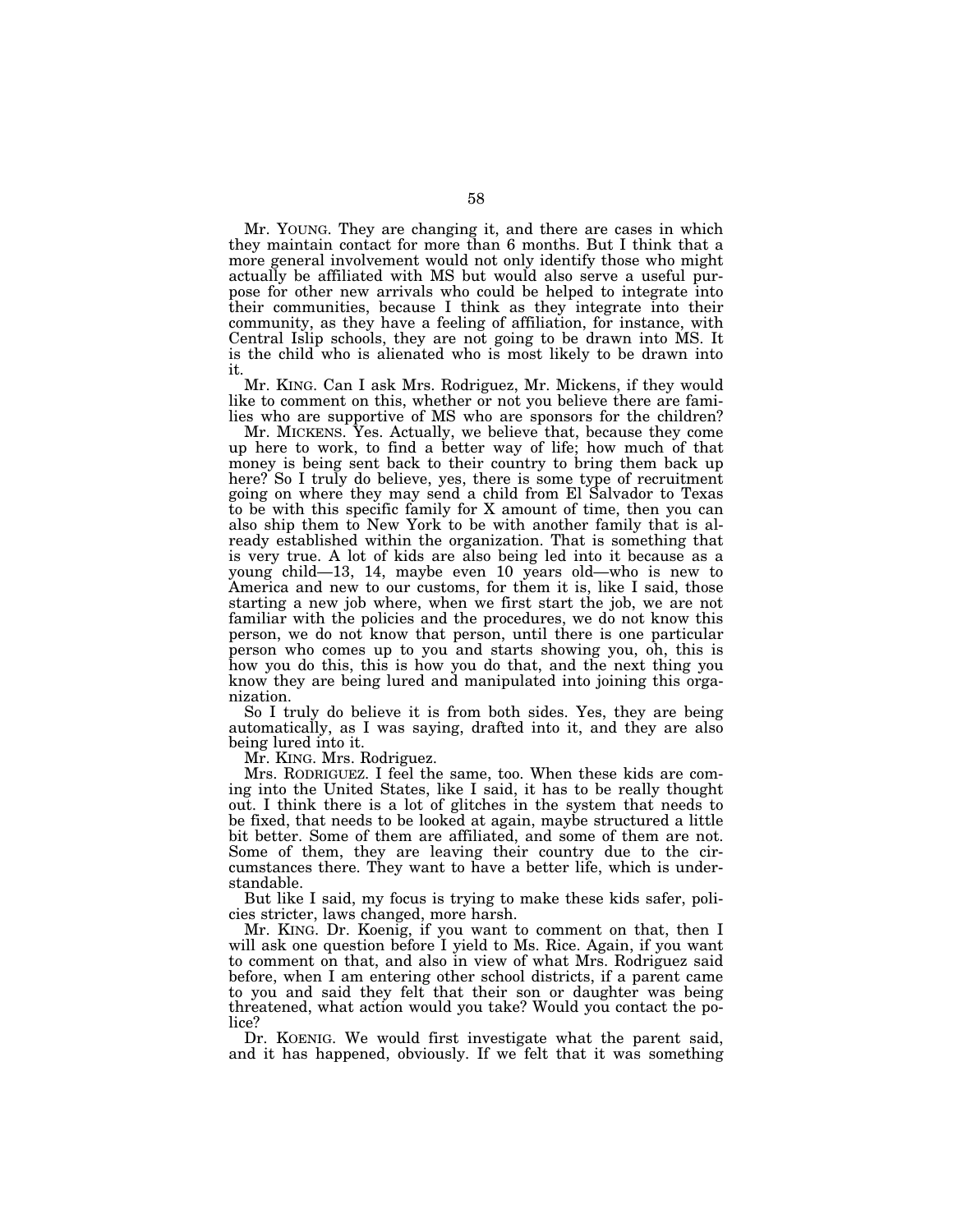that we could not handle in terms of mitigating the contact between these students, if it was rising above that, we most certainly would involve the police.

We have a very, very strong relationship with the Third Precinct. Our school resource officer—and I said to the Commissioner I think she may walk on water—Officer Tracy Mathis, is very much in contact with our students, with our staff. The students in the schools know her and trust her. If they feel something is going on, they will talk to her.

In addition, it is so important to know that it is the isolated child who is so subject to this recruitment. So we try to make sure that not even only new arrivals but any child in the school who is isolated out of the mainstream, that we reach out, staff and other students who are in various clubs, reach out to these students, let them know that they are not alone.

Our social workers, our teachers that work in the high school with these students, have a very good relationship not only with the students but with the ability of that student to come, close the door, and talk about things that are going on. So we try to be proactive immediately when we hear this stuff, and we will certainly never, ever try to sweep it under the rug because we do not want it to look bad. What looks bad is if you do not take care of the child that is in trouble.

Mr. KING. Ms. Rice.

Ms. RICE. Thank you, Mr. Chairman.

First I want to extend my condolences to both you, Mr. Mickens, and you, Mrs. Rodriguez. I cannot even imagine the pain that you and your family have gone through. It must be intolerable.

But my question to you, Mrs. Rodriguez, is since your Kayla's experience at school in terms of being bullied, I got the sense that you felt the school was not being responsive to the situation that was occurring with Kayla. If you could just talk a little bit about your interactions with the school since Kayla was murdered, and do you think that the school has learned anything as a result of your activism in this space from what happened to your daughter?

Mrs. RODRIGUEZ. Kayla was a beautiful girl, into sports heavily, loved basketball. She used to tell me, mom, if I did not make it in playing ball, I wanted to be in law enforcement. Law enforcement was hers since she was very young. I could be at a red light, a police officer could be pulling up at a red light, and she would immediately pull down her window and start asking questions at 7–11. That is how much she was so interested.

Kayla was bullied for 2 years. I fought with the school for 2 years going back and forth. She is being targeted, names, they threatened her. I assumed as a concerned parent I could pick up the phone and call. They said we will take care of it, Mrs. Rodriguez, do not worry, we will have this under control.

For 2 years I was listening to the same story, we have it under control. My daughter was threatened on school grounds with a knife. She immediately came home and told me. I immediately called the school. They said the individual is no longer in the school. Coming that September, that individual was back in school. I go up there, have my meeting. They used to tell me the individual is not there anymore. Meanwhile, the individual was in another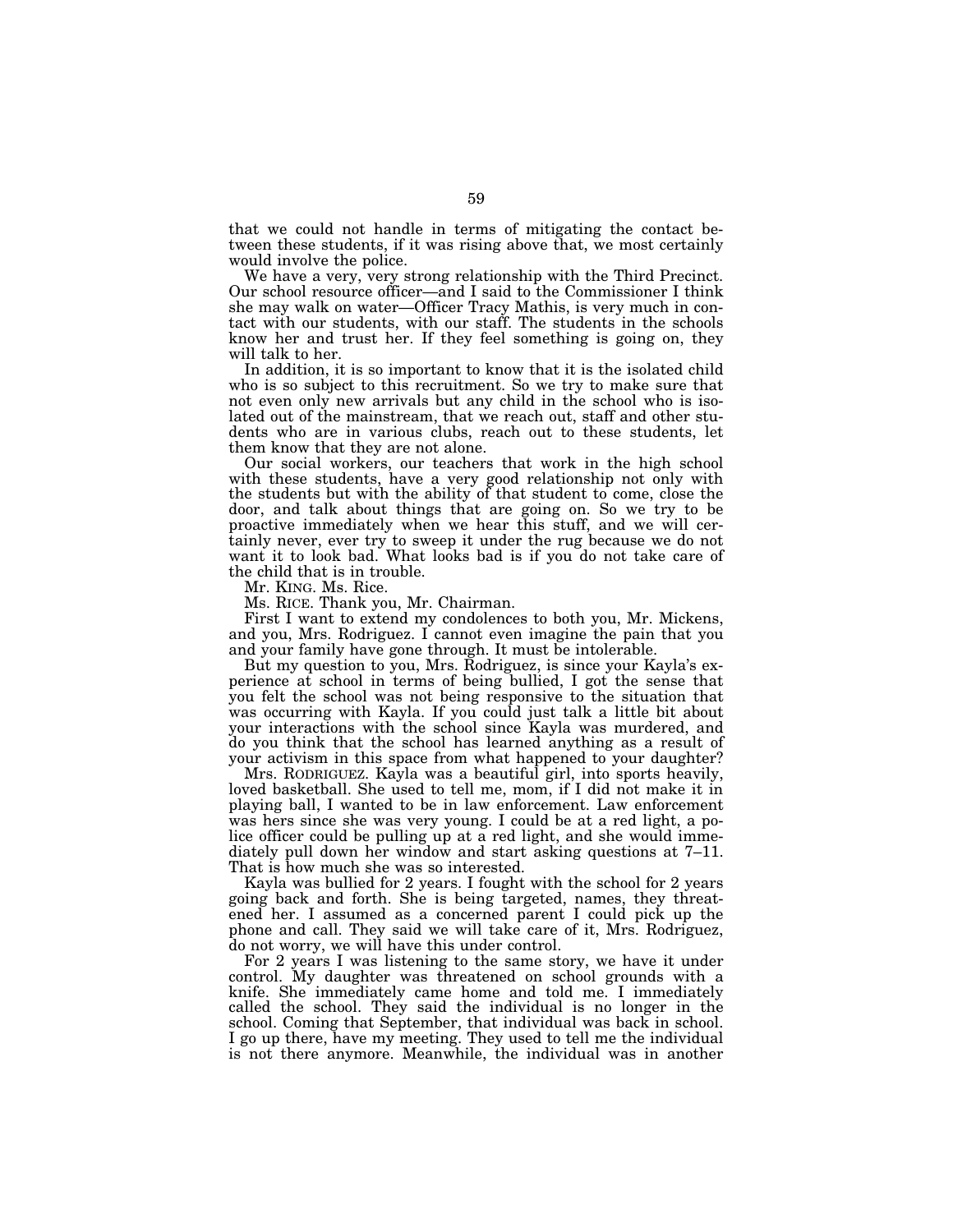school district getting home tutored in school with three school security guards. My daughter will text me, ma, the person is back in school again.

So how many times as a parent, as a concerned parent, active parent in school, have to go through this with one big meeting asking for the superintendent to attend these meetings? Their response was he is unable to attend the meeting, not getting the root of the problem, not being there to listen to the child, not just to label them right away saying this is a kid with a behavioral issue.

If you see a kid being good in school, sports, all of a sudden you start seeing some type of behavioral changes, parents go up, meet with the student with the teachers to see what the problem is, my daughter is telling me a lot of things, I am expressing my concerns to the school, and they did nothing, and they continued to do nothing for these other kids.

If a kid is coming up to a principal, to a dean, to an assistant principal and telling them I was threatened, why do you not take that serious? Why are you not listening to these kids when they are coming up to you? Because the end result, when the kids get tired of coming up with the same, coming up to say that I was being bullied and they see that there is no action being taken, what are they going to do? They are going to stop reporting it. They are probably going to have a tougher skin, always trying to look sideto-side to see who is looking at them or who is targeting them, or may not even show up for school. They will cut out for that day.

There is a lot of things going on in the school district that they are not acknowledging it. They want to take care of it themselves, and it is a bigger issue. For my daughter, it was a big issue. The school did nothing for my daughter, absolutely nothing. My daughter went to school the first day of school, got suspended because she was being bullied, and my daughter was being told that she could not defend herself. That is wrong, totally wrong, unacceptable.

If a child comes up to you with a concern, a complaint, take it serious. Do not put it to the side. Do not say we are going to take care of it, and especially when you have it on video that your child is being threatened. There is no time to do no investigation. That is for that phone call to be made to the law enforcement, and let them handle it, because if a kid comes up to me and says my life is being threatened, I am going to take that child to the precinct and report it immediately. Let them do the investigation. Whatever findings come out of that, well, at least I can say, you know what? I did my job. I went to the precinct, I made the report.

When my daughter was being threatened in the very beginning, before the changeover with the law enforcement, new people coming into the new chair, they did not take my report as a parent. They looked at me like, OK, just tell your daughter do not go there. That was their response.

Now, I am bringing my daughter to a precinct to let them show this is the way you do things, and for an officer to come out and tell me that very sarcastically like if I was a piece of garbage, I felt very offended. My daughter is, like, you see, ma? This is why we do not come up to them, because if they treat you like that, just imagine to us, and you are an adult.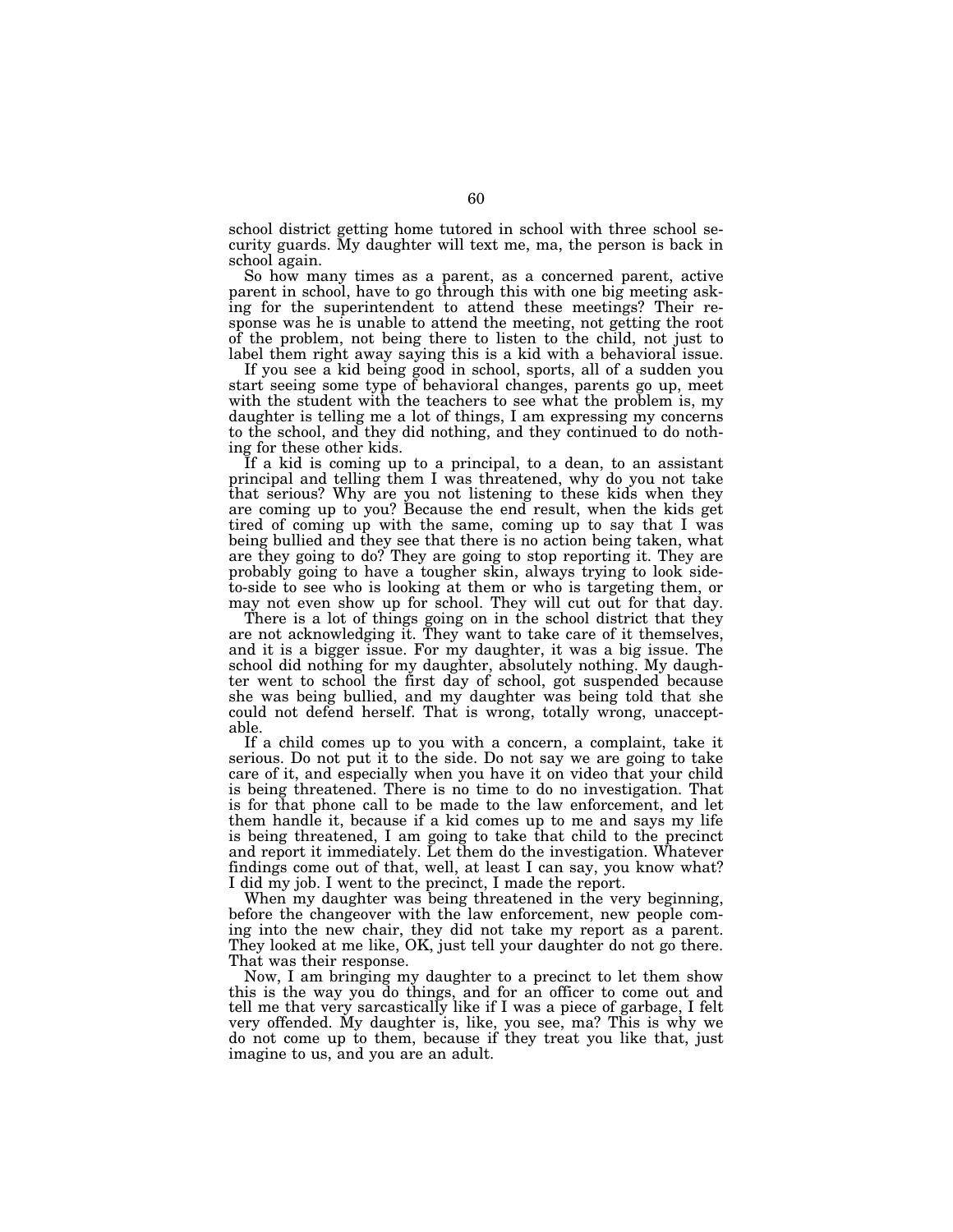That is not right. We are trying to teach our kids to do the right thing, to report things when they see things happening. But if we are being knocked out at the beginning, how are our kids supposed to know what to do?

Now, things have been changing, absolutely. Law enforcement has been more supportive to the community. They have been more out there trying to get the community, just to get to know the people in the community. When I first moved out here to Brentwood, the police officers had their zones. They knew families by their first names. They used to come out of the car, have a cup of coffee. I know that for sure because my mother used to make the Spanish coffee for them, and that is how the community should be, connected, united as one.

When this situation was happening in the early 2000's until just recently, the community was a mess. I am sorry to say that because I have been here in Brentwood since 1978, and for me growing up here, graduating, and now having my kids and graduating, two different worlds, two different worlds.

I know it is a whole new generation, I know that. But the consistency and the relationship should always be there. I see a big difference, a big difference with the law enforcement and coming out, like I said before, with the community and getting things open. When you are going up to the precinct, there is no more of that sarcasm or that attitude feeling. You are coming up there, you are being greeted: ''Yes, how can I help you?'' Not just sitting behind and saying, "Yes?" Or, "I am sorry, your daughter should not be playing around in that area.''

This is the response before when people used to make reports was happening. Now you see the difference that I see, going to meetings, talking to the community, talking to families. They actually see the difference when they are going up to the precinct and making a report, or just asking for information because, like I said, there are a lot of families that are scared to come forward with information, or just to give information because of their status.

Me talking to them, I reassure them that that is not the case. If you have any type of information, there is a hot tip line you can call. You do not have to give your information, just give the information that they needed.

There is so much. There is so much that needs to be done, so much programs that needs to be placed in schools. We just really need to, like I said, come and sit down and really open the doors for these kids to have more of the programs, after-school programs, so we can keep them safe, not have these kids have in the highrisk category that they might be lured into these gangs. We just need more support, more funding for our kids, to make sure that they have places to go after school instead of being lured someplace else.

Thank you.

Ms. RICE. Thank you.

Mr. Young, taking off on what Mrs. Rodriguez said about how, as a 40-year, almost 40-year resident of Brentwood, how different it was when she was growing up to now when she is raising her children, and you specifically talked about how you felt that there was a better relationship with law enforcement back then when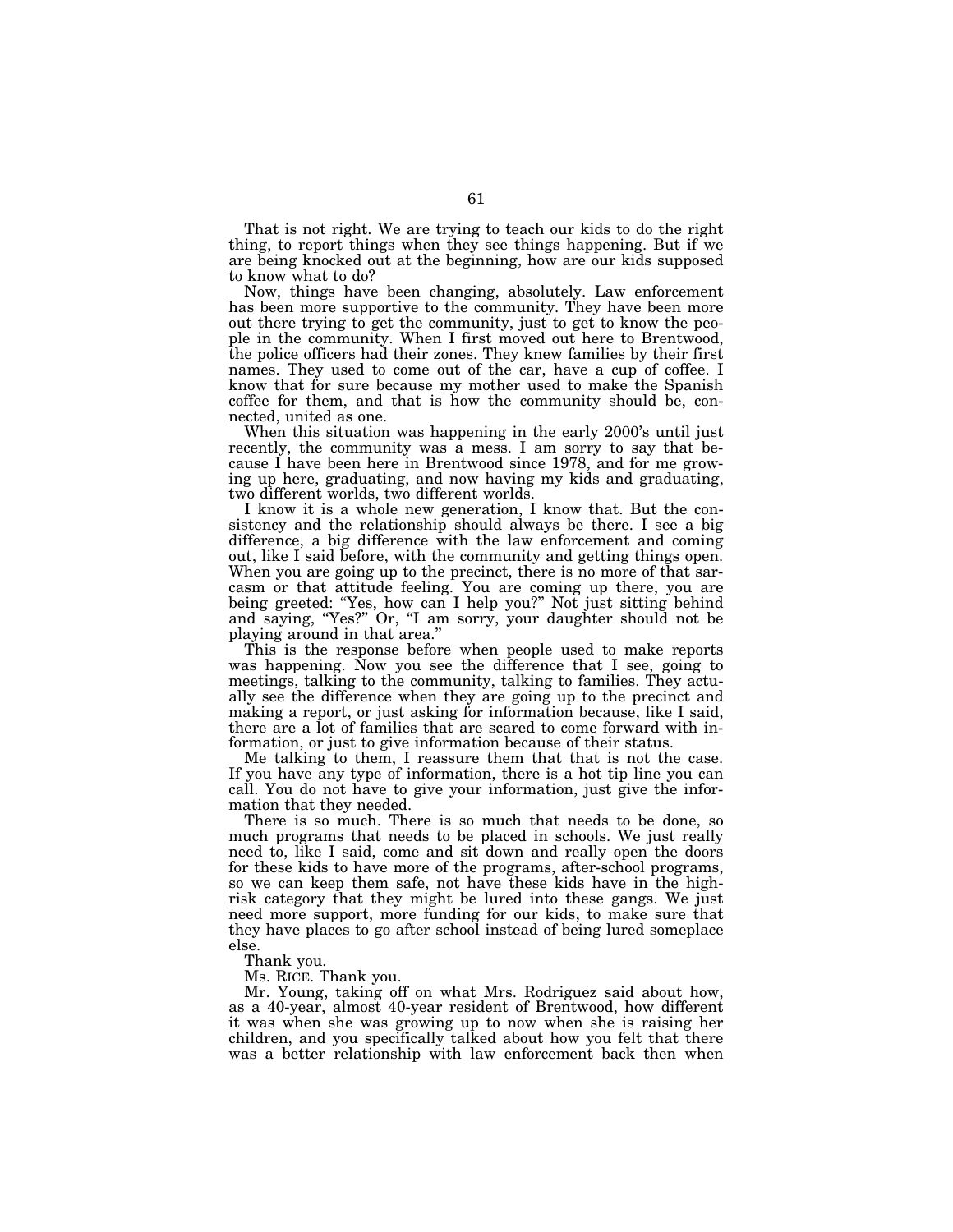you were growing up, what advice would you give law enforcement about how they can make it better and get back to a time like Mrs. Rodriguez talked about when she was growing up?

Mr. YOUNG. I think we have to remember that there was an active attempt to divide the community from the police in Brentwood, Central Islip, and elsewhere in Suffolk County when County Executive Levy discussed deputizing the police as immigration agents.

Ms. RICE. Yes.

Mr. YOUNG. Also, honestly, what she said does not strike me as something that I have not heard before, where people from these communities have reported crimes and been told that the crime was not even going to be reported as a police report.

You know, it is just as important—I live in Westbury. My aunt lived in Central Islip. I have to say, when I began looking at the Suffolk County Police Department 15 years ago, I was very surprised by how different it functioned in communities of color from the Nassau Police Department, that accurate recordkeeping did not seem to be an important goal.

I think some of the things that need to be done are being done. Right now, 1 in 5 new officers has to speak Spanish, and I think that is important, because prior to 4 years ago, the Department, when they would be investigating a crime, if somebody was an immigrant, would ask the immigrant to have their child translate for them, and this may be a situation in which a person was a victim of domestic violence or in which a person was a victim of rape.

The police department now uses both telephonic translation and keeps statistics on it, because we were finding that when they first started using telephonic translation, it was only being used a few times a day and they were encountering a few Spanish speakers per day. But now they are using telephonic translation, they are doing regular outreach to the community. We have had the police by three times, I think, in the last month-and-a-half at our organization just to get to know the community, which is exactly what Mrs. Rodriguez was saying is so important in her youth.

It is important that people get to know the police not simply when they are being arrested or not simply when they see somebody being arrested, but that they get to know the police on a regular basis, and also that the police get to know them. You know, many times the police in places like Brentwood and Central Islip come from other parts of Suffolk County and really have no familiarity with these communities outside of the situations in which the law has been broken.

The police have to be pillars of the community, but that means they also have to be part of that community. They can only be that if they can communicate with people there. If people feel comfortable, as Mrs. Rodriguez has been assuring them, that their immigration status is not going to be questioned when they report crimes.

In 2008, when Marcel Luzauro was murdered in Suffolk County, we found that the Suffolk Police did ask victims of crimes what countries they were from. That is the sort of thing that alienated these communities, and it is something that we hope does not recur. We know that since there has been an upswing in the number of ICE raids carried out Nation-wide, that there is increased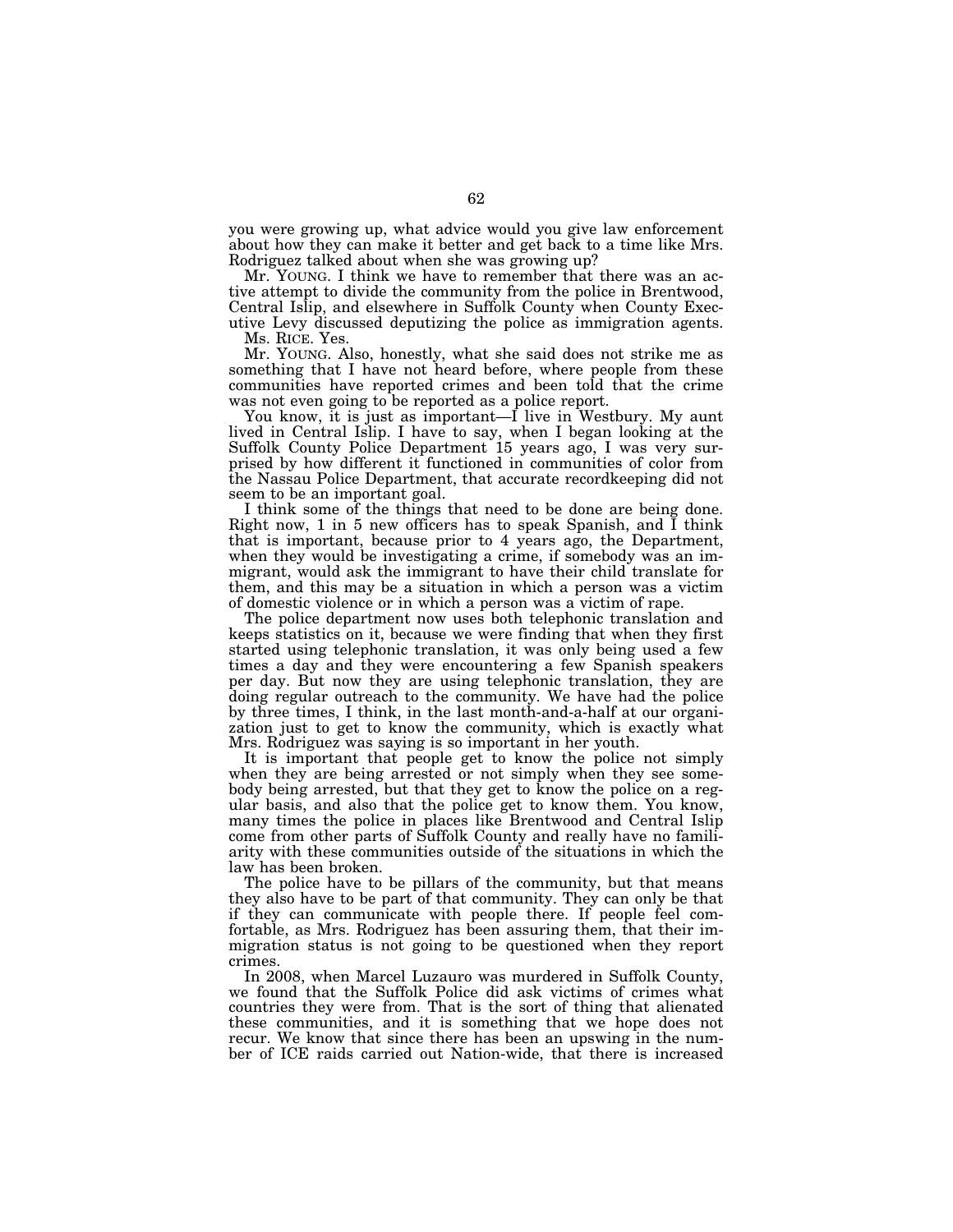fear in immigrant communities. I think it has been a mark of Commissioner Sini's good grace that he has been able to get the cooperation of the community because the chief of police in Houston last month said that reports of rape from his city were down 40 percent over the last 4 months, and it was not because 40 percent fewer Latinas were being raped, it was because people were much more frightened now to work with the police.

As I said, we have more than half-a-million immigrants on Long Island, so that is more than the total population of native-born and immigrants in Buffalo, Syracuse, and Rochester combined. We cannot make inroads against Mara Salvatrucha if we do not work directly with the immigrant community.

Ms. RICE. What is your opinion on the placement program for UACs and how it could be better?

Mr. YOUNG. You know, I think there are checks in place at the border. People can be excluded from the United States if they pose a danger to the United States. We do know they are examined for gang markings, et cetera.

I think that the best thing that can be done, though, when somebody is released onto Long Island, is for increased engagement by ORR. I think that the office needs to, as several of the police officials said, needs to stay in touch with the children.

I know there has been discussion about revealing the names and locations of the children. ORR has been a little bit nervous about suggestions along those lines because they are afraid the children will be targeted. Not all people within law enforcement maybe are as professional as some of the folks we had here today.

I think it is important that ORR does work with local community service agencies, with school districts, et cetera, to set up programs for the children. New York City does not get the names of the children, and yet they have very good outreach to the kids because they actually have a person stationed in immigration court who can meet with the children and, if the child wants, take down their information and work with the child in integrating into the community.

But I think that should not fall only on local communities. I think the Federal Government, through the Office of Refugee Resettlement, should have case workers working with each of the children, and at least work with them for the first year that they are here in the United States. That will also give them a good chance to determine if the family is, in fact, the family that it was presented as.

Ms. RICE. Thank you.

Mr. KING. I thank all the witnesses for their testimony, and also I will just add something on. I should have said this during the first panel. I know Mr. Sweeney and HSI is still here, Mr. Melendez is still here. I want to just submit a question in writing as to the rationale and the working together of having two task forces. If you could just answer that for me in writing, why there are two task forces, how they work together, and what the rationale for that is.

I want to thank all of you, especially Mrs. Rodriguez and Mr. Mickens, for being here today. It has been invaluable to us, and I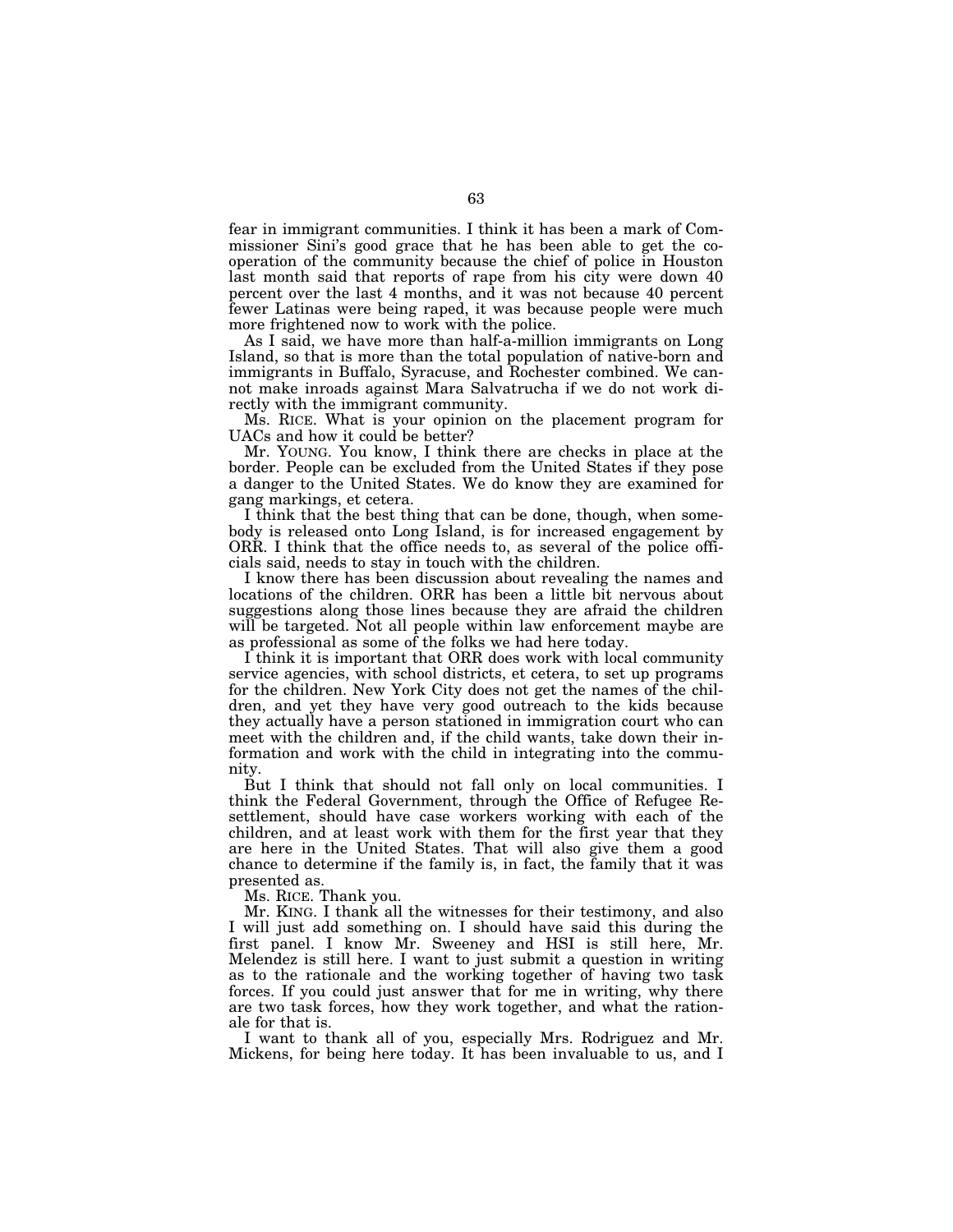hope it provides some measure of relief to you to know that there is focus on this.

Mr. Koenig, I want to thank you for your efforts over the years. Mr. Young, I am sure we will be seeing each other in the future.

Again, I want to thank you for your dedication.

Mr. YOUNG. Either inside or outside your office.

Mr. KING. Either way. We can wave to each other.

But seriously, I want to thank you especially and all the family members who have done so much to really bring this to the public eye, and hopefully it is not going to happen to other kids what happened to yours.

But, thank you all.

I have to say this officially. Pursuant to Committee Rule VII(D), the hearing record will be held open for 10 days.

Without objection, the subcommittee stands adjourned.

[Whereupon, at 12:10 p.m., the subcommittee was adjourned.]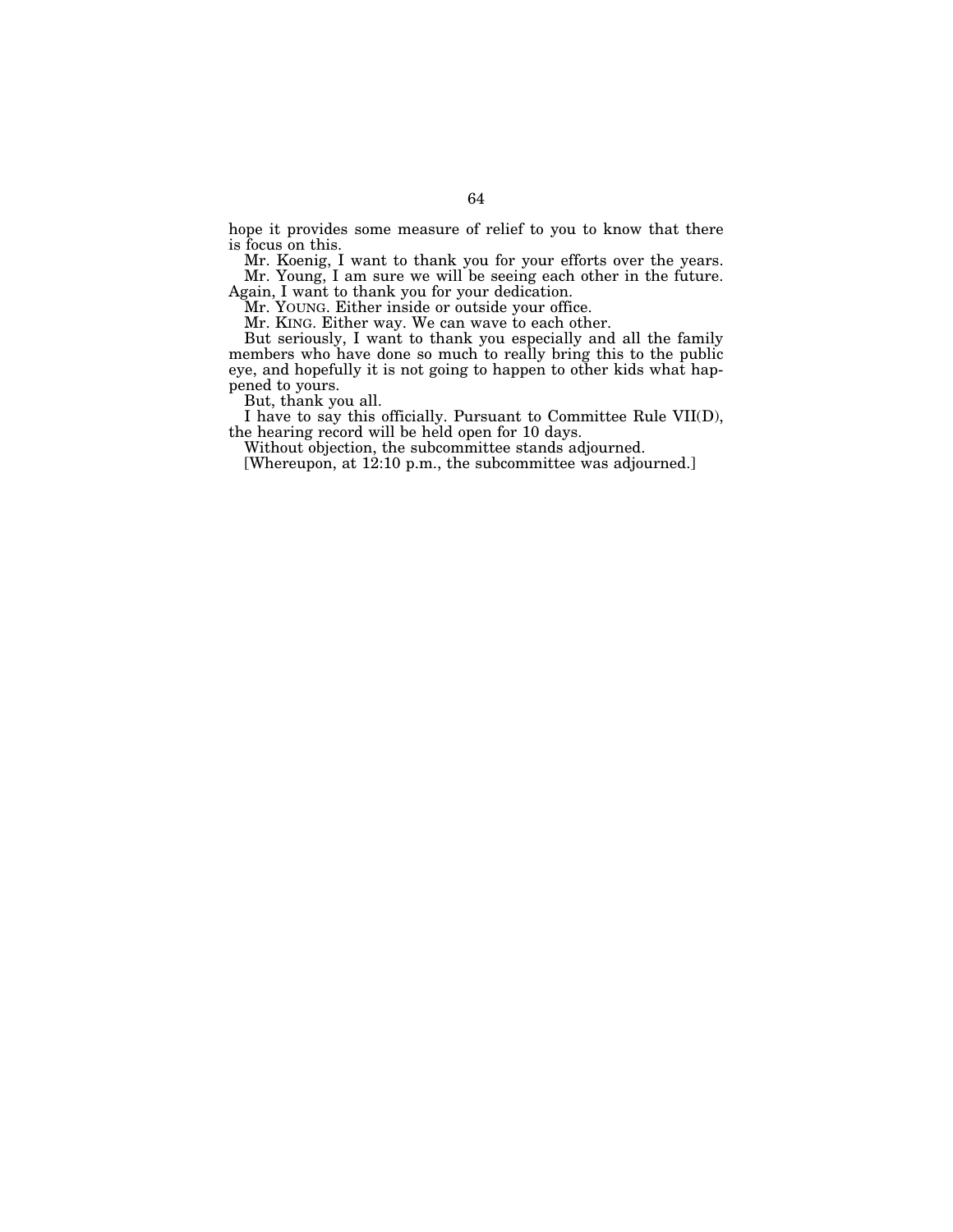# **A P P E N D I X**

QUESTIONS FROM CHAIRMAN PETER T. KING FOR WILLIAM SWEENEY, JR.

*Question 1a.* As you know, both the FBI and HSI have task force operations on Long Island focused on combatting transnational criminal organizations.

What is the rationale for having two separate task forces? *Question 1b.* How do these two task forces work together?

*Question 1c.* Do you have any agents assigned to the HSI's Operation Community

Shield or Operation Matador?

*Question 1d.* If not, has your agency ever been offered a spot on these task forces? Answer. Response was not received at the time of publication.

*Question 2.* In testimony before the Senate Judiciary Committee on June 21, 2017, Mr. Scott Lloyd, Director of the Office of Refugee Resettlement (ORR) at the Department of Health and Human Services, testified that ORR "field specialists" are now attending local MS–13 task force meetings to strengthen the agency's partnerships with law enforcement. Has your agency had any interaction with ORR field specialists?

Answer. Response was not received at the time of publication.

#### QUESTIONS FROM CHAIRMAN PETER T. KING FOR ANGEL M. MELENDEZ

*Question 1a.* As you know, both the FBI and HSI have task force operations on Long Island focused on combatting transnational criminal organizations.

What is the rationale for having two separate task forces?

Answer. Both U.S. Immigration and Customs Enforcement (ICE) Homeland Security Investigations (HSI) and the Federal Bureau of Investigation (FBI) task forces are long-standing initiatives, pursuant to each agency's authorities, mission focus, global reach, and successes. ICE HSI initiated Operation Community Shield (OCS) in 2005, to respond to the growing threat of transnational criminal ''street'' gangs. Through its OCS domestic and international task forces, ICE HSI leverages its world-wide presence and expansive statutory and civil enforcement authorities to mitigate the threats posed by these global networks, often through the criminal or civil arrest of gang members and the tracing and seizing of cash, weapons, and other illicit proceeds.

It is not uncommon for multiple task forces or initiatives led by separate Federal, State, or local law enforcement agencies to co-exist in a mission space and specific area. For example, HSI's Border Enforcement Task Force (BEST) and Department of Justice's (DOJ) Organized Crime and Drug Enforcement Task Forces (OCDETF) Program address narcotics violations but approach the threat from two different viewpoints. BEST's primary mission is to combat existing and emerging Transnational Criminal Organizations (TCOs) by employing the full range of Federal, State, local, Tribal, and international law enforcement resources in the fight to identify, investigate, disrupt, and dismantle these criminal organizations posing significant threats to border security.

BEST is a comprehensive response to the constant threat to border security, public safety, and National security from TCOs seeking to exploit the United States' international borders. The Department of Homeland Security (DHS) seeks to create task forces free of the challenges often associated with multi-agency efforts by empowering partners to work in a true joint environment without the restrictions and challenges normally encountered in a single agency endeavor. BEST eliminates the lines between Federal, State, local, and Tribal investigations, and facilitate international cooperation in diminishing vulnerabilities exploited by TCOs. The OCDETF Program's mission is to reduce the supply of illegal drugs in the United States and diminish the violence and other criminal activity associated with the drug trade, through intelligence-driven investigations and prosecutions that capitalize on the combined resources and expertise of its 7-member Federal investigative agencies, in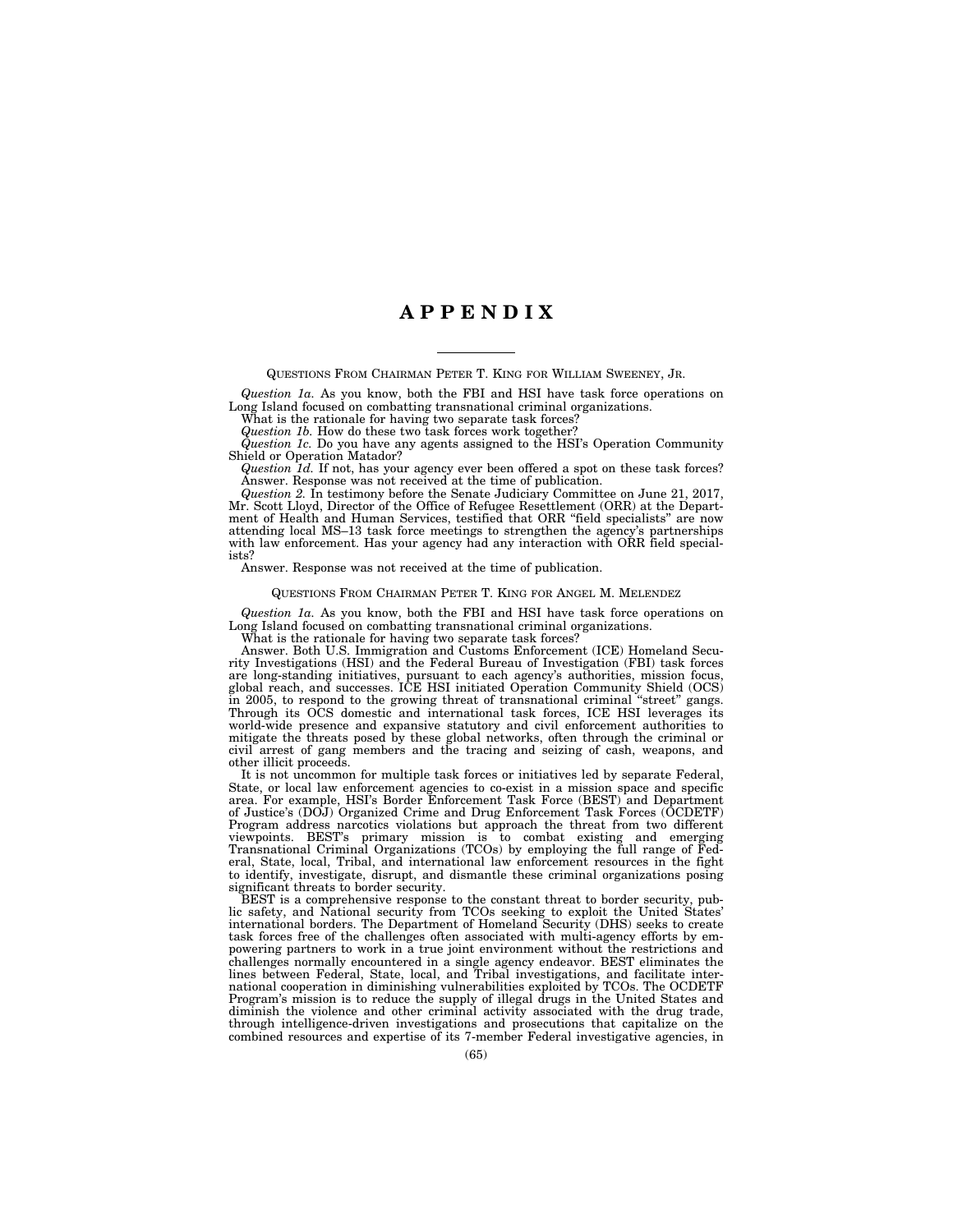cooperation with each other, with OCDETF's cadre of experienced Federal prosecutors, and with State and local law enforcement agencies across the country. ICE HSI is an active OCDETF participant and frequently serves as the sponsoring/lead agency on OCDETF investigations in partnership with other Federal, State, and local law enforcement agencies, to include the Drug Enforcement Administration (DEA), FBI, and others.

In February 2017, President Trump signed Executive Order (EO) 13773 aimed at targeting transnational criminal organizations such as drug cartels and gangs. It orders Federal law enforcement agencies to focus enforcement on these groups and increase intelligence sharing and cooperation. Some of the specific portions of the order target international criminal gangs like MS–13. The Eexecutive Order directs Federal law enforcement agencies to devote sufficient resources to execute the swift removal of foreign nationals in transnational criminal organizations, where appropriate and to the extent permitted by law; increase prosecutions of immigration and visa fraud; and review whether current immigration laws should be amended to further prevent foreign members of these organizations from entering the United States.

Paralleling the National perspective put forth by E.O. 13773, ICE HSI New York established Operation Matador to take a proactive approach utilizing all of its authorities, both criminal and civil, to remove known MS–13 members from our communities and to conduct long-term investigations of the gang and its leadership. ICE HSI New York has partnered with other DHS components including ICE Enforcement and Removal Operations, ICE Office of the Principal Legal Advisor, U.S. Citizenship and Immigration Services, and U.S. Customs and Border Protection Office of Field Operations. ICE HSI New York has also partnered with Suffolk and Nassau County Police Departments and the FBI to combat MS–13 in the greater New York City area, specifically on Long Island.

From May 9, 2017 to August 2, 2017, Operation Matador led to 114 arrests of known gang members, 90 of whom belong to MS–13.

*Question 1b.* How do these two task forces work together?

Answer. Paramount for a holistic Government approach is the utilization of deconfliction mechanisms to ensure the safety of law enforcement personnel and to have a transparent model to determine the agencies investigating a target. By following de-confliction protocols, the task forces can identify opportunities for joint investigations, enhance communication and information sharing, and address mutual targets of interest and determine the best investigative course.

An FBI analyst is embedded with ICE HSI's Operation Matador. The analyst is responsible for de-conflicting targets, conducting social media research on known gang members, and running known gang members through the FBI databases. All ICE HSI targets of investigations as well as gang members confirmed to be removable are placed in eJustice SafetyNet, a local de-confliction system, and entered into De-Confliction and Information Coordination Endeavor, a national de-confliction system managed by the DEA.

*Question 1c.* Do you have any agents assigned to the FBI's Safe Street Task Force?

*Question 1d.* If not, has your agency ever been offered a spot on this task force? Answer. In New York, ICE HSI currently has one agent assigned to the FBI Long Island Safe Streets Task Force. ICE HSI also has one agent assigned to the Hudson Valley Safe Streets Task Force.

*Question 2.* In testimony before the Senate Judiciary Committee on June 21, 2017, Mr. Scott Lloyd, director of the Office of Refugee Resettlement (ORR) at the Department of Health and Human Services, testified that ORR ''field specialists'' are now attending local MS–13 task force meetings to strengthen the agency's partnerships with law enforcement. Has your agency had any interaction with ORR field specialists?

Answer. The Health and Human Services (HHS) Office of Refugee Resettlement (ORR) field specialist covering the New York/New Jersey area of responsibility is participating virtually with Operation Matador (OPMAT). The assigned specialist has provided Request for Information responses in near real-time. HHS ORR personnel are also now in touch with the Northern Virginia Regional Gang Task Force. HHS ORR personnel are establishing or re-establishing connections with gang task forces in which DHS participates. HHS ORR has also coordinated space for ICE HSI training for HHS ORR related to gang awareness. This gang awareness training will serve to provide HHS ORR the necessary information to stay abreast of trends within the gang culture and to help them identify potential gang members and activities associated with transnational criminal organizations.